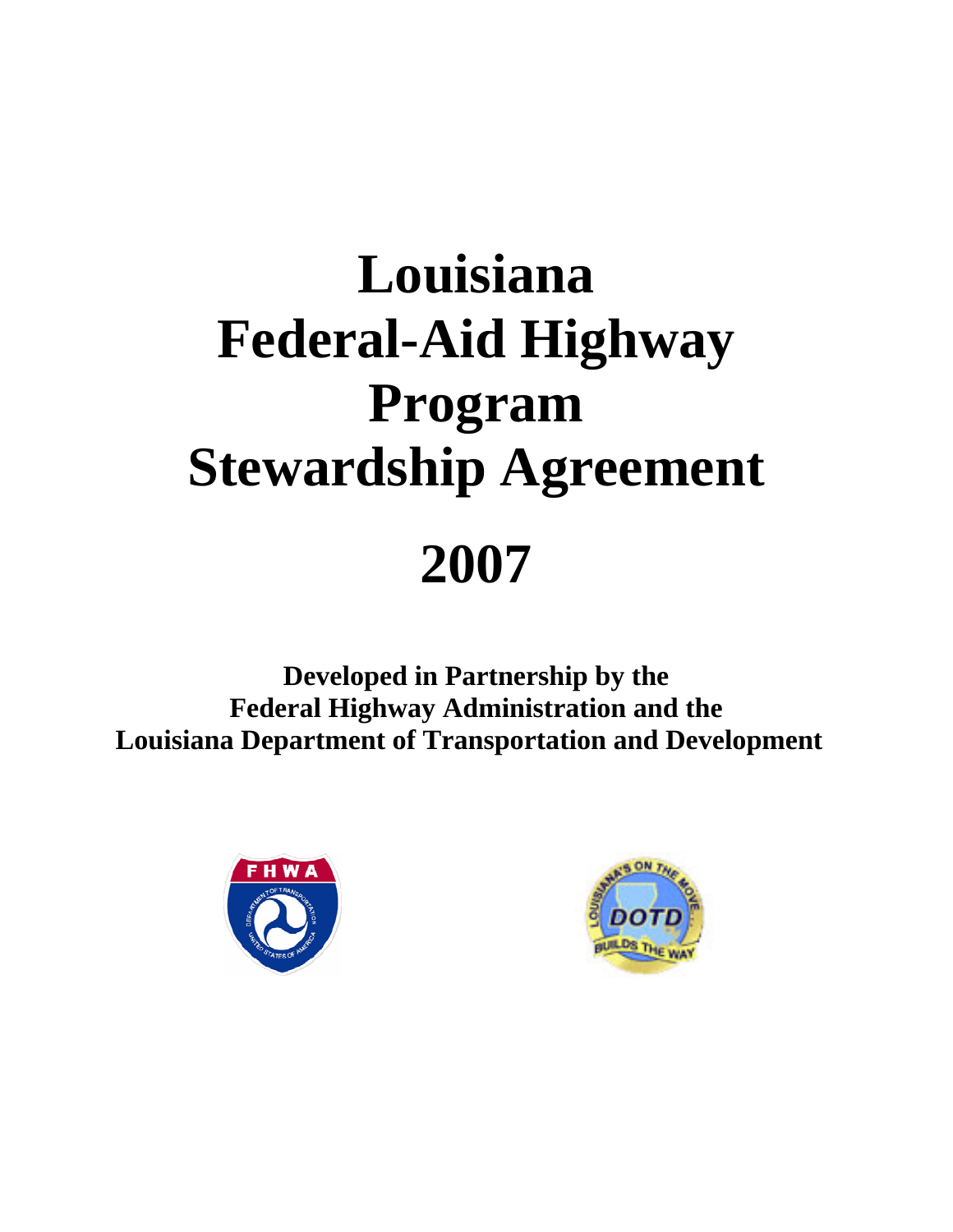# **Table of Contents**

# **I. [Introduction](#page-2-0)**

# **II. [Delegations Under TITLE 23 SECTION 106](#page-3-0)**

# **III. [Roles and Responsibilities of FHWA and LADOTD](#page-5-0)**

# **IV. [Stewardship Plan Program Areas](#page-9-0)**

- **A. [PLANNING](#page-10-0)**
- **B. [ENVIRONMENT](#page-16-0)**
- **C. [DESIGN](#page-22-0)**
- **D. [BRIDGE AND STRUCTURES](#page-29-0)**
- **E. [INTELLIGENT TRANSPORTATION SYSTEMS \(ITS\)](#page-34-0)**
- **F. [RIGHT-OF-WAY](#page-39-0)**
- **G. [UTILITIES](#page-44-0)**
- **H. [FINANCIAL MANAGEMENT](#page-47-0)**
- **I. [CONSTRUCTION AND CONTRACT ADMINISTRATION](#page-51-0)**
- **J. [MAJOR PROJECTS](#page-60-0)**
- **K. [LOCAL AGENCIES AND TRIBAL GOVERNMENTS](#page-67-0)**
- **L. [PAVEMENT AND MATERIALS](#page-71-0)**
- **M. [MAINTENANCE](#page-75-0)**
- **N. [TRAFFIC OPERATIONS](#page-78-0)**
- **O. [SAFETY](#page-82-0)**
- **P. [CIVIL RIGHTS](#page-91-0)**
- **Q. [EMERGENCY RELIEF](#page-94-0)**
- **R. [EMERGENCY/SECURITY](#page-98-0)**
- **S. [RESEARCH, DEVELOPMENT AND TECHNOLOGY](#page-100-0)**

| Appendix A:        | <b>Acronyms</b>                                     |
|--------------------|-----------------------------------------------------|
| <b>Appendix B:</b> | <b>Definitions</b>                                  |
| Appendix C:        | <b>Federal-Aid Project Authorization Procedures</b> |
| Appendix D:        | <b>Project Action Responsibility Chart</b>          |
| <b>Appendix E:</b> | <b>Program Action Responsibility Chart</b>          |



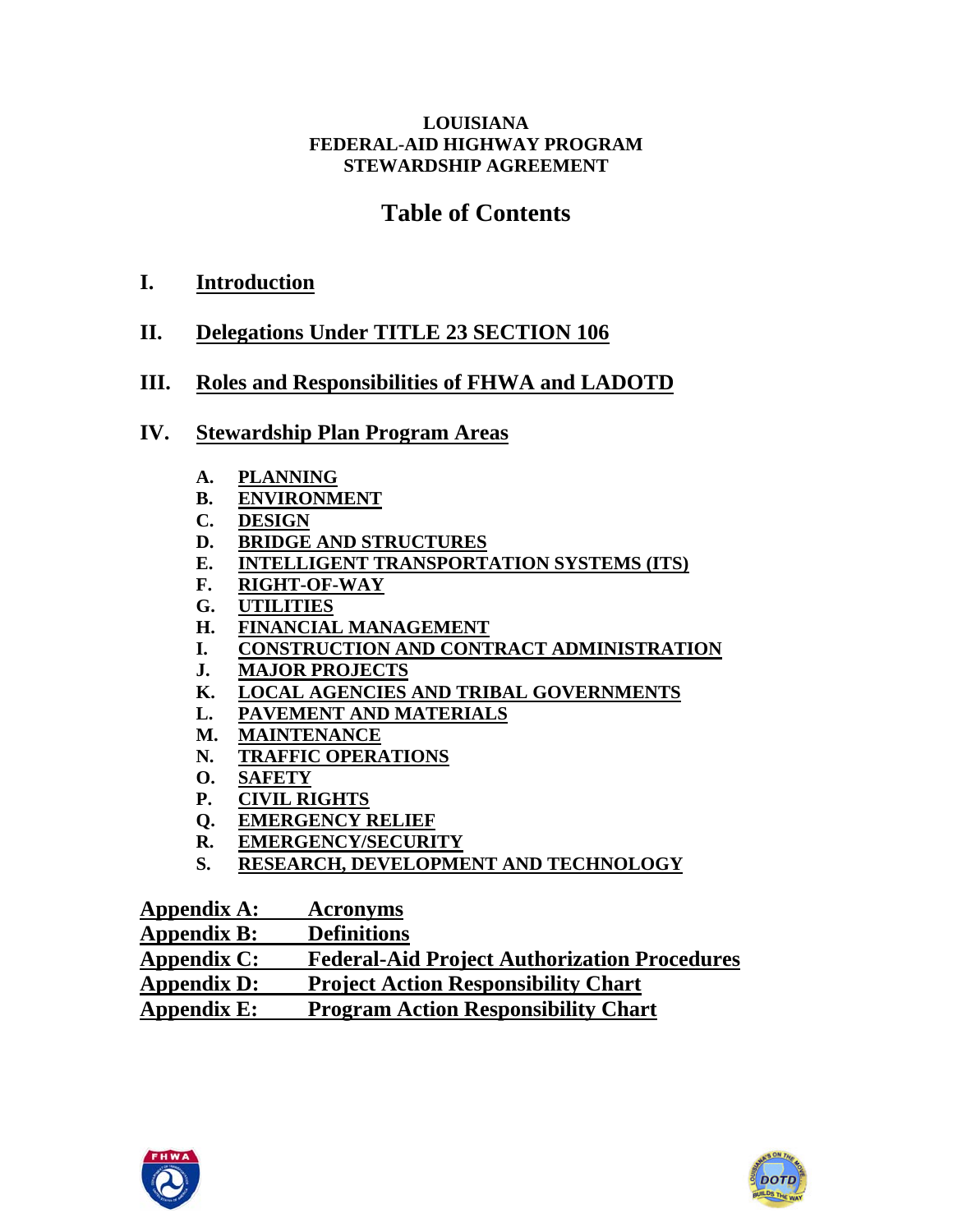# <span id="page-2-0"></span>**I. INTRODUCTION**

## **Purpose**

This Stewardship Agreement clarifies the roles and responsibilities of both the Federal Highway Administration (FHWA) and the Louisiana Department of Transportation and Development (LADOTD) in implementing the Federal aid highway program. In situations where the LADOTD has accepted the responsibility for project oversight through the delegations provided in  $23 \text{ USC } 106$ , the LADOTD is to have an action that takes the place of the prior role of FHWA.

## **Authority for Delegation**

Congress has charged the Federal Highway Administration (FHWA) with administering the Federal-Aid Highway Program (FAHP) under *[Title 23](http://www.access.gpo.gov/uscode/title23/title23.html)*, and other associated laws. In addition, FHWA's responsibility for administering the FAHP has been clearly outlined in the following legislation: the *Intermodal Surface Transportation Efficiency Act* (ISTEA) of 1991; the *[Transportation Equity Act for the 21st Century](http://www.fhwa.dot.gov/tea21/index.htm)* (TEA-21) of 1998; and, the *[Safe, Accountable, Flexible, Efficient Transportation Equity Act: A Legacy for Users](http://www.fhwa.dot.gov/safetealu/index.htm)*  [\(SAFETEA-LU\) of 2005.](http://www.fhwa.dot.gov/safetealu/index.htm) These laws allow States to assume certain delegated responsibilities for FHWA in certain *National Environmental Policy Act* approvals and in the design, construction, award and inspection of certain Federal-aid projects.

The provisions of the Stewardship Agreement do not modify the FHWA's non-*Title 23* program oversight and project approval responsibilities for activities such as required under the *Clean Air Act;* the *National Environmental Policy Act of 1969 (NEPA)* and other related environmental laws and statutes; the *Uniform Relocation Assistance and Real Property Acquisition Policies Act* of 1970; and the *Civil Rights Act* of 1964 and related statutes, unless expressly permitted by SAFETEA-LU Section 6004 and 6005. Under Title 23 planning functions cannot be delegated.

## **Stewardship Expectations**

The Stewardship Agreement is intended to result in the effective and efficient management of public funds and to ensure that the Federal aid highway program is delivered consistent with laws, regulations, policies and good business practices.

The delegation options of Section 106 are desirable for LADOTD for the streamlining of processes. Delegations are desirable for FHWA because reduced project-level involvement allows for more effective application of personnel resources.



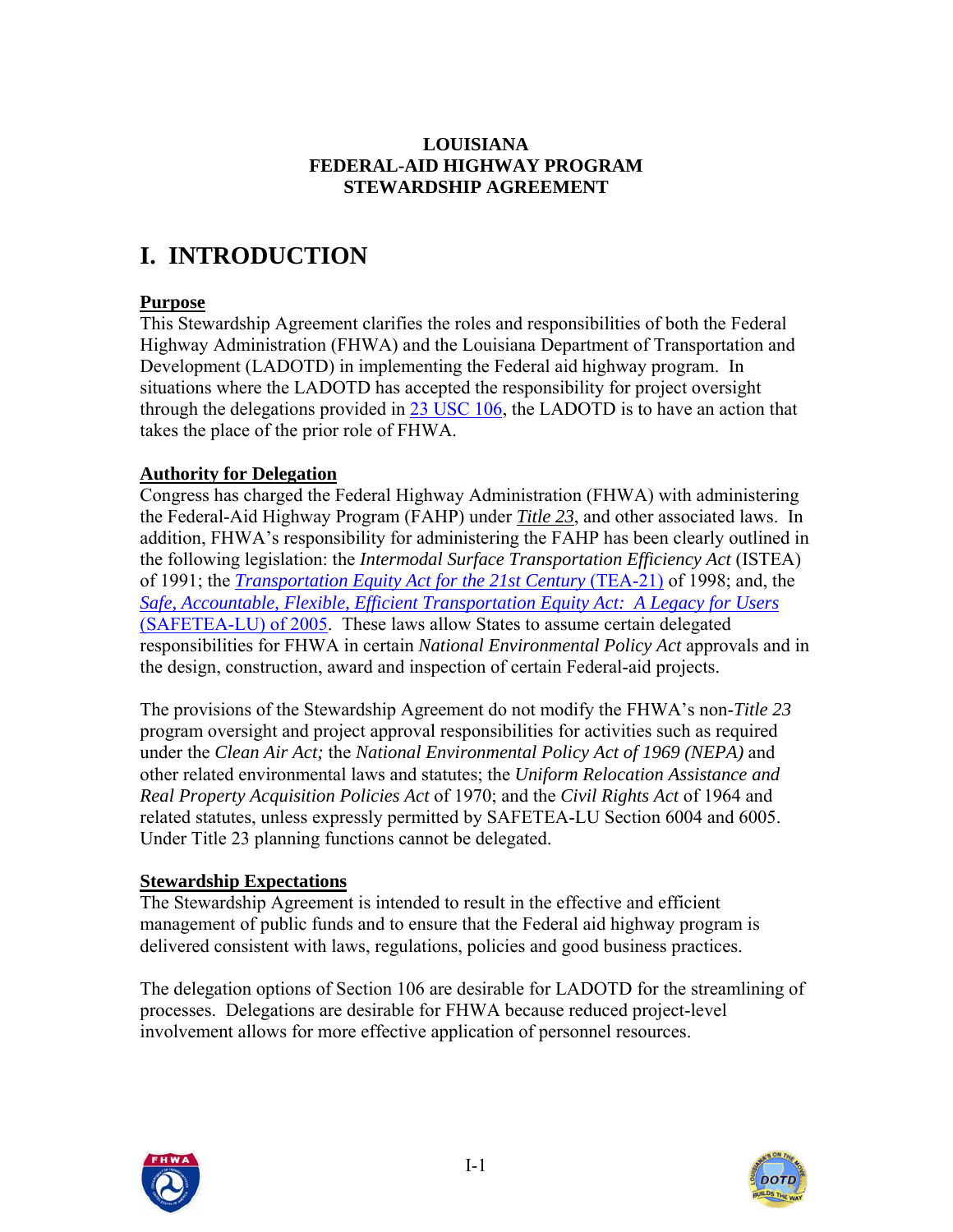# <span id="page-3-0"></span>**II. DELEGATIONS UNDER TITLE 23 SECTION 106**

**The following table defines oversight responsibility for Federal-Aid projects in Louisiana.** 

|                                                                                        | <b>OVERSIGHT</b>      |
|----------------------------------------------------------------------------------------|-----------------------|
| <b>TYPE OF PROJECT</b>                                                                 | <b>RESPONSIBILITY</b> |
| Interstate projects with an estimated construction cost >\$1 million.                  | <b>FHWA</b>           |
| Interstate projects with an estimated construction cost <\$1 million.                  | <b>LADOTD</b>         |
| NHS (non-Interstate) projects with an estimated construction cost<br>$> $10$ million.  | <b>FHWA</b>           |
| NHS (non-interstate) projects with an estimated construction cost<br>$<$ \$10 million. | <b>LADOTD</b>         |
| Non-NHS and locally administered projects.                                             | <b>LADOTD</b>         |
| Major Projects (>\$500 million). All routes.                                           | <b>FHWA</b>           |
| Bridge Projects on any route with an estimated construction cost<br>$>$ \$50 million.  | <b>FHWA</b>           |
| <b>All ITS projects</b><br>(see note 2 below)                                          | <b>FHWA</b>           |

Note 1: NHS-projects are defined by system, irrespective of Federal funding source. Note 2: As defined by [23 CFR 940 a](http://www.access.gpo.gov/nara/cfr/waisidx_03/23cfrv1_03.html)n ITS project is any project that in whole or in part funds the acquisition of technologies or systems of technologies that provide or significantly contribute to the provision of one or more ITS User Services as defined in the National ITS Architecture.

#### **Exceptions:**

- 1. State Administered projects (delegated) may be selected for full oversight by mutual agreement between FHWA & LADOTD. The selection will be agreed upon by the FHWA Assistant Division Administrator and the LADOTD Chief Engineer. Examples of projects which may be selected: Complex emergency relief projects, Major or complex bridge structure projects, or projects which involve a high degree of public controversy or environmental impacts.
- 2. A full oversight project may be delegated by mutual agreement between FHWA  $\&$ LADOTD. The selection will be agreed upon by the FHWA Assistant Division Administrator and the LADOTD Chief Engineer. Examples of projects likely to be selected: NHS projects which do not affect traffic such as landscaping, rest area construction, fencing, signing and enhancement projects.

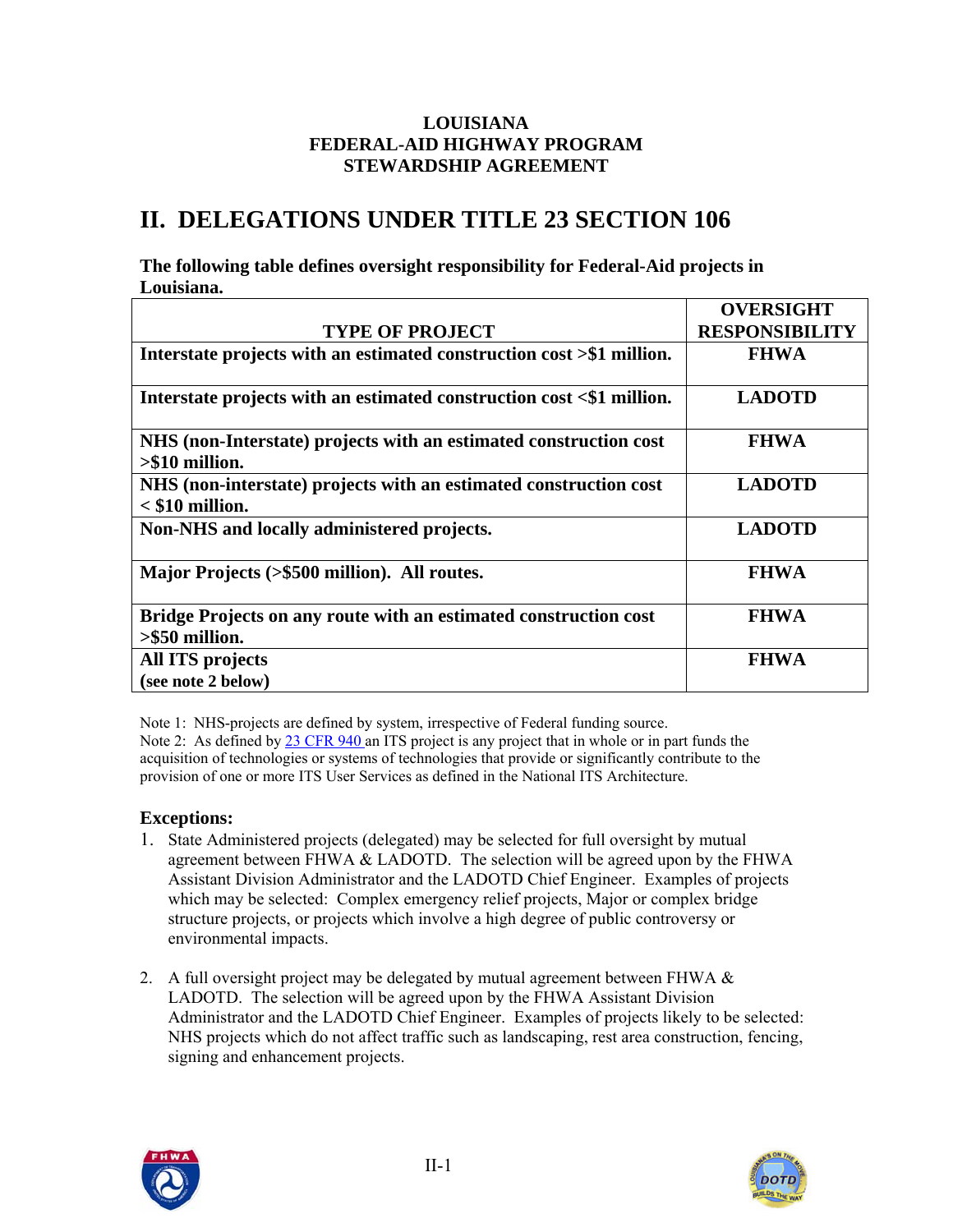# **Louisiana Stewardship Agreement**

FHWA and LADOTD mutually agree to the delegations defined in this section of the Stewardship Agreement as allowed by Title 23 Section **106** and further agree to abide by the procedures, practices, and business standards outlined throughout this Stewardship Agreement.

It is further agreed that incremental changes may be made to this agreement with the concurrent approval of the Chief Engineer of the LADOTD and the Assistant Division Administrator of FHWA for Louisiana, while retaining the integrity of the overall Stewardship Agreement.

This agreement replaces and supercedes the existing stewardship agreement dated **01/08/1998** between the FHWA and the LADOTD.

Johnny B. Bradberry

**Secretary** Louisiana Department of Transportation and Development

APPROVED: Date:  $\frac{\frac{8}{27}}{07}$  APPROVED: Date: 7/31/2007

**Charles W. Bolinger** 

Division Administrator Federal Highway Administration

Effective Date of this agreement: September **1,2007** 



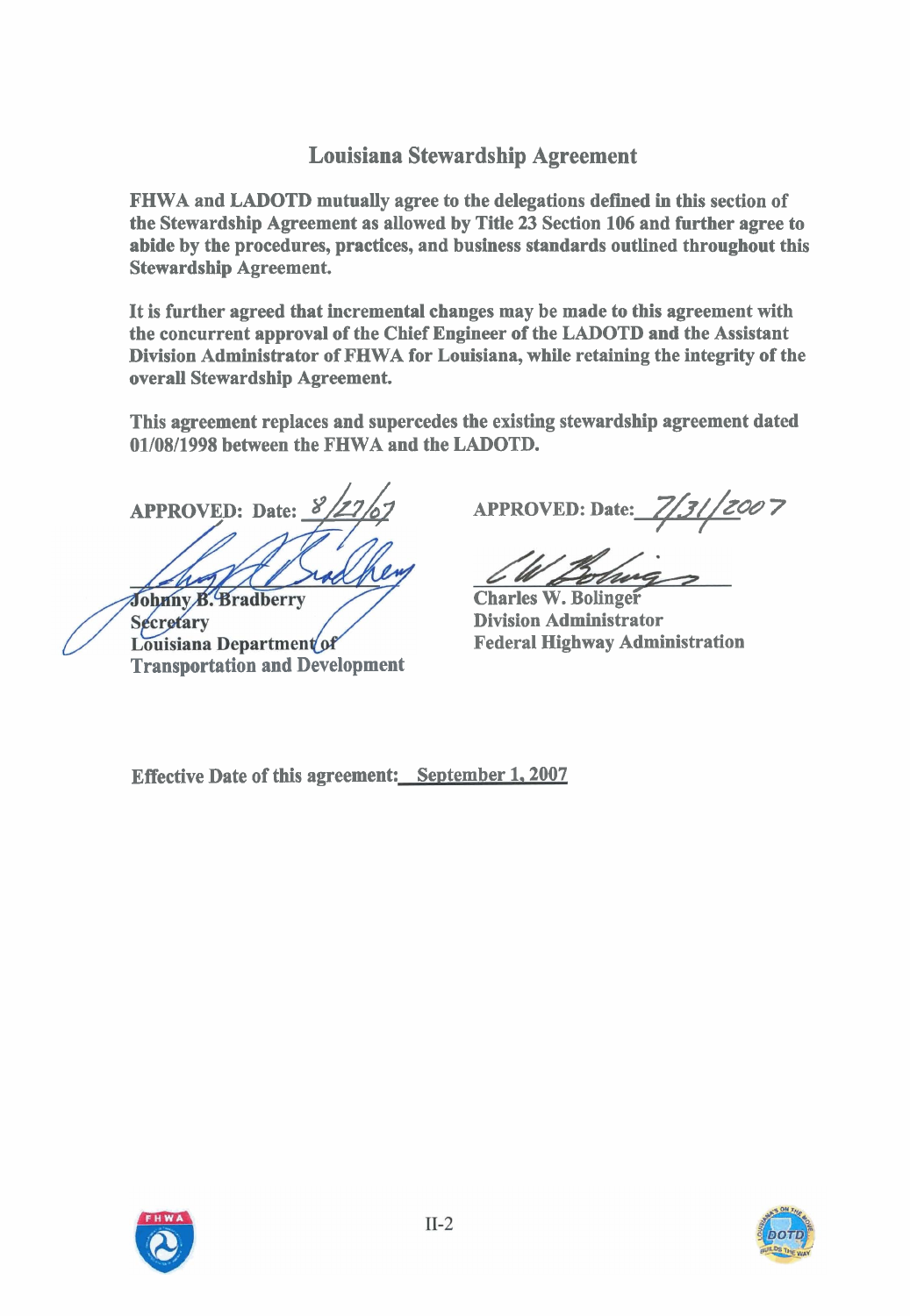# <span id="page-5-0"></span>**III. Roles and Responsibilities of FHWA and LADOTD**

# **A. Delegated (State Administered) Projects**

### **LADOTD Project Responsibilities on Delegated Projects**

As a condition to accepting Federal-aid highway funds, LADOTD agrees to follow all applicable project and program requirements. In addition, as party to this agreement, LADOTD assumes project oversight responsibilities in accordance with the following:

#### NHS Projects Delegated to LADOTD

LADOTD assumes oversight responsibility for the design, plans, specifications, estimates, design exceptions, contract award, and inspection of all NHS projects which have been delegated to LADOTD as defined in Section II. All NHS projects must comply with all [Title 23 U.S.C](http://www.access.gpo.gov/uscode/title23/title23.html). and non-Title 23 U.S.C. requirements.

### Non-NHS Projects

LADOTD assumes oversight responsibility for the design, plans, specifications, contract award, and inspection of projects not on the NHS. Non-NHS projects are required to be designed, constructed, operated, and maintained in accordance with State law, regulations, directives, safety standards, design standards, and construction standards, in lieu of many Title 23 U.S.C. requirements. Title 23 U.S.C. requirements that are applicable to all Federal-aid projects include, but are not limited to: transportation planning, procurement of professional services, Davis-Bacon wage rates, advertising for bids, award of contracts, use of convict produced materials, Buy America Act provisions and other requirements. All non-NHS projects must also comply with all non-Title 23 U.S.C. requirements.

## Local Agency Projects

LADOTD is responsible for assuring that all local agency Federal-aid projects comply with all applicable Federal and State requirements. LADOTD is not relieved of this responsibility even though the project may be delegated to the local agency. In accordance with [23 CFR 1.11 and 635.105](http://www.access.gpo.gov/nara/cfr/waisidx_03/23cfrv1_03.html), LADOTD is responsible for ensuring that the local agency has adequate staffing, project delivery systems, and sufficient accounting control to administer the project. If it is determined that a local agency is not equipped to adequately administer the project then LADOTD will either administer the project for them or withhold funding for the project until the local agency makes the necessary changes required to administer the project in accordance with State and Federal requirements.



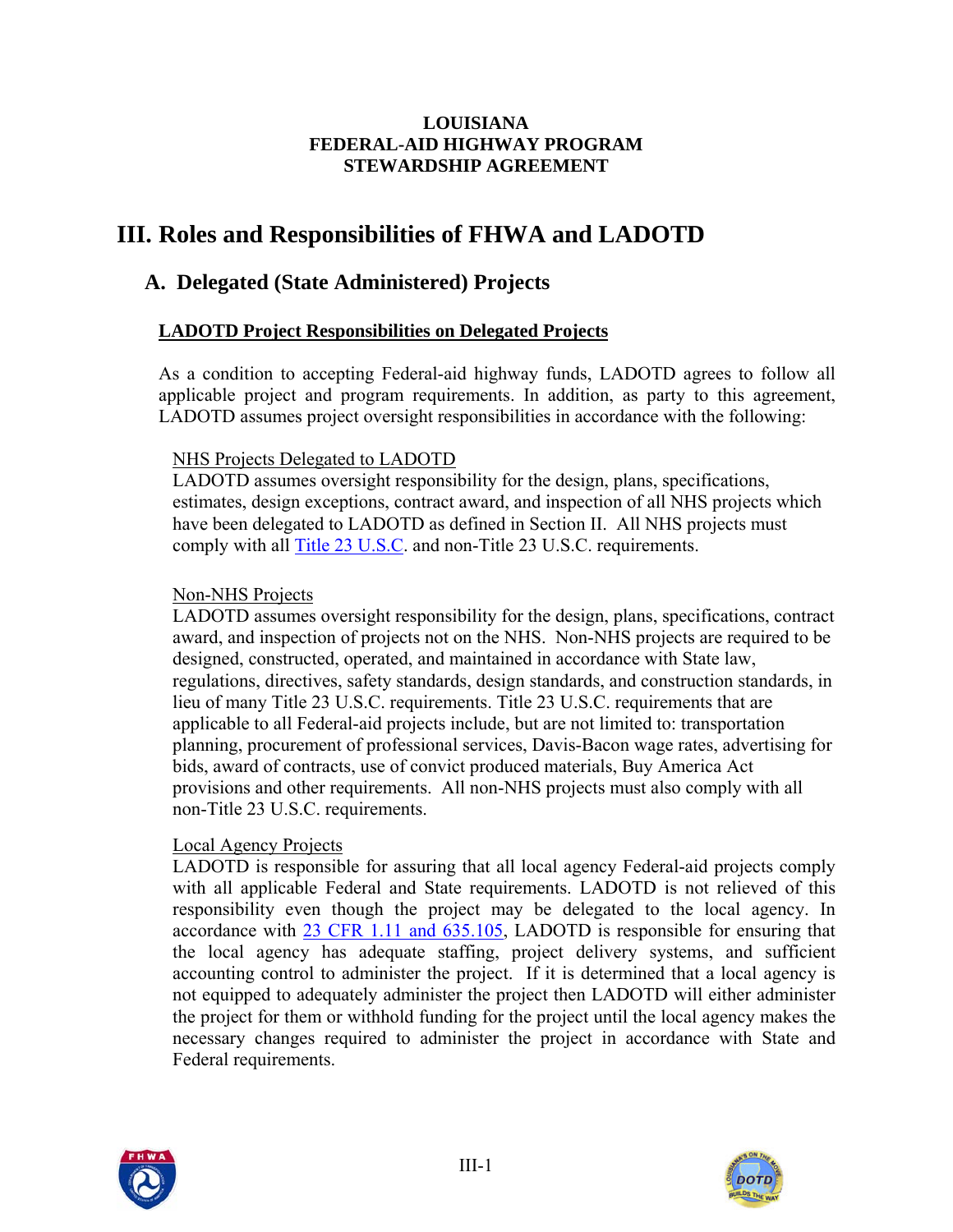## **FHWA Project Responsibilities on Delegated Projects**

For projects delegated to LADOTD, as defined in Section II, FHWA retains authority for the following actions and approvals:

- 1. All Federal responsibilities for planning and programming oversight specified in 23 USC 134 and 135.
- 2. Federal air quality conformity determinations required by the *Clean Air Act*.
- 3. Obligation of funds.
- 4. Waivers to Buy America requirements (FHWA Washington Headquarters (HQ) approval required as noted in Mr. Horne's July 3, 2003 memorandum).
- 5. SEP-14/SEP-15 methods (FHWA HQ approval required for experimental contracting/project delivery methods).
- 6. Environmental approvals except those specifically delegated under Section 6004.
- 7. Addition of access points on the Interstate System.
- 8. Use of Interstate airspace for non-highway-related purposes.
- 9. Hardship acquisition and protective buying.
- 10. All non-Title 23 U.S.C. requirements including but not limited to:
	- a. National Environmental Policy Act (NEPA) of 1969
	- b. Section 4 (f) of the DOT Act of 1966
	- c. Clean Air Act Amendments of 1990
	- d. Uniform Relocation Assistance and Real Properties Acquisition Policies Act of 1970
	- e. See appendix F for additional non-title 23 U.S.C. requirements
- 11. FMIS Transactions
	- a. Project Authorizations
		- i. Preliminary Engineering
		- ii. Environmental studies
		- iii. Right-of-way
		- iv. Utilities
		- v. Construction
	- b. Modifications to project agreements.
	- c. Final vouchers.



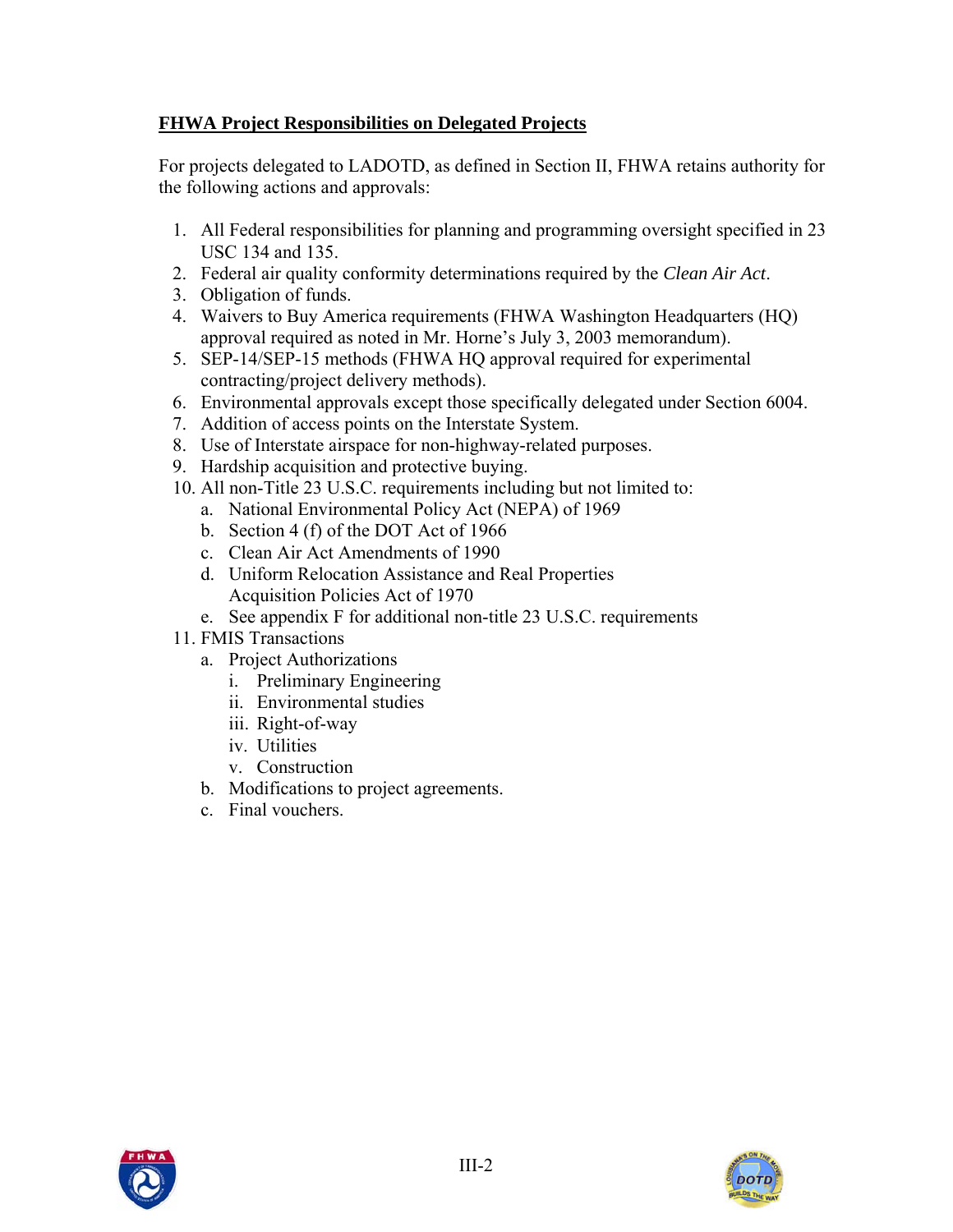# **B. Full Oversight Projects**

## **FHWA Project Responsibilities on Full Oversight Projects**

FHWA is responsible for project level oversight of [Title 23](http://www.access.gpo.gov/uscode/title23/title23.html) requirements on full oversight Interstate and NHS projects as defined in Section II of this stewardship plan. In addition, FHWA is responsible for oversight of non-Title 23 U.S.C. requirements. Project level actions by FHWA include the following:

- 1. Plan, Specifications & Estimates Approval
- 2. Approval Of Design Exceptions
- 3. Contract Concurrence In Award
- 4. Contract Change Order Approval
- 5. Approval Of Contract Claims Settlement
- 6. Final Inspection
- 7. Project Acceptance
- 8. All Federal responsibilities for planning and programming oversight specified in 23 USC 134 and 135.
- 9. Federal air quality conformity determinations required by the *Clean Air Act*.
- 10. Obligation of funds.
- 11. Waivers to Buy America requirements (FHWA Washington Headquarters (HQ) approval required as noted in Mr. Horne's July 3, 2003 memorandum).
- 12. SEP-14/SEP-15 methods (FHWA HQ approval required for experimental contracting/project delivery methods).
- 13. Environmental approvals except those specifically delegated under Sections 6004 and 6005 of [SAFETEA-LU.](http://www.fhwa.dot.gov/safetealu/index.htm)
- 14. Addition of access points on the Interstate System.
- 15. Use of Interstate airspace for non-highway-related purposes.
- 16. Hardship acquisition and protective buying.
- 17. All non-Title 23 U.S.C. requirements
- 18. FMIS Transactions
	- a. Project Authorizations
	- b. Modifications to project agreements.
	- c. Final vouchers.



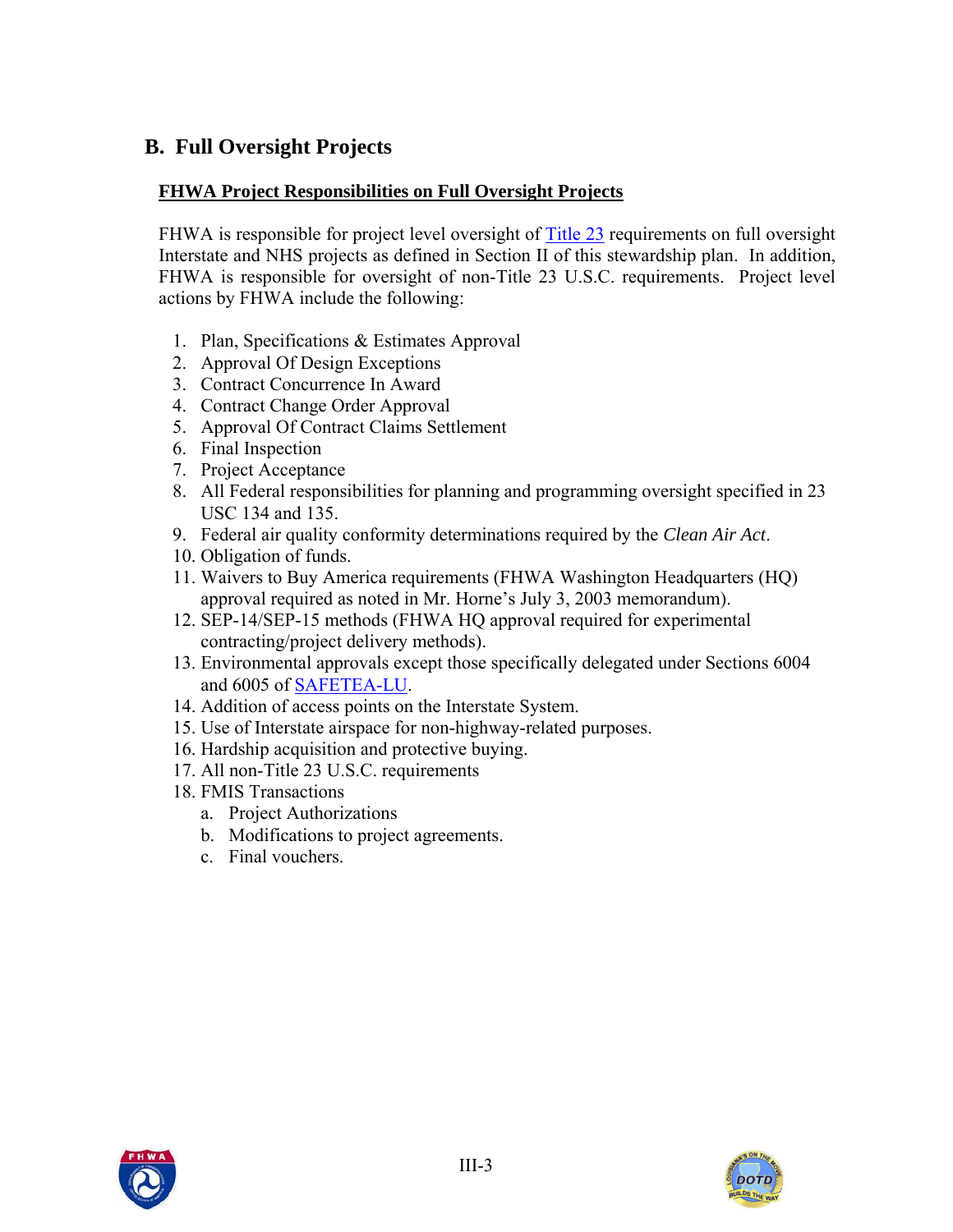# **C. Other Project Involvement**

FHWA will provide technical assistance to LADOTD and local agencies on any aspect of eligible Title 23 projects. Such technical assistance activities will be identified on a caseby-case basis in consultation with LADOTD and other interested partners.

FHWA and LADOTD will also work together on joint process reviews which may cover all types of Federal-aid projects.

# **D. FHWA Program Oversight**

FHWA has full oversight of all Federal-aid programs. FHWA will manage and provide oversight of Louisiana's Federal-Aid programs in various ways. The methods used will be:

- Routine day-to-day program actions.
- Division participation on LADOTD task forces, research committees, process reviews and attendance at LADOTD meetings.
- Process reviews as determined through risk assessments.

FHWA Program Managers in each area will work with their LADOTD counterparts in carrying out the program related stewardship responsibilities.

For additional information on project and program oversight responsibility by LADOTD and FHWA, see the discussion and charts in the various program area sections in Chapter IV. These sections define:

- Methods of Oversight
- Control Documents
- Performance Indicators
- Program and Project Responsibilities



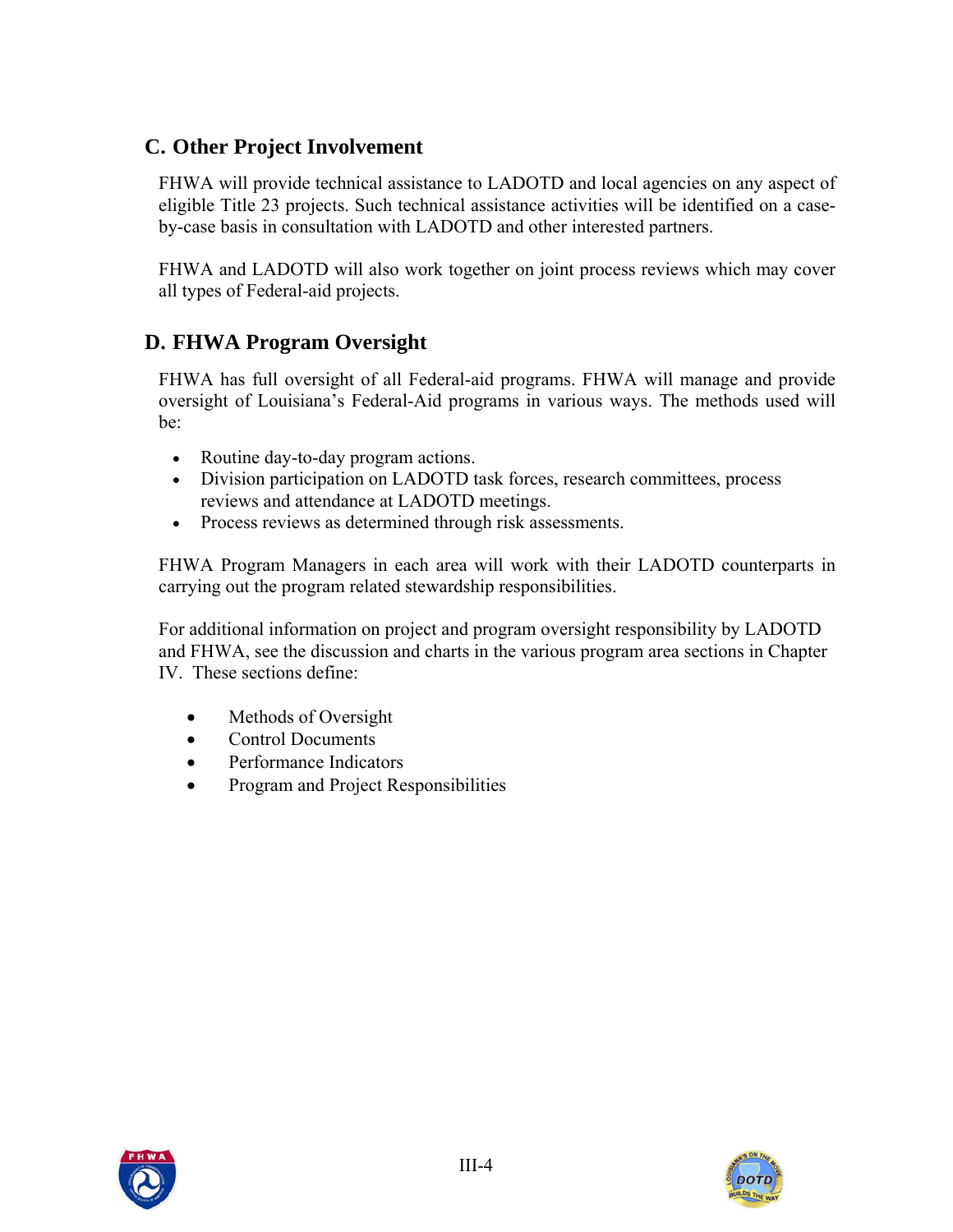# <span id="page-9-0"></span>**IV. STEWARDSHIP PLAN PROGRAM AREAS**

- A. [PLANNING](#page-10-0)
- B. [ENVIRONMENT](#page-16-0)
- C. [DESIGN](#page-22-0)
- D. [BRIDGE AND STRUCTURES](#page-29-0)
- E. [INTELLIGENT TRANSPORTATION SYSTEMS \(ITS\)](#page-34-0)
- F. [RIGHT-OF-WAY](#page-39-0)
- G. [UTILITIES](#page-44-0)
- H. [FINANCIAL MANAGEMENT](#page-47-0)
- I. [CONSTRUCTION AND CONTRACT ADMINISTRATION](#page-51-0)
- J. [MAJOR PROJECTS](#page-60-0)
- K. [LOCAL AGENCIES AND TRIBAL GOVERNMENTS](#page-67-0)
- L. [PAVEMENT AND MATERIALS](#page-71-0)
- M. [MAINTENANCE](#page-75-0)
- N. [TRAFFIC OPERATIONS](#page-78-0)
- O. [SAFETY](#page-82-0)
- P. [CIVIL RIGHTS](#page-91-0)
- Q. [EMERGENCY RELIEF](#page-94-0)
- R. [EMERGENCY/SECURITY](#page-98-0)
- S. [RESEARCH, DEVELOPMENT AND TECHNOLOGY](#page-100-0)

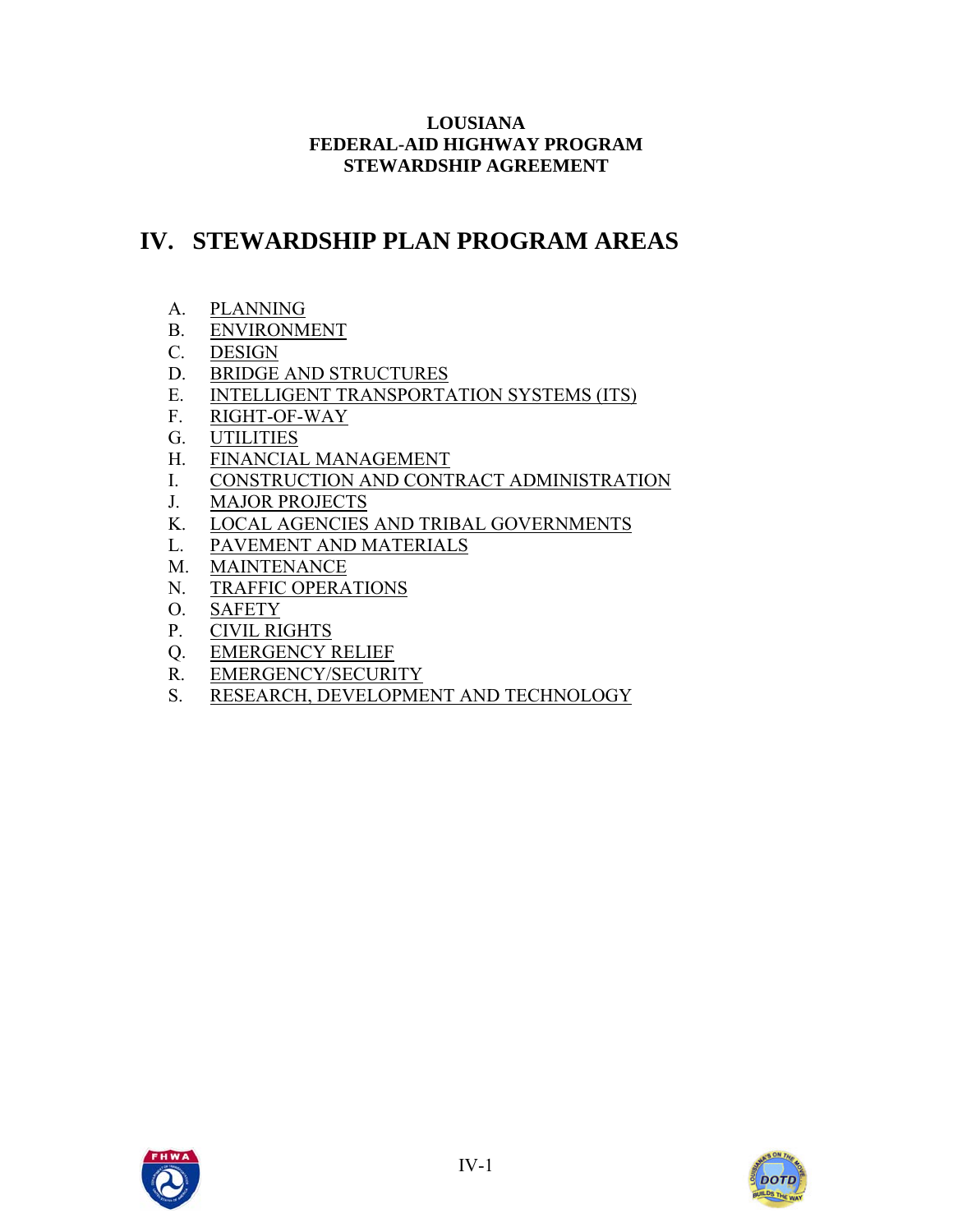# <span id="page-10-0"></span>**A. Planning**

# **1. Program Overview**

#### **a. Work Programs**

[Title 23 CFR, Part 420, P](http://www.access.gpo.gov/nara/cfr/waisidx_03/23cfrv1_03.html)lanning and Research Program Administration contains the policies and procedures for administering activities and studies undertaken by States and Metropolitan Planning Organizations (MPOs) funded through their respective Work Program or as separate projects not included in a Work Program.

(1) Statewide Planning and Research (SPR) Work Program

Louisiana DOTD prepares the Work Program annually. FHWA provides pre-program guidance, draft review comments, if any, approves the Work Program, and authorizes SPR funds. FHWA monitors the work throughout the year using day-to-day involvement as appropriate. Louisiana DOTD submits Annual Accomplishments and Expenditure Reports to FHWA.

(2) MPO's Unified Planning Work Program (UPWP)

The UPWP is prepared annually by each MPO and reviewed by Louisiana DOTD, FHWA and Federal Transit Administration (FTA). FHWA and FTA comments are provided to the MPO jointly with Louisiana DOTD's, or may be provided individually through the MPO's Technical Advisory Committee review process. FHWA authorizes Urban Planning Funds upon joint FHWA/FTA approval of the UPWP's. These funds are traditionally referred to as "PL" funds. Louisiana DOTD and FHWA monitor the Work Program through quarterly status and expenditure reports, and by participation in MPO meetings.

#### **b. Statewide Transportation Planning**

[Title 23 CFR, Part 450,](http://www.access.gpo.gov/nara/cfr/waisidx_03/23cfrv1_03.html) Subpart B, addresses the requirements of the statewide transportation planning process.

(1) Statewide Long Range Transportation Planning

Louisiana DOTD develops a Statewide Long Range Transportation Plan which considers all modes of transportation. The Plan covers at least a 20-



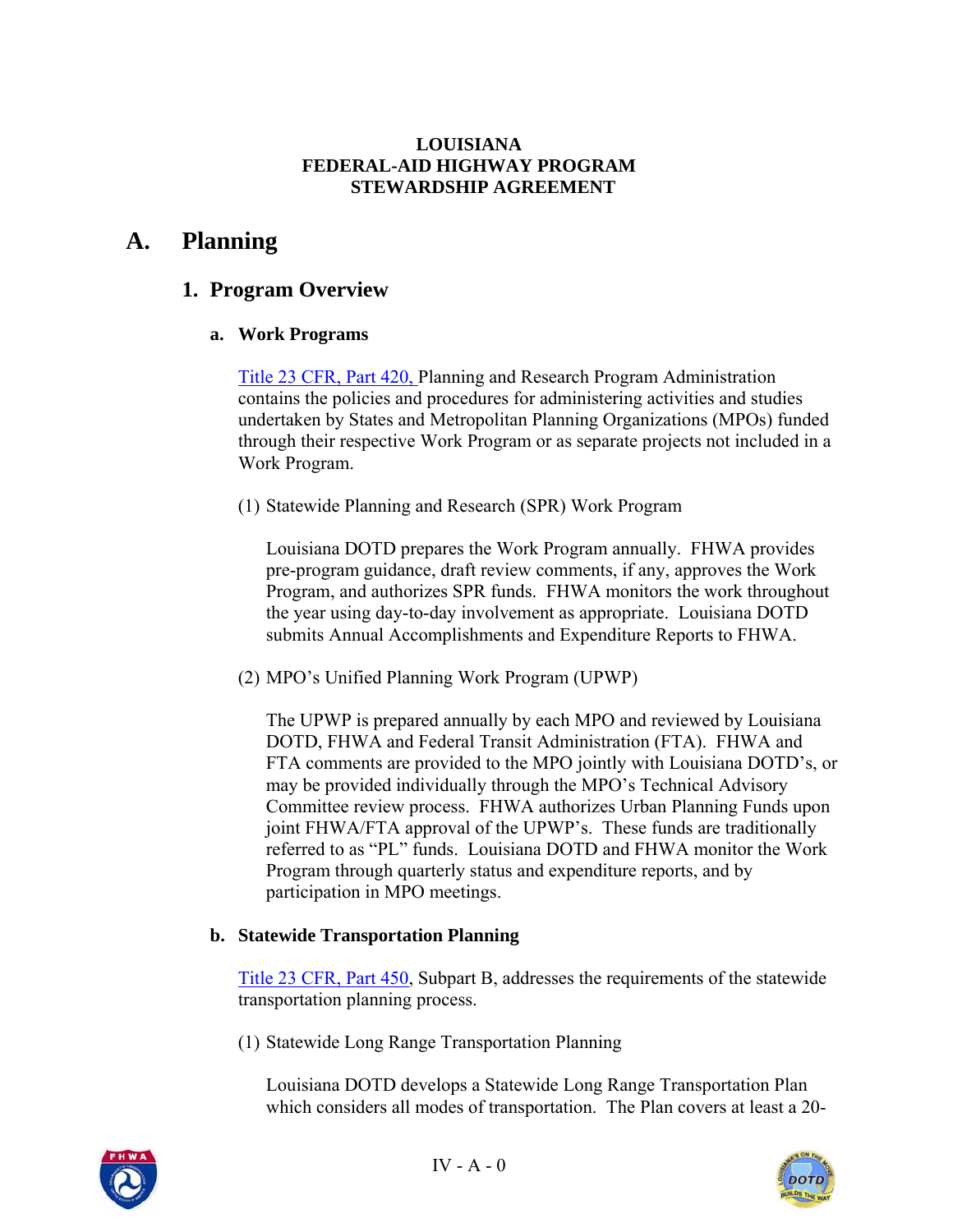year planning horizon (20-years into the future), considers the eight planning factors as outlined in the CFR, and provides an opportunity for public comment. These factors are outlined below:

- i. Support the economic vitality of the metropolitan area (or State), especially by enabling global competitiveness, productivity and efficiency;
- ii. Increase the safety of the transportation system for motorized and nonmotorized users;
- iii. Increase the security of the transportation system for motorized and non-motorized users;
- iv. Increase the accessibility and mobility options available to people and for freight;
- v. Protect and enhance the environment, promote energy conservation, and improve quality of life
- vi. Enhance the integration and connectivity of the transportation system, across and between modes, for people and freight;
- vii. Promote efficient system management and operation; and
- viii. Emphasize the preservation of the existing transportation system.
- (2) Statewide Transportation Improvement Program (STIP)

Louisiana DOTD develops a STIP containing all projects to be funded by FHWA and FTA for a four (4) year period. The STIP is updated biannually by Louisiana DOTD and submitted to FHWA and FTA for approval every other year. Projects contained in the STIP must be consistent with the Statewide Transportation Plan and the MPO TIPs, and must include public involvement and provide interested parties a reasonable opportunity to comment on the proposed program. Along with the STIP, Louisiana DOTD will certify that the projects in the STIP are based on a planning process that meets the requirements of [23 U.S.C. 134 and 135](http://www.access.gpo.gov/uscode/title23/title23.html), [49 U.S.C. 5303](http://www.access.gpo.gov/uscode/title49/title49.html), and [23](http://www.access.gpo.gov/nara/cfr/waisidx_03/23cfrv1_03.html)  [CFR 450.](http://www.access.gpo.gov/nara/cfr/waisidx_03/23cfrv1_03.html)

#### **c. Metropolitan Transportation Planning**

- (1) MPO Long Range Transportation Plan
	- [Title 23, CFR Part 450, Subpart C](http://www.access.gpo.gov/nara/cfr/waisidx_03/23cfrv1_03.html), addresses metropolitan planning requirements. Each MPO must update their Long Range Transportation Plan every 5 years which: covers at least a 20-year planning horizon, includes long range and short range strategies which lead to an integrated intermodal plan; includes a financial plan which compares estimated revenues with costs of construction, maintenance, capital purchases and operations; considers the eight planning factors; and provide an opportunity for public comment.
- (2) MPO Transportation Improvement Program (TIP)

IV - A - 1



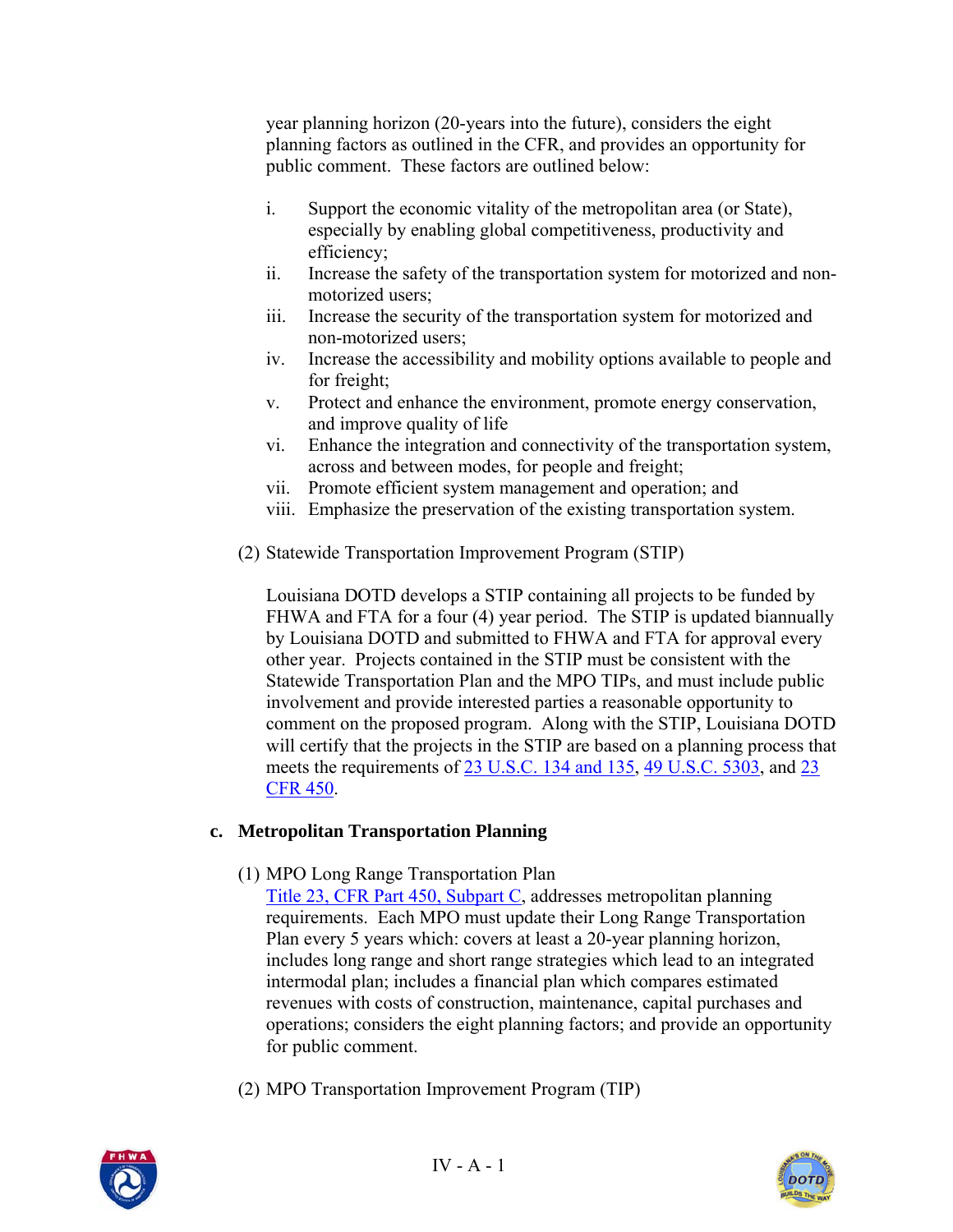Each MPO, in cooperation with the State and its public transit operators will prepare and update a TIP each year covering at least four (4) years. The TIP shall include all projects requiring FHWA and FTA approval; include a priority list of projects to be carried out in the first four (4) years; identify each project or phase; and be financially constrained. The TIP development process must provide a reasonable opportunity for public comment. Highway and transit projects must be selected in accordance with the specific funding programs.

#### **d. Traffic Monitoring**

[Title 23 CFR, Part 500](http://www.access.gpo.gov/nara/cfr/waisidx_03/23cfrv1_03.html) provides the regulatory guidance for the development and operation of a traffic monitoring system for highways including traffic counting, vehicle classification, and weigh-in-motion programs. The system is guided by the "AASHTO Guidelines for Traffic Data Programs," augmented by the FHWA "Traffic Monitoring Guide" and the "Highway Performance Monitoring System Field Manual."

#### **e. Highway Performance Monitoring System (HPMS)**

[Title 23 CFR, Part 420](http://www.access.gpo.gov/nara/cfr/waisidx_03/23cfrv1_03.html) addresses the policy for states to provide data that support FHWA's responsibilities to the Congress and to the public. The Highway Performance Monitoring System Field Manual provides instructions for collecting and reporting quality and timely data in the condition and performance of the highways and streets.

#### **f. Highway Statistics Reports**

[Title 23 CFR, Part 420](http://www.access.gpo.gov/nara/cfr/waisidx_03/23cfrv1_03.html) addresses the policy for states to provide data that supports FHWA's responsibilities to the Congress and to the public. The "Guide to Reporting Highway Statistics" manual provides instructions for compiling and reporting: motor fuel consumption, motor fuel tax revenues, motor vehicle registrations and fees, driver licenses and fees, highway income and expenditures, debt service, and highway capital outlay and maintenance expenditures which traditionally is referred to as the "500 series reports".

## **g. Certification of Public Road Mileage**

[Title 23 CFR, Part 460 a](http://www.access.gpo.gov/nara/cfr/waisidx_03/23cfrv1_03.html)ddresses the policies and procedures for identifying and reporting public road mileage for utilization in the statutory formula for the apportionment of Highway Safety funds under 23 U.S.C. 402(c). By June 1 of each year, the Governor or LADOTD Secretary certifies the public road mileage in the state as of the end of the previous calendar year. In Louisiana, the LADOTD Secretary has been selected as the Governor's designee.

**h. Certification of Enforcement of Heavy Vehicle Use Tax** 



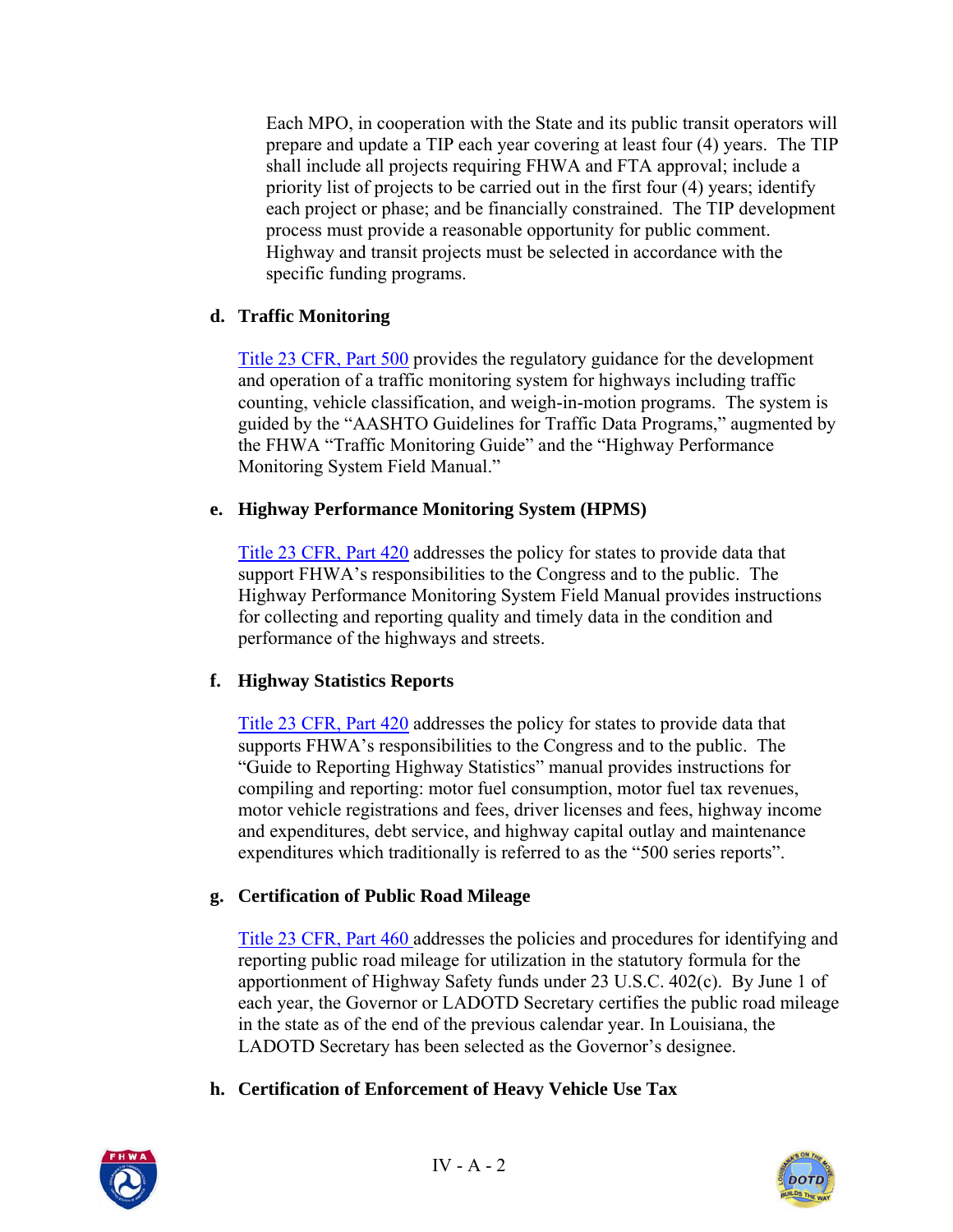[Title 23 CFR, Part 659](http://www.access.gpo.gov/nara/cfr/waisidx_03/23cfrv1_03.html) prescribes requirements for states to follow in order to annually certify that proof of payment of the Federal Heavy Vehicle Use Tax is obtained before individuals can register their heavy trucks. By July 1 of each year, the Governor or LADOTD Secretary certifies that Louisiana is obtaining proof of payment of the Heavy Vehicle Use tax as a condition of registration. The 12-month certification period ends May 31. In Louisiana, the LADOTD Secretary has been selected as the Governor's designee.

# **2. Method of Oversight**

### **a. Program Approval Actions**

FHWA approval is on a yearly basis for the programs listed above and where noted on the following chart. As a condition for receipt of federal funds, LADOTD agrees to develop plans and work programs for statewide, metropolitan, and other transportation planning activities. FHWA will review these plans and programs to assure they meet applicable laws and regulations.

Programs requiring oversight include:

- 1) State and metropolitan planning sub-programs under the State Planning and Research Program (SPR).
- 2) Statewide transportation planning process, including the STIP.
- 3) Metropolitan Planning Organization (MPO) transportation planning process.

LADOTD must also submit other planning related reports to FHWA. The reports include information on public road mileage for apportionment of highway safety funds; information collected from the Highway Performance Monitoring System; and information relating to the identification of Federal-aid highways, the functional classification of roads and streets, the designation of urban area boundaries, and the designation of routes on the Federal-aid highway systems.

FHWA will serve on the MPOs Committees as an advisor and not as a voting member. Through FHWA/LADOTD's involvement with the MPOs, both agencies will continue to stress the importance of the public involvement process and will assist in applying appropriate levels of environmental consideration during the planning process to result in a more feasible, efficient, and acceptable transportation planning product.

#### **b. Project Approval Action**

Projects not originally included in an approved work program or TIP/STIP will need individual project approval from FHWA. An amendment to the appropriate planning document also needs to be processed.

#### **c. Monitoring**

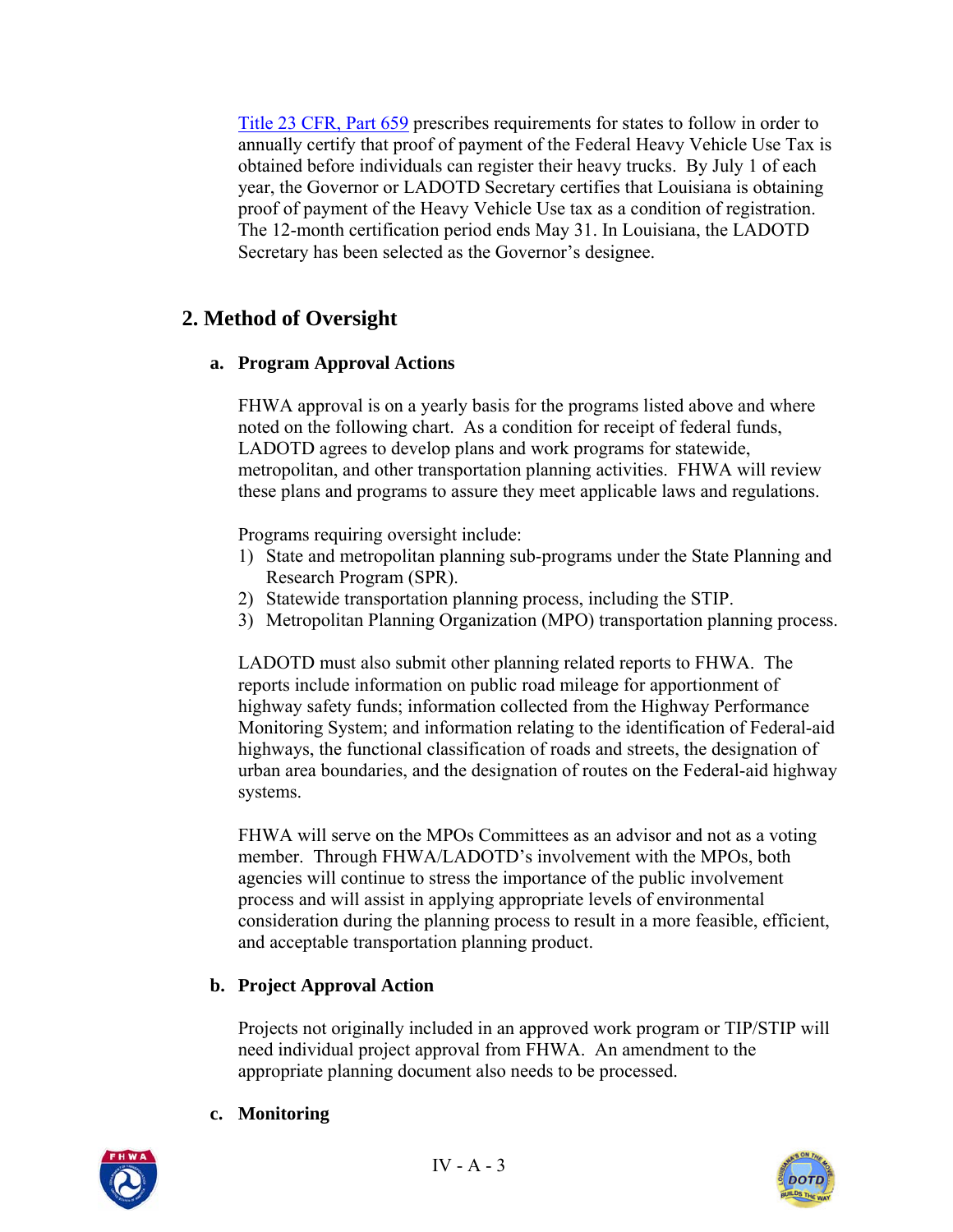LADOTD will monitor all SPR activities, including those of sub-recipients (local governments including county, municipalities, etc.) to assure the work is being managed and performed satisfactorily and that time schedules are being met. LADOTD will submit a report annually to FHWA documenting the results of its monitoring process.

The State shall continually evaluate, revise, and periodically update the longrange statewide transportation plan, as appropriate, using the procedures in this section for development and establishment of the long-range statewide transportation plan. Copies of any new or amended long-range statewide transportation plan documents shall be provided to the FHWA and the FTA for informational purposes.

FHWA and LADOTD periodically monitor MPO plans and activities to ensure they are in conformance with all applicable federal and state guidelines.

# **3. Document Control**

- **a. Applicable Laws, Regulations, and Procedures** 
	- [Title 23 CFR, Part 420](http://www.access.gpo.gov/nara/cfr/waisidx_03/23cfrv1_03.html)
	- [Title 23 CFR, Part 450, Subpart B](http://www.access.gpo.gov/nara/cfr/waisidx_03/23cfrv1_03.html)
	- [Title 23 CFR Part 450, Subpart C](http://www.access.gpo.gov/nara/cfr/waisidx_03/23cfrv1_03.html)
	- [Title 23 CFR, Part 460](http://www.access.gpo.gov/nara/cfr/waisidx_03/23cfrv1_03.html)
	- [Title 23 CFR, Part 470](http://www.access.gpo.gov/nara/cfr/waisidx_03/23cfrv1_03.html)
	- [Title 23 CFR, Part 500](http://www.access.gpo.gov/nara/cfr/waisidx_03/23cfrv1_03.html)
	- [Title 23 CFR, Part 659](http://www.access.gpo.gov/nara/cfr/waisidx_03/23cfrv1_03.html)
	- See the [FHWA Planning, Environment and Realty website](http://www.fhwa.dot.gov/hep/index.htm) for additional information and guidance.

## **b. Approved Procedures/Agreements/Manual**

• Joint FTA/FHWA Planning Memorandum of Agreement (MOA)

# **4. Business Standards**

LADOTD will provide FHWA at least 30 days to review and comment on the draft and final Statewide Transportation Improvement Program (STIP), Metropolitan TIPs, State Planning and Research (SPR) Work Program, the MPO UPWPs and the Statewide and Metropolitan Long Range Transportation Plans.

LADOTD will involve FHWA in decisions involving special and unusual circumstances at the earliest reasonable time to ensure thorough and appropriate decisions can be made collectively.



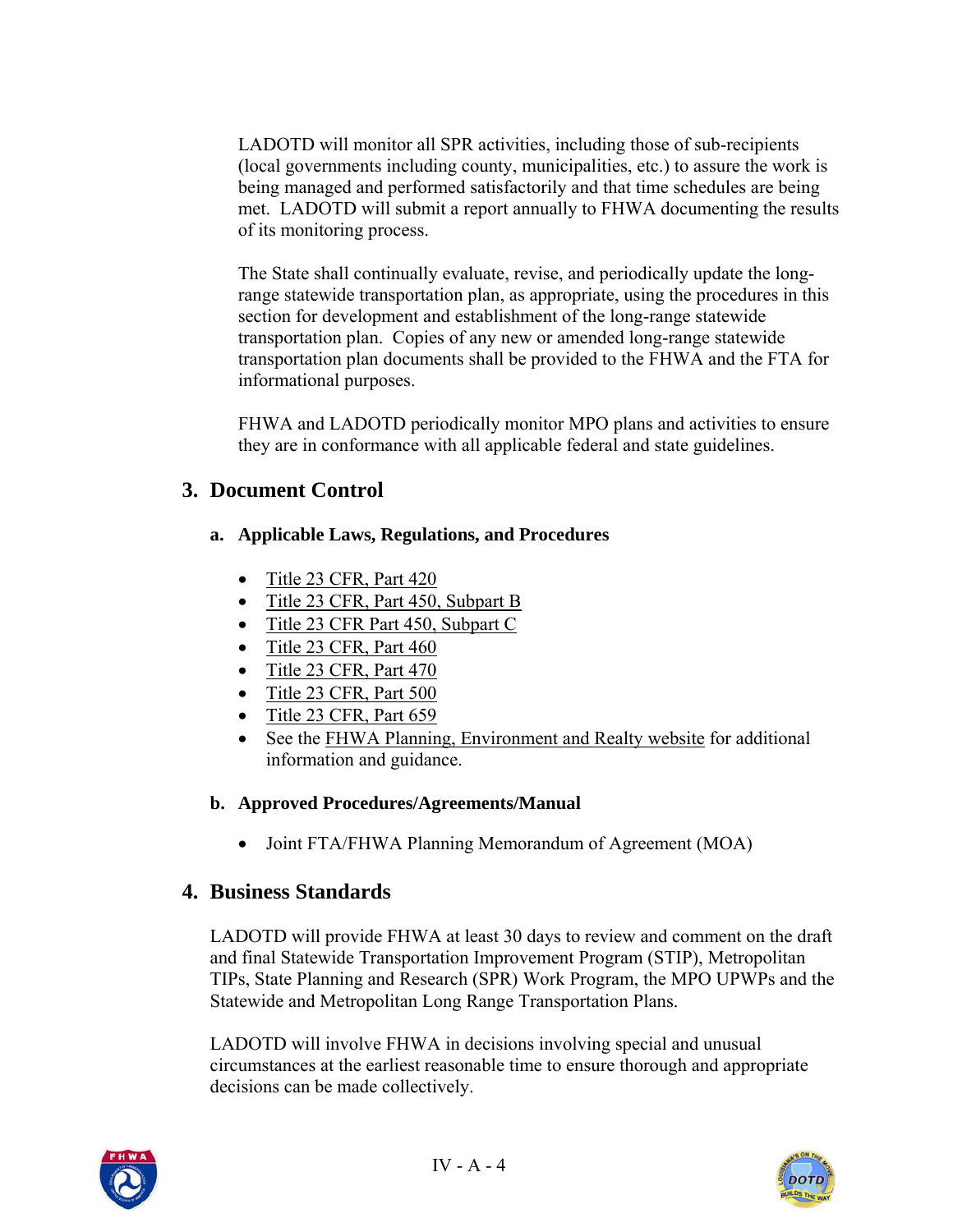# **5. Program Approval Responsibilities**

| PROGRAM ACTIVITIES                                                                                                                 |                                            | <b>AGENCY RESPONSIBLE</b> |                         |                                                                                                                                                                                                                                                                                                                 |
|------------------------------------------------------------------------------------------------------------------------------------|--------------------------------------------|---------------------------|-------------------------|-----------------------------------------------------------------------------------------------------------------------------------------------------------------------------------------------------------------------------------------------------------------------------------------------------------------|
| <b>Approval Action</b>                                                                                                             | Ref.<br><b>Source</b>                      | <b>Review</b>             | <b>Approve</b>          | <b>Remarks</b>                                                                                                                                                                                                                                                                                                  |
| 20-YR Statewide Transportation<br>Plan                                                                                             | <b>23 CFR</b><br>450.214                   | <b>FHWA</b>               | <b>LADOTD</b>           | FHWA reviews and comments on LRTP but no official<br>approval action is taken.                                                                                                                                                                                                                                  |
| <b>Statewide Transportation</b><br>Improvement Prog. (STIP)                                                                        | <b>23 CFR</b><br>450.216                   | <b>FHWA</b>               | FHWA/<br><b>FTA</b>     | 4 year period; update required every 2 years.                                                                                                                                                                                                                                                                   |
| State Planning & Research (SPR)<br>Work Program                                                                                    | <b>23 CFR</b><br>420.11                    | <b>FHWA</b>               | <b>FHWA</b>             | LADOTD annually develops work program.                                                                                                                                                                                                                                                                          |
| Highway Performance<br>Monitoring System (HPMS)<br>Annual Data Submittal from State<br>and Field Verification Review<br>and Report | <b>23 USC</b><br>307(h)                    | <b>FHWA</b>               | None                    | FHWA HQ required Field Verification review to be<br>conducted by the Division Offices. Based on this review, the<br>Division Office recommends the acceptance of the HPMS<br>data for funding apportionment and allocation purposes.                                                                            |
| Certification of Public Road<br>Mileage                                                                                            | <b>23 CFR</b><br>460.3                     | <b>FHWA</b>               | None                    | Due by June 1 <sup>st</sup> of each year.                                                                                                                                                                                                                                                                       |
| Heavy Vehicle Use Tax Annual<br>Certification by State & Triennial<br>Division Office Review                                       | <b>23 CFR</b><br>669.21                    | <b>FHWA</b>               | None                    | State Department of Revenue required to certify that HVUT<br>is being collected. FHWA HQ recommends a review be<br>completed every 3 years.                                                                                                                                                                     |
| Highway Statistics: 500 Series<br>Reports                                                                                          | <b>23 CFR</b><br>420.105                   | <b>FHWA</b>               | None                    | LADOTD is required to submit several Highway Statistics<br>forms annually.                                                                                                                                                                                                                                      |
| <b>Traffic volume Monthly</b><br>Automated Traffic Recorder Data                                                                   | 23 CFR 1.5                                 | <b>FHWA</b>               | None                    | LADOTD submits required ATR data reports directly to<br>FHWA HQ.                                                                                                                                                                                                                                                |
| Annual Truck Weight<br>Characteristics Data                                                                                        | 23 CFR 1.5                                 | <b>FHWA</b>               | None                    | LADOTD annually submits required data directly to FHWA<br>HQ.                                                                                                                                                                                                                                                   |
| Metropolitan 20-Year Long<br>Range Transportation Plan<br>(LRTP)                                                                   | <b>23 CFR</b><br>450.322                   | FHWA &<br><b>LADOTD</b>   | <b>MPO</b>              | FHWA & LADOTD reviews and comments on Metropolitan<br>LRTPs but no official approval action is taken by FHWA.                                                                                                                                                                                                   |
| Metropolitan Transportation<br>Improvement Program (TIP)                                                                           | <b>23 CFR</b><br>450.324                   | FHWA &<br><b>LADOTD</b>   | Governor or<br>Designee | Minimum 4 year period; updated at least every 2 years.<br>FHWA reviews and comments on TIPs. All TIPs are<br>developed by the MPO and included in the STIP by reference<br>which is approved by FHWA.                                                                                                           |
| Metropolitan Unified Planning<br>Work Program                                                                                      | <b>23 CFR</b><br>450.314                   | FHWA &<br><b>LADOTD</b>   | FHWA/<br><b>LADOTD</b>  | MPOs annually developed and submitted work program by<br>MPO. FHWA & LADOTD reviews and comments on<br>UPWPs from each MPO.                                                                                                                                                                                     |
| <b>Transportation Management Area</b><br>Reviews                                                                                   | <b>23 CFR</b><br>450.334.b                 | FHWA &<br><b>FTA</b>      | FHWA &<br><b>FTA</b>    | Conducted jointly with FTA on a four year cycle.                                                                                                                                                                                                                                                                |
| Vehicle (Truck) Size and Weight<br><b>Enforcement Certification</b>                                                                | <b>23 CFR</b><br>Part 657                  | <b>FHWA</b>               | <b>FHWA</b>             | State is responsible for enforcing vehicle size and weight<br>laws. State is required to develop a plan for maintenance of<br>an effective enforcement process. Each State plan is<br>approved by FHWA and will then serve as a basis by which<br>the annual State certification of enforcement will be judged. |
| CMAQ Annual Report                                                                                                                 | <b>CMAQ</b><br>Interim<br>Guidance<br>2006 | <b>FHWA</b>               | <b>FHWA</b>             | LADOTD will submit electronically information on all<br>projects authorized for CMAQ funds by February 1.                                                                                                                                                                                                       |

# **PROGRAM APPROVAL CHART**



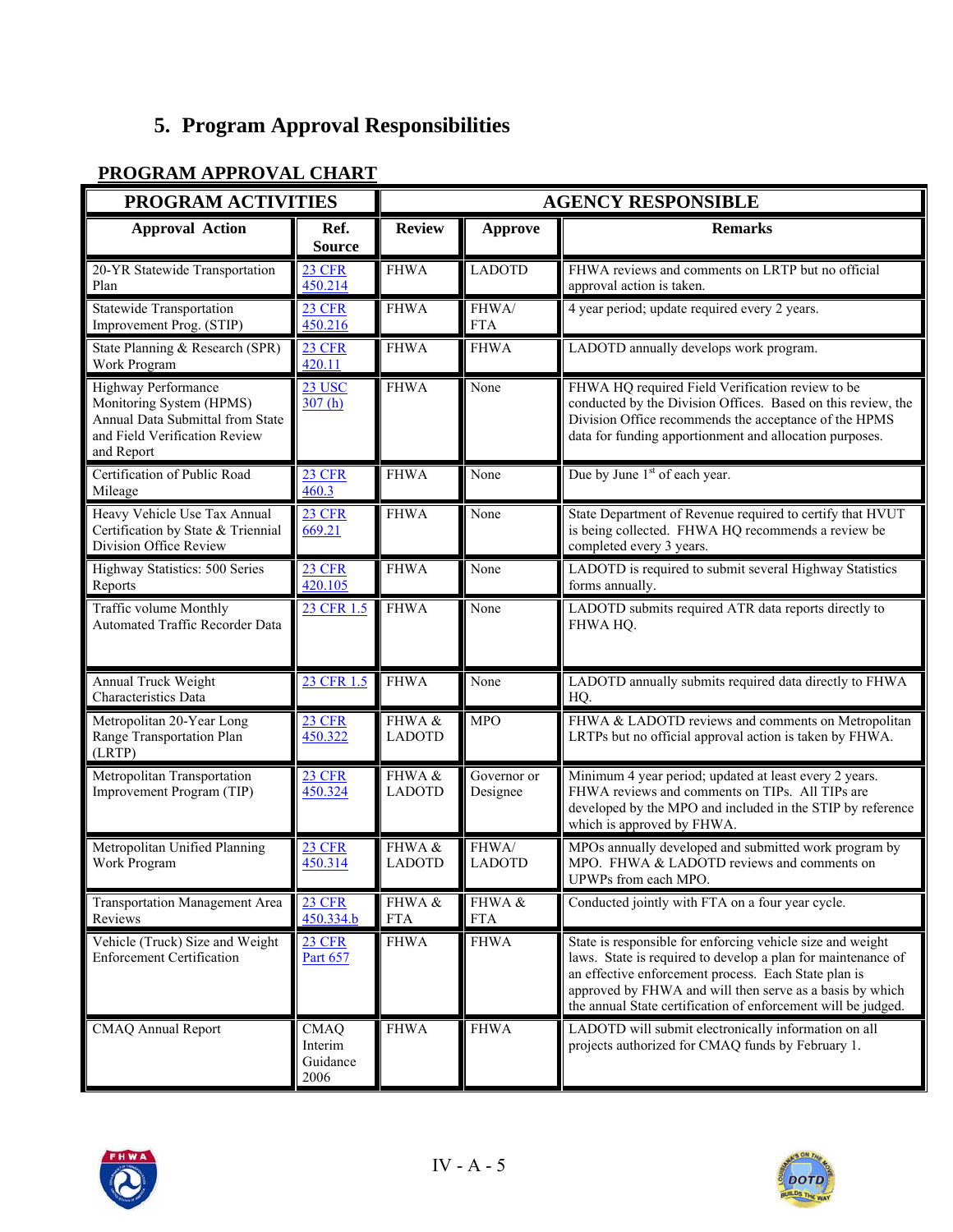# <span id="page-16-0"></span>**B. Environment**

# **1. FHWA and LADOTD Roles and Responsibilities**

For projects using Federal Highway Trust Funds, the FHWA is the lead federal agency in integrating the full range of environmental requirements under a single, unified process that results in effective and sound transportation decisions.

Under current law and regulation, FHWA may delegate responsibility to the LADOTD for activities to address the various environmental laws, Executive Orders, and regulations, but it may not delegate environmental approval authority. Therefore the LADOTD is obligated to submit most environmental documents to FHWA for approval. The exception being Programmatic Categorical Exclusions (PCE). PCE's are approved by LADOTD in accordance with the FHWA/LADOTD agreement for Programmatic Categorical Exclusions.

These documents include among others: Environmental Impact (EIS) Statement-Record of Decision (ROD), Environmental Assessment (EA)-Finding of No Significant Impact (FONSI), and categorical exclusion (CE) decisions for projects not specifically defined as categorically excluded from environmental documentation in regulation. LADOTD processes Programmatic Category Agreements projects given prior approval by FHWA under letter agreements dated 3/2/95 & 8/30/95.

# **2. Methods of Oversight**

#### **a. Program Approval Actions**

- LADOTD has been delegated programmatic approval authority for specific categorical exclusions.
- LADOTD also acts as FHWA's nonfederal representative for informal Section 7 ESA consultation and Section 106 consultation.
- LADOTD public involvement procedures are to be approved by FHWA.

## **b. Project Approval Actions**

- As early as practicable in a project's development, the LADOTD and FHWA will collaborate on the proper environmental (NEPA) classification for a project.
- For all projects that require an action be taken by FHWA, FHWA and LADOTD will work together in the project pre-engineering phase to ensure



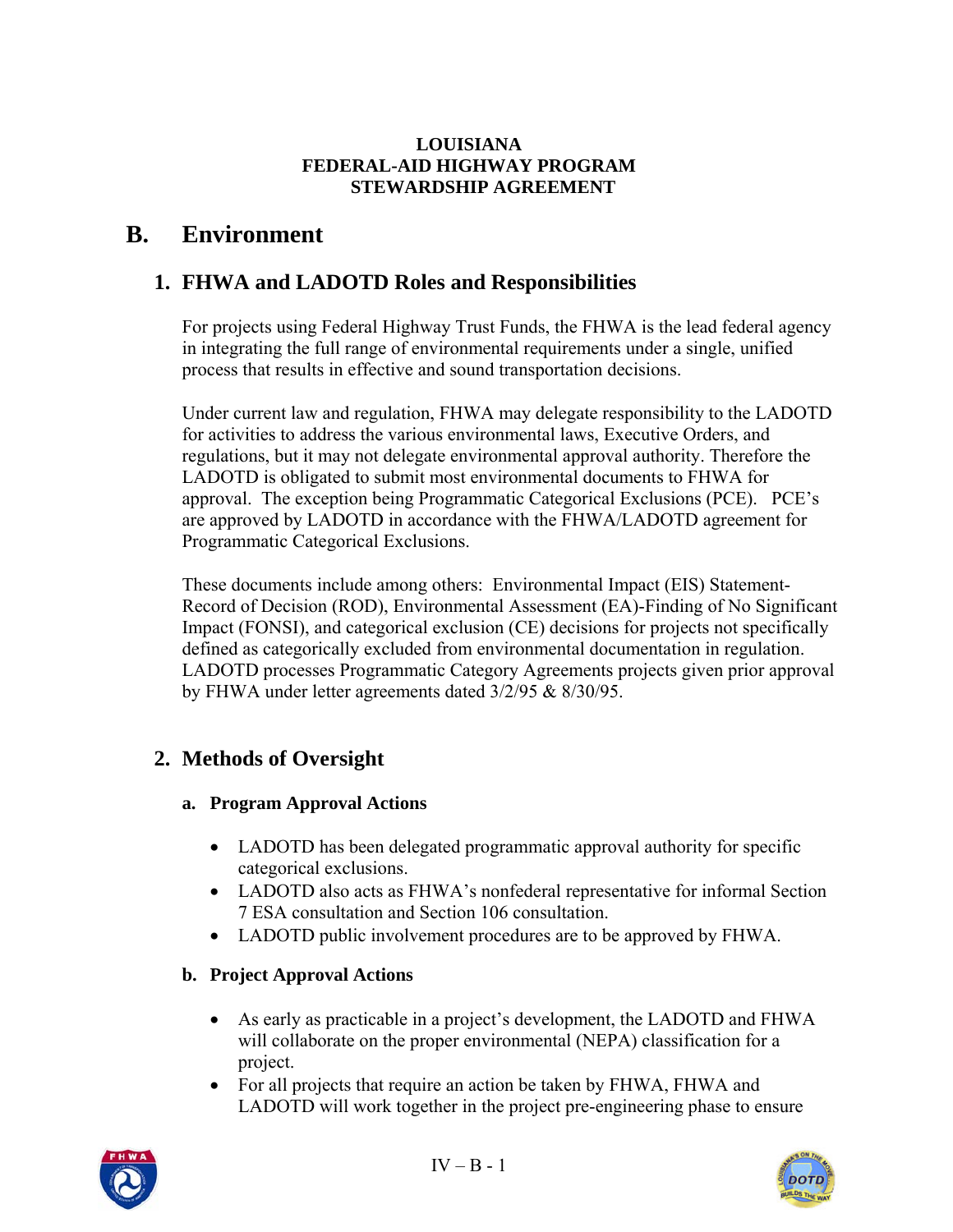compliance with NEPA and other applicable laws before an alternative is selected. The level of involvement is commensurate with the level of environmental impacts or project complexity. Projects that meet the approved Programmatic Categorical Exclusion agreement between FHWA and LADOTD are documented in accordance with FHWA and LADOTD agreements. Other Categorical Exclusions, EAs, EISs, Programmatic Section 4(f) Evaluations and Section 4(f) Evaluations are prepared by LADOTD and submitted to FHWA for review and approval.

- FHWA is an active member, as appropriate, of individual project teams and helps guide the project planning.
- All documents requiring legal sufficiency review (Final EIS and Final Section 4(f) Evaluations) are sent to the Office of Chief Counsel in Atlanta, GA. by the Division Office prior to approving these documents. The goal of the Office of Chief Counsel is to provide legal sufficiency review comments to the Division Office within 30 days after receipt of the document. Environmental reevaluations are conducted through informal consultation and formal written documentation, when appropriate.
- A copy of the DEIS will also be sent to the Office of Chief Counsel in Atlanta, GA. by the Division Office for comments.

## **c. Monitoring**

- The FHWA will monitor compliance with environmental requirements through project-by-project approval actions.
- Additional monitoring may be done on a program-wide basis using FHWA process reviews. Areas to be identified and evaluated for review are based upon the annual FHWA risk assessment process.

# **3. Control Documents**

# **a. Applicable Laws, Regulations, and Orders**

- Title 1, Clean Air Act Amendments of 1990
- Section 404 of the Clean Water Act
- Section 7 of the Endangered Species Act
- 42 USC 4321-4347, National Environmental Policy Act as amended (P.L. 91- 190)(P.L. 94-83)
- $\bullet$  [49 USC 303](http://www.access.gpo.gov/uscode/title49/title49.html) and [23 USC 138,](http://www.access.gpo.gov/uscode/title23/title23.html) Section 4(f).
- 16 USC 460L 4-11: PL 88-578
- [23 USC 109\(h\), FHWA Environmental Guidelines](http://www.access.gpo.gov/uscode/title23/title23.html)
- [23 USC 128, Public Hearings/Public Involvement](http://www.access.gpo.gov/uscode/title23/title23.html)
- [23 CFR 771, 772, and 777, FHWA Environmental Regulations](http://www.access.gpo.gov/nara/cfr/waisidx_03/23cfrv1_03.html)
- 36 CFR 800 Section 106 of the National Historic Preservation Act
- 40 CFR 1500, Council on Environmental Quality
- Executive Order 11514, Protection and Enhancement of Environmental Quality, as amended by Executive Order 11991



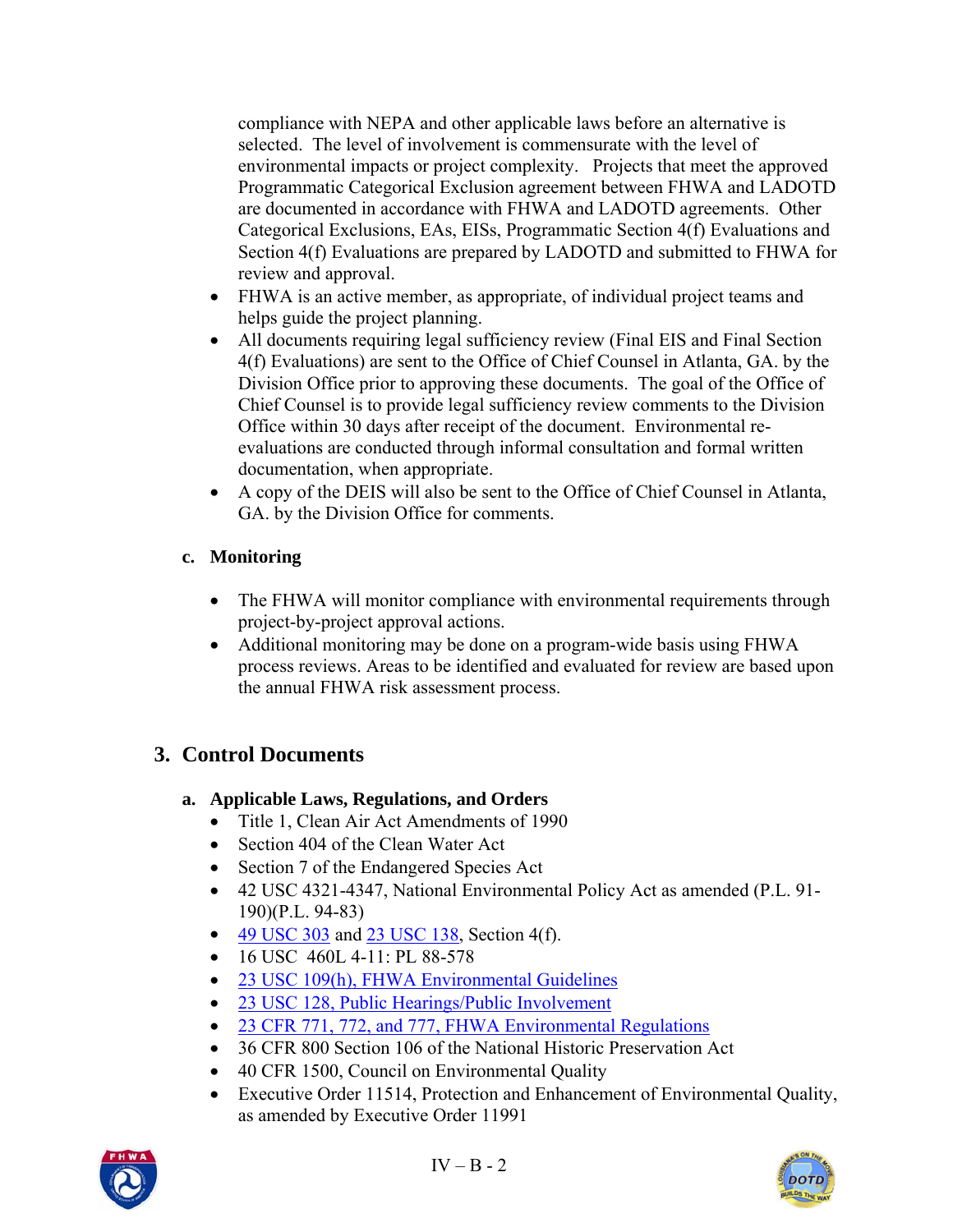- Executive Order 11990, Protection of Wetlands
- Title VI of the Civil Rights Act of 1964
- Executive Order 12898, Federal Actions to Address Environmental Justice in Minority Populations and Low-Income Populations, 1994
- [SAFETEA-LU Sections 6002, 6004, 6007, 6008 and 6009](http://www.fhwa.dot.gov/hep/safetealu.htm)
- See the [FHWA Planning, Environment and Realty website](http://www.fhwa.dot.gov/hep/index.htm) for additional information and guidance.
- **b. Approved Procedures/Agreements/Manuals** 
	- [LADOTD Roadway Design Manual](http://www.dotd.louisiana.gov/highways/project_devel/design/standardforms.asp)
	- Agreement for Programmatic Categorical Exclusions
	- LADOTD Stage 1 Planning/Environmental Manual of Standard Practice

## **4. Performance Indicators**

The FHWA Division office tracks and reports the following information regarding the time to process NEPA documents.

Environmental Assessments (EA)

- Time from Logical Termini approval to approval of Draft EA.
- Time from Logical Termini approval to Public Hearing.
- Time from Logical Termini approval to approval of FONSI.

Environmental Impact Statements (EIS)

- Time from Notice of Intent to approval of Draft EIS
- Time from Notice of Intent to approval of Final EIS
- Time from Notice of Intent to approval of Record of Decision (ROD)

Categorical Exclusions (CE)

Time from date CE is received by the Division to date CE is approved.



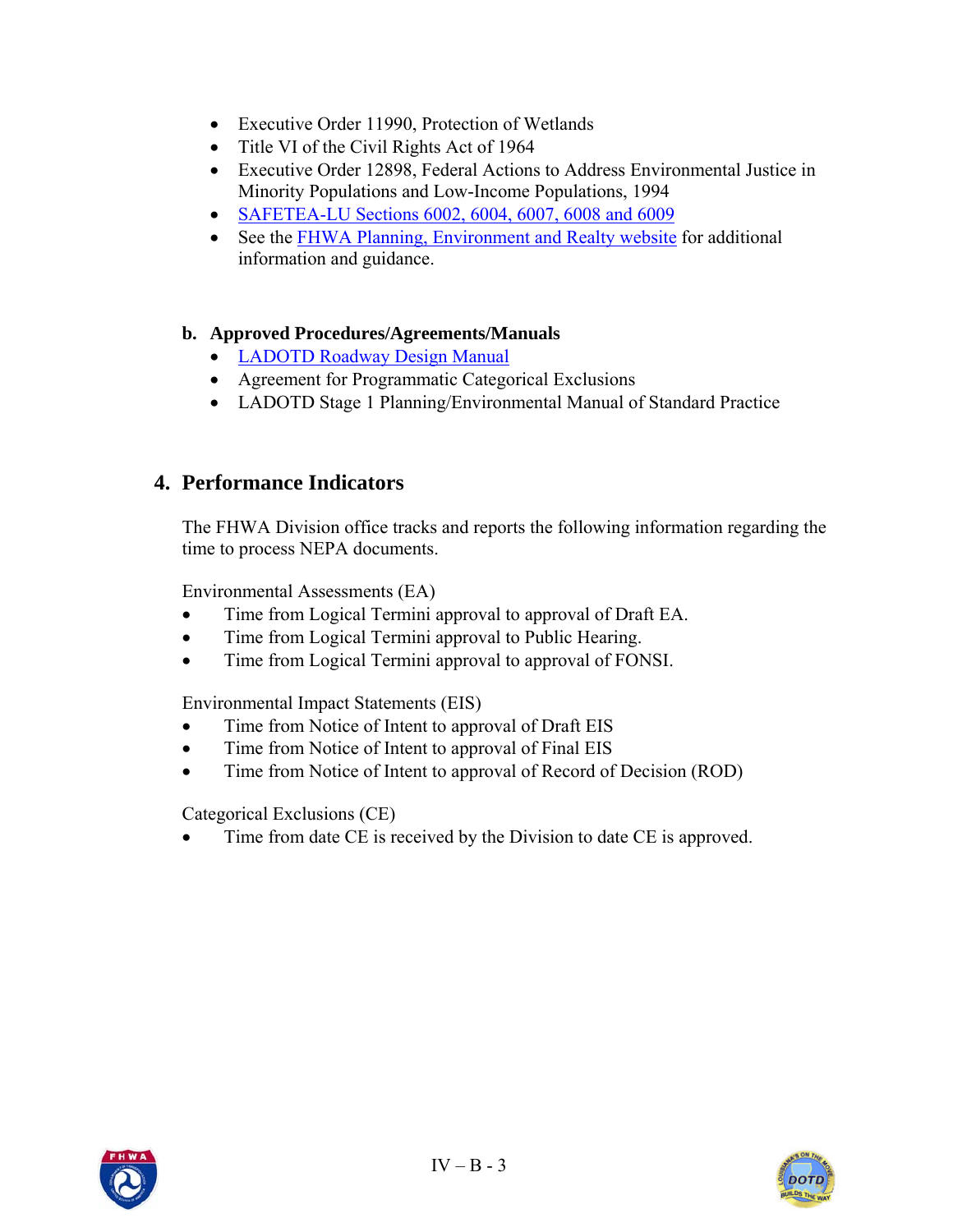# **5. Work Activities Chart**

| <b>Work Activity</b>                                                                                       | <b>LADOTD</b> Action                                                                                                        | <b>FHWA</b> Action                                                                         | Result                                                                    |
|------------------------------------------------------------------------------------------------------------|-----------------------------------------------------------------------------------------------------------------------------|--------------------------------------------------------------------------------------------|---------------------------------------------------------------------------|
| PCE's                                                                                                      |                                                                                                                             |                                                                                            |                                                                           |
| Programmatic Categorical<br>Exclusion (PCE)                                                                | Prepare and Approve                                                                                                         | Periodic Audit                                                                             | Approved CE                                                               |
| CE's                                                                                                       |                                                                                                                             |                                                                                            |                                                                           |
| Categorical Exclusion<br>(CE)                                                                              | Prepare and submit for<br>FHWA review and approval                                                                          | Review/correct and<br>Approve(14 days)                                                     | Approved CE                                                               |
| EA's                                                                                                       |                                                                                                                             |                                                                                            |                                                                           |
| Draft Environmental<br>Assessment (EA)                                                                     | Prepare and submit to<br>FHWA for comment                                                                                   | Review and Comment (30<br>days)                                                            | Comments                                                                  |
| EA                                                                                                         | Prepare and submit to<br>FHWA for approval                                                                                  | Review/correct/Approve<br>EA for circulation (14<br>days)                                  | Approved EA                                                               |
| Finding of No Significant<br>Impact (FONSI)                                                                | Prepare FONSI request and<br>submit to FHWA                                                                                 | Review/correct/Approve<br>FONSI or notify<br>LADOTD of need for EIS<br>$(14 \text{ days})$ | FONSI or consider<br><b>NOI</b>                                           |
| EIS's after SAFTEA -<br>LU                                                                                 |                                                                                                                             |                                                                                            |                                                                           |
| Project Initiation Letter<br>(NOPI)                                                                        | Prepare letter of Initiation                                                                                                | Review                                                                                     | Acknowledge                                                               |
| Notice of Intent (NOI)                                                                                     | Prepare Draft Notice of<br>Intent and forward to FHWA                                                                       | Review and revise NOI<br>and publish in the Federal<br>Register (30 days)                  | Published NOI in<br>the Federal<br>Register                               |
| Coordination Plan and<br>Schedule                                                                          | Joint development by lead<br>agencies LADOTD/FHWA/<br>Others as appropriate                                                 | Joint development by lead<br>agencies<br>LADOTD/FHWA/ Others<br>as appropriate             | Coordination Plan<br>developed                                            |
| Cooperating Agency and<br>Participating Entity<br><b>Request Letters</b>                                   | Joint Lead Agencies ID<br>Cooperating Agencies and<br>Participating entities.<br>Prepare and distribute<br>request letters. | Joint Lead Agencies ID<br>Cooperating Agencies and<br>Participating entities               | Cooperating<br>Agency and<br>Participating<br>entities invited.           |
| Input in development of<br>Purpose and Need, the<br>range of alternatives and<br>methodologies to be used. | Provide opportunity for<br>input.                                                                                           | Provide opportunity for<br>input.                                                          | Input received and<br>considered in the<br>development of the<br>project. |
| Preliminary Draft<br><b>Environmental Impact</b><br>Statement (DEIS)                                       | Prepare and submit to<br>FHWA for review                                                                                    | Review and comment (40<br>days) including legal<br>review.                                 | Written comments                                                          |
| <b>DEIS</b>                                                                                                | Prepare, approve, and<br>submit to FHWA for<br>approval                                                                     | Approve DEIS or return<br>for revision (21 days)                                           | DEIS or<br>instructions for<br>revision                                   |
| Draft Final Environmental<br>Impact Statement (FEIS)                                                       | Prepare and submit to<br>FHWA for review                                                                                    | Review and comment (45<br>days) Request Legal                                              | Written Comments<br>and legal                                             |



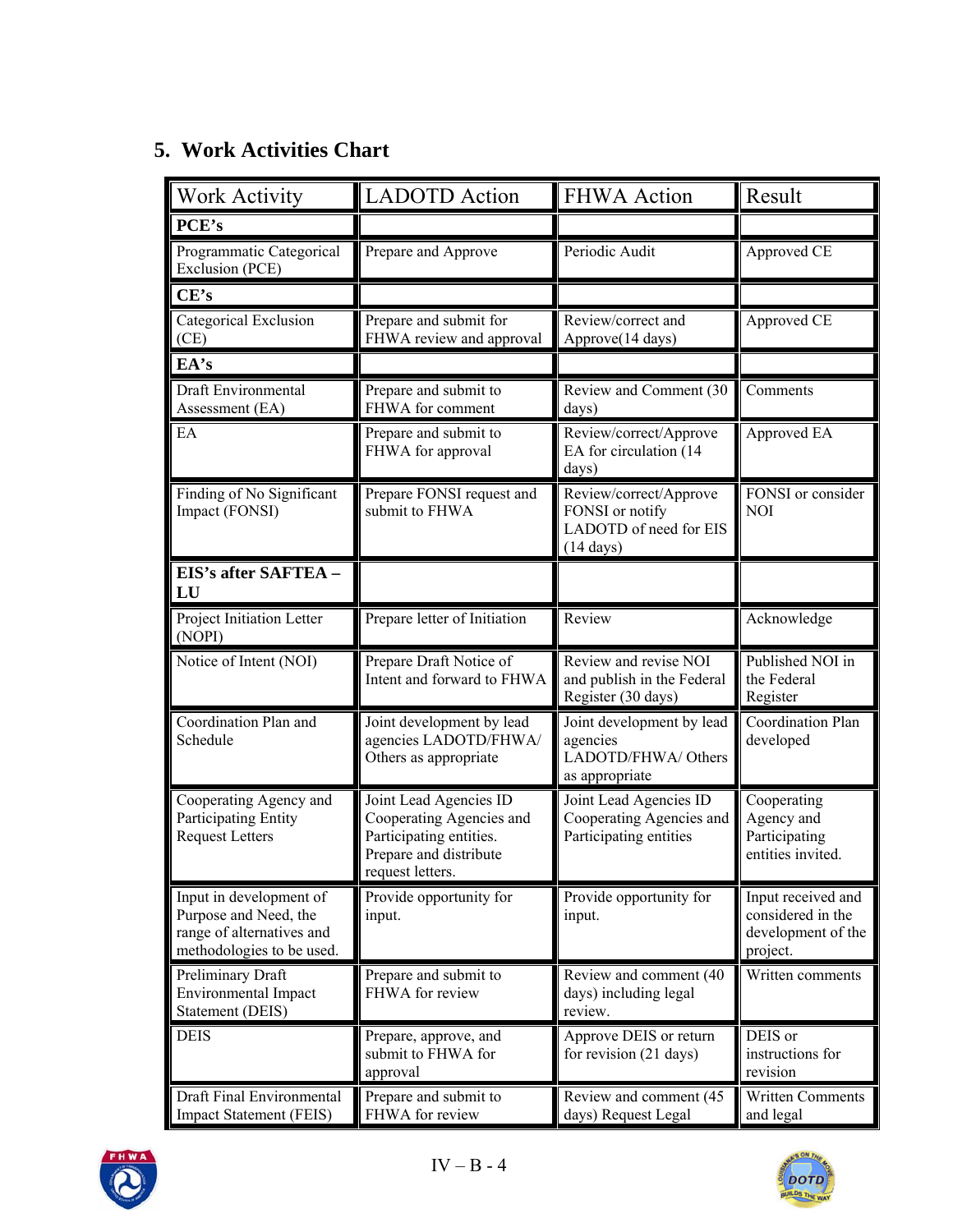|                                                                         |                                                                                                                            | Sufficiency review<br>(30 days)                                                                    | sufficiency.                                                          |
|-------------------------------------------------------------------------|----------------------------------------------------------------------------------------------------------------------------|----------------------------------------------------------------------------------------------------|-----------------------------------------------------------------------|
| Work Activity                                                           | <b>LADOTD</b> Action                                                                                                       | <b>FHWA Action</b>                                                                                 | Result                                                                |
| FEIS with draft ROD                                                     | FEIS (with draft ROD)<br>prepared, approved and<br>submit to FHWA for<br>approval. Distribute FEIS<br>after FHWA approval. | Approve FEIS or return<br>for revision (21 days)                                                   | FEIS approved and<br>distributed                                      |
| Record of Decision (ROD)                                                | Prepare a Draft ROD and<br>submit to FHWA                                                                                  | Review/revise, and Issue<br>ROD (30 days)                                                          | ROD completed                                                         |
| De Minimis 4(f)                                                         |                                                                                                                            |                                                                                                    |                                                                       |
| De Minimis 4(f)                                                         | Prepare and submit for<br>FHWA review                                                                                      | Review/corrected and<br>approve (21 days)                                                          | Approved De<br>Minimis 4(f)                                           |
| Programmatic 4(f)                                                       |                                                                                                                            |                                                                                                    |                                                                       |
| Programmatic Section 4(f)<br>Evaluation                                 | Prepare and submit for<br>FHWA review                                                                                      | Review/corrected and<br>approve (21 days)                                                          | Approved<br>Programmatic<br>Section $4(f)$                            |
| <b>Section 4(f)</b>                                                     |                                                                                                                            |                                                                                                    |                                                                       |
| Draft Section 4(f)<br>Evaluation                                        | Prepare and submit to<br>FHWA for review                                                                                   | Review, request legal<br>review and comment (30<br>days)                                           | Comments                                                              |
| Section 4(f) Legal<br>Sufficiency                                       | Prepare and submit to<br>FHWA for review                                                                                   | Request Legal Sufficiency<br>review (30 days)                                                      | Section 4(f) Legal<br>Sufficiency                                     |
| Final Section 4(f)<br>Evaluation                                        | Prepare and submit for<br>FHWA approval                                                                                    | Review, correct and<br>approve (30 days)                                                           | Final Section 4(f)<br>Evaluation                                      |
| <b>Section 106</b>                                                      |                                                                                                                            |                                                                                                    |                                                                       |
| Findings of No Historic<br>Properties Affected and No<br>Adverse Effect | Prepare, coordinate with<br>SHPO/FHWA and submit to<br>FHWA for finalized finding.                                         | Review and finalize<br>Finding.                                                                    | Finding of No<br>affect or No<br>Adverse Effect.                      |
| Section 106 Adverse Effect<br>Determination                             | Prepare and submit to<br>FHWA for Determination                                                                            | Make determination and<br>forward to the Advisory<br>Council on Historic<br>Preservation (30 days) | <b>Adverse Effect</b><br>Determination                                |
| Section 106 Memorandum<br>of Agreement                                  | Negotiate Memorandum of<br>Agreement (MOA), Acquire<br>other approvals, approve,<br>and submit the FHWA for<br>approval    | Sign MOA or return for<br>revision (14 days)                                                       | <b>Executed Section</b><br>106 MOA or<br>instructions for<br>revision |
| <b>Other Activities</b>                                                 |                                                                                                                            |                                                                                                    |                                                                       |
| Written Re-evaluation                                                   | Prepare and submit to<br>FHWA for review                                                                                   | Review/correct and<br>approve (30 days)                                                            | Approve                                                               |
| Project Management Plan<br>(Major Projects Only) *                      | Submit Draft PMP to<br>FHWA for review prior to<br>ROD.                                                                    | Review/correct/ approve<br>$(30 \text{ days})$                                                     | Approved                                                              |

**\* See Major Projects section.** 



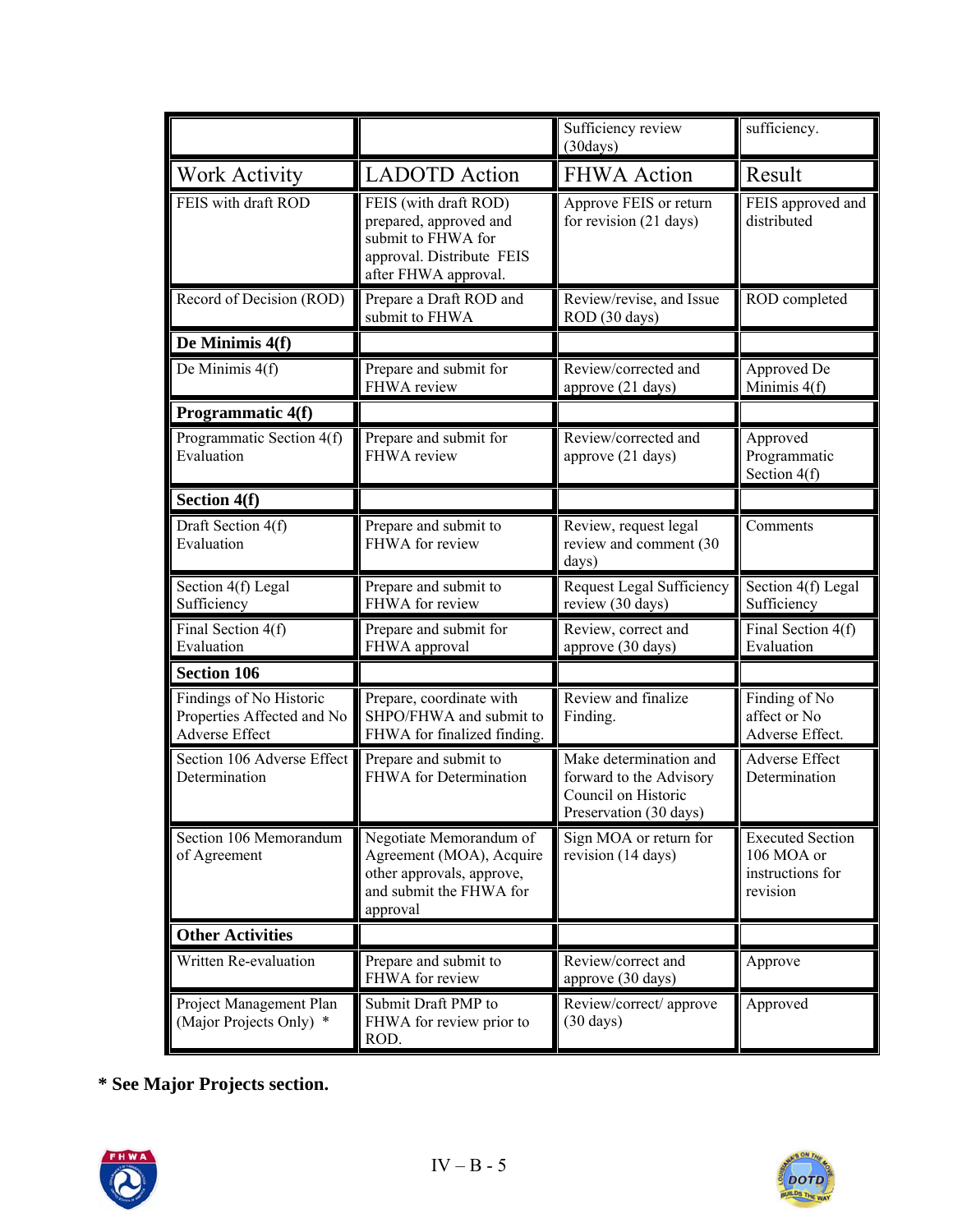# **6. Project Responsibilities**

# **PROJECT ACTIVITY APPROVAL CHART**

| PROJECT ACTIVITIES                       |                       | <b>AGENCY RESPONSIBLE</b>              |                                            |  |
|------------------------------------------|-----------------------|----------------------------------------|--------------------------------------------|--|
| Approval<br>Action                       | Reference<br>Document | <b>Full FHWA Oversight</b><br>Projects | State Administered (Delegated)<br>Projects |  |
| Programmatic<br>Categorical<br>Exclusion | 23 CFR 771            | <b>LADOTD</b>                          | <b>LADOTD</b>                              |  |
| Categorical<br>Exclusion                 | 23 CFR 771            | <b>FHWA</b>                            | <b>FHWA</b>                                |  |
| Environmental<br>Assessment              | 23 CFR 771            | <b>FHWA</b>                            | <b>FHWA</b>                                |  |
| Finding of No<br>Significant<br>Impact   | 23 CFR 771            | <b>FHWA</b>                            | <b>FHWA</b>                                |  |
| Environmental<br>Impact Statement        | 23 CFR 771            | <b>FHWA</b>                            | <b>FHWA</b>                                |  |
| Record of<br>Decision                    | 23 CFR 771            | <b>FHWA</b>                            | <b>FHWA</b>                                |  |
| Section $4(f)$<br>Evaluation             | 23 CFR 771            | <b>FHWA</b>                            | <b>FHWA</b>                                |  |
| Section 106<br>Compliance                | 36 CFR 800            | <b>FHWA</b>                            | <b>FHWA</b>                                |  |



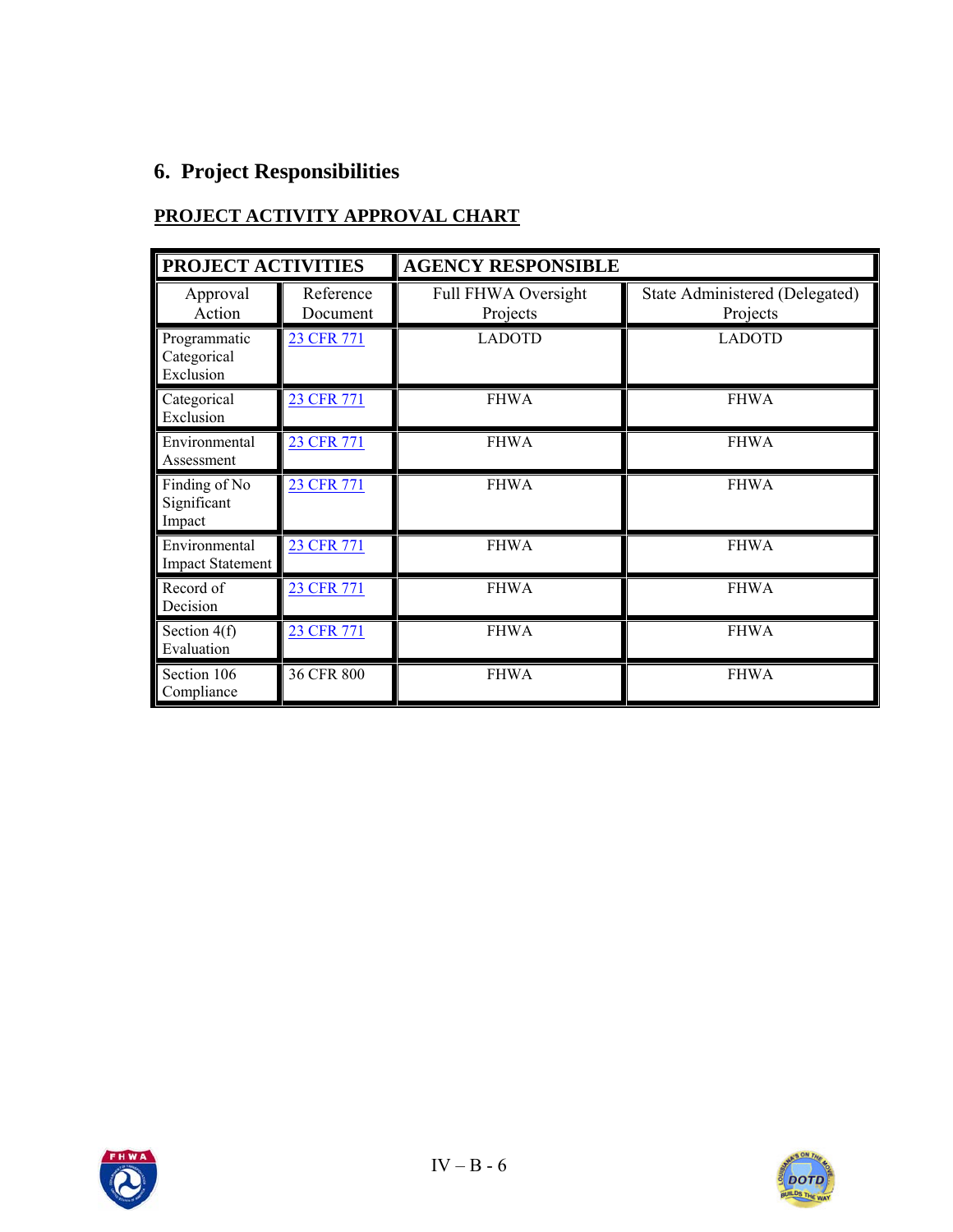# <span id="page-22-0"></span>**C. Design**

# **1. Program Overview**

It is the FHWA Division policy to make sufficient and timely design reviews of Full Oversight projects, as defined in Section II of this agreement, to assure that they are designed in accordance with applicable standards and appropriate cost-effective measures. In addition, FHWA will periodically perform process reviews jointly with LADOTD that will include Full Oversight, State Administered and Locally Administered projects. These reviews may cover all areas of the design process from consultant selection to final plan preparation. The subject and scope of these reviews will be as determined by FHWA and LADOTD using risk assessment techniques.

# **2. Roles and Responsibilities of FHWA and LADOTD**

# **a. Delegated (State Administered) Projects**

# **(1) LADOTD Project Responsibilities on Delegated Projects**

As a condition to accepting Federal-aid highway funds, LADOTD agrees to follow all applicable project and program requirements. In addition, as party to this agreement, LADOTD assumes project oversight responsibilities in accordance with the following:

## NHS Projects Delegated to LADOTD

LADOTD assumes oversight responsibility for the design, plans, specifications, estimates, design exceptions, contract award, and inspection of all NHS projects which have been delegated to LADOTD as defined in Section II. All NHS projects must comply with all [Title 23 U.S.C.](http://www.access.gpo.gov/uscode/title23/title23.html) and non-Title 23 U.S.C. requirements.

#### Non-NHS Projects

LADOTD assumes oversight responsibility for the design, plans, specifications, contract award, and inspection of projects not on the NHS. Non-NHS projects are required to be designed, constructed, operated, and maintained in accordance with State law, regulations, directives, safety standards, design standards, and construction standards, in lieu of many Title 23 U.S.C. requirements. Title 23 U.S.C. requirements that are applicable to all Federal-aid projects include, but are not limited to transportation planning, procurement of professional services, Davis-Bacon wage rates, advertising for bids, award of contracts, use of convict produced materials, Buy America Act provisions and other requirements. All non-NHS projects must also comply with all non-Title 23 U.S.C. requirements.



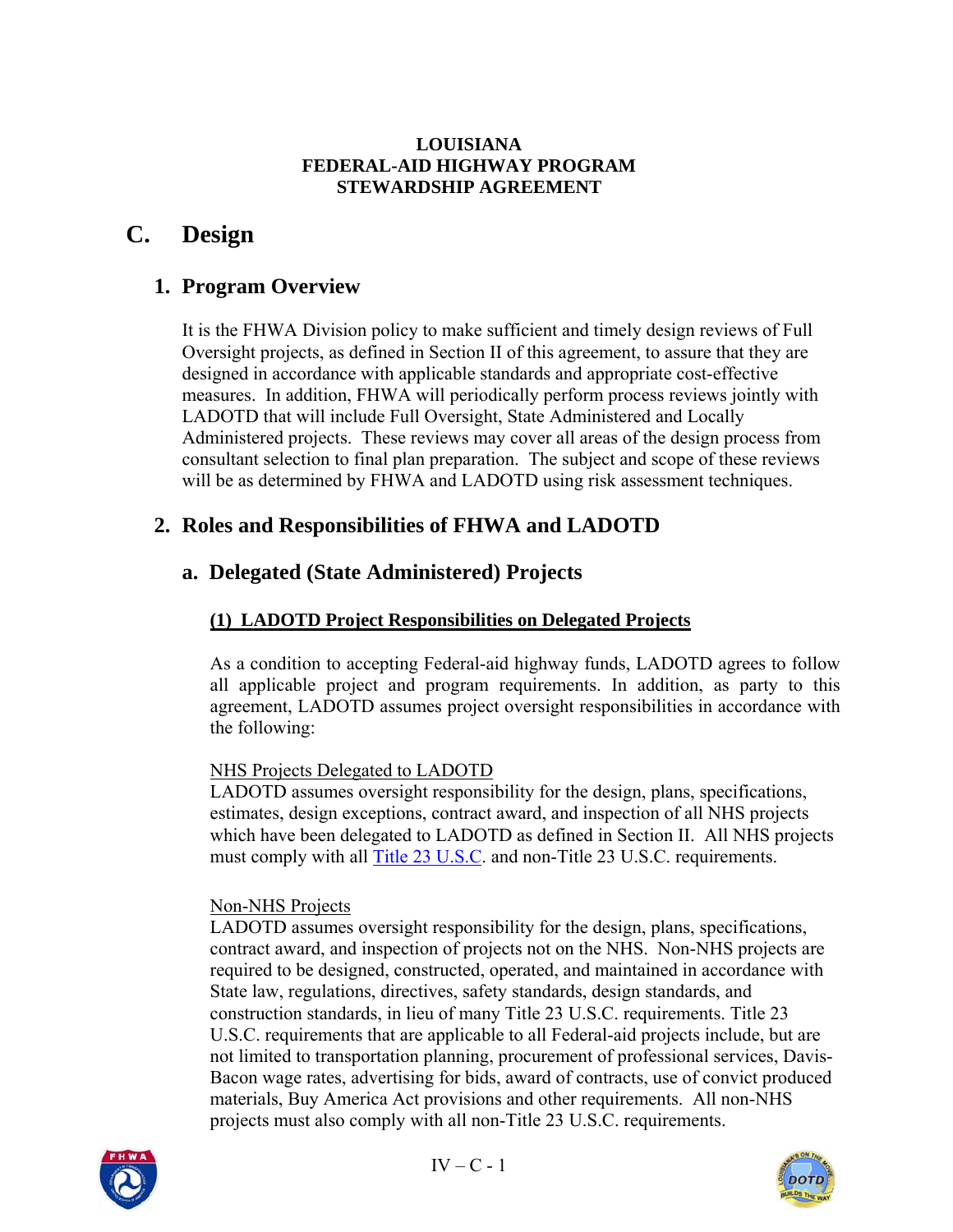### Local Agency Projects

LADOTD is responsible for assuring that all local agency Federal-aid projects comply with all applicable Federal and State requirements. LADOTD is not relieved of this responsibility even though the project may be delegated to the local agency. In accordance with [23 CFR 1.11 and 635.105](http://www.access.gpo.gov/nara/cfr/waisidx_03/23cfrv1_03.html), LADOTD is responsible for ensuring that the local agency has adequate staffing, project delivery systems, and sufficient accounting control to administer the project. If it is determined that a local agency is not equipped to adequately administer the project then LADOTD will either administer the project or withhold funding for the project until the local agency makes the necessary changes required to administer the project in accordance with State and Federal requirements.

### **(2) FHWA Project Responsibilities on Delegated Projects**

For projects delegated to LADOTD, as defined in Section II, FHWA retains authority for the following actions and approvals:

- 1. FMIS Transactions
	- a. Project Authorizations
	- b. Modifications to project agreements.
	- c. Final vouchers.
- 3. Waivers to Buy America requirements (FHWA Washington Headquarters (HQ) approval required as noted in Mr. Horne's July 3, 2003 memorandum).
- 4. SEP-14/SEP-15 methods (FHWA HQ approval required for experimental contracting/project delivery methods).
- 5. [Environmental approvals except those specifically delegated under Sections](http://www.fhwa.dot.gov/safetealu/index.htm)  [6004 and 6005 of SAFETEA-LU.](http://www.fhwa.dot.gov/safetealu/index.htm)
- 6. Addition of access points on the Interstate System.
- 7. Use of Interstate airspace for non-highway-related purposes.
- 8. Hardship acquisition and protective buying.
- 9. All non-Title 23 U.S.C. requirements including but not limited to:
	- a. National Environmental Policy Act (NEPA) of 1969
		- b. Section 4 (f) of the DOT Act of 1966
		- c. Uniform Relocation Assistance and Real Properties Acquisition Policies Act of 1970



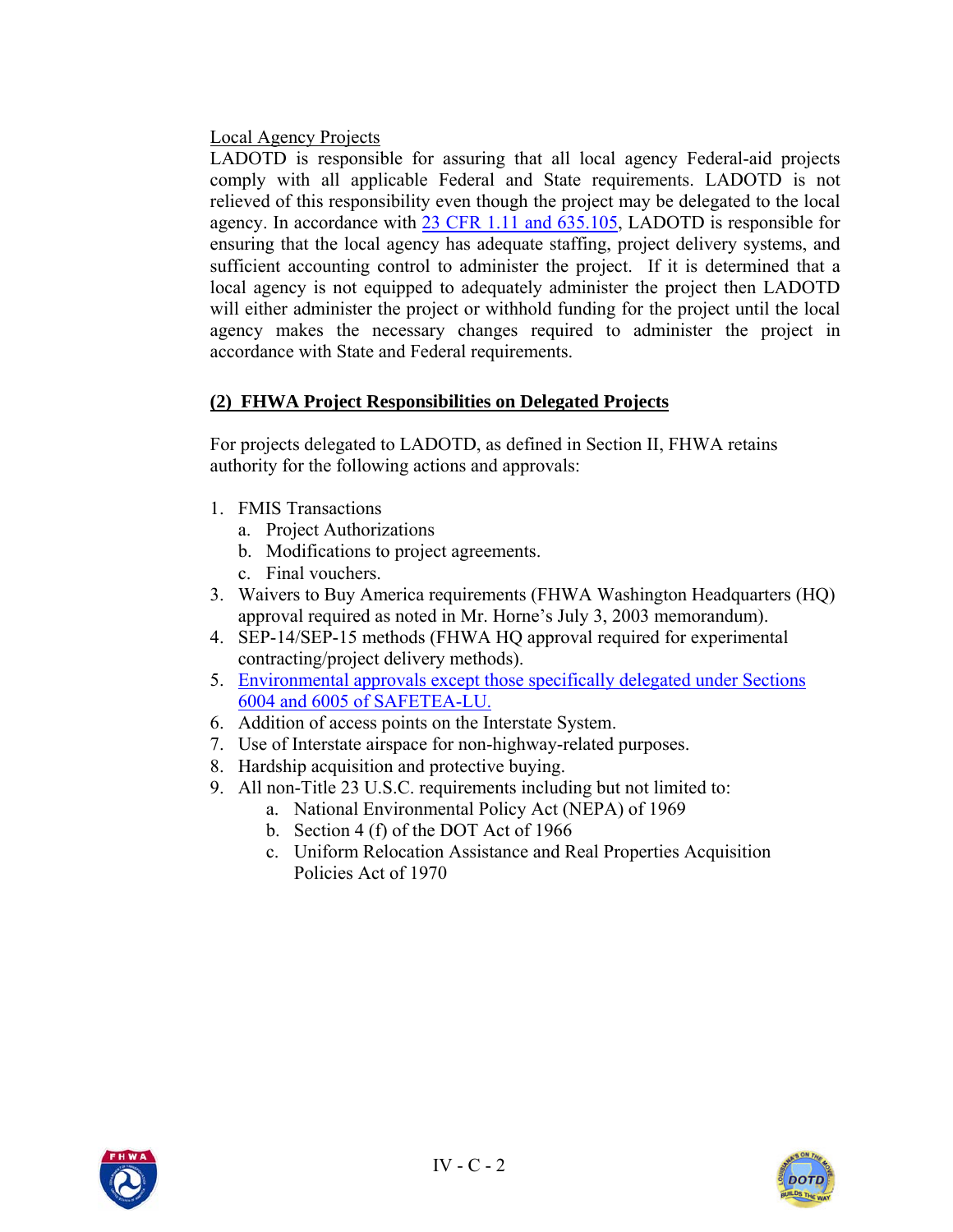# **b. Full Oversight Projects**

#### **FHWA Project Responsibilities on Full Oversight Projects**

FHWA is responsible for project level oversight of Title 23 requirements on full oversight Interstate and NHS projects as defined in Section II. In addition, FHWA is responsible for oversight of non-Title 23 U.S.C. requirements. Project level actions by FHWA include the following:

- 1. FMIS Transactions
	- a. Project Authorizations
	- b. Modifications to project agreements
	- c. Final vouchers
- 2. Plan, Specifications & Estimates Approval
- 3. Approval Of Design Exceptions
- 4. Contract Change Order Approval
- 5. Project Acceptance
- 6. Waivers to Buy America requirements (FHWA Washington Headquarters (HQ) approval required as noted in Mr. Horne's July 3, 2003 memorandum).
- 7. SEP-14/SEP-15 methods (FHWA HQ approval required for experimental contracting/project delivery methods).
- 8. [Environmental approvals except those specifically delegated under Sections](http://www.fhwa.dot.gov/safetealu/index.htm)  [6004 and 6005 of SAFETEA-LU.](http://www.fhwa.dot.gov/safetealu/index.htm)
- 9. Addition of access points on the Interstate System.
- 10. Use of Interstate airspace for non-highway-related purposes.
- 11. Hardship acquisition and protective buying.
- 12. All non-Title 23 U.S.C. requirements including but not limited to:
	- a. National Environmental Policy Act (NEPA) of 1969
	- b. Section 4 (f) of the DOT Act of 1966
	- c. Uniform Relocation Assistance and Real Properties Acquisition Policies Act of 1970



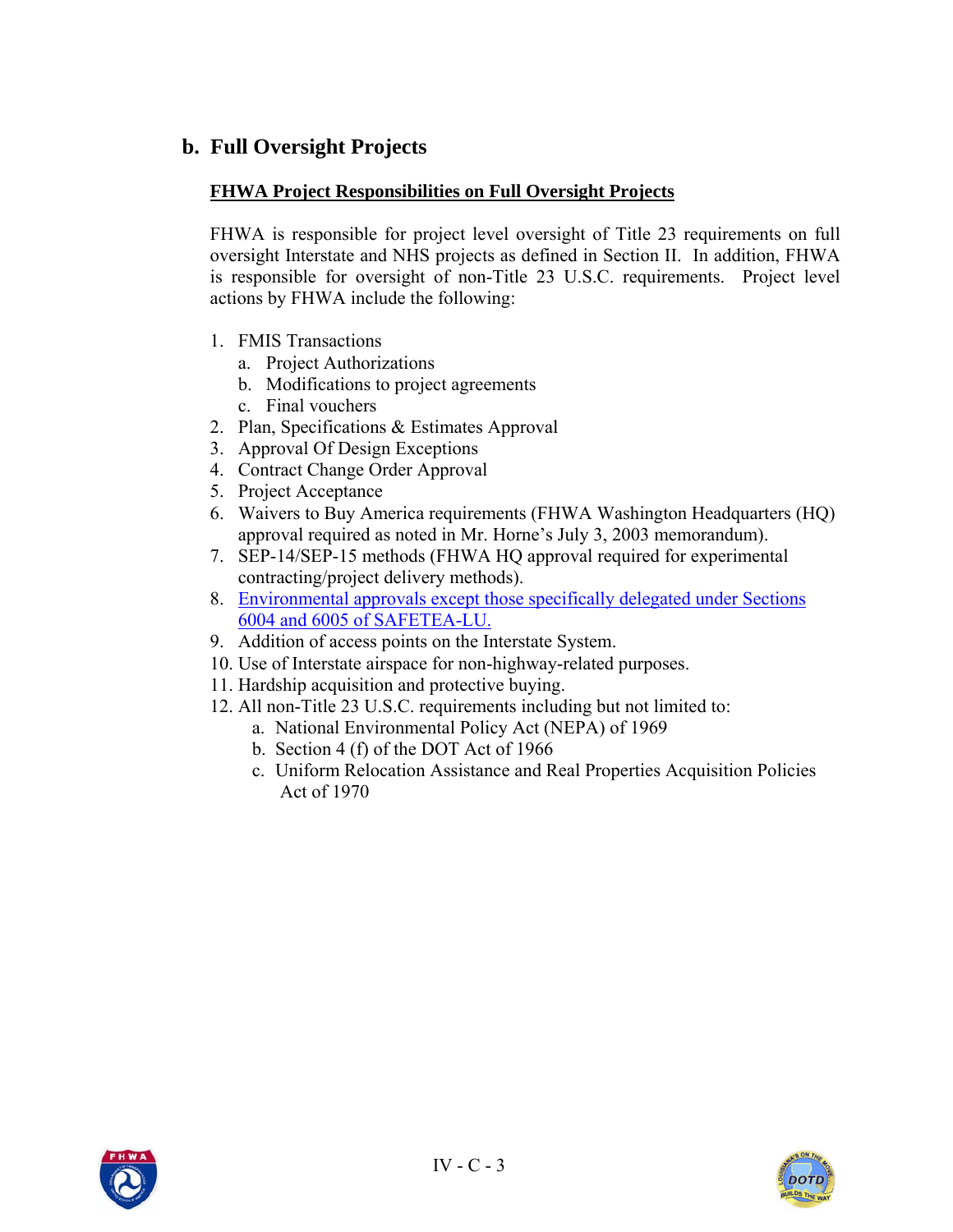# **3. Methods of Oversight**

#### **a. Program Approval Actions**

- LADOTD Standard Drawings are approved by FHWA on a program basis.
- LADOTD Standard Specifications for Road and Bridge Construction are approved on a program basis.
- LADOTD's consultant selection procedures are approved by FHWA.

### **b. Project Approval Actions**

- FHWA will approve final design plans on Full Oversight projects as part of the PS&E package submitted by LADOTD for construction authorization.
- FHWA will approve Design Exceptions on Full Oversight Projects.
- FHWA will approve the Scope and Fee package on consultant contracts for full oversight projects.
- Various project approval actions applicable to design are included in the PROJECT ACTIVITY APPROVAL CHART below.

## **c. Monitoring**

- FHWA will participate in Pre-design/Environmental meetings on Full Oversight projects.
- FHWA will review preliminary engineering required for NEPA documents on all Federal-Aid projects.
- FHWA will participate in Plan-in-hand reviews for Full Oversight projects. The Area Engineer and or Bridge Engineer will submit comments and recommendations to LADOTD in writing.
- FHWA will review Advance Check Prints for Full Oversight projects. The Area Engineer and or Bridge Engineer will submit comments and recommendations to LADOTD in writing.
- FHWA will participate in Value Engineering (VE) studies during the design phase for projects with an estimated cost >\$25 million (\$20 million for bridge projects) and other VE studies as selected by LADOTD.
- FHWA and LADOTD will jointly perform process reviews related to road design, design exceptions, consultant selection and any other areas related to the design program. The subject of these reviews will be determined through risk assessment methods and agreed to by FHWA and LADOTD. These process reviews may include both NHS and non-NHS projects.



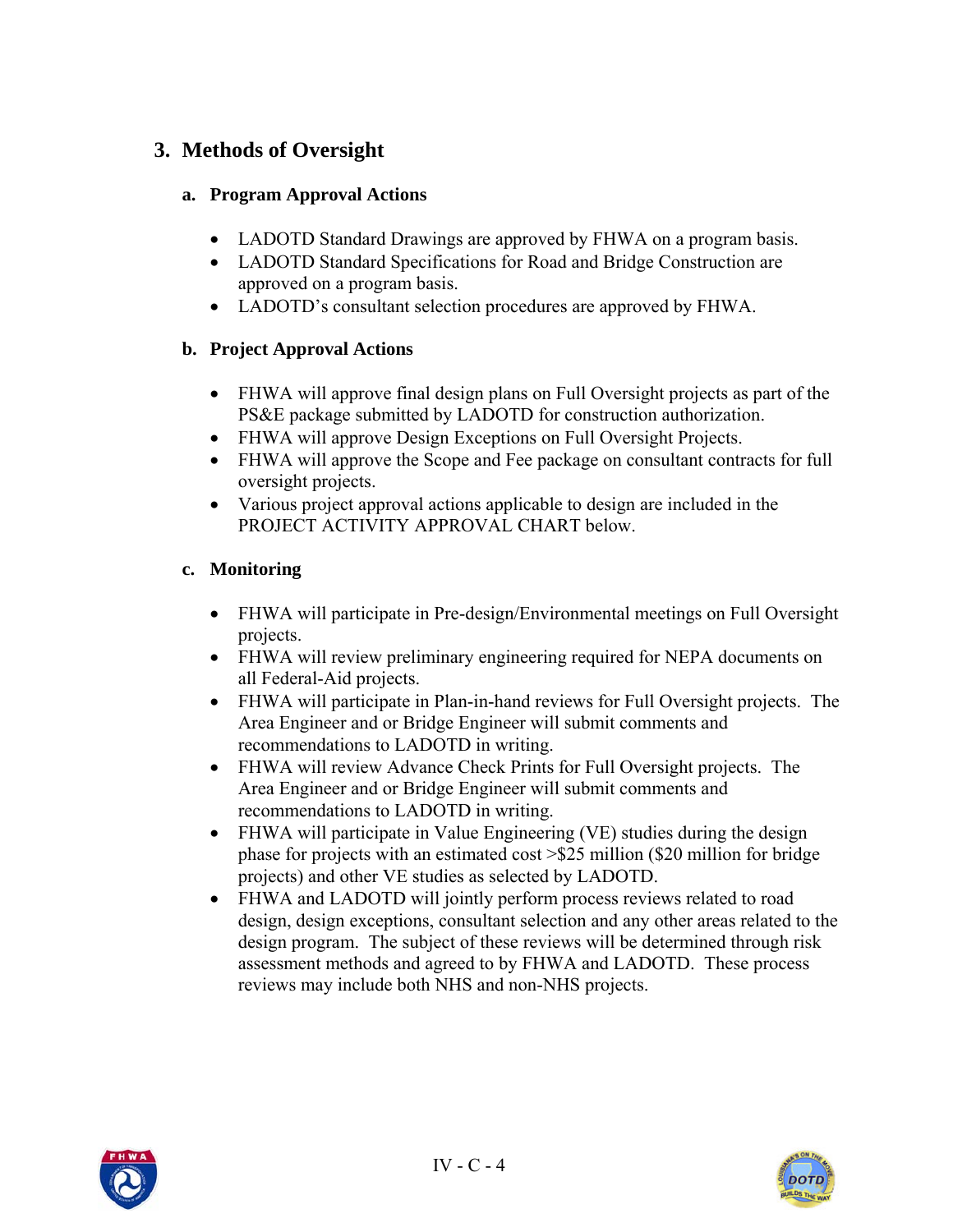# **4. Control Documents**

### **a. Applicable Laws, Regulations, and Orders**

- [Title 23 USC, Chapter 1, Subchapter I, Section 109 Standards](http://www.access.gpo.gov/nara/cfr/waisidx_03/23cfrv1_03.html)
- [23 CFR 620 Engineering](http://www.access.gpo.gov/nara/cfr/waisidx_03/23cfrv1_03.html)
- [23 CFR 625 Design standards for highways](http://www.access.gpo.gov/nara/cfr/waisidx_03/23cfrv1_03.html)
- [23 CFR 627 Value engineering](http://www.access.gpo.gov/nara/cfr/waisidx_03/23cfrv1_03.html)
- [23 CFR 630 Preconstruction procedures](http://www.access.gpo.gov/nara/cfr/waisidx_03/23cfrv1_03.html)
- [23 CFR 636 Design-build contracting](http://www.access.gpo.gov/nara/cfr/waisidx_03/23cfrv1_03.html)
- [23 CFR 645 Utilities](http://www.access.gpo.gov/nara/cfr/waisidx_03/23cfrv1_03.html)
- [23 CFR 470 Highway Systems](http://www.access.gpo.gov/nara/cfr/waisidx_03/23cfrv1_03.html)
- [23 CFR 650 Bridges, structures, and hydraulics](http://www.access.gpo.gov/nara/cfr/waisidx_03/23cfrv1_03.html)
- [23 CFR 652 Pedestrian and bicycle accommodations and projects](http://www.access.gpo.gov/nara/cfr/waisidx_03/23cfrv1_03.html)
- [23 CFR 655 Traffic Operations](http://www.access.gpo.gov/nara/cfr/waisidx_03/23cfrv1_03.html)
- [23 CFR 710 Right-of Way and Real Estate](http://www.access.gpo.gov/nara/cfr/waisidx_03/23cfrv1_03.html)
- 28 CFR 35 Nondiscrimination on the Basis of Disability in State and Local Government Services
- 28 CFR 36 Nondiscrimination on the Basis of Disability by Public Accommodations and in Commercial Facilities
- [49 CFR 27 Nondiscrimination on the Basis of Disability in Programs or](http://ecfr.gpoaccess.gov/cgi/t/text/text-idx?sid=bc334d5af026b402621f9a9efdf8b739&c=ecfr&tpl=/ecfrbrowse/Title49/49cfrv1_02.tpl)  [Activities Receiving Federal Financial Assistance](http://ecfr.gpoaccess.gov/cgi/t/text/text-idx?sid=bc334d5af026b402621f9a9efdf8b739&c=ecfr&tpl=/ecfrbrowse/Title49/49cfrv1_02.tpl)
- 49 CFR 37 Transportation Services for Individuals with Disabilities [Americans] [with Disabilities Act \(ADA\)\]](http://ecfr.gpoaccess.gov/cgi/t/text/text-idx?sid=bc334d5af026b402621f9a9efdf8b739&c=ecfr&tpl=/ecfrbrowse/Title49/49cfrv1_02.tpl)

## **b. Approved Procedures/Agreements/Manuals**

- [LADOTD Roadway Design Procedures and Details Manual](http://www.dotd.louisiana.gov/highways/project_devel/design/standardforms.asp)
- [LADOTD Hydraulics Manual with Supplement](http://www.dotd.louisiana.gov/highways/project_devel/design/standardforms.asp)
- LADOTD Standards Manual for Accommodating of Utilities, Driveways and Other Facilities on Highway Right-of-Way.
- [LADOTD Real Estate Operations Manual](http://www.dotd.louisiana.gov/highways/project_devel/realestate/manual.asp)
- [LADOTD Local Public Agency Manual](http://www.dotd.louisiana.gov/highways/project_devel/realestate/manual.asp)
- [LADOTD Standard Specifications for Roads and Bridges](http://www.dotd.louisiana.gov/doclist.asp?ID=52)
- AASHTO A Policy on Geometric Design of Highways and Bridges
- Federal Aid Program Guide (FAPG) See website for this guidance. <http://www.fhwa.dot.gov/legsregs/directives/fapgtoc.htm>



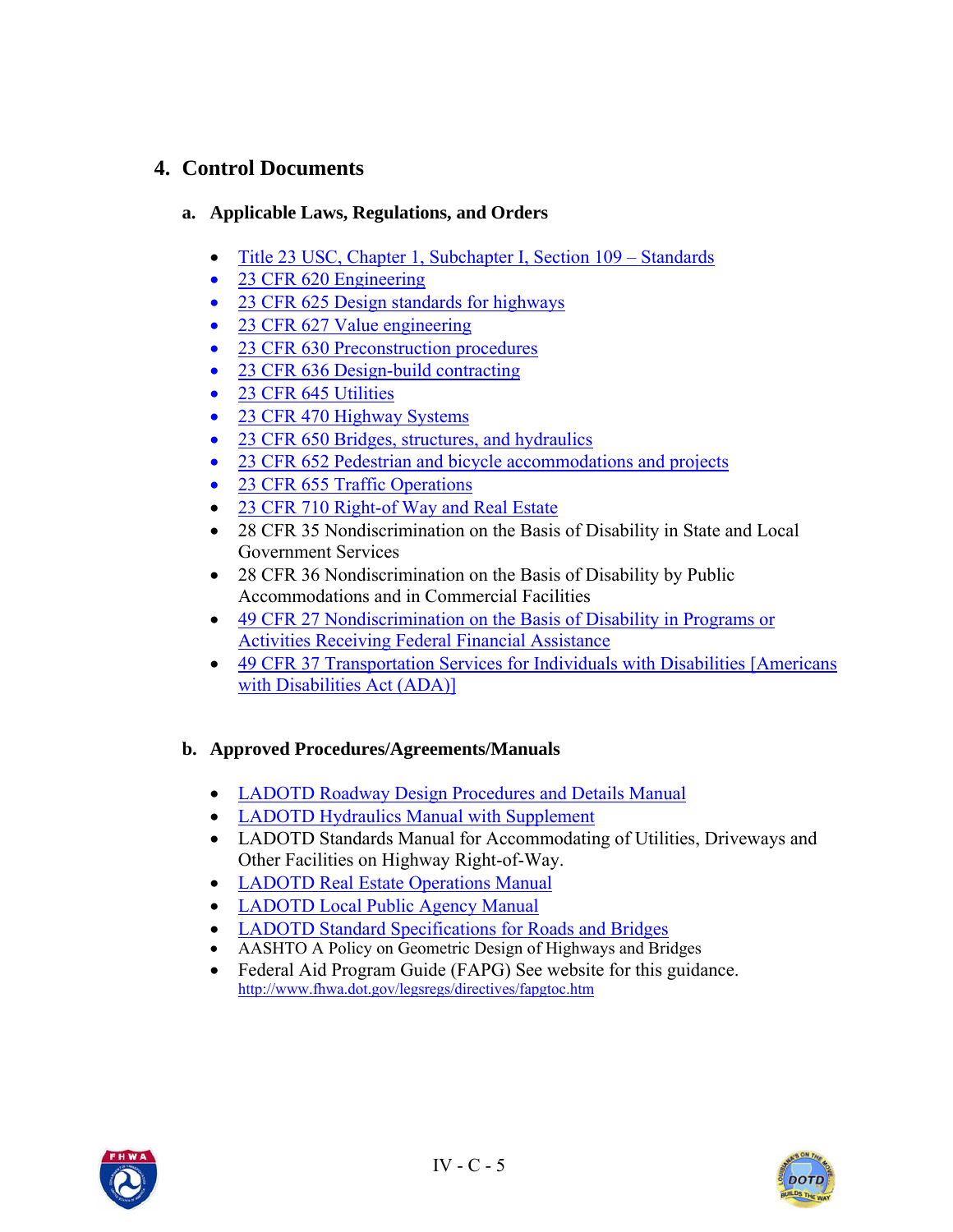# **5. Business Standards**

- LADOTD will provide FHWA 2 weeks, from receipt date, to review/approve Plans, Specifications & Estimates (PS&E's).
- FHWA will provide the LADOTD written comments (Letter or email) on Plan-inhand prints and Advance Check Prints within 30 days of receipt or within 2 weeks after the Plan-in-hand field review. These comments will be sent to the LADOTD Project Manager for the project.
- LADOTD will respond to FHWA comments in writing (Letter or email) within 30 days of receipt.
- FHWA will review/approve Scope and Fee Packages for consultant contracts within 1 week of receipt.
- FHWA will respond to LADOTD on changes to the Design Manual within 30 days of request.

# **6. Performance Indicators**

## **Design Program Performance Indicators**

- Percentage of available federal funds obligated each fiscal year
- Percentage of available federal funds obligated per program each fiscal year.
- Percentage of construction estimates within 5% of the low bid.
- Number of construction change orders required due to plan errors on projects. Both in-house and consultant designed projects will be tracked.

# **LADOTD/FHWA Internal Performance Indicators**

- Percentage of PS&Es approved by FHWA within 2 weeks of receipt.
- Percentage of project submittals in which FHWA sends comments to DOTD within 30 days of receipt.
- Percentage of project submittals in which DOTD responds to FHWA comments within 30 days of receipt.
- Percentage of scope and fee packages reviewed by FHWA within 1 week of receipt.



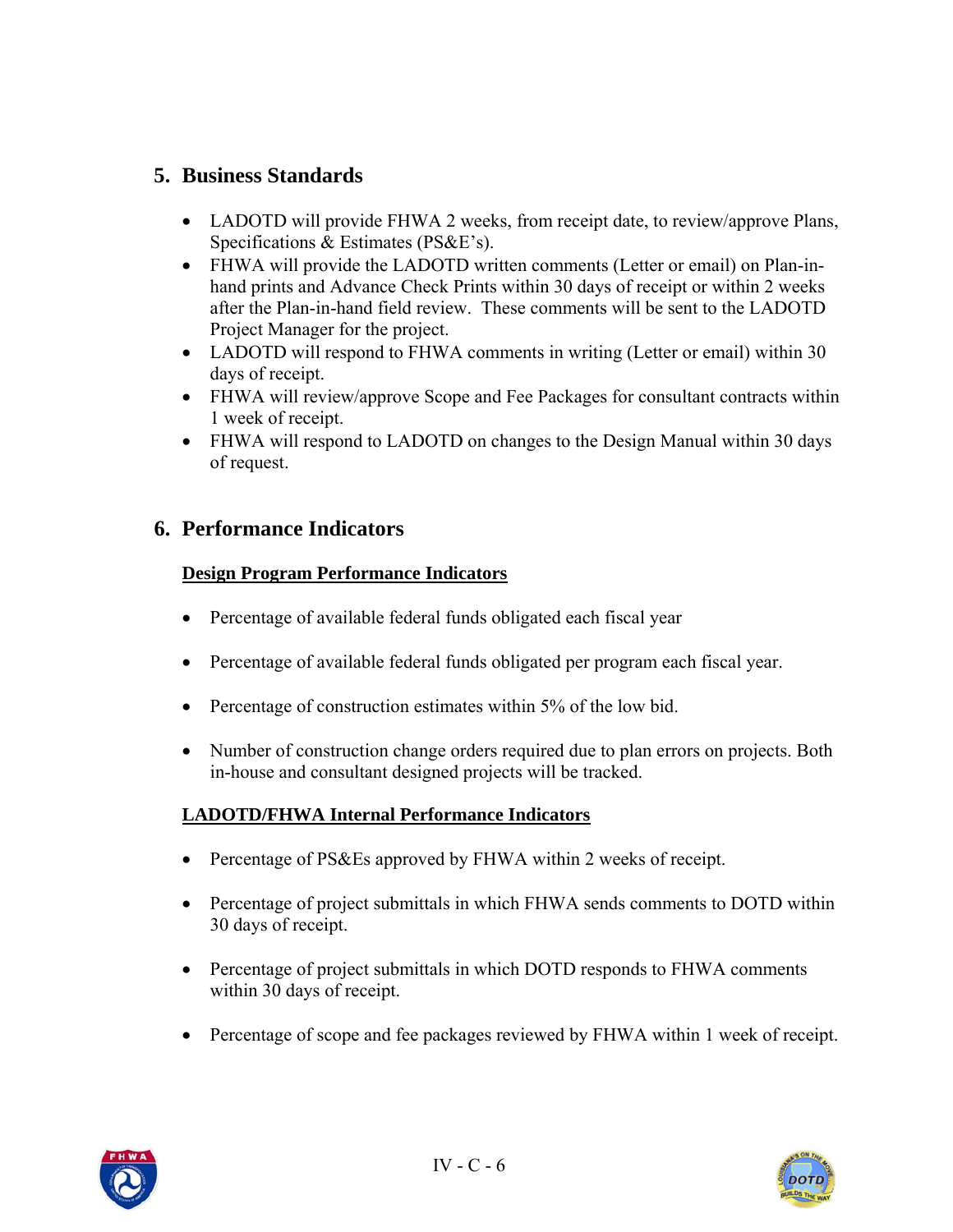# **7. Project Responsibilities**

| PROJECT ACTIVITIES                                                                                                   |                                                         | <b>AGENCY RESPONSIBLE</b>                 |                                                          |                                                         |  |
|----------------------------------------------------------------------------------------------------------------------|---------------------------------------------------------|-------------------------------------------|----------------------------------------------------------|---------------------------------------------------------|--|
| Approval Action                                                                                                      | Reference<br>Document                                   | <b>Full FHWA</b><br>Oversight<br>Projects | Delegated<br>(State Administered)<br><b>NHS Projects</b> | * Delegated<br>(State Administered)<br>Non-NHS Projects |  |
| Design standards, policies and<br>standard specifications, for<br>applications to geometric and<br>structural design | 23 CFR 625.1 & 2                                        | <b>FHWA</b>                               | <b>FHWA</b>                                              | <b>LADOTD</b>                                           |  |
| Project Authorization                                                                                                | 23CFR 630A                                              | <b>FHWA</b>                               | <b>LADOTD</b>                                            | <b>LADOTD</b>                                           |  |
| Consultant design contracts -<br>Scope and Fee Package                                                               | 23 CFR 625<br>23 CFR 172                                | <b>FHWA</b>                               | <b>LADOTD</b>                                            | <b>LADOTD</b>                                           |  |
| Supplemental Agreements to<br>design contracts                                                                       | 23 CFR 625<br>23 CFR 172                                | <b>FHWA</b>                               | <b>LADOTD</b>                                            | <b>LADOTD</b>                                           |  |
| Extra Work Orders                                                                                                    | 23 CFR 625<br>23 CFR 172                                | <b>LADOTD</b>                             | <b>LADOTD</b>                                            | <b>LADOTD</b>                                           |  |
| Single source selection (Non-<br>competitive negotiation)                                                            | 23 CFR 172.5                                            | <b>FHWA</b>                               | <b>FHWA</b>                                              | <b>FHWA</b>                                             |  |
| Design exceptions                                                                                                    | 23 CFR 625.3(f)                                         | <b>FHWA</b>                               | <b>LADOTD</b>                                            | <b>LADOTD</b>                                           |  |
| Value engineering                                                                                                    | 23 CFR 627.5, TEA-<br>$\overline{21}$ , Section 1305(e) | <b>FHWA</b>                               | <b>LADOTD</b>                                            | <b>LADOTD</b>                                           |  |
| Monitoring federal-aid highway<br>design projects                                                                    | 23 CFR 630.205                                          | <b>FHWA</b>                               | <b>LADOTD</b>                                            | <b>LADOTD</b>                                           |  |
| PS&E review and approval /<br>project authorization                                                                  | 23 CFR 630.106                                          | <b>FHWA</b>                               | <b>LADOTD</b>                                            | <b>LADOTD</b>                                           |  |
| Traffic control plans                                                                                                | 23 CFR 630.1002<br>23 CFR 655.601                       | <b>FHWA</b>                               | <b>LADOTD</b>                                            | <b>LADOTD</b>                                           |  |
| Interstate highway new, revised,<br>or temporary access                                                              | 23 CFR 470<br>23 CFR 710                                | <b>FHWA</b>                               | <b>FHWA</b>                                              | NA                                                      |  |
| Material or product selection:<br>proprietary products, recycled<br>materials, public interest findings              | 23 CFR 635.411                                          | <b>FHWA</b>                               | <b>LADOTD</b>                                            | <b>LADOTD</b>                                           |  |
| Design-build                                                                                                         | 23 CFR 636<br>TEA-21, Section<br>1307, SEP-14           | <b>FHWA</b>                               | <b>FHWA</b>                                              | <b>FHWA</b>                                             |  |
| Utilities                                                                                                            | 23 CFR 645.113                                          | <b>FHWA</b>                               | LADOTD <sup>**</sup>                                     | <b>LADOTD</b>                                           |  |
| Hydraulics design, erosion and<br>sediment control design                                                            | 23 CFR 650.115<br>23 CFR 650.211                        | <b>FHWA</b>                               | <b>LADOTD</b>                                            | <b>LADOTD</b>                                           |  |
| Pedestrian and bicycle<br>accommodations and design                                                                  | 23 CFR 652.13                                           | <b>FHWA</b>                               | <b>LADOTD</b>                                            | <b>LADOTD</b>                                           |  |
| ADA criteria and design                                                                                              | 23 CFR 652<br>28 CFR 35 & 36<br>49 CFR 27 & 37          | <b>FHWA</b>                               | <b>LADOTD</b>                                            | <b>LADOTD</b>                                           |  |

\* Includes Locally Administered projects.

\*\* Except on Interstate, where FHWA approval is required.



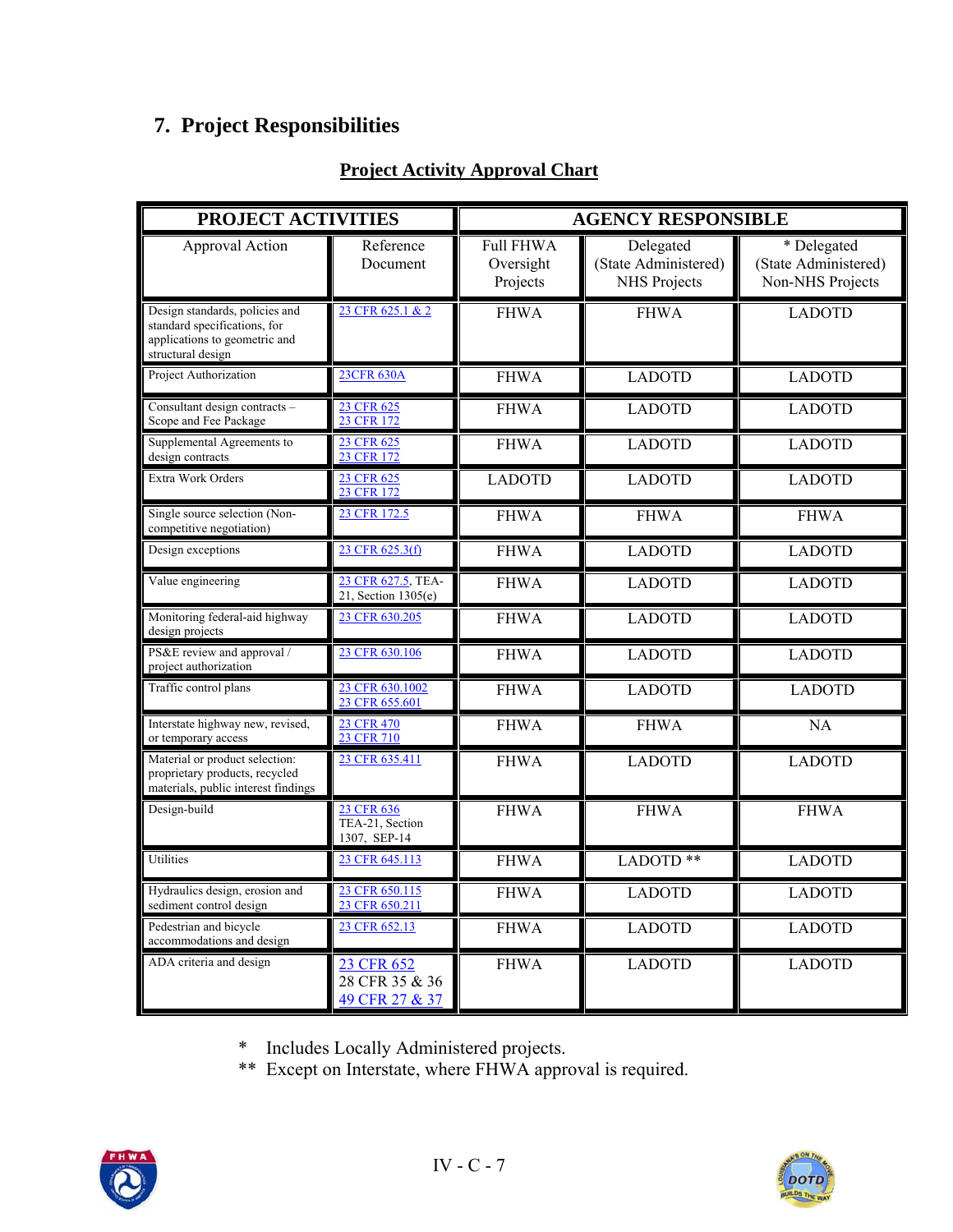# <span id="page-29-0"></span>**D. Bridge and Structures**

# **1. FHWA and LADOTD Program Overview**

The FHWA Division Office is responsible for oversight of the federal assisted LADOTD administered federal-aid highway program refered to within this section as either the Highway Bridge Program (HBP) or Highway Bridge Replacement and Rehabilitation Program (HBRRP). The purpose of the Highway Bridge Program is to improve the condition of eligible public highway bridges over waterways, other topographical barriers, other highways, and railroads through replacement and rehabilitation of bridges that the LADOTD and FHWA determine are structurally deficient or functionally obsolete and through systematic preventive maintenance of bridges.

*Definition: A bridge as referenced within this section is a structure including supports erected over a depression or an obstruction, such as water, highway, or railway, and having a track or passage for carrying traffic or other moving loads, and having an opening measured along the center of the roadway of more than 20 feet between under copings of abutments or spring lines or arches, or extreme ends of openings for multiple boxes; it may also include multiple pipes, where the clear distance between openings is less than half of the smaller contiguous opening.* 

Scope of work eligible for federal-aid highway bridge program fund reimbursement includes:

- Replacement of the bridge with a comparable facility,
- Rehabilitation of the bridge, or
- the following highway bridge activities which might be proposed on a highway bridge eligible for replacement or rehabilitation:
	- o Painting, seismic retrofits, systematic preventive maintenance, scour countermeasures installation, and environmentally acceptable minimally corrosive anti-icing and de-icing compositions.

Federal-aid highway bridge program eligibility consists of a bridge being classified structurally deficient or functionally obsolete and with a qualifying sufficiency rating. Bridges meeting this classification criterion are referred as being on the "Selection List". The classification is derived from the established criteria which utilizes certain bridge condition or appraisal ratings. The sufficiency rating is derived from the bridge inventory and is assigned to each bridge in accordance with the approved AASHTO sufficiency rating formula. The sufficiency rating value will determined if the bridge is eligible for replacement and/or rehabilitation. Under a preventive maintenance concept the following activities; seismic retrofits, systematic preventive maintenance, or scour counter measures installation can be carried out without regard to whether the bridge is eligible for rehabilitation or replacement.

Other federal-aid highway funds administered by FHWA may also be used to replace or rehabilitate bridges. Project approval actions are similar to those that apply to the Highway Bridge Program except the existing bridge need not be classified structurally deficient or functionally obsolete and is not required to have a qualifying sufficiency rating.



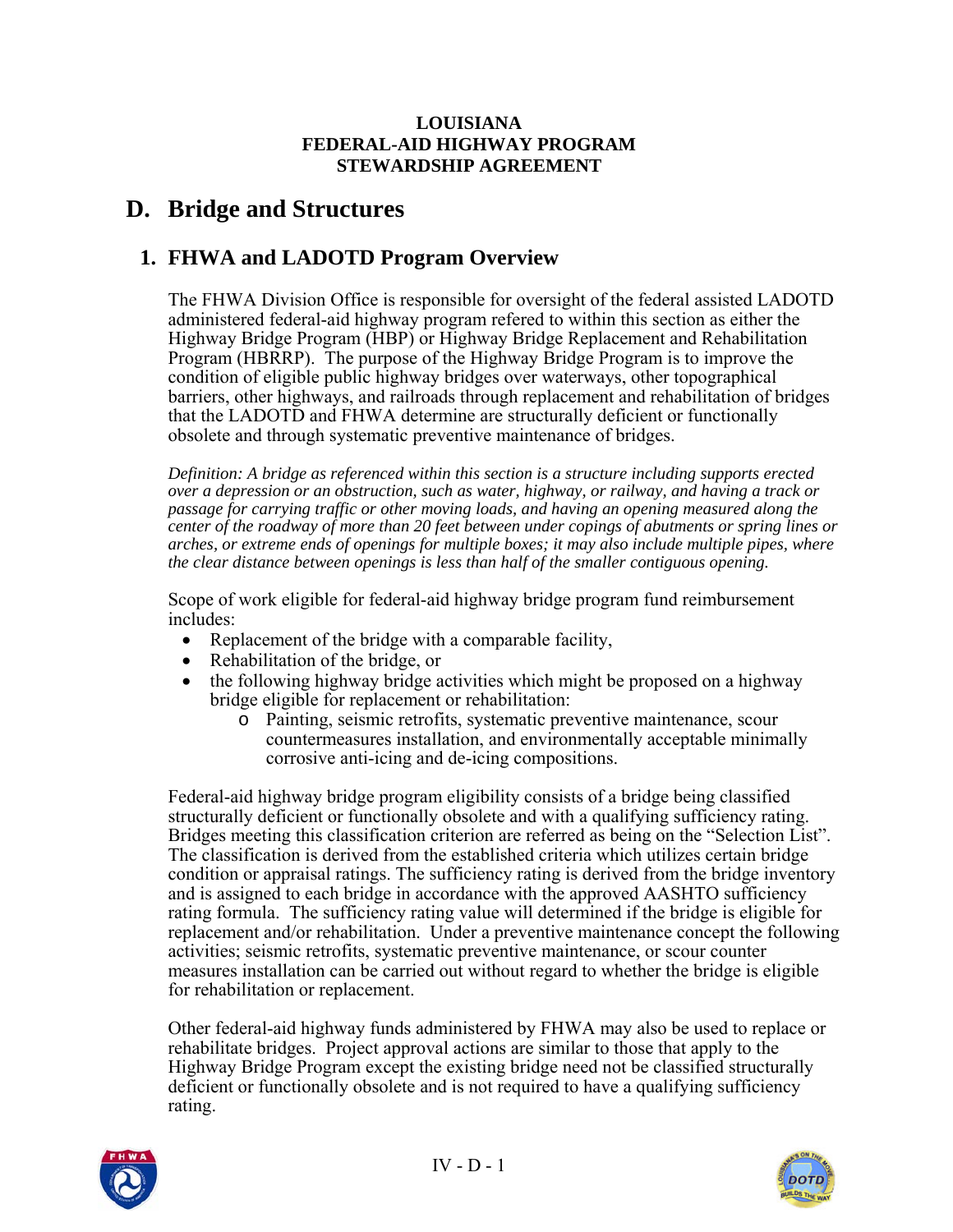The FHWA is responsible for administering the National Bridge Inspection Standards (NBIS) and National Bridge Inventory (NBI). In order to participate in the bridge program LADOTD must inspect, or cause to be inspected, all highway bridges located on public roads that are fully or partially located within the State's boundaries, except for bridges that are owned by Federal agencies. LADOTD is to ensure that all public bridges within its borders including parish (county) and municipal owned bridges are inspected, load rated, and reported in accordance with the NBIS requirements.

The NBIS requires that all public highway bridges meeting the definition of a bridge included above be inspected at regular intervals not to exceed twenty-four months (2 years). Certain bridges might require inspection at less than twenty-four months intervals based on LADOTD established criteria. Fractural critical members require inspection not to exceed twenty-four months (2 years) and underwater structural element inspection are require at regular intervals not to exceed sixty months (5 years). *Note: Certain structures, may be inspected at greater than twenty-four month intervals, not to exceed forty-eight months, with written formal FHWA approval when past experience and favorable past inspection findings and analysis justify the increased interval of inspection.* 

# **2. Methods of Oversight**

#### **a. Program Actions**

- FHWA Louisiana Division office will make an annual determination of compliance with the NBIS by performing a joint FHWA/LADOTD NBIS process review on annually predetermined number of LADOTD Districts along with reviewing those LADOTD District's bridge maintenance.
- FHWA Louisiana Division office (sometimes with assistance from other FHWA offices) will provide technical or program assistance concerning structure, geotechnical, or hydraulic items.
- LADOTD will program bridge projects from the Selection List of eligible bridges.
- LADOTD will inspect and load rate or cause to inspect and/or load rate all public highway bridges in accordance with the NBIS requirements within the State of Louisiana except for bridges that are owned by Federal agencies.
- LADOTD will submit the annual NBI data to FHWA Headquarters and FHWA Louisiana Division Office.
- LADOTD will submit the annual bridge construction unit cost data for federal-aid highway system and non federal-aid highway system bridges to the FHWA Louisiana Division Office for review. The FHWA Louisiana Division office will review and submit the information to the FHWA Headquarters.
- LADOTD will administer and manage the highway bridge program. FHWA Louisiana Division office will provide program assistance.
- LADOTD will manage the non-Federal-aid highway (off the state maintained system) bridge replacement or rehabilitation program. FHWA Louisiana Division office will provide program assistance.
- LADOTD will carry out a Value Engineering (VE) analysis for all Federal-aid highway funded projects with an estimated total cost of \$25 million or more (\$20) million for bridge projects).
- FHWA Louisiana Division office will assist or provide any National Scour Evaluation, Bridge Discretionary, Innovative Bridge Research and Deployment (IBRD), or other federal-aid bridge related program information, as directed by the particular program guidance.



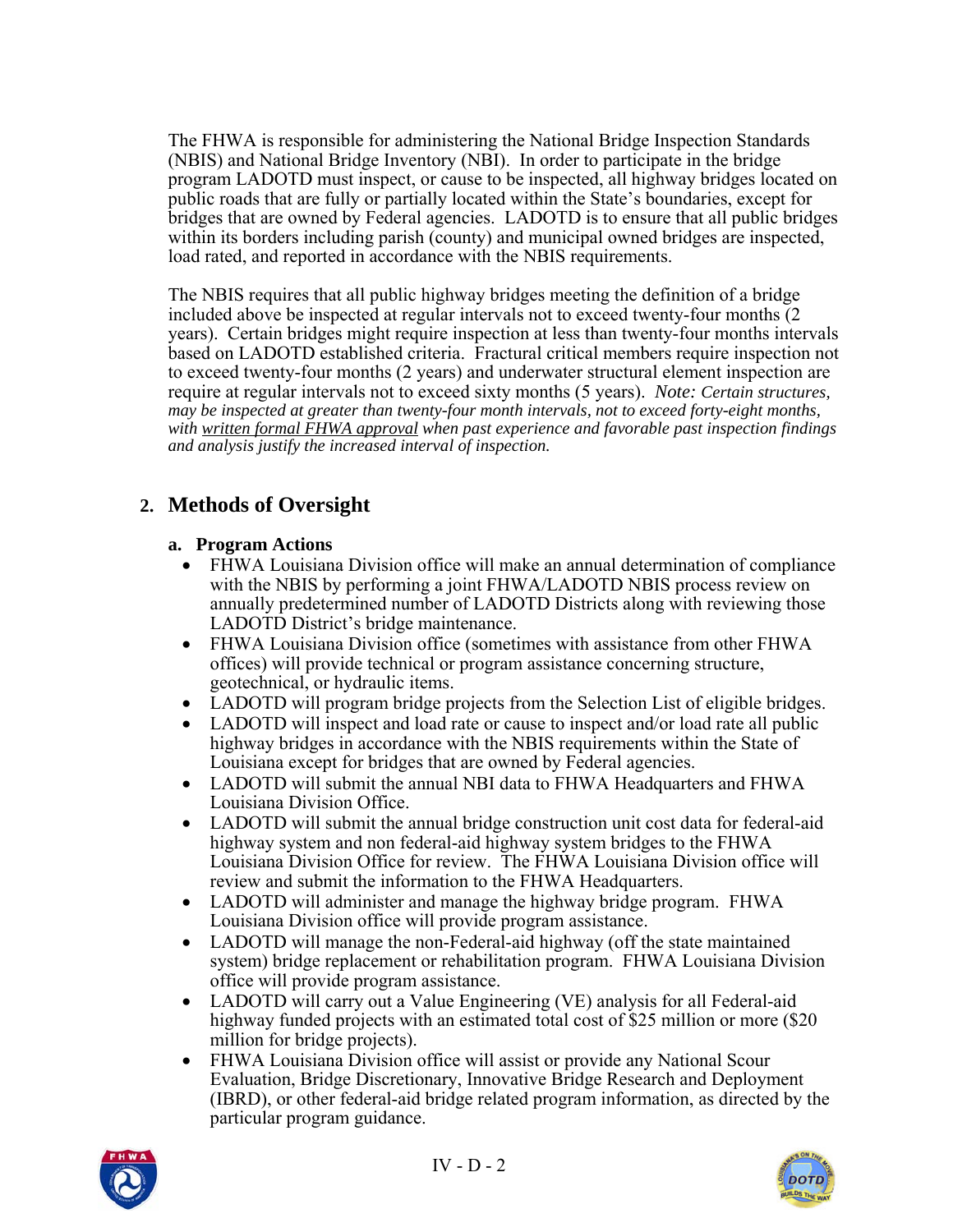- LADOTD is responsible for making the debris from the demolition of eligible HBP bridges and overpasses available for beneficial use.
- **b. Project Actions** (Also see Sections: H-Construction & Contract Administration, C- Design, and L-Maintenance)
	- FHWA Louisiana Division office will approve eligible bridge project actions and oversight for bridges that are on the NHS according to this section stewardship chart and/or as defined in Section II.
	- Unusual or complex bridge projects on the Interstate System will require FHWA Headquarters review and approval of the preliminary Type, Size, and Location (TS&L) report. FHWA Louisiana Division office will coordinate these efforts with LADOTD cooperation and participation.
	- Unusual, complex, or major bridges as indicated in Part II located off the Interstate or NHS system may by mutual agreement be designated for full or increased FHWA oversight ranging from technical assistance, preliminary plan review and approval, PS&E approval, or up to construction oversight, if deem appropriate. The LADOTD Chief Engineer and the Louisiana FHWA Division Assistant Division Administrator will make the degree of oversight determination.
	- FHWA Louisiana Division office will participate, when invited, in the Louisiana Transportation Research Center (LTRC) structure, geotechnical, or hydraulic related research projects.
	- FHWA Louisiana Division office will approve specific bridge site cost effective determination which might differ some the sufficiency rating type of eligible action.

### **c. Monitoring**

FHWA Louisiana Division Office will:

- Screen bridges for eligibility for the Highway Bridge Program using the Selection List.
- Review environmental documents containing bridge facilities as part of the FHWA Division office interdisciplinary review.
- Review major bridge (as defined within Part II) project feasibility reports.
- Review special, complex, or fracture critical bridge inspection reports.
- Review wave and storm surge analysis and design of coastal bridges for Interstate, NHS major structures, or critical bridges (i.e. emergency or evacuation route bridges).
- Review NBIS reports for bridge posting, critical findings, and inspection frequency.
- Review semi-annual scour evaluation reports and assist in getting underwater inspection contracts performed.
- Perform special process reviews of specific program elements such as hydraulics, geotechnical, bridge design, bridge construction or other elements on a periodic basis or as a result of using risk assessment techniques.
- Perform annual reviews to establish compliance with the NBIS and bridge maintenance efforts.
- Review annual Bridge Construction Unit costs and NBI submittal.



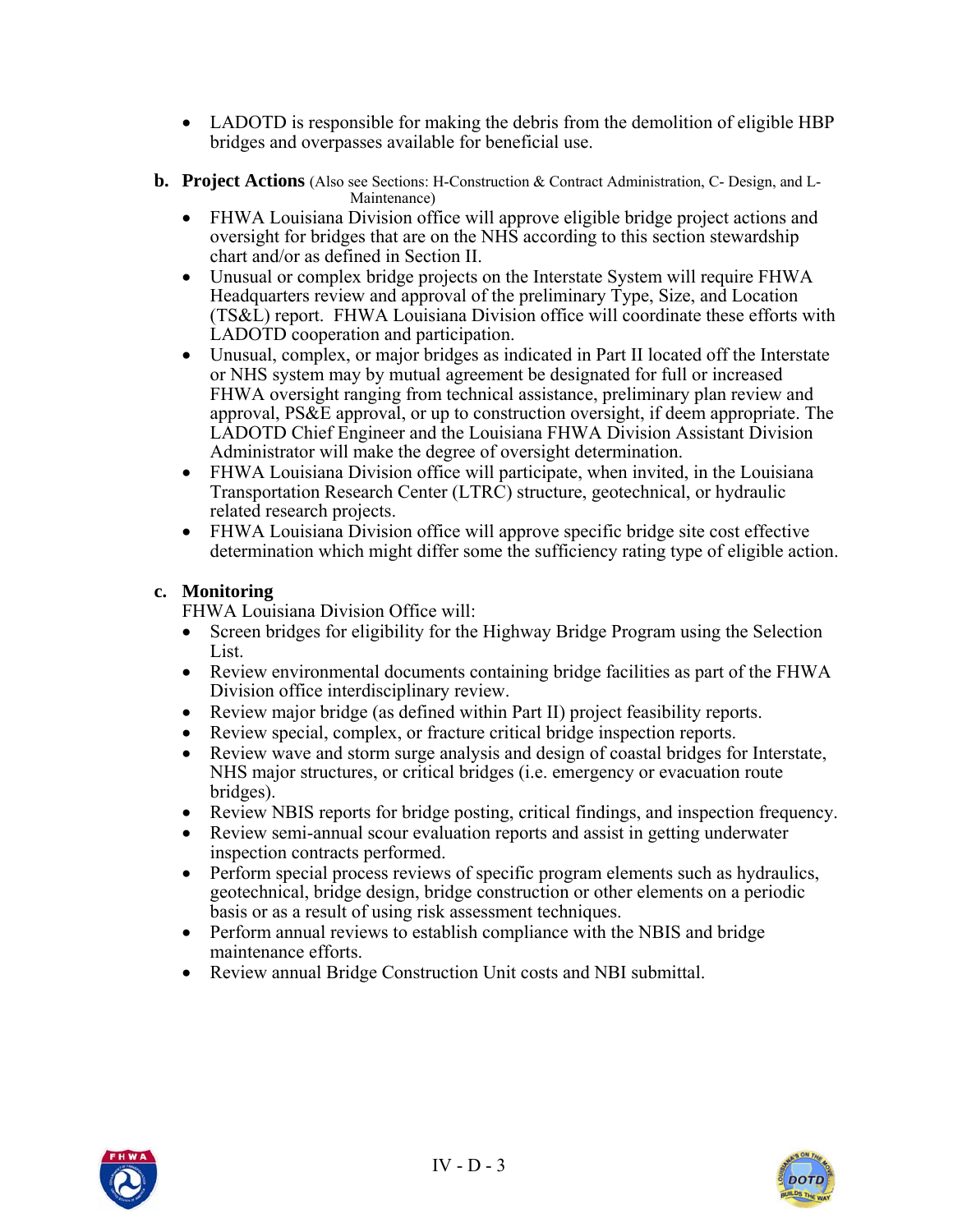# **3. Control Documents**

#### **a. Applicable Laws, Regulations, and Orders**

- [Title 23 USC 144](http://www.access.gpo.gov/uscode/title23/title23.html) Highway Bridge Replacement and Rehabilitation Program
- [Title 23 USC 151 N](http://www.access.gpo.gov/uscode/title23/title23.html)ational Bridge Inspection Program
- 23 CFR 650 Bridges, Structures, and Hydraulics
- [23 CFR 625 Design Standards for Highways](http://www.access.gpo.gov/nara/cfr/waisidx_03/23cfrv1_03.html)
- [23 CFR 627 Value Engineering](http://www.access.gpo.gov/nara/cfr/waisidx_03/23cfrv1_03.html)
- [23 CFR 630 Preconstruction Procedures](http://www.access.gpo.gov/nara/cfr/waisidx_03/23cfrv1_03.html)
- [23 CFR 636 Design Build](http://www.access.gpo.gov/nara/cfr/waisidx_03/23cfr636_03.html)

#### **b. Approved Procedures/Agreements/Manuals**

- [LADOTD E.D.S.M. IV.4.1.2 Louisiana Bridge Maintenance –](http://webmail.dotd.louisiana.gov/ppmemos.nsf) Bridge Inspection  $\&$ Load Rating Standards
- LADOTD Geotechnical Design Manual
- **[LADOTD Hydraulics Manual](http://www.dotd.louisiana.gov/highways/project_devel/design/standardforms.asp)**
- **[LADOTD Bridge Design Manual](http://www.dotd.louisiana.gov/highways/project_devel/design/standardforms.asp)**
- [LADOTD LRFD Bridge Design Manual](http://www.dotd.louisiana.gov/highways/project_devel/design/standardforms.asp)
- [LADOTD Standard Specifications for Roads and Bridges](http://www.dotd.louisiana.gov/doclist.asp?ID=52)
- LADOTD Bridge Inspection Procedures
- LADOTD Bridge Maintenance Directives
- AASHTO A Policy on Geometric Design of Highways and Bridges
- FHWA Bridge Inspection Coding Guide
- FHWA Bridge Inspector's Reference Manual
- AASHTO Standard Specifications for Highway Bridges
- AASHTO Manual for Condition Evaluation of Bridges
- AASHTO LRFD Bridge Design Specifications
- AASHTO LRFD Movable Highway Bridges Design Specifications
- AASHTO Guide Specification and Commentary for Vessel Collision Design of Highway Bridges
- AASHTO LRFD Bridge Construction Specifications
- AASHTO Manual for Condition Evaluation and Load and Resistance Factor Rating (LRFR) of Highway Bridges
- Technical Advisory T 5140.21, REVISIONS TO THE NATIONAL BRIDGE INSPECTION STANDARDS
- Technical Advisory T 5140.23, EVALUATING SCOUR AT BRIDGES

# **4. Performance/Compliance Indicators**

#### **Compliance Indicators**

- Submittal of the annual NBI updated data to FHWA HQ by April  $1<sup>st</sup>$  of each year.
- Submittal of the annual Bridge Construction Unit Cost data to FHWA HQ by April  $1<sup>st</sup>$  of each year.

#### **Performance Indicators**

- Percentage of NHS bridges "surface area" classified as deficient or structurally obsolete.
- Percentage of non-NHS bridges "surface area" classified as deficient or structurally obsolete.



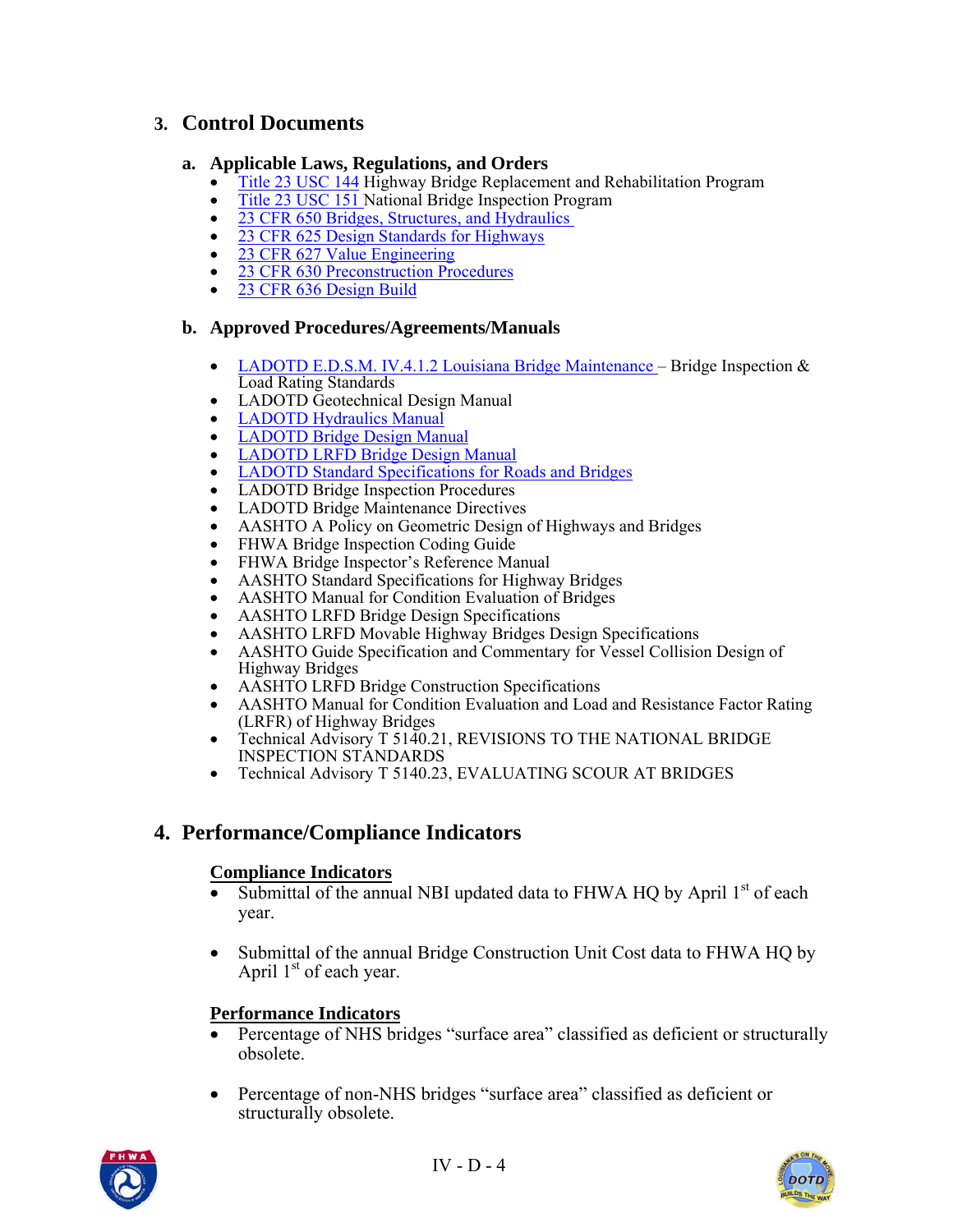# **5. Project and Program Responsibilities**

# **PROJECT ACTIVITY APPROVAL CHART**

| PROJECT ACTIVITIES                                                                   |                                     | <b>AGENCY RESPONSIBLE</b>                               |                                                 |                                   |  |
|--------------------------------------------------------------------------------------|-------------------------------------|---------------------------------------------------------|-------------------------------------------------|-----------------------------------|--|
| <b>Approval Action</b>                                                               | <b>Reference</b><br><b>Document</b> | Interstate & NHS<br><b>Projects</b><br>(Full Oversight) | <b>NHS Projects</b><br>(Delegated to<br>LADOTD) | <b>Non-NHS</b><br><b>Projects</b> |  |
| <b>HBP/HBRRP Eligibility</b><br>Determinations                                       | 23 CFR 650<br><b>Subpart D</b>      | <b>FHWA</b>                                             | <b>LADOTD</b>                                   | <b>LADOTD</b>                     |  |
| TS & L                                                                               | 23 USC 106<br>23 CFR 630            | <b>FHWA</b>                                             | <b>LADOTD</b>                                   | <b>LADOTD</b>                     |  |
| PS & E                                                                               | 23 USC 106<br>23 CFR 630            | <b>FHWA</b>                                             | <b>LADOTD</b>                                   | <b>LADOTD</b>                     |  |
| Design Exceptions (Bridge)<br>Width, structural capacity,<br>and vertical clearance) | 23 CFR 625                          | <b>FHWA</b>                                             | <b>LADOTD</b>                                   | <b>LADOTD</b>                     |  |
| Non-Competitive<br>Negotiation Eng. and<br>Design Related Services                   | 23 CFR 172                          | <b>FHWA</b>                                             | <b>FHWA</b>                                     | <b>FHWA</b>                       |  |
| Bridge exempt<br>determination from Coast<br>Guard permit requirements               | 23 CFR Subpart<br>H 650.805         | <b>FHWA</b>                                             | <b>FHWA</b>                                     | <b>FHWA</b>                       |  |
| <b>Coast Guard Permit</b><br>Obtained (when required)                                | 23 CFR Subpart<br>H 650.807         | <b>LADOTD</b>                                           | <b>LADOTD</b>                                   | <b>LADOTD</b>                     |  |
| Value Engineering (>25M,<br>>\$20M for bridges)                                      | 23 CFR 627                          | <b>LADOTD</b>                                           | <b>LADOTD</b>                                   | <b>LADOTD</b>                     |  |

# **PROGRAM ACTIVITY APPROVAL CHART**

| <b>PROGRAM</b>                                                                                                              | <b>REFERENCE</b>         | <b>AGENCY RESPONSIBLE</b> |
|-----------------------------------------------------------------------------------------------------------------------------|--------------------------|---------------------------|
| <b>NBIS Compliance Review</b>                                                                                               | 23 CFR 650 Subpart C     | <b>FHWA</b>               |
| Annual NBI Submittal                                                                                                        | 23 CFR 650 Subpart C     | LADOTD                    |
| <b>Annual Construction Unit Cost Submittal</b>                                                                              | 23 CFR 650 Subpart D     | <b>LADOTD</b>             |
| Discretionary Bridge Program Submittal                                                                                      | 23 CFR 650 Subpart G     | <b>LADOTD</b>             |
| Innovative Bridge Research and Deployment<br>(IBRD) Program Submittals                                                      | 23 USC 503 (b)           | <b>LADOTD</b>             |
| Scour Critical Bridge Plan of Action (POA)                                                                                  | 23 CFR 650 Subpart C     | <b>LADOTD</b>             |
| Semi-Annual scour updates                                                                                                   | T 5140.23                | <b>LADOTD</b>             |
| <b>Bridge Construction Inspections</b>                                                                                      | FAPG G 6042.8            | <b>FHWA/LADOTD</b>        |
| <b>Buy America Requirements</b>                                                                                             | 23 CFR 635.410           | <b>FHWA</b>               |
| Bridge Load Rating and/or Posting, Fractural<br>Critical Bridge Element and Inspection Frequency                            | 23 CFR 650 Subpart C     | <b>LADOTD</b>             |
| Bridge Preventive Maintenance Program<br>(if HBP funds are proposed and an acceptable<br>systematic process does not exist) | 23 USC 144               | <b>FHWA</b>               |
| Use of Debris from Demolished Bridges and<br>Overpasses for "Beneficial use"                                                | P.L. 109-59 Section 1805 | <b>LADOTD</b>             |



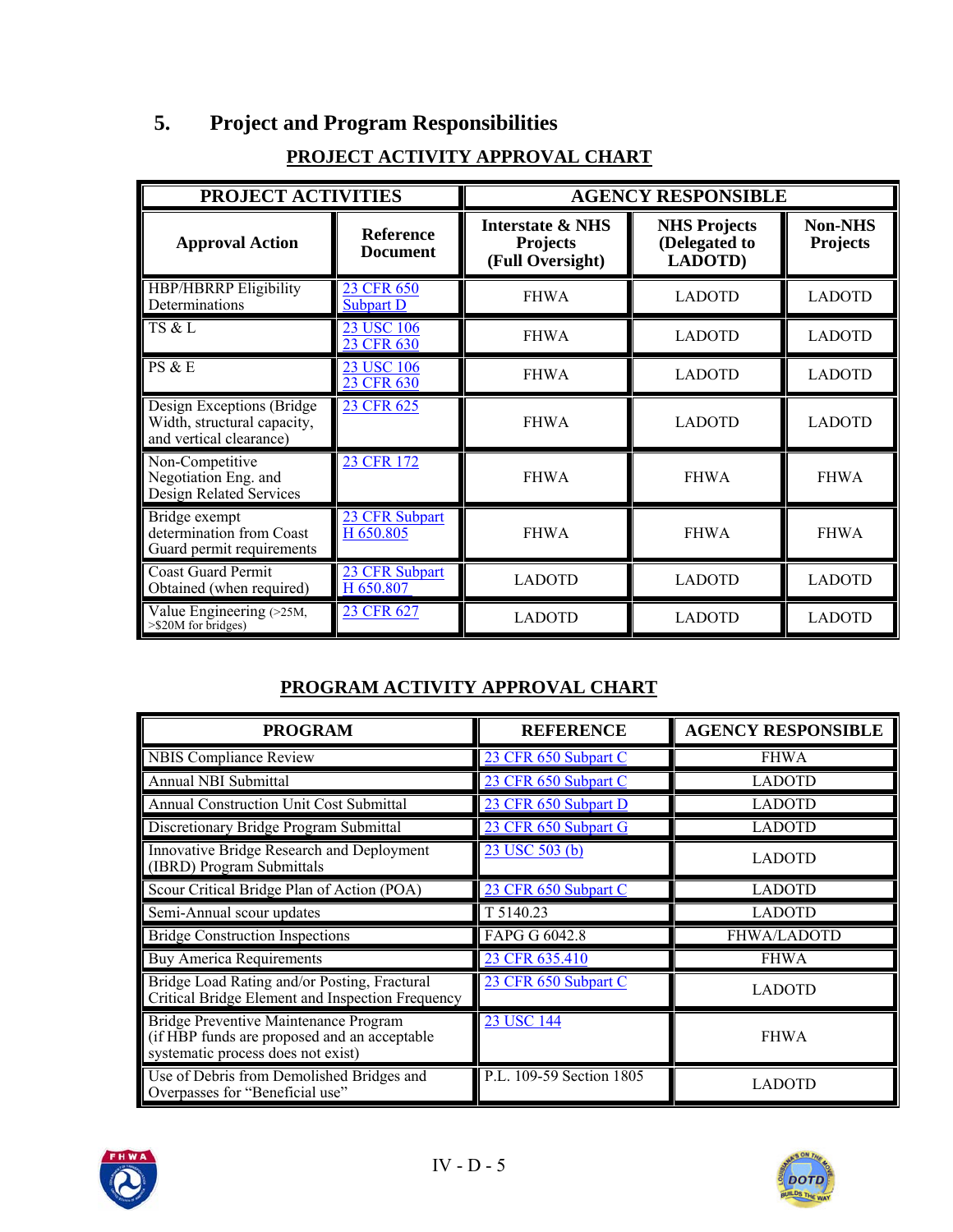# <span id="page-34-0"></span>**E. Intelligent Transportation Systems (ITS)**

# **1. FHWA Program Overview**

Congress enacted the [Safe, Accountable, Flexible, Efficient Transportation](http://www.fhwa.dot.gov/safetealu/index.htm)  [Equity Act: A Legacy for Users \(SAFETEA-LU\),](http://www.fhwa.dot.gov/safetealu/index.htm) which ended the ITS Deployment Program at the close of fiscal year 2005, but continued ITS research at \$110 million annually through fiscal year 2009. In addition to authorized ITS funding, ITS projects are eligible for regular Federal-aid highway funding.

LADOTD works cooperatively with FHWA to take a lead role in development of Intelligent Transportation Systems (ITS) initiatives in Louisiana and actively pursues ITS deployment, integration, research and operations.

LADOTD and FHWA work cooperatively with all Louisiana Metropolitan Planning Organizations (MPOs) to promote ITS planning, regional architecture use, and adoption and integration of ITS at the local level.

LADOTD and FHWA will work cooperatively to assure that ITS projects are consistent with the National and Regional ITS Architectures, incorporate ITS Standards, fully integrated and have applied a systems engineering process.

A primary ITS goal of LADOTD is to ensure that transportation facilities operate efficiently and that no opportunities to provide integrated ITS features are overlooked during reconstruction.

# **2. Methods of Oversight**

#### **a. Program Approval Actions**

• Regional ITS architectures for each of the MPOs, statewide and rural areas shall be developed and maintained to document the ITS integration strategies and guide the development of specific projects and programs. FHWA will serve as a technical resource during the development, maintenance and use of the regional architectures and shall be furnished a copy of the adopted regional architectures and any amendments. Regional architectures will conform to the latest version of the National Architecture.



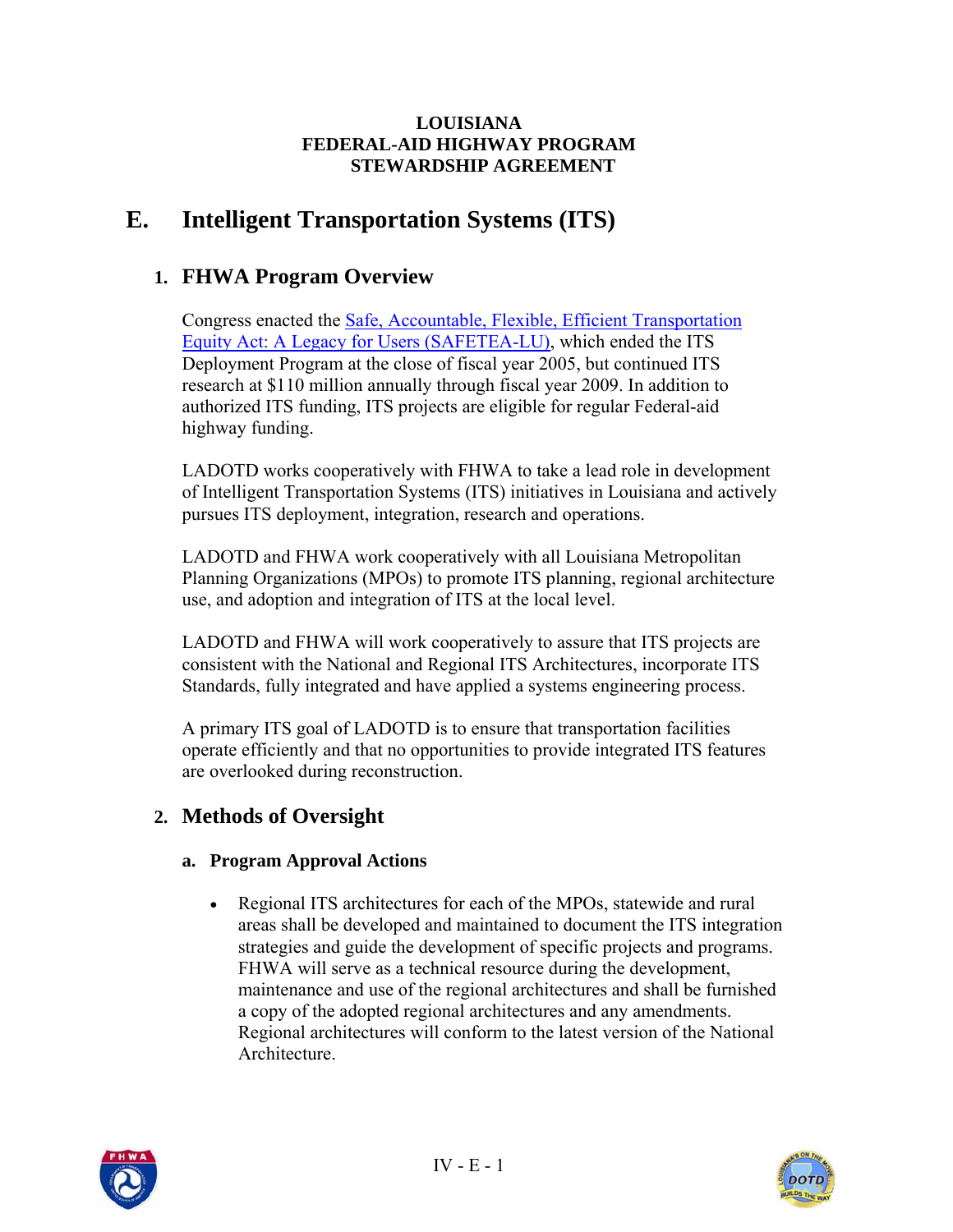### **b. Project Approval Actions**

• All ITS projects (stand alone or ITS incorporated in other work) shall conform with and adhere to the applicable Regional Architecture as documented in [23 CFR 940.](http://www.access.gpo.gov/nara/cfr/waisidx_03/23cfrv1_03.html) LADOTD shall make and document a commitment to the operations, management and maintenance of deployed systems.

LADOTD shall make a determination of conformity of ITS Projects with the regional ITS architecture. FHWA will concur in the project level determination of conformity with the applicable regional ITS architecture.

Note: As defined in [23 CFR 940,](http://www.access.gpo.gov/nara/cfr/waisidx_03/23cfrv1_03.html) an ITS project is any project that in whole or in part funds the acquisition of technologies or systems of technologies that provide or significantly contribute to the provision of one or more ITS User Services as defined in the National ITS Architecture. The National Architecture can be found at **[www.its.dot.gov](http://www.its.dot.gov/)** .

The following are examples of common activities that do or do not qualify as an ITS project based on the User Services:

| Activity                                     | ITS Project?   | User Service #                               | <b>User Service Description/Comments</b>                                                                                                                                                                                                                                                                                                                                                                                         |
|----------------------------------------------|----------------|----------------------------------------------|----------------------------------------------------------------------------------------------------------------------------------------------------------------------------------------------------------------------------------------------------------------------------------------------------------------------------------------------------------------------------------------------------------------------------------|
| Contra-flow<br>Operations                    | Yes            | 5.3.11<br>$5.3.11.4(a)$ ,<br>(b),(e),(f),(g) | <b>Evacuation Coordination shall</b><br>provide an Evacuation Transportation<br>Management (ETM) function to assist<br>evacuation coordination personnel as<br>they manage evacuation operations.<br>The ETM system shall provide the<br>control of devices as required by the<br>evacuation management plan,<br>including traffic signals, DMS,<br>turning restriction signs, lane closure<br>devices and road closure devices. |
| Traffic Signal<br>System<br>(Interconnected) | Yes            | 1.6.3.3.1                                    | The Device Control system shall<br>include the capability to control<br>traffic signalization, including rapid<br>modification of signalization<br>parameters to respond to traffic<br>requirements. (The Device Control<br>system includes other devices in the<br>field, i.e. master controllers, parent<br>devices, etc.)                                                                                                     |
| Individual<br>Traffic Signal                 | N <sub>0</sub> |                                              | There are no User Services for traffic<br>control devices not controlled by<br>another system or device.                                                                                                                                                                                                                                                                                                                         |



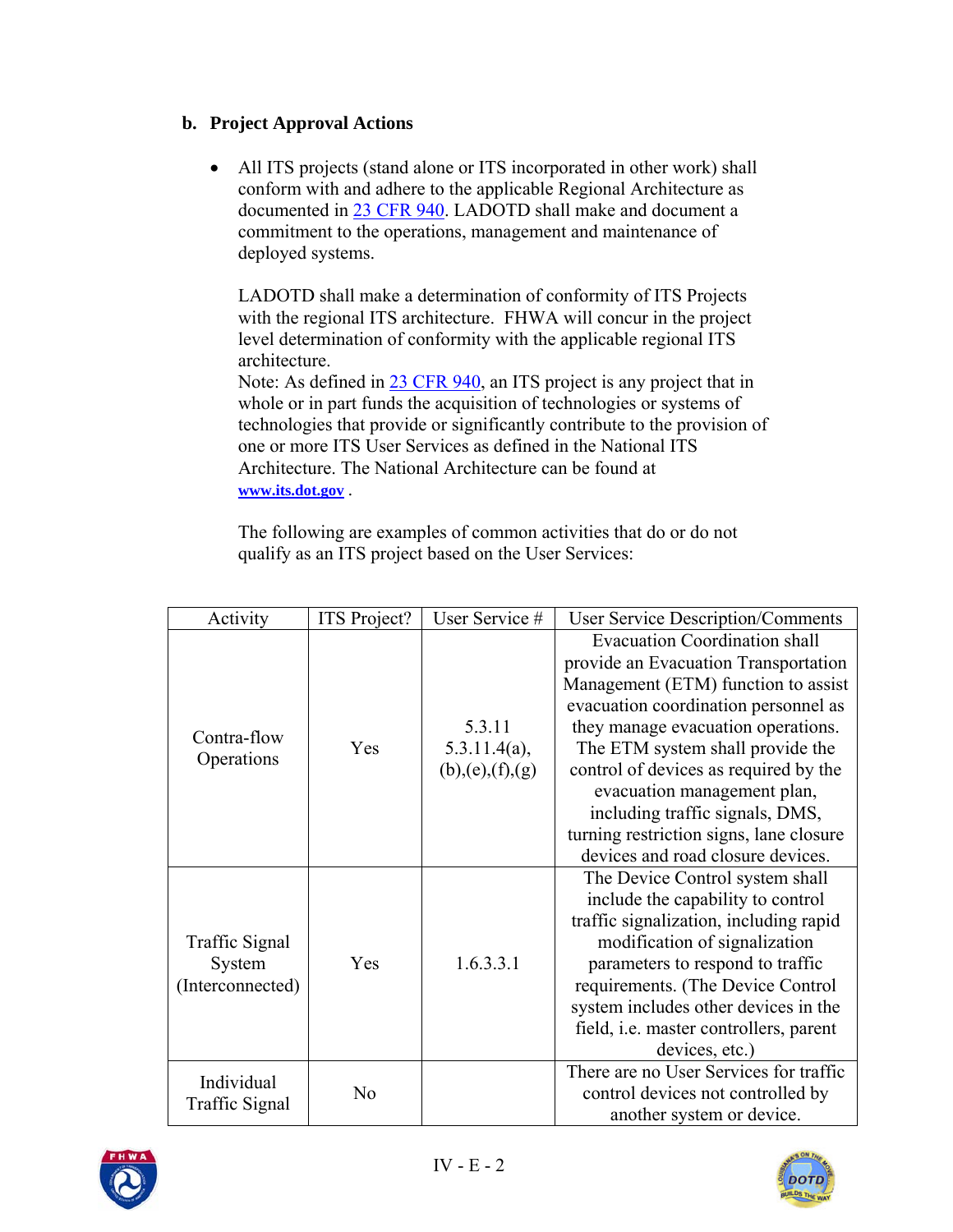| Data Archiving<br>& Warehousing       | Yes | 7.1.0 | ITS shall provide an Archived Data<br>Function to control the archiving and<br>distribution of ITS data.                                                                                                                                                                                                                                                                                                                                                                         |
|---------------------------------------|-----|-------|----------------------------------------------------------------------------------------------------------------------------------------------------------------------------------------------------------------------------------------------------------------------------------------------------------------------------------------------------------------------------------------------------------------------------------------------------------------------------------|
| Motorist<br>Assistance<br>Patrol      | Yes | 8.1.2 | Maintenance and Construction<br>Operations shall provide a Roadway<br>Management (RWM) function to<br>monitor traffic, road surface, and<br>environmental conditions and<br>forecast traffic and road surface<br>conditions to support management of<br>routine and hazardous road condition<br>remediation and to communicate<br>changes in conditions. The RWM<br>function shall support a number of<br>different services, including but not<br>limited to incident response. |
| <b>TMC</b><br>Operations<br>Personnel | Yes | 1.6.0 | ITS shall include a Traffic Control<br>(TC) function. Traffic Control<br>provides the capability to efficiently<br>manage the movement of traffic on<br>streets and highways. Four functions<br>are provided, which are, (1) Traffic<br>Flow Optimization, (2) Traffic<br>Surveillance, (3) Control, and (4)<br>Provide Information.                                                                                                                                             |

- All ITS projects shall be developed based on a systems engineering analysis. LADOTD shall make a determination of conformity of ITS Projects with the systems engineering analysis requirement. FHWA will concur in the project level determination of conformity with the systems engineering analysis consistent with partnership agreement procedures for involvement.
- All ITS projects shall use applicable ITS standards and interoperability tests that have been officially adopted, by rulemaking, by US DOT. LADOTD shall make a determination of conformity of ITS projects with the ITS standards requirement. FHWA will concur in the project level determination of conformity with the ITS standards requirement consistent with partnership agreement procedures for involvement.
- Projects advanced under  $TEA 21 Section 5208 (ITS Integration)$ </u> Program) will be advanced/approved on a case-by-case basis. Typically, the projects are designated by earmark in appropriations acts with specific implementation processes issued by FHWA Washington Headquarters for each appropriation cycle.
- FHWA will approve the PS&E package for ITS projects.



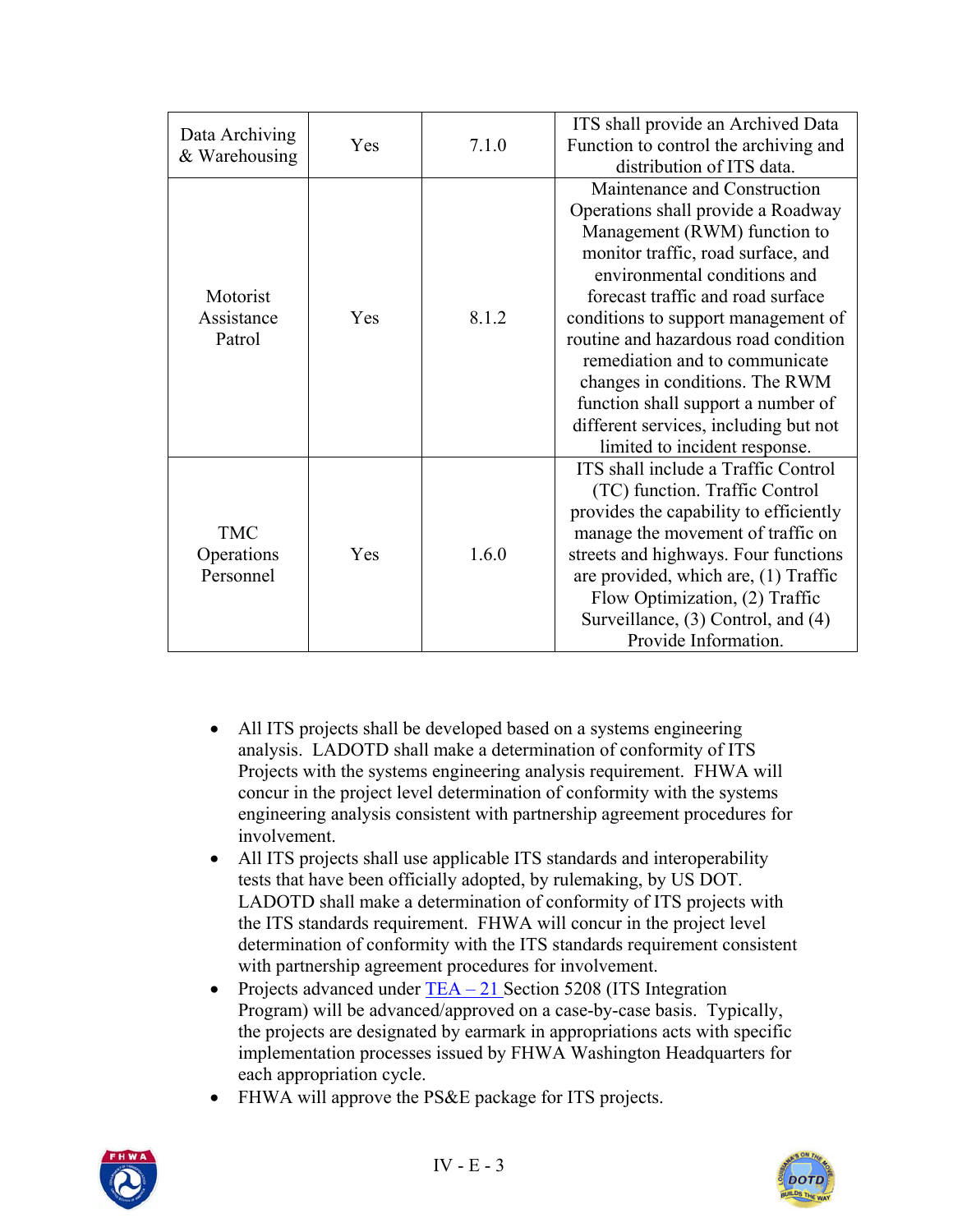- FHWA will approve all project authorizations, modified project agreements and final vouchers.
- FHWA will concur in award on all ITS projects.
- FHWA will approve all Category 1 and 2 change orders per EDSM [III.1.1.1.](http://webmail.dotd.louisiana.gov/ppmemos.nsf)

### **c. Monitoring**

- FHWA will provide ongoing technical assistance on the use of regional ITS architectures, systems engineering analysis, ITS standards and other technical areas, include these areas in routine risk assessments evaluations, and work cooperatively with LADOTD to use process review techniques to assess and improve processes and procedures.
- FHWA will participate in project and program steering committees or other ongoing oversight processes for ITS.

## **3. Control Documents**

- **a. Applicable Laws, Regulations, and Procedures**
	- [TEA 21 Title V Subtitle C](http://www.fhwa.dot.gov/tea21/index.htm)
	- [SAFETEA-LU Title V Subtitle C](http://www.fhwa.dot.gov/safetealu/index.htm)
	- [23 CFR Part 940 ITS Architecture and Standards](http://www.access.gpo.gov/nara/cfr/waisidx_03/23cfr940_03.html)
	- [23 CFR Part 635 Construction and Maintenance](http://www.access.gpo.gov/nara/cfr/waisidx_03/23cfr635_03.html)
	- [23 CFR Part 636 Design Build Contracting](http://www.access.gpo.gov/nara/cfr/waisidx_03/23cfr636_03.html)

#### **b. Approved Procedures/Agreements/Manuals**

- LADOTD and MPO ITS Strategic Plans
- LADOTD and MPO Regional ITS Architectures
- LADOTD Systems Engineering Guide
- Miscellaneous LADOTD Policy and Guidance documents

## **4. Performance/Compliance Indicators**

- LADOTD will provide FHWA with copies of ITS regional architectures or amendments within 30 days of adoption.
- FHWA will follow prescribed processing requirements for individual project actions related to regional architecture conformity, systems engineering analysis completion, and standards conformity as defined in the partnership agreement.
- FHWA will follow prescribed processing requirements for ITS Integration Program projects as defined in Washington Headquarters instructions issued with each appropriations cycle.



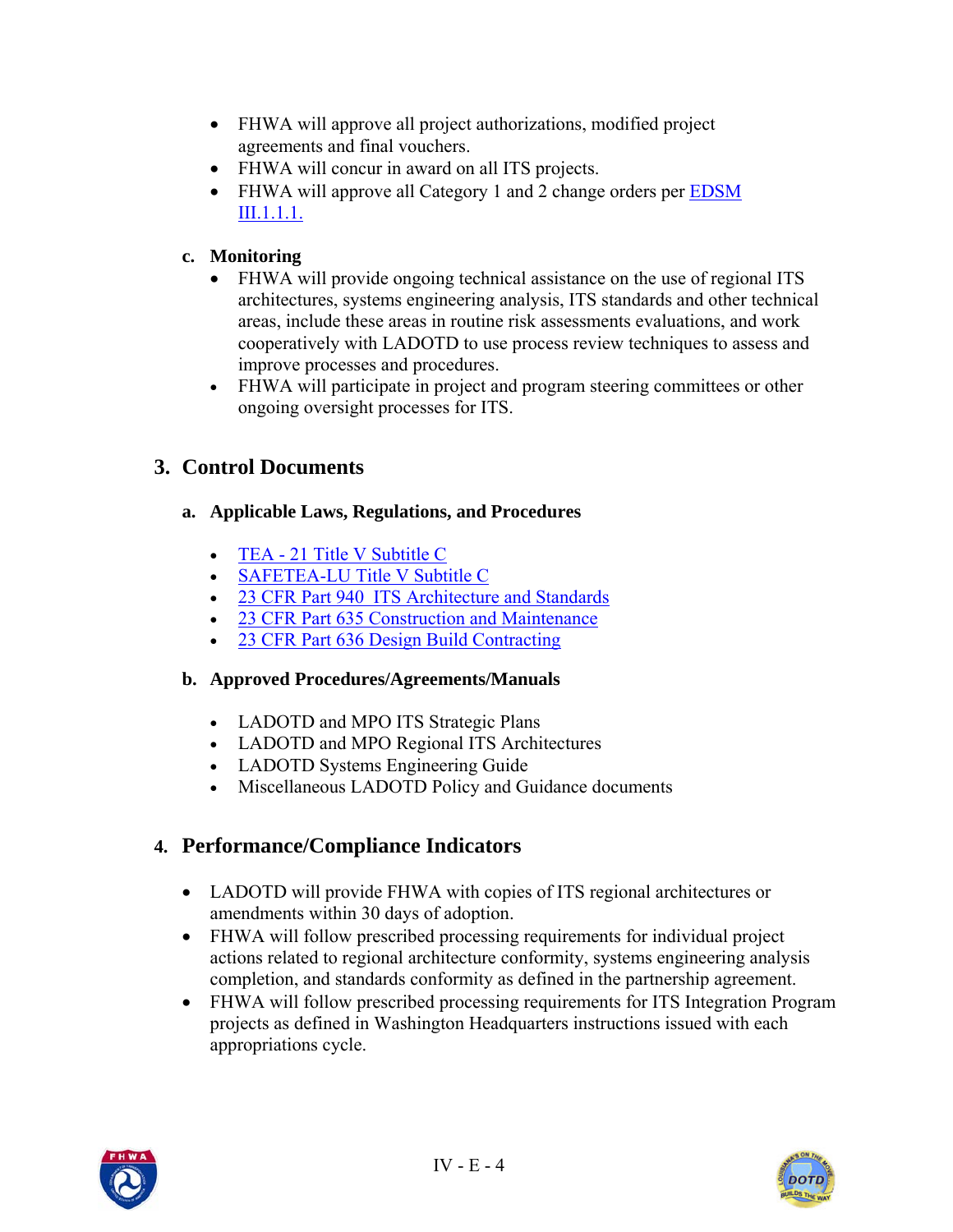# **5. Project Responsibilities**

| <b>PROJECT ACTIVITIES</b>                               |                            | <b>AGENCY RESPONSIBLE</b>                                                                                                                         |
|---------------------------------------------------------|----------------------------|---------------------------------------------------------------------------------------------------------------------------------------------------|
| Approval<br>Action                                      | Reference<br>Document      |                                                                                                                                                   |
| Regional<br>Architecture<br>Conformity<br>Determination | 23 CFR 940.11              | FHWA and LADOTD                                                                                                                                   |
| Systems<br>Engineering<br>Analysis<br>Determination     | 23 CFR 940.11              | FHWA and LADOTD                                                                                                                                   |
| <b>ITS</b> Standards<br>Determination                   | 23 CFR 940.11              | FHWA and LADOTD                                                                                                                                   |
| PS&E Approval                                           | 23CFR 635.104 &<br>635.204 | <b>FHWA</b>                                                                                                                                       |
| Project<br>Authorization                                | 23 CFR 635.112             | <b>FHWA</b>                                                                                                                                       |
| Contract<br>Administration                              |                            | See Project and Program Responsibilities Chart in Section IV-C<br><b>Construction and Contract Administration for Full Oversight</b><br>projects. |

### **PROJECT ACTIVITY APPROVAL CHART – ITS Infrastructure Projects**

Special instructions for ITS Projects:

"ITS projects" can be independent construction projects or may be part of larger construction projects that include ITS User Services. The above listed approval actions apply whether the ITS project is advanced on either a standalone or included basis. All other stewardship and oversight functions such as environmental determination, right of way clearance, etc. are project size, system and work type dependent with no other special processing requirements for ITS purposes beyond routine stewardship and oversight.



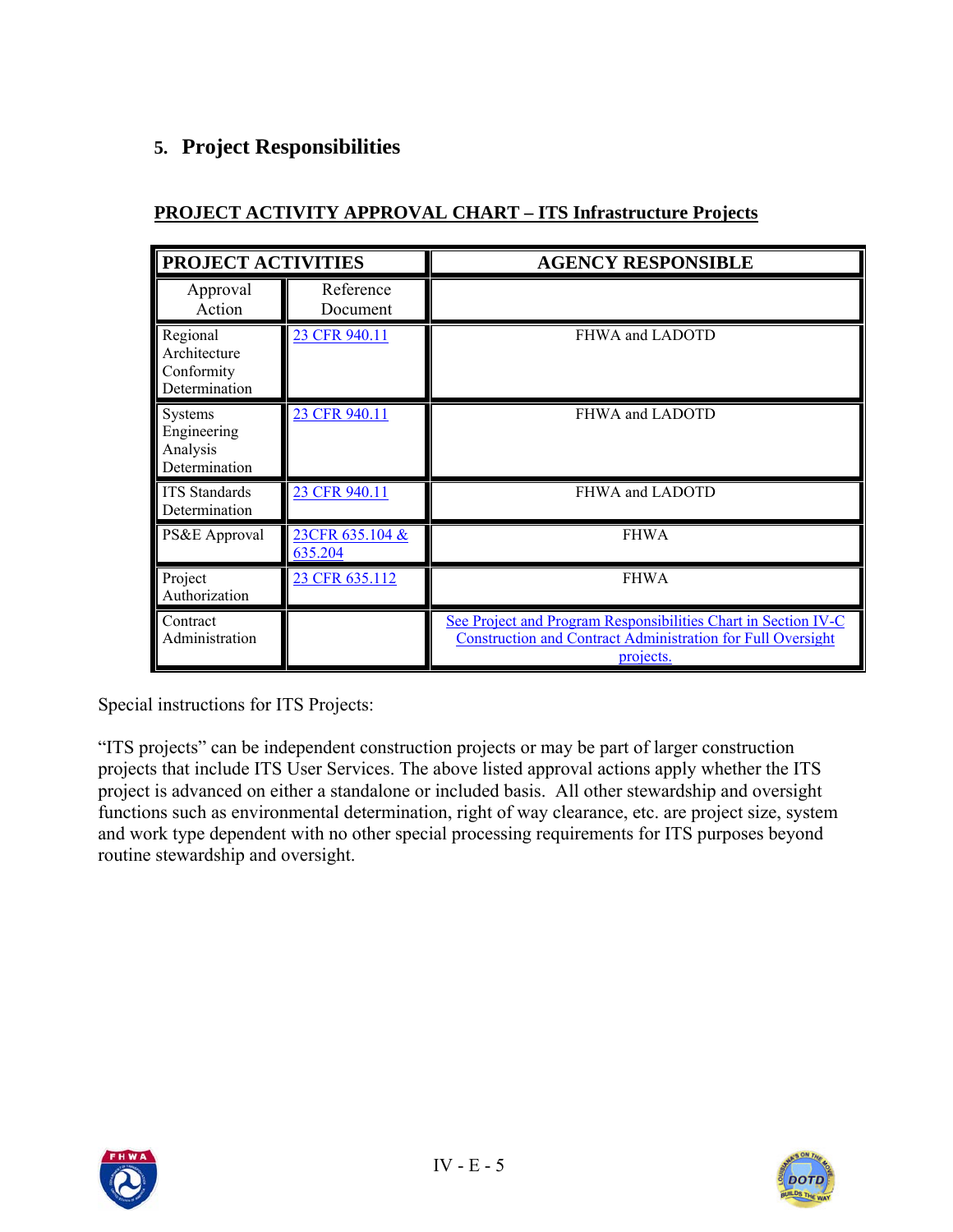# **F. Right-of-Way**

## **1. Program Overview**

The purpose of this section is to address the right-of-way (ROW) functional areas of appraisal, acquisition and relocation, the principal activities used to acquire space for highway projects. These right-of-way activities are covered under [Title 49 CFR \(24\)](http://ecfr.gpoaccess.gov/cgi/t/text/text-idx?sid=bc334d5af026b402621f9a9efdf8b739&c=ecfr&tpl=/ecfrbrowse/Title49/49cfrv1_02.tpl), which has no provision for exemptions under [Title 23 U.S.C](http://www.access.gpo.gov/uscode/title23/title23.html). Therefore, the rules of [Title 49](http://www.access.gpo.gov/uscode/title49/title49.html) and Title 23 apply in the situation where Federal aid is being used to fund the right-of-way activity and/or if Federal-aid is being used to fund the project.

The work activities listed below are covered under [23 CFR](http://www.access.gpo.gov/nara/cfr/waisidx_03/23cfrv1_03.html) and require specific approval and/or oversight by FHWA:

- ROW certification
- State ROW operations manual
- ROW authorization
- Air rights on the interstate
- Airspace leases/joint use agreements
- Sale/transfer of excess ROW
- Early acquisition, protective buying, and hardship
- Functional replacement
- Highway beautification

The work activities listed below are covered in 23 CFR and do not require specific program or project approvals, but are not exempted from FHWA oversight under Title  $23$  U.S.C.

- Direct eligible costs including administrative, legal and court settlements.
- Real property donations

## **2. Methods of Oversight**

#### **a. Program Approval Actions**

The approval of the LADOTD Right-of-Way Operations manual is a program approval action required by [23 CFR 710.201\(c\)](http://www.access.gpo.gov/nara/cfr/waisidx_03/23cfrv1_03.html).



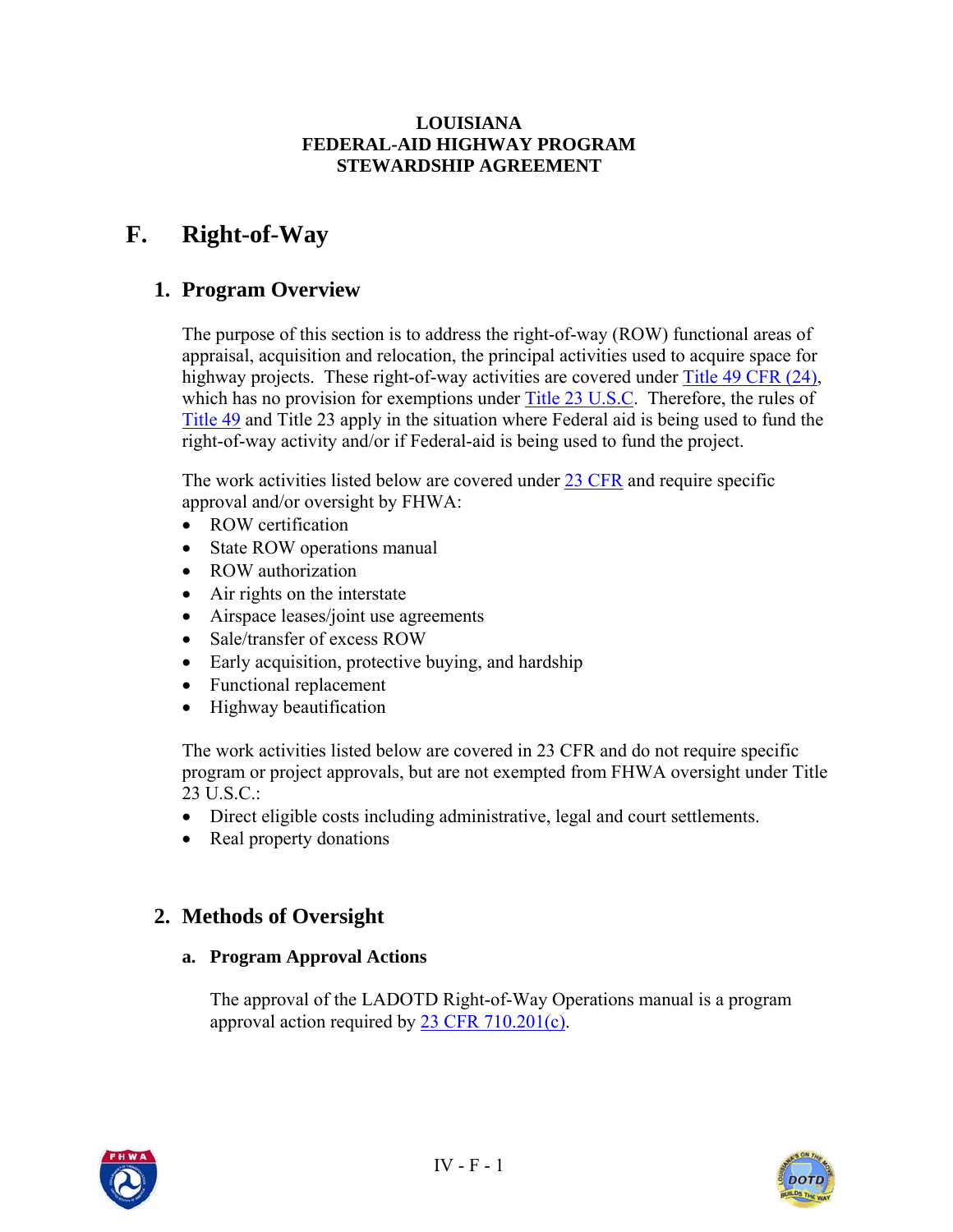#### **b. Project Approval Actions**

FHWA project-level approval actions include:

- authorization of federally aided right-of-way activities
- early acquisition approval
- acceptance of project right-of-way certifications, etc.

See the Project Activity Approval Chart for more detail.

#### **c. Monitoring**

- Even though there are no exemptions under the law for any functions covered in [49 CFR 24,](http://ecfr.gpoaccess.gov/cgi/t/text/text-idx?sid=bc334d5af026b402621f9a9efdf8b739&c=ecfr&tpl=/ecfrbrowse/Title49/49cfrv1_02.tpl) for practical purposes there are two levels of review of those elements. One level depends on whether the project involves ROW acquisition and has Federal-aid in the ROW project phases. Although the ROW regulations must be followed under both levels, attention must still be given to the reasonableness of the actual dollar expenditures made for ROW activities on those projects where there is no Federal-aid in the ROW activities.
- For the second level of projects, there is a dual concern for the rights of property owners and displaced persons and the stewardship of the federal dollars. Continuous review of the State's activities has proven to be an effective means of assuring that the rights of owners and displaced persons are protected as well as monitoring the expenditure of federal funds. A high level of FHWA involvement will be continued under this stewardship plan on projects that have Federal-aid in the ROW activities.
- Local Public Agencies (LPAs), i.e., cities and counties, are required to comply with the Uniform Act and its governing regulations found in 49 CFR 24 in the same manner as LADOTD. As stipulated in 23 CFR 710.201(b), LADOTD is responsible for assuring that ROW acquisitions by local public agencies are made in compliance with Federal and State laws and regulations.
- FHWA is responsible for in-depth reviews of LADOTD's program for appraisal, acquisition, and relocation. Review of the ROW activities will be conducted through periodic joint FHWA/LADOTD process reviews and spotchecking reviews accomplished jointly by FHWA ROW personnel and LADOTD as determined through a risk assessment process. The purpose of the reviews is to address known problems; assist in complying with State and Federal requirements; and to assure adequacy of program oversight and accountability of public resources. State and local agency right-of-way program activity, as well as the LADOTD's oversight of local agency ROW activity is subject to review at any time.
- Review and technical assistance in the Highway Beautification program are also provided by FHWA.



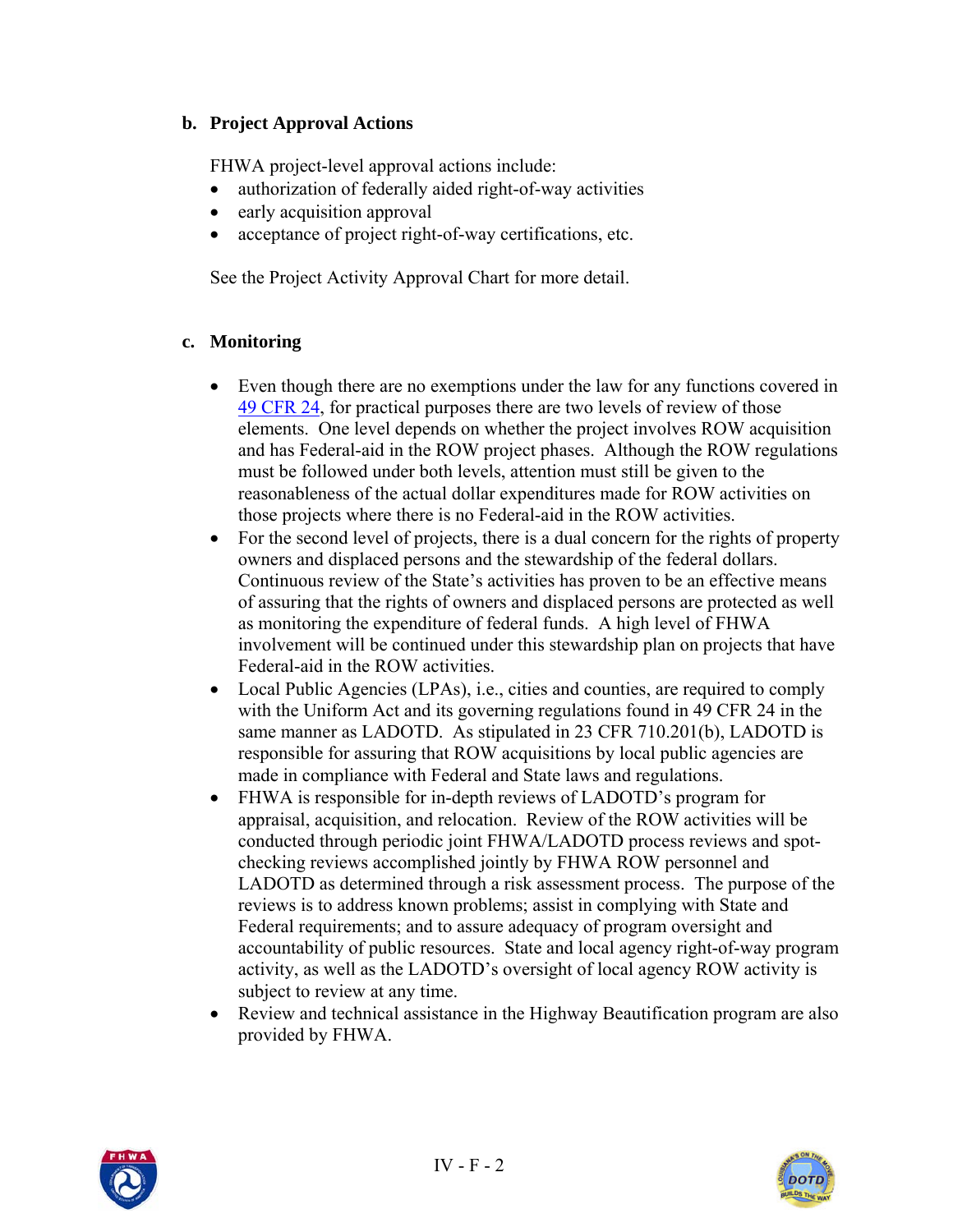- [Right-of-Way Operations Manual](http://www.dotd.louisiana.gov/highways/project_devel/realestate/manual.asp)
	- o LADOTD is responsible for full compliance with FHWA requirements.
	- o Future changes to a manual, because of new FHWA requirements or changes in State law, etc., will be submitted to FHWA for acceptance within a reasonable period of time.
	- o In-house administrative manual changes should be transmitted to FHWA for informational purposes.
	- o In accordance with [23 CFR 710.201\(c\)](http://www.access.gpo.gov/nara/cfr/waisidx_03/23cfrv1_03.html), LADOTD shall certify to the FHWA every five years that the Right-of-Way Operations Manual is current and in compliance with federal and state laws and regulations. This was last accomplished 01/01/2006.

## **3. Control Documents**

#### **a. Applicable Laws, Regulations, and Orders**

- [49 CFR 24, Uniform Relocation Assistance and Real Property Acquisition for](http://ecfr.gpoaccess.gov/cgi/t/text/text-idx?c=ecfr&sid=4b130c71709cf33dd27a942ac4e391be&rgn=div5&view=text&node=49:1.0.1.1.17&idno=49)  [Federal and Federally Assisted Programs](http://ecfr.gpoaccess.gov/cgi/t/text/text-idx?c=ecfr&sid=4b130c71709cf33dd27a942ac4e391be&rgn=div5&view=text&node=49:1.0.1.1.17&idno=49)
- [23 CFR 620, Subpart B, Relinquishment of Highway Facilities](http://www.access.gpo.gov/nara/cfr/waisidx_03/23cfrv1_03.html)
- [23 CFR 635.309, Right-of-Way Certification](http://www.access.gpo.gov/nara/cfr/waisidx_03/23cfrv1_03.html)
- [23 CFR 710, Right-of-Way and Real Estate](http://www.access.gpo.gov/nara/cfr/waisidx_03/23cfrv1_03.html)
- [23 CFR 750, Highway Beautification](http://www.access.gpo.gov/nara/cfr/waisidx_03/23cfrv1_03.html)
- [23 CFR 751, Junkyard Control and Acquisition](http://www.access.gpo.gov/nara/cfr/waisidx_03/23cfrv1_03.html)
- See the **FHWA Realty website** for additional information and guidance.

### **b. Approved Procedures/Agreements/Manuals**

- [LADOTD ROW Operations Manual](http://www.dotd.louisiana.gov/highways/project_devel/realestate/manual.asp)
- [LADOTD Local Public Agency Manual](http://www.dotd.louisiana.gov/highways/project_devel/realestate/manual.asp)

## **4. Performance Indicators**

LADOTD identifies the needs of their external customers (property owners) through the use of customer satisfaction surveys. After the property is acquired and the displacees are relocated, each LADOTD district agent sends the property owner and/or displacee a survey, along with a self-addressed stamped envelope. Surveys are returned to LADOTD Headquarters office, where responses are filed and then routed to the specific district if responses require attention.



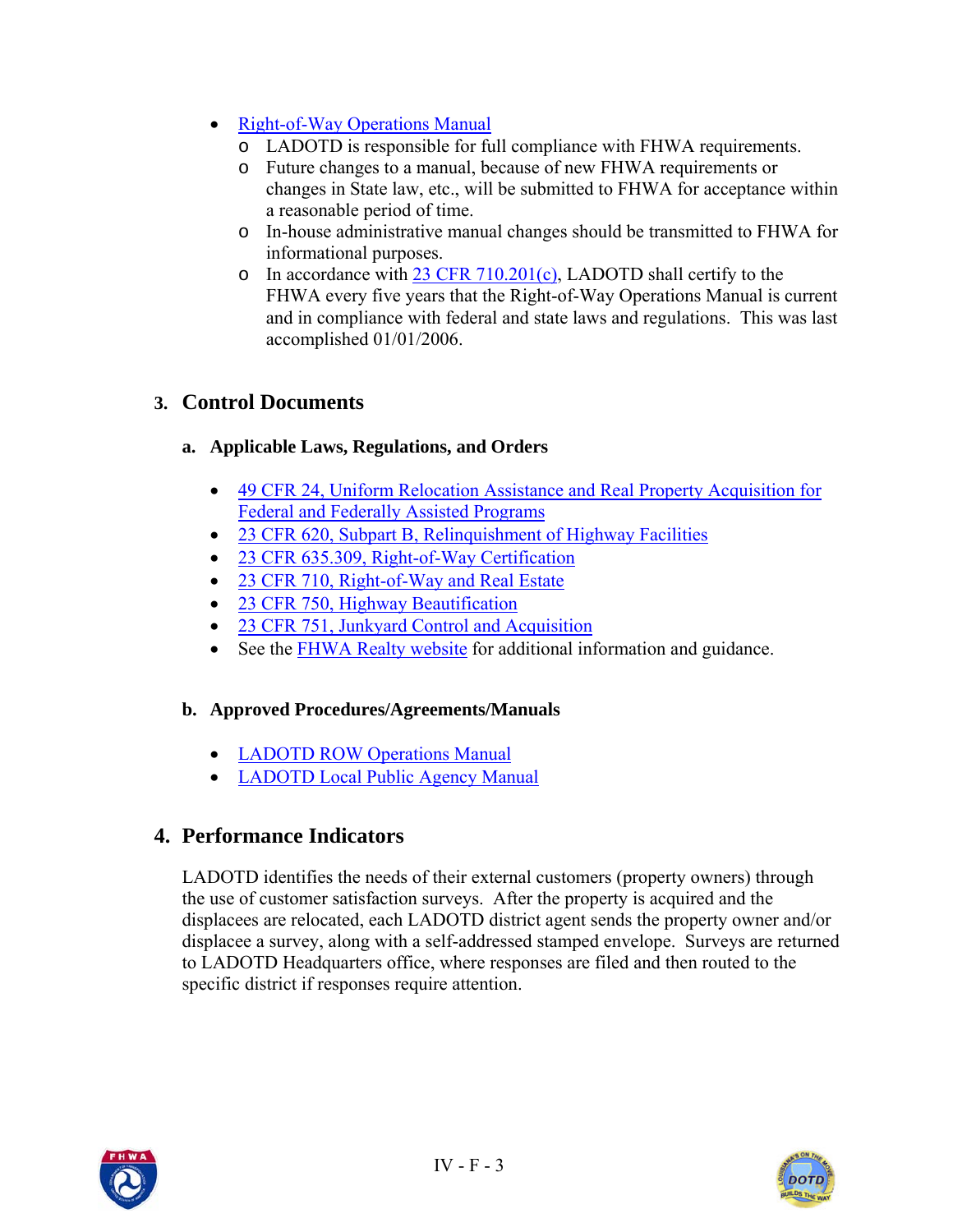# **5. Business Standards**

| <b>Work Activity</b>                                        | <b>LADOTD Action</b>                                     | <b>FHWA Action</b>                                                                      | <b>Result</b>                                            |
|-------------------------------------------------------------|----------------------------------------------------------|-----------------------------------------------------------------------------------------|----------------------------------------------------------|
| Appraisals                                                  | Review, Certification,<br>and Approval - All<br>Projects | Authorization &<br>Oversight $-$ All<br>Projects (7 days)                               | <b>Appraisal Reports</b>                                 |
| Acquisitions                                                | Performance and<br>Approval - All<br>Projects            | Authorization &<br>Oversight $-$ All<br>Projects (7 days)                               | Property Ownership/Title,<br>Servitudes                  |
| Relocations                                                 | Performance and<br>Approval - All<br>Projects            | Authorization &<br>Oversight $-$ All<br>Projects (7 days)                               | Relocations                                              |
| <b>ROW Authorizations</b><br>and Agreements                 | Requests                                                 | Authorize - All<br>Projects (7 days)                                                    | Authorization &<br>Agreements                            |
| <b>ROW Certification</b>                                    | Approve Non-NHS &<br><b>NHS</b>                          | Approve Interstate &<br>NHS (7 days)                                                    | Certificates                                             |
| <b>Functional Replacement</b>                               | Approval and<br>Oversight                                | Concur (14 days)                                                                        | Functional Replacement of<br><b>Real Property</b>        |
| Air Rights - Interstate                                     | Request                                                  | Review and Approve<br>$(14 \text{ days})$                                               | Airspace Agreement                                       |
| Airspace Leases/Joint<br>Use Agreements                     | Approve & Oversight<br>Non-Interstate                    | Review and Approve<br>federally funded<br>airspace leases<br>$(14 \text{ days})$        | Leases/Agreements                                        |
| Disposal of Excess<br><b>ROW</b>                            | Approve Non-<br>Interstate                               | Review and Approve<br>federally funded<br>excess ROW (14<br>days)                       | Property Sale & Revenue to<br><b>Transportation Fund</b> |
| <b>Federal Land Transfer</b>                                | Prepare Request                                          | Review and Approve<br>$(90 \text{ days})$                                               | <b>Transfer Deeds</b>                                    |
| Early Acquisition,<br>Hardship, Protective<br><b>Buying</b> | Prepare Submission                                       | Review, Approve,<br>and Authorize<br>$(14 \text{ days})$                                | Property Ownership                                       |
| <b>ROW Operations</b><br>Manual                             | Prepare Manual                                           | Review and Approve<br>$(14 \text{ days})$                                               | Manual                                                   |
| Highway Beautification                                      | Prepare Request                                          | Review and Approve<br>$(14 \text{ days})$                                               | Manual                                                   |
| Administrative, Legal,<br>and Court Awards                  | Approve                                                  | Stewardship &<br>Oversight                                                              | Property Acquisition                                     |
| Access Control-<br>Disposal and Changes                     | Request or approve as<br>per LADOTD Policy               | Review and Approve<br>all Interstate and<br>others as per<br>LADOTD Policy (14<br>days) | Disposition/Change                                       |
| Early Acquisition Cost                                      | Approve                                                  | Concur (14 days)                                                                        | Reimbursement/Matching<br>Credit                         |



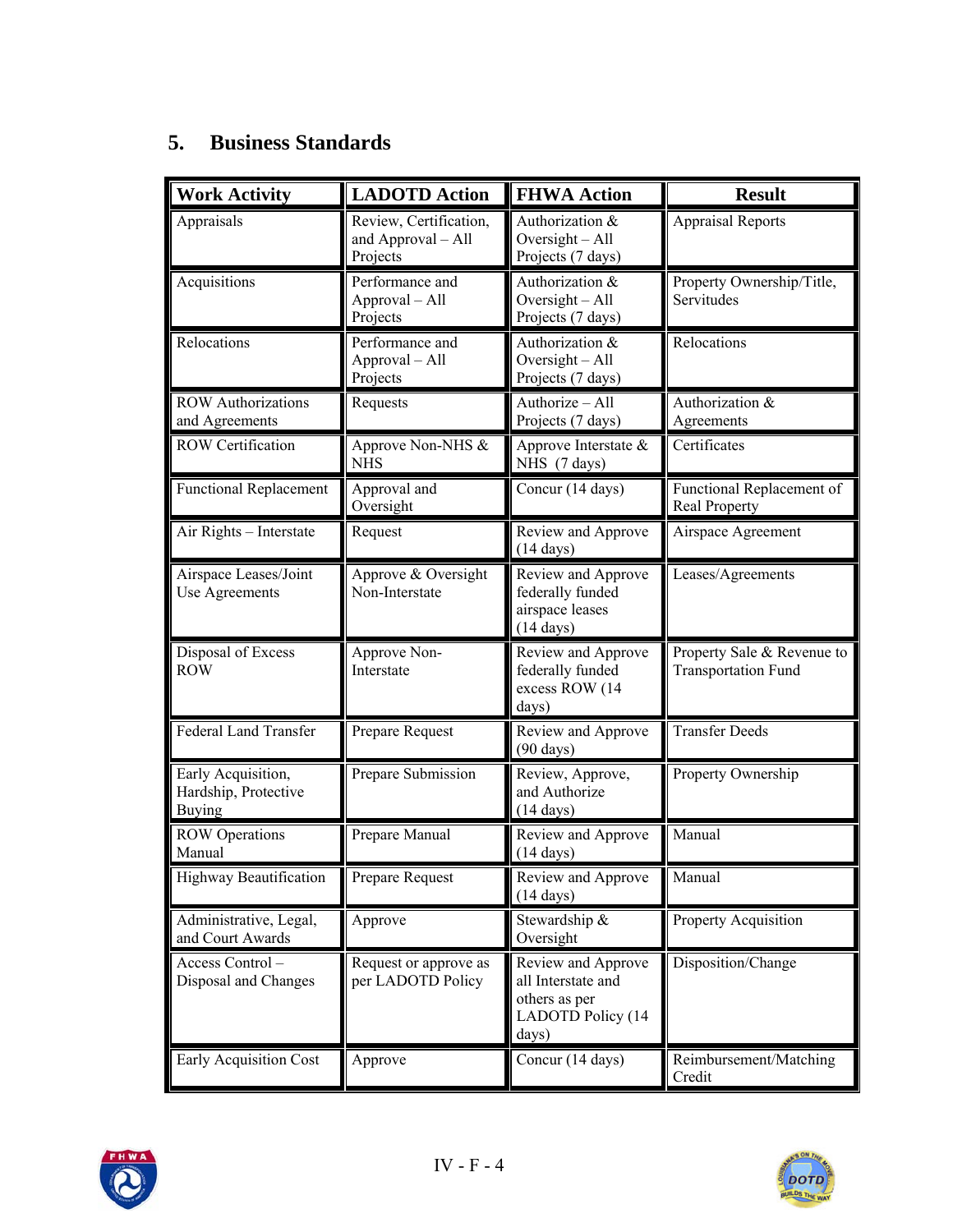# **6. Project Responsibilities**

# **PROJECT ACTIVITY APPROVAL CHART**

| <b>Project Activities</b>                              |                          | <b>Agency Responsible</b>       |                                                   |  |
|--------------------------------------------------------|--------------------------|---------------------------------|---------------------------------------------------|--|
| Approval Action                                        | Reference<br>Document    | Full FHWA Oversight<br>Projects | <b>State Administered</b><br>(Delegated) Projects |  |
| Appraisals                                             | <b>49 CFR 24</b>         | <b>LADOTD</b>                   | <b>LADOTD</b>                                     |  |
| Acquisitions                                           | 23 CFR 710               | <b>LADOTD</b>                   | <b>LADOTD</b>                                     |  |
| Relocations                                            | <b>49 CFR 24</b>         | <b>LADOTD</b>                   | <b>LADOTD</b>                                     |  |
| <b>ROW</b><br>Authorizations and<br>Agreements         | 23 CFR 710               | <b>FHWA</b>                     | <b>LADOTD</b>                                     |  |
| <b>ROW Certification</b>                               | 23 CFR 710<br>23 CFR 635 | <b>FHWA</b>                     | <b>FHWA</b>                                       |  |
| Functional<br>Replacement<br>(Federal Funds in<br>ROW) | 23 CFR 710               | <b>FHWA</b>                     | <b>FHWA</b>                                       |  |
| Air Rights -<br>Interstate                             | 23 CFR 710               | <b>FHWA</b>                     | <b>FHWA</b>                                       |  |
| Airspace<br>Leases/Joint Use<br>Agreements             | 23 CFR 710               | <b>FHWA</b>                     | <b>FHWA</b>                                       |  |
| Disposal of Excess<br><b>ROW</b>                       | 23 CFR 620<br>23 CFR 710 | FHWA*                           | FHWA*                                             |  |
| Federal Land<br>Transfer                               | 23 CFR 710               | <b>FHWA</b>                     | <b>FHWA</b>                                       |  |
| Early Acquisition,<br>Hardship,<br>Protective Buying   | 23 CFR 710               | <b>FHWA</b>                     | <b>FHWA</b>                                       |  |
| Administrative,<br>Legal, and Court<br>Awards          | 23 CFR 710               | <b>LADOTD</b>                   | <b>LADOTD</b>                                     |  |
| Access Control-<br>Disposal and<br>Changes             | 23 CFR 620<br>23 CFR 710 | FHWA**                          | FHWA**                                            |  |
| <b>State ROW Manual</b>                                | 23 CFR 710               | <b>FHWA</b>                     | <b>FHWA</b>                                       |  |
| Local Public<br><b>Agency Projects</b>                 | 23 CFR 710               | <b>FHWA</b>                     | <b>FHWA</b>                                       |  |

\* Interstate or below fair market value

\*\* Interstate and as per LADOTD Policy



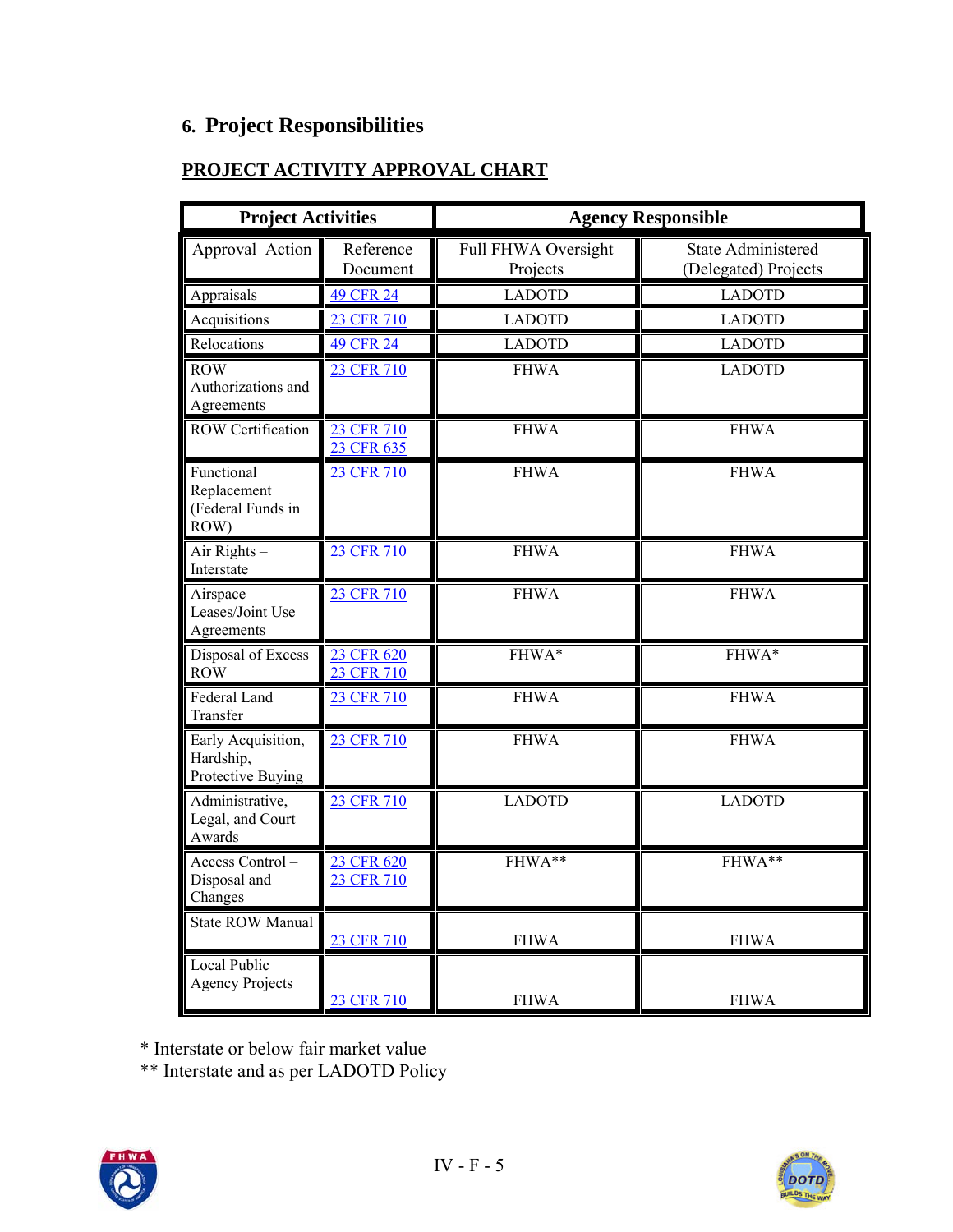# **G. Utilities**

## **1. Program Overview**

The purpose of this section is to address the policies, procedures and reimbursement provisions for the adjustment and relocation of utility facilities on Federal-aid projects. These activities are covered under Federal regulation [23 CFR 645 Subpart A](http://www.access.gpo.gov/nara/cfr/waisidx_03/23cfr645_03.html).

This program also addresses the policies and procedures for accommodating utility facilities and private lines on the right-of-way of Federal-aid highway projects. These activities are covered under Federal regulation [23 CFR 645 Subpart B.](http://www.access.gpo.gov/nara/cfr/waisidx_03/23cfr645_03.html)

## **2. Methods of Oversight**

#### **a. Program Approval Actions**

FHWA will approve the LADOTD Standards Manual for Accommodating Utilities, Driveways and Other Facilities on Highway Right-of-way and any revisions to that manual.

#### **b. Project Approval Actions**

FHWA will approve authorizations of funds for all Federal-aid utility relocation projects.

Utility Relocation Authorization Procedures

- 1. The LADOTD Headquarters Utility Section will send a letter requesting funding to Project Finance and copy FHWA. The letter will contain the following information.
	- Certification that the project has environmental clearance.
	- Certification that project is on the STIP.
	- A cost estimate with each utility listed.
- 2. Project Control will prepare the authorization request and forward to FHWA for approval.
- 3. FHWA will review and approve the authorization in FMIS.
- 4. Once all utility agreements have been signed the LADOTD Headquarters Utility Section will send a Utility Release letter to Project Finace and copy FHWA.



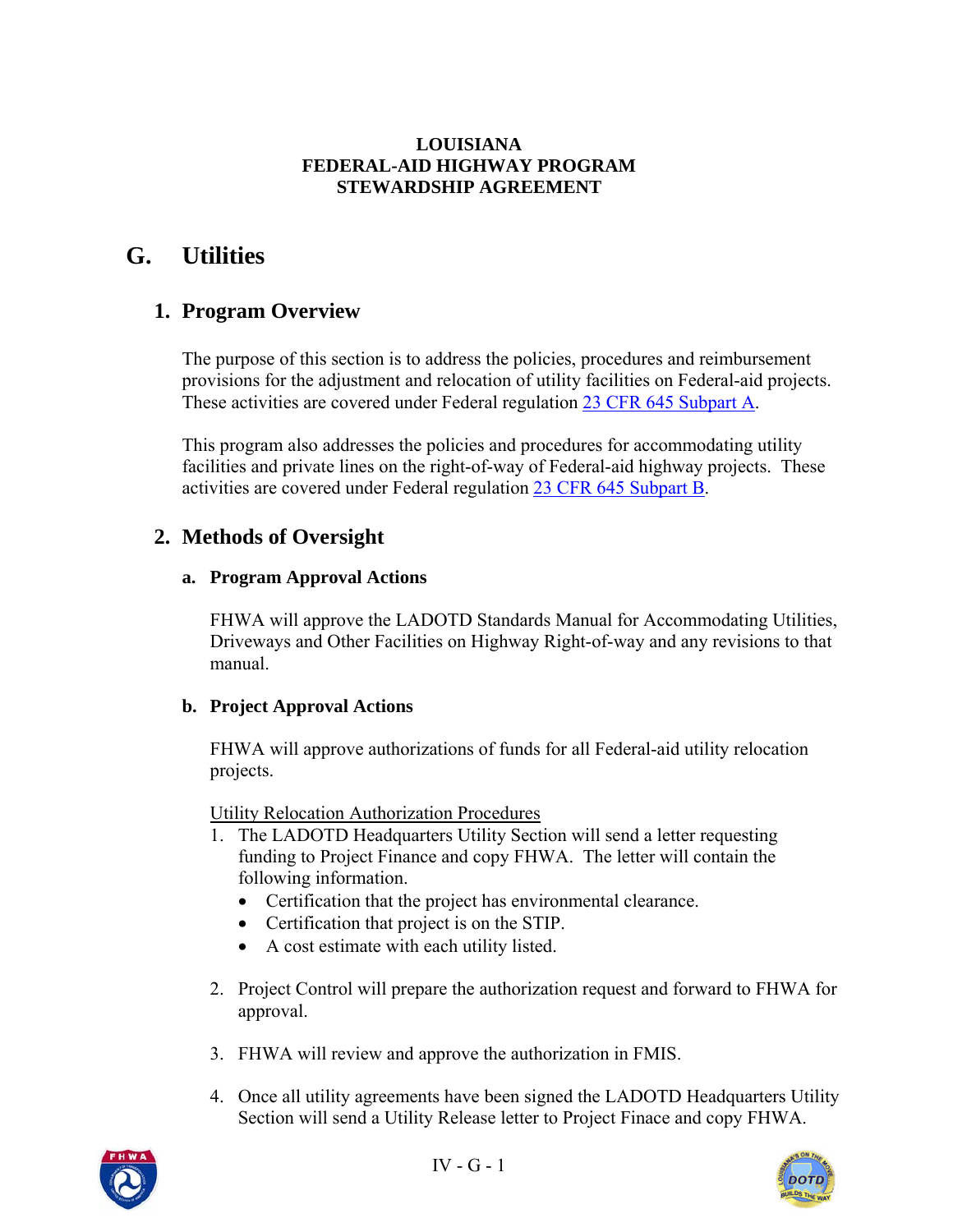Authorization of the construction project (when applicable) cannot be approved until the Utility Release letter has been received.

#### **c. Monitoring**

- Review of the Utilities Relocation and Accommodation activities will be conducted through periodic joint FHWA/LADOTD process reviews. The scope and frequency of these reviews will be agreed upon by FHWA and LADOTD.
- FHWA Area Engineers will review the progress and adequacy of utility relocations in the field during routine construction inspections on Federal-aid oversight projects.

## **3. Control Documents**

#### **a. Applicable Laws, Regulations, and Orders**

- Louisiana Administrative Code, Title 70, Part II Utilities
- [23 CFR 645 Subparts A and B](http://www.access.gpo.gov/nara/cfr/waisidx_03/23cfr645_03.html)
- [23 USC 101,109, 111, 116, 123 and 315](http://www.access.gpo.gov/uscode/title23/title23.html)

#### **b. Approved Procedures/Agreements/Manuals**

- LADOTD Standards Manual for Accommodating Utilities, Driveways and Other Facilities on Highway Right-of-Way.
- FHWA Utility Program Guide: Utility Relocation and Accommodation on [Federal-Aid Highway Projects](http://www.fhwa.dot.gov/reports/utilguid/index.cfm)
- [FHWA Utility Program Website](http://www.fhwa.dot.gov/programadmin/utility.cfm)
- AASHTO publication "A Guide for Accommodating Utilities Within Highway [Right-of-Way".](http://www.transportation.org/)
- [AASHTO publication "Roadside Design Guide".](http://www.transportation.org/)



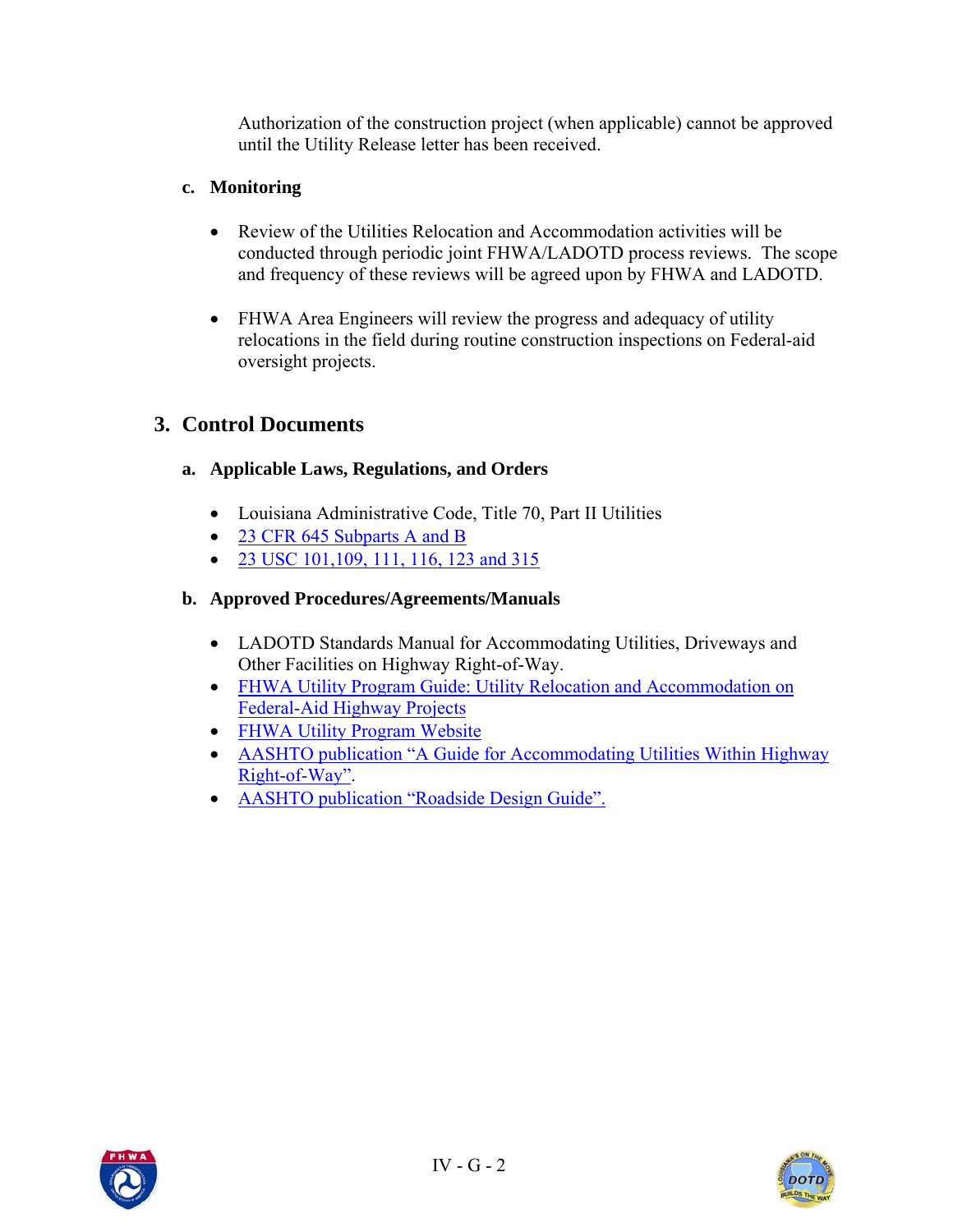# **4. Project and Program Responsibilities**

## **PROJECT ACTIVITY APPROVAL CHART**

| <b>Project Activities</b>                                            |                                | <b>Agency Responsible</b>              |                                                   |
|----------------------------------------------------------------------|--------------------------------|----------------------------------------|---------------------------------------------------|
| Approval<br>Action                                                   | Reference<br>Document          | <b>Full FHWA Oversight</b><br>Projects | <b>State Administered</b><br>(Delegated) Projects |
| Authorization of<br>Federal-aid<br>funds for utility<br>relocations. | 23 CFR 645<br><b>Subpart A</b> | <b>FHWA</b>                            | <b>FHWA</b>                                       |

## **PROGRAM ACTIVITY APPROVAL CHART**

| <b>PROGRAM</b>                                                                                                       | <b>REFERENCE</b>     | <b>AGENCY RESPONSIBLE</b> |
|----------------------------------------------------------------------------------------------------------------------|----------------------|---------------------------|
| LADOTD Standards Manual for<br>Accommodating Utilities,<br>Driveways and Other Facilities<br>on Highway Right-of-Way | 23 CFR 645 Subpart B | <b>FHWA</b>               |



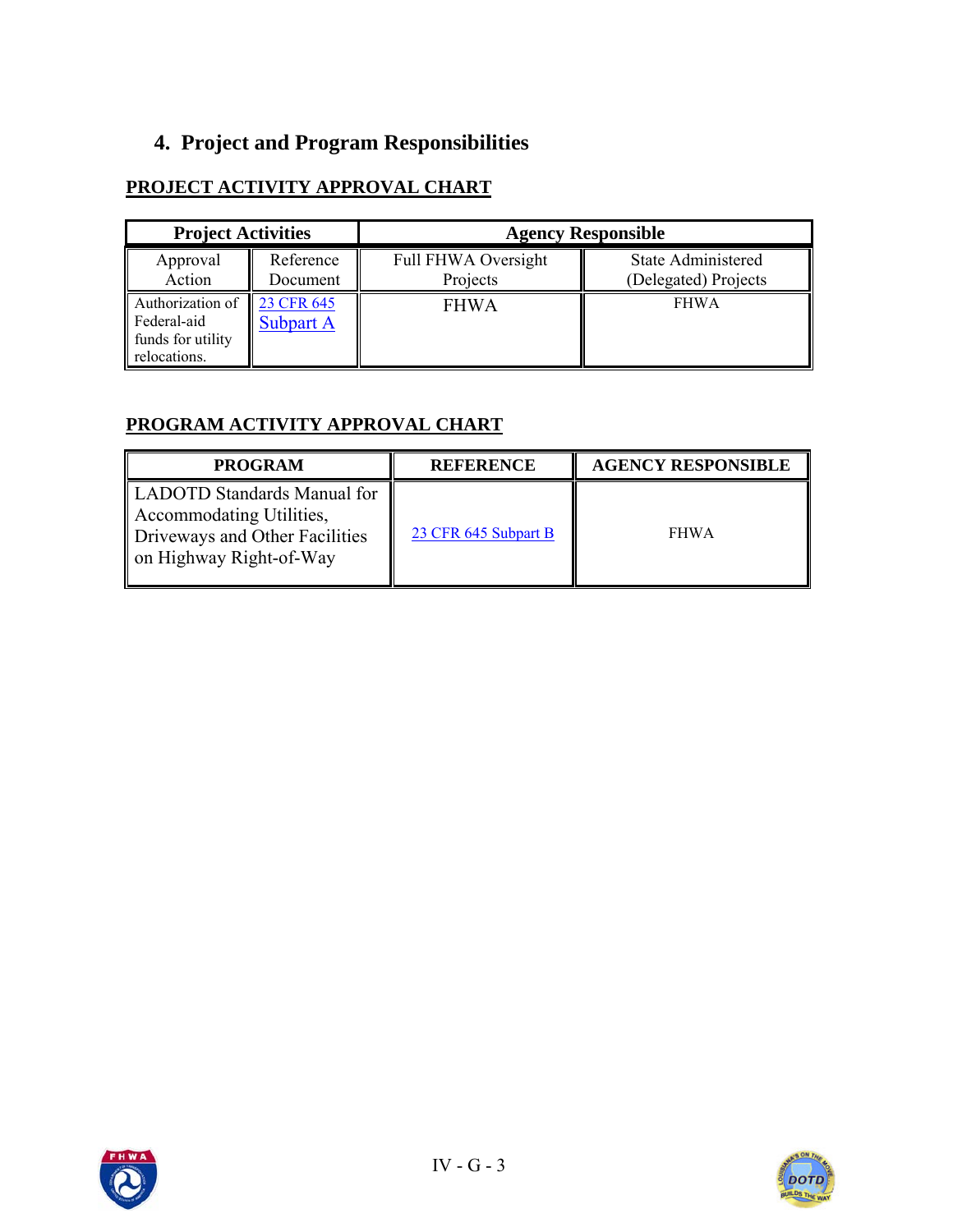# **H. Financial Management**

## **1. Program Overview**

While ISTEA and [TEA-21](http://www.fhwa.dot.gov/tea21/index.htm) have maintained FHWA's stewardship of the Federal-aid highway program, the passing of [SAFETEA – LU](http://www.fhwa.dot.gov/hep/safetealu.htm) in 2005 and the Financial Integrity Review and Evaluation Order in 2006 have made significant changes to the financial management program area.

LADOTD recognizes that the correctness and propriety of all Federal-aid claims are primarily it's responsibility. In fulfilling its responsibility the LADOTD must maintain and test adequate operating policies, procedures and a sound accounting system with proper internal controls together with suitable audit activities. FHWA recognizes a need for complete understanding of all pertinent financial and operating policies and procedures of LADOTD. It is FHWA's responsibility to provide technical assistance and advice in funding and financial areas.

## **2. Methods of Oversight**

#### **d. Program Approval Actions**

- FHWA will approve the accounting process used to develop the payroll additive rates and indirect cost rates.
- FHWA will approve the resolution of OIG and State audit findings.
- FHWA will approve the Federal-aid Current Billing.

#### **e. Project Approval Actions**

• FHWA will approve final vouchers, project authorization, and modified project agreements on all projects. (see Appendix C for Federal-aid Authorization Procedures.)

### **f. Monitoring**

- FHWA will monitor all financial management and accounting activities primarily through periodic contacts and program level reviews in accordance with the FIRE Order.
	- o Grant Financial Management Process Review
	- o Improper Payments Information Act (IPIA) Review
	- o Inactive Federal-aid Projects Review
	- o Single Audit Review



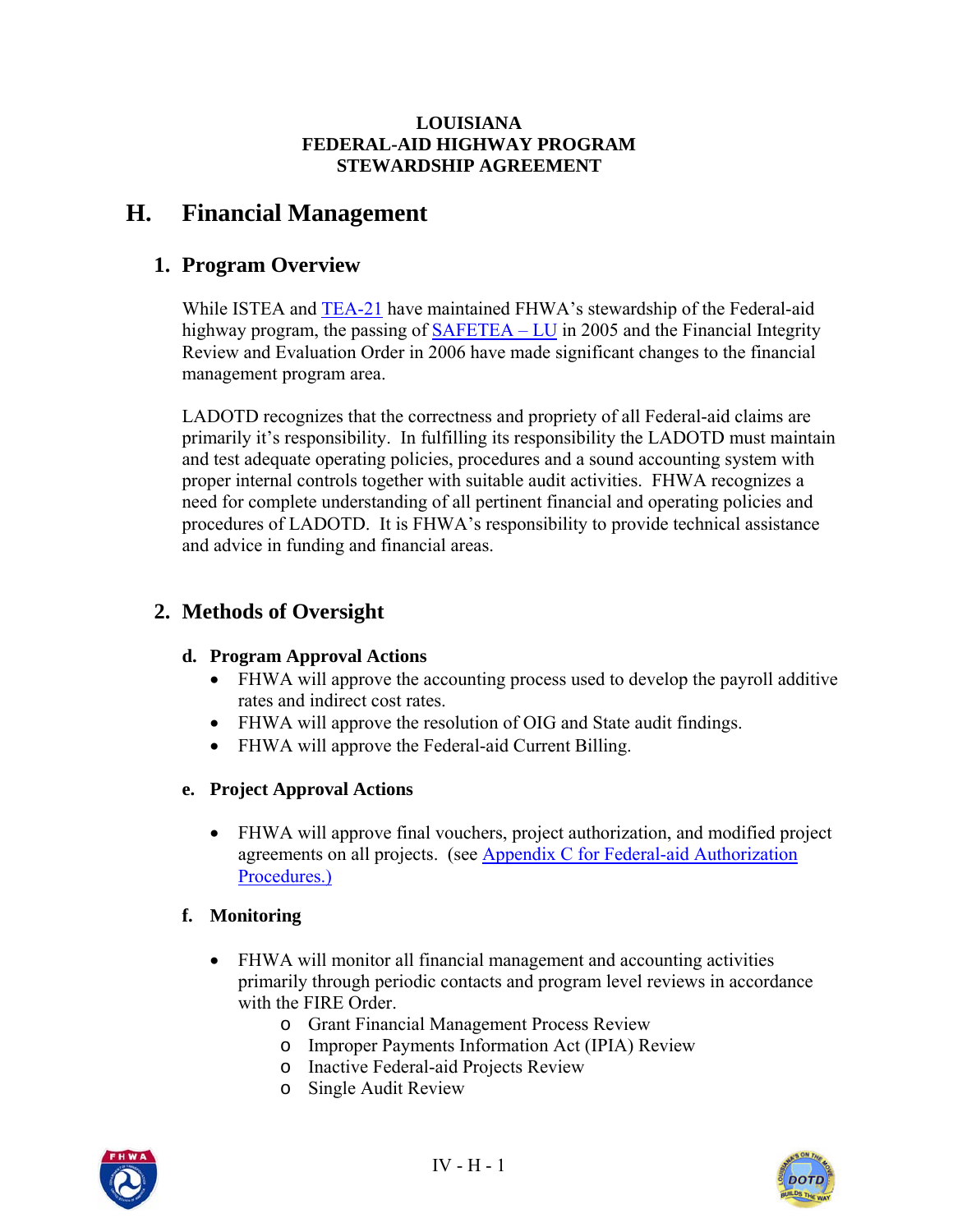- Through periodic contact with LADOTD personnel FHWA will provide guidance and technical assistance in such areas as fiscal document processing, financial management, reimbursement and innovative financing.
- FHWA will, to the maximum extent possible, utilize the work of Louisiana Legislative Auditors to limit the scope of FHWA reviews.
- Risk assessment techniques will be used where appropriate to determine areas for review.

# **3. Control Documents**

- **a. Applicable Laws, Regulations and Orders** 
	- [Title 23 USC](http://www.access.gpo.gov/uscode/title23/title23.html)
	- [Title 23 CFR](http://www.access.gpo.gov/nara/cfr/waisidx_03/23cfrv1_03.html)
	- 48 CFR Part 18 USDOT Common Rule Application
	- [OMB Circular A-133, Single Audit Act of 1984](http://www.whitehouse.gov/omb/circulars/a133/a133.html)
	- [OMB Circular A-87, Cost Principles for State & Local Governments](http://www.whitehouse.gov/omb/circulars/a087/a087-all.html)
	- [OMB Circular A-123, Management Accountability and Control](http://www.whitehouse.gov/omb/circulars/a123/a123.html)
	- [OMB Circular A-127, Financial Management Systems](http://www.whitehouse.gov/omb/circulars/a127/a127.html)
	- Cash Management Improvement Act of 1990
	- Chief Financial Officer Act of 1990
	- Federal Managers' Financial Integrity Act (FMFIA) of 1982
	- DOT Order 8000.1C, OIG Audit and Investigation Report Findings, [Recommendations and Follow-up Actions of 1989](http://www.fhwa.dot.gov/legsregs/directives/orders/29102b.htm)
	- [Improper Payments Information Act \(IPIA\) of 2002](http://www.whitehouse.gov/omb/memoranda/m03-13-attach.pdf)
	- [Financial Integrity Review and Evaluation \(FIRE\) Order 4560.1A of 2006](http://www.fhwa.dot.gov/legsregs/directives/orders/45601a.htm)

### **b. Approved Procedures/Agreements/Manuals**

- Indirect Cost Rate Proposal
- Federal-Aid Policy Guide
- Emergency Relief (ER) Payment Process Manual
- FMIS Electronic Signature Process Manual
- Payroll Additive Manual



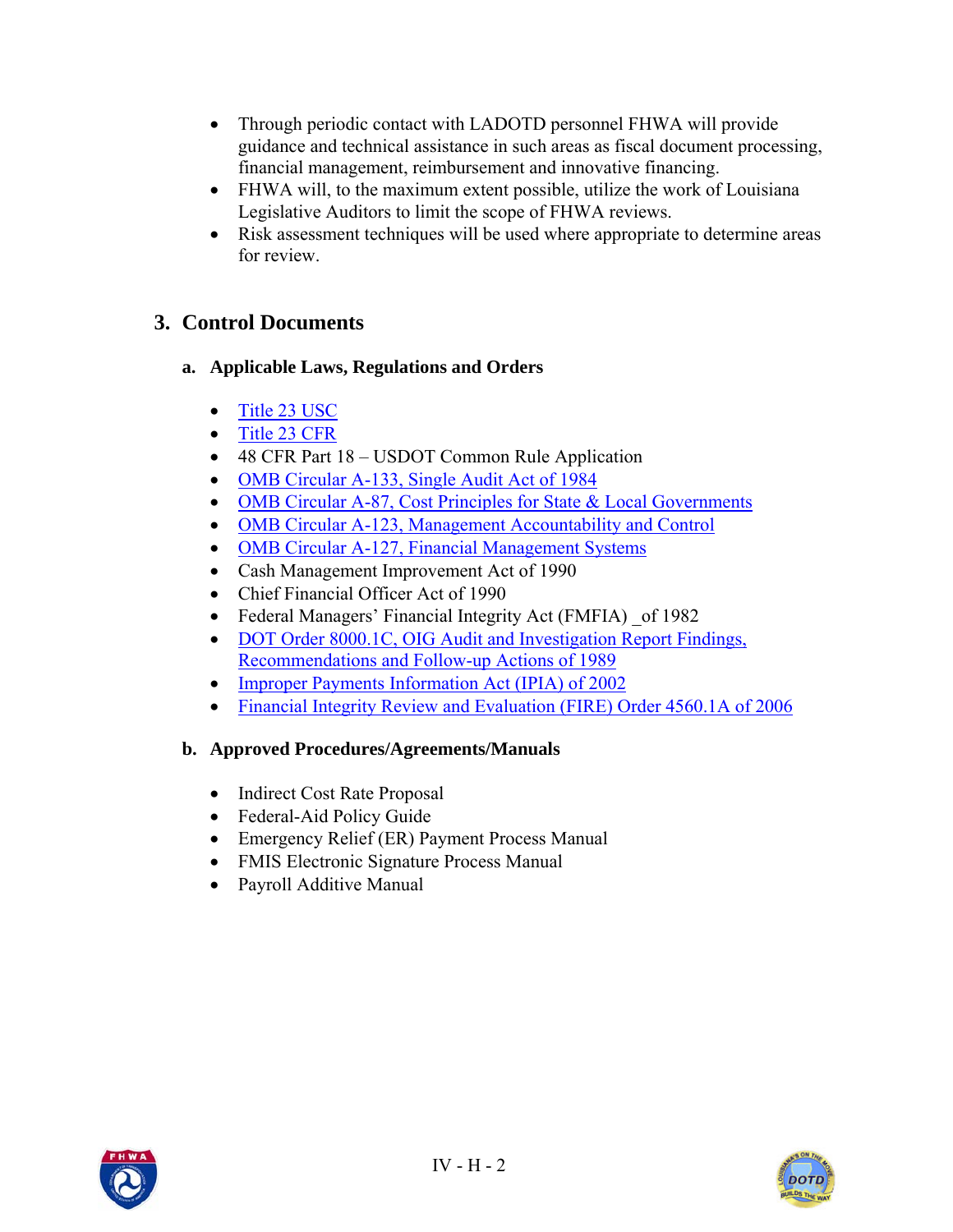# **4. Business Standards**

| <b>WORK ACTIVITY</b>                                       | <b>LADOTD ACTION</b>                                                                                                                                                                                               | <b>FHWA ACTION</b>                                                                                                                               | <b>REMARKS</b>                                                           |
|------------------------------------------------------------|--------------------------------------------------------------------------------------------------------------------------------------------------------------------------------------------------------------------|--------------------------------------------------------------------------------------------------------------------------------------------------|--------------------------------------------------------------------------|
| <b>Current Billing</b>                                     | Submits electronically to<br>FHWA as often as desired                                                                                                                                                              | Act Upon within 2 hours<br>of notification                                                                                                       | Source documentation<br>will be randomly sampled<br>and reviewed by FHWA |
| <b>Inactive Project Review</b>                             | Review, compile first<br>response working papers,<br>and schedule meeting<br>with FHWA within 30<br>calendar days of<br>notification / Finalize<br>review work papers<br>within 15 working days of<br>FHWA meeting | Quarterly Submit Inactive<br>Project review work<br>papers to LADOTD per<br>FIRE Order / Meet with<br>LADOTD on first<br>response working papers |                                                                          |
| LADOTD Single Audit                                        | Ensure audit is completed<br>as required and copies of<br>audit reports are<br>submitted to FHWA<br>within 30 calendar days<br>of completed audit.                                                                 | Review and take action to<br>ensure findings are<br>resolved                                                                                     |                                                                          |
| Project Authorizations/<br>Agreements and<br>Modifications | Prepare and submit<br>electronically to FHWA<br>through FMIS.                                                                                                                                                      | Review and approve or<br>reject within 5 working<br>days for delegated<br>projects and 10 working<br>days for full oversight<br>projects         |                                                                          |
| Final Vouchers/Final<br>Acceptance                         | Prepare and submit<br>electronically to FHWA<br>through FMIS                                                                                                                                                       | Review and approve or<br>reject within 5 working<br>days for delegated<br>projects and 10 working<br>days for full oversight<br>projects         |                                                                          |
| Monthly Status of Funds                                    | <b>None</b>                                                                                                                                                                                                        | Prepare monthly and<br>distribute to FHWA<br>personnel and LADOTD<br>by the $5th$ working day of<br>the month.                                   |                                                                          |
| <b>Indirect Cost Rate</b>                                  | Annually prepare and<br>submit ending budget<br>year indirect cost rate<br>proposal by June 30 <sup>th</sup> .                                                                                                     | Review and act upon the<br>submitted proposal within<br>60 calendar days.                                                                        |                                                                          |



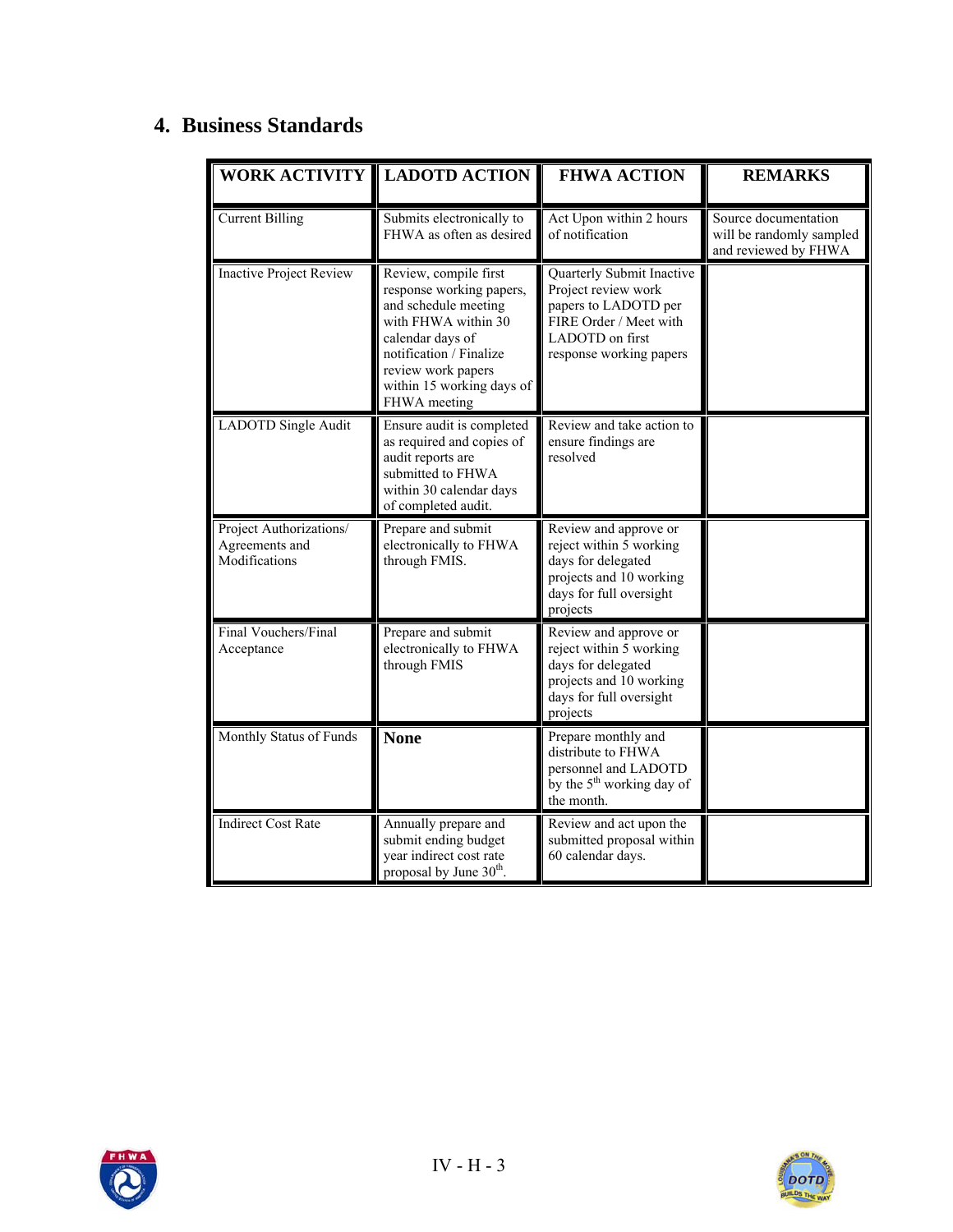# **5. Project Responsibilities**

| <b>PROJECT ACTIVITY</b>  | <b>AGENCY RESPONSIBLE</b>                     |                                                   |
|--------------------------|-----------------------------------------------|---------------------------------------------------|
| <b>Approval Document</b> | <b>Full FHWA Oversight</b><br><b>Projects</b> | <b>State Administered</b><br>(Delegated) Projects |
| Project Authorization    | <b>FHWA</b><br>Project Delivery Team Leader   | <b>FHWA</b><br>Financial Manager                  |

# **6. Performance Indicators**

| WORK ACTIVITY            | <b>Performance Indicator</b>                                                                                               |
|--------------------------|----------------------------------------------------------------------------------------------------------------------------|
| <b>Inactive Projects</b> | Total amount of inactive obligations to be<br>less than five percent $(5\%)$ of the current<br>fiscal years appropriation. |



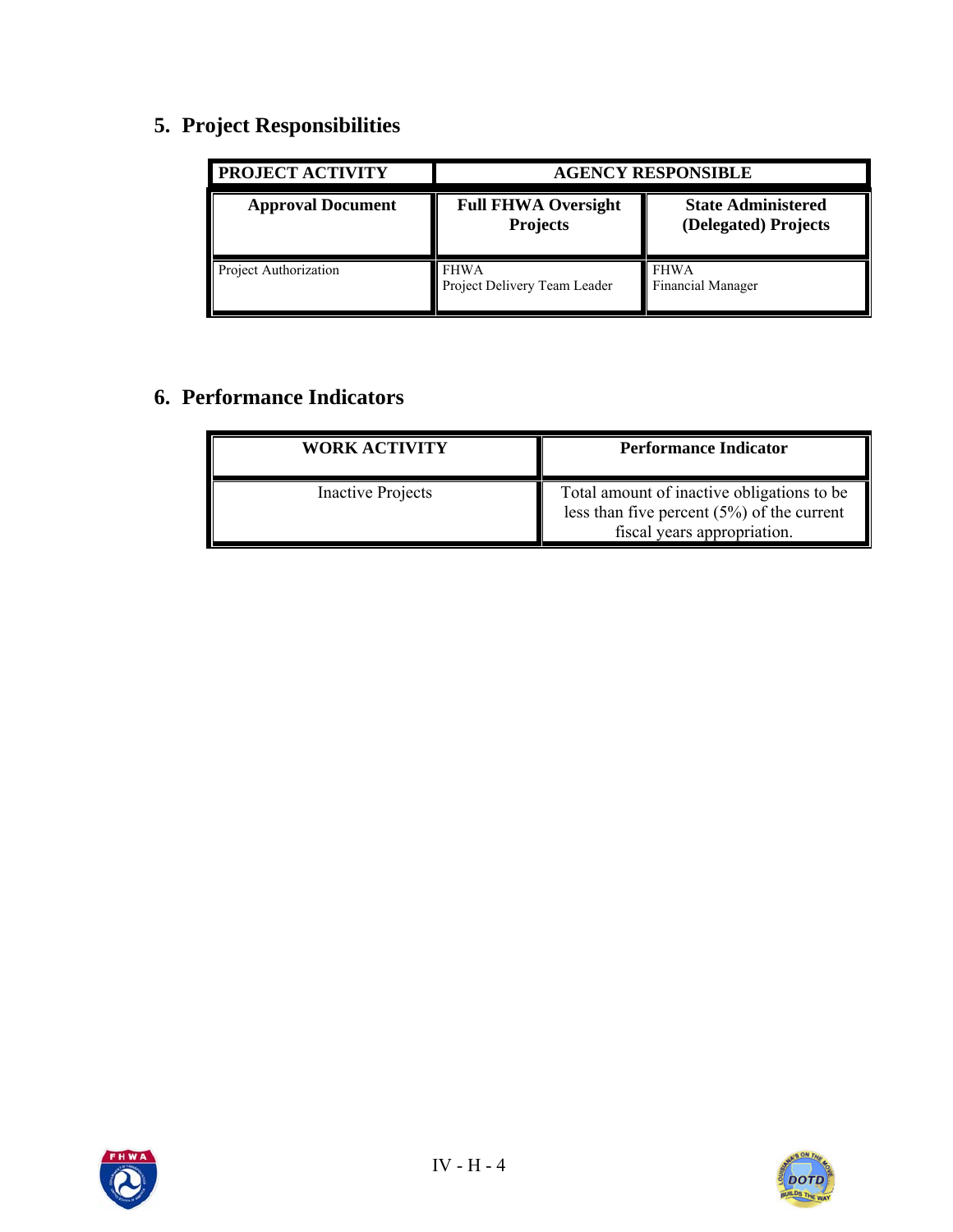# <span id="page-51-0"></span>**I. Construction & Contract Administration**

## **1. Program Overview**

Congress has charged the FHWA with administering the Federal-Aid Highway Program (FAHP) under *[Title 23](http://www.access.gpo.gov/uscode/title23/title23.html)*, and other associated laws. FHWA is responsible for the inspection of construction projects utilizing federal aid funds. The primary purpose of FHWA review and administration in construction is to protect the public investment, assure effective quality controls, and to verify that the project is completed in reasonably close conformity with the plans, specifications and special provisions. ISTEA, [TEA-21](http://www.fhwa.dot.gov/tea21/index.htm) and [SAFETEA-LU](http://www.fhwa.dot.gov/safetealu/index.htm) allow the delegation of FHWA construction review, oversight and administration responsibilities, except those based on non-Title 23 Federal requirements, to the state DOT for certain types of projects.

This section specifies the roles and responsibilities of FHWA and LADOTD on both full oversight and delegated projects.

# **2. Roles and Responsibilities of FHWA and LADOTD**

## **a. Delegated (State Administered) Projects**

### **(1) LADOTD Project Responsibilities on Delegated Projects**

As a condition to accepting Federal-aid highway funds, LADOTD agrees to follow all applicable project and program requirements. In addition, as party to this agreement, LADOTD assumes project oversight responsibilities in accordance with the following:

#### **NHS Projects Delegated to LADOTD**

LADOTD assumes oversight responsibility for the design, plans, specifications, estimates, design exceptions, contract award, contract administration and inspection of all NHS projects which have been delegated to LADOTD as defined in Section II of this plan. All NHS projects must comply with all Title 23 U.S.C. and non-Title 23 U.S.C. requirements.

#### **Non-NHS Projects**

LADOTD assumes oversight responsibility for the design, plans, specifications, contract award, and inspection of projects not on the NHS. Non-NHS projects are required to be designed, constructed, operated, and maintained in accordance with State law, regulations, directives, safety



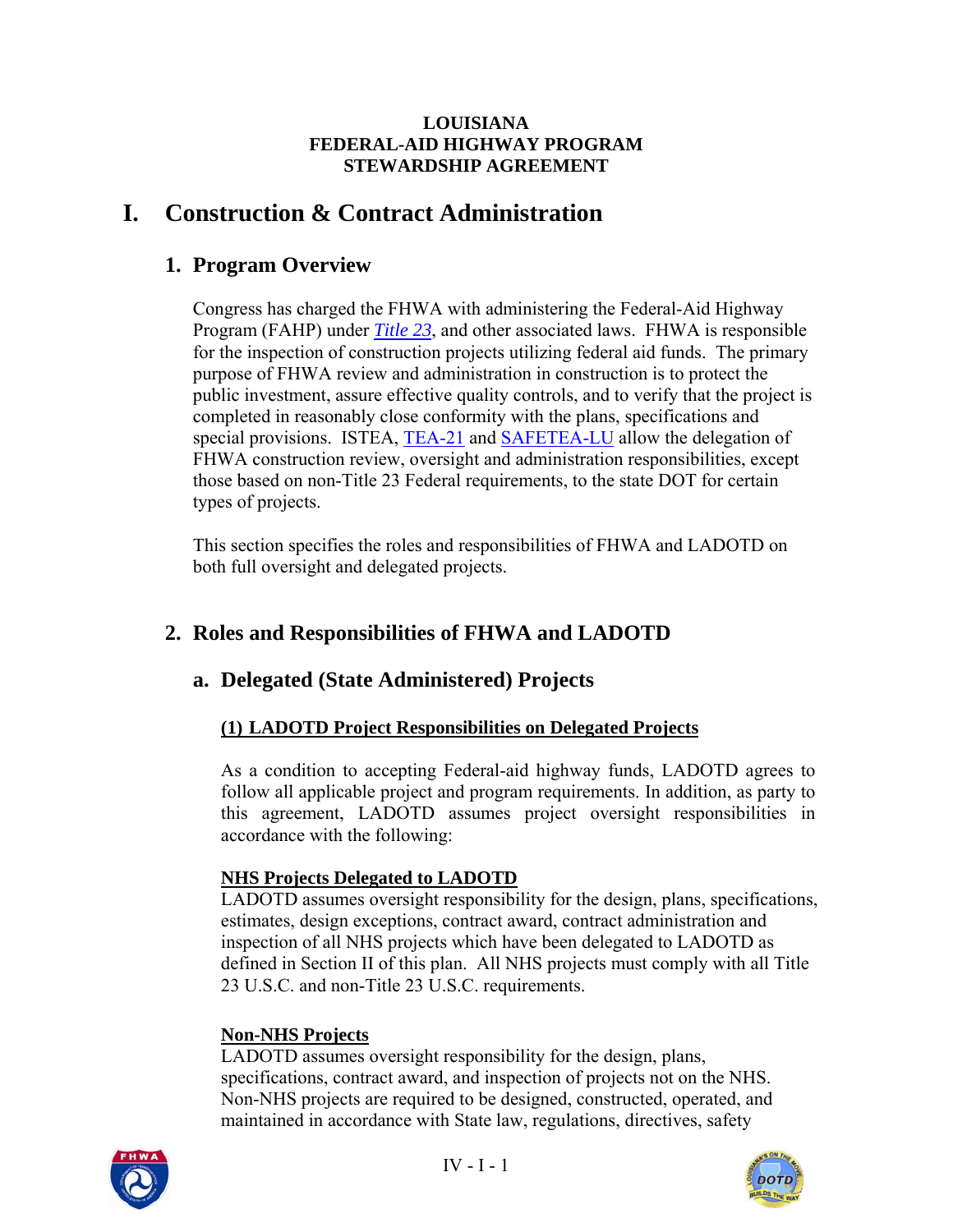standards, design standards, and construction standards, in lieu of many Title 23 U.S.C. requirements. Title 23 U.S.C. requirements that are applicable to all Federal-aid projects include, but are not limited to: procurement of professional services, Davis-Bacon wage rates, advertising for bids, award of contracts, use of convict produced materials, Buy America Act provisions and other requirements. All non-NHS projects must also comply with all non-Title 23 U.S.C. requirements.

#### **Local Agency Projects**

LADOTD is responsible for assuring that all local agency Federal-aid projects comply with all applicable Federal and State requirements. LADOTD is not relieved of this responsibility even though the project may be delegated to the local agency. In accordance with [23 CFR 1.11 and 635.105,](http://www.access.gpo.gov/nara/cfr/waisidx_03/23cfrv1_03.html) LADOTD is responsible for ensuring that the local agency has adequate staffing (in-house or through consultant contracts) and sufficient accounting control to administer the project. If it is determined that a local agency is not equipped to adequately administer the project then LADOTD will either administer the project or withhold funding for the project until the local agency makes the necessary changes required to administer the project in accordance with State and Federal requirements.

### **(2) FHWA Project Responsibilities on Delegated Projects**

For projects delegated to LADOTD, as defined in Section II of this plan, FHWA retains authority for the following Contract Administration actions and approvals:

- 1. FMIS Transactions
	- c. Project Authorizations
	- d. Modifications to project agreements.
	- e. Final vouchers.
- 2. Waivers to Buy America requirements (FHWA Washington Headquarters (HQ) approval required as noted in Mr. Horne's July 3, 2003 memorandum).
- 3. SEP-14/SEP-15 methods (FHWA HQ approval required for experimental contracting/project delivery methods).
- 4. [Environmental approvals except those specifically delegated under Sections](http://www.fhwa.dot.gov/safetealu/index.htm)  [6004 and 6005 of SAFETEA-LU.](http://www.fhwa.dot.gov/safetealu/index.htm)
- 5. All non-Title 23 U.S.C. requirements including but not limited to:
	- a. National Environmental Policy Act (NEPA) of 1969
	- b. Section 4 (f) of the DOT Act of 1966
	- c. Uniform Relocation Assistance and Real Properties Acquisition Policies Act of 1970



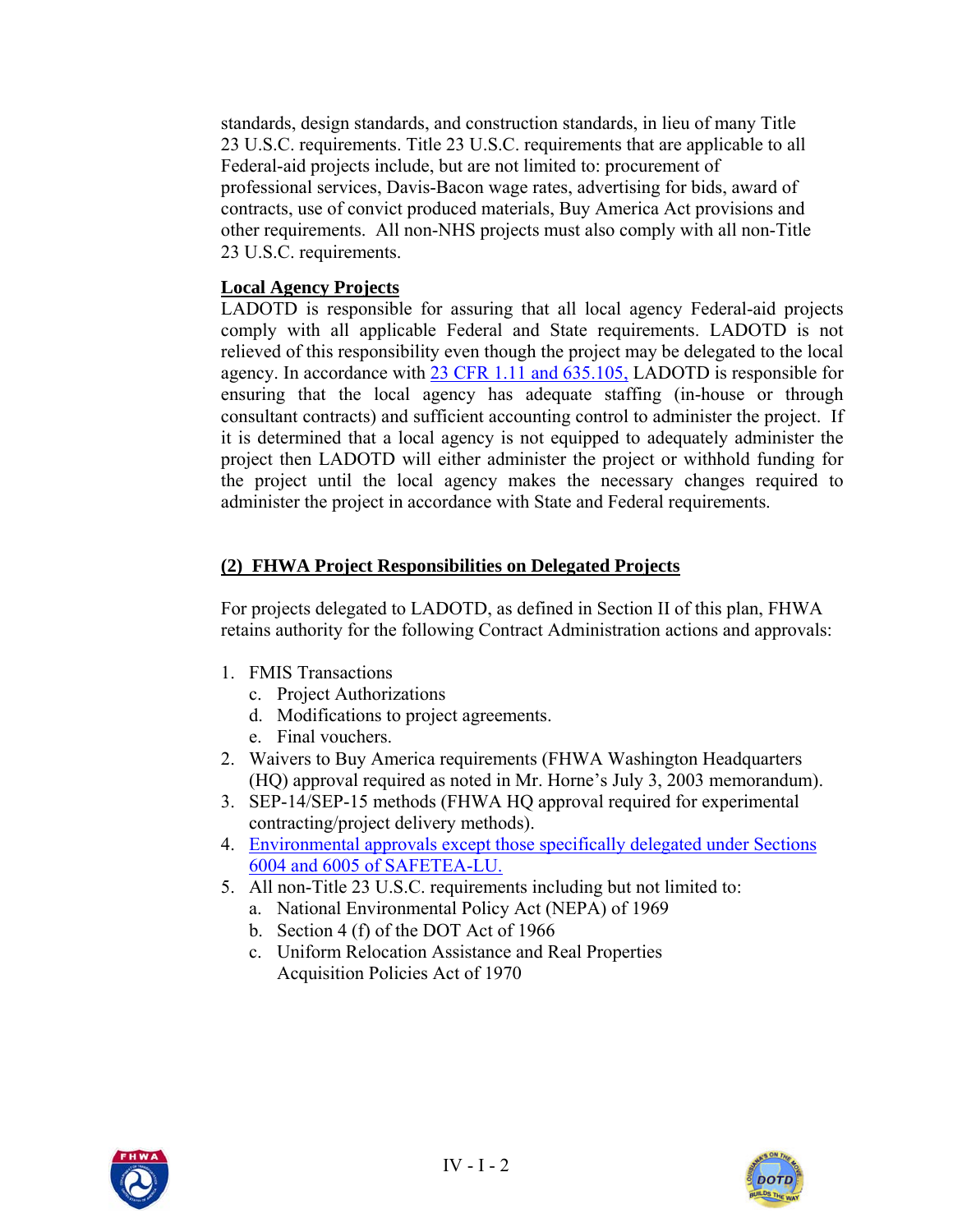## **b. Full Oversight Projects**

#### **(1) FHWA Project Responsibilities on Full Oversight Projects**

FHWA is responsible for project level oversight of Title 23 requirements on full oversight Interstate, NHS and Major projects as defined in Section II of this plan. In addition, FHWA is responsible for oversight of non-Title 23 U.S.C. requirements. Project level Contract Administration actions by FHWA include but are not limited to the following:

- 1. FMIS Transactions
	- f. Project Authorizations
	- g. Modifications to project agreements.
	- h. Final vouchers.
- 2. Plan, Specifications & Estimates Approval
- 3. Approval Of Design Exceptions
- 4. Project Authorization.
- 5. Contract Concurrence In Award
- 6. Contract Change Order Approval [\(per EDSM III.1.1.1\)](http://webmail.dotd.louisiana.gov/ppmemos.nsf)
- 7. Approval of Contract Time Extensions [\(per EDSM III.1.1.1\)](http://webmail.dotd.louisiana.gov/ppmemos.nsf)
- 8. Approval Of Contract Claims Settlement
- 9. Final Inspection
- 10. Project Acceptance
- 11. Waivers to Buy America requirements (FHWA Washington Headquarters (HQ) approval required as noted in Mr. Horne's July 3, 2003 memorandum).
- 12. SEP-14/SEP-15 methods (FHWA HQ approval required for experimental contracting/project delivery methods).
- 13. [Environmental approvals except those specifically delegated under](http://www.fhwa.dot.gov/safetealu/index.htm)  [Sections 6004 and 6005 of SAFETEA-LU.](http://www.fhwa.dot.gov/safetealu/index.htm)
- 14. Approval of modifications to project agreements.
- 15. All non-Title 23 U.S.C. requirements including but not limited to:
	- a. National Environmental Policy Act (NEPA) of 1969
		- b. Section 4 (f) of the DOT Act of 1966
		- c. Uniform Relocation Assistance and Real Properties and Acquisition Policies Act of 1970

## **3. Methods of Oversight**

#### **a. Program Approval Actions**

- FHWA will approve any waivers to Buy America Act on all federal-aid projects.
- FHWA will have specific approval authority for the authorization and obligation of Federal-Aid funds for all federal-aid projects.



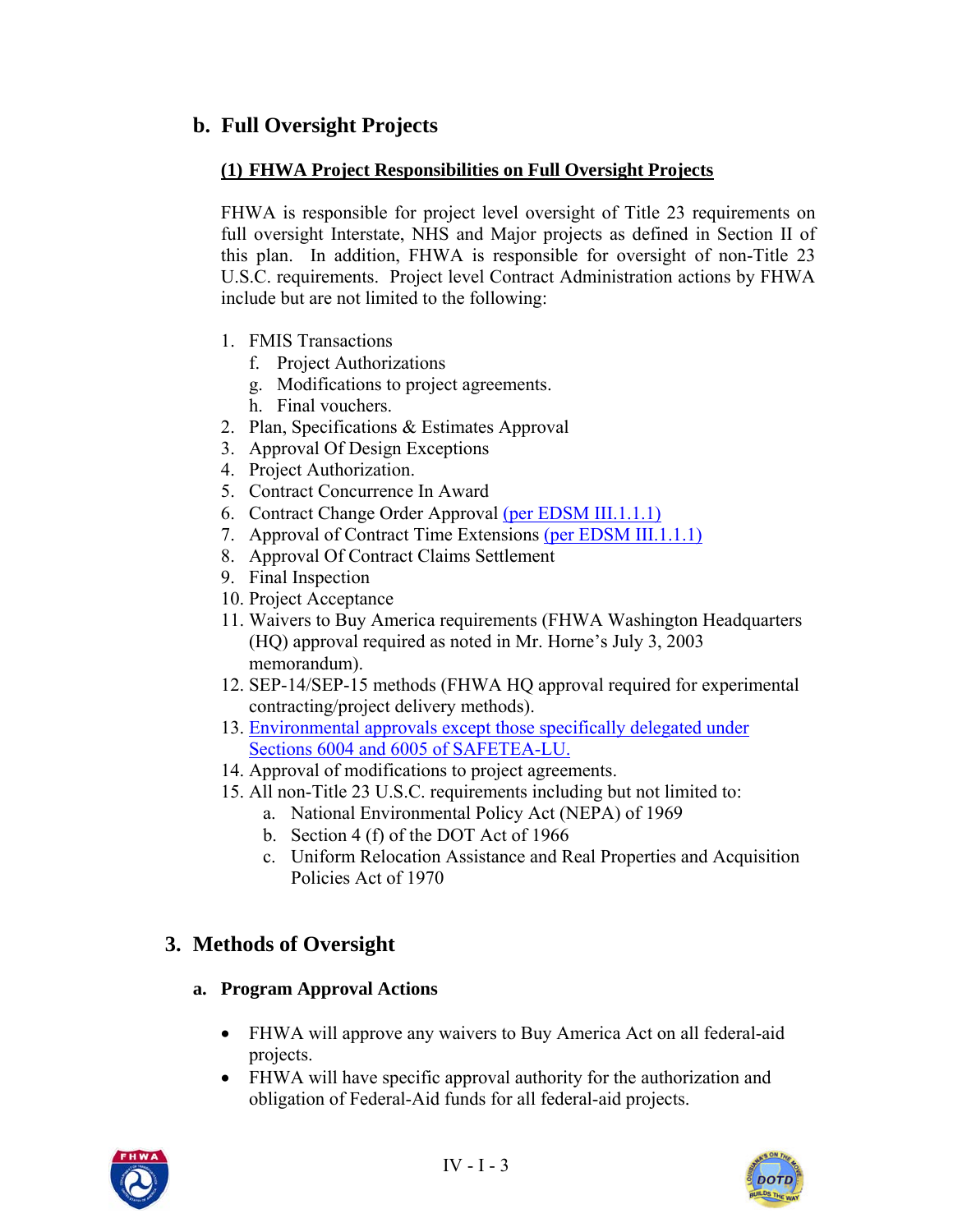• FHWA will approve LADOTD Standard Specifications and Supplemental Specifications for all federal-aid projects.

## **b. Project Approval Actions**

- FHWA will approve all project and construction authorizations.
	- The FHWA Project Delivery Team Leader will authorize all full oversight projects.
	- The FHWA Financial Management Team will authorize all delegated projects.
	- See Appendix C for Project Authorization Procedures.
- FHWA will approve project agreements, modified project agreements and final vouchers on all projects.
- FHWA will approve the plans, specifications and estimates on all full oversight projects.
- FHWA will approve addenda on full oversight projects.
- FHWA will concur in award on all full oversight projects.
- FHWA will approve all Category 1 and 2 construction change orders on full oversight projects per LADOTD EDSM III.1.1.1.
	- Category 2 change orders are approved by the FHWA Area Engineer.
	- Category 1 change orders are approved by the Project Delivery Team Leader.
- FHWA will approve all contract time extensions (except Category 3 change orders) on full oversight projects.
- FHWA will approve all claim settlements on full oversight projects.
- FHWA will make a final acceptance on all full oversight projects.

### **c. Monitoring**

### **FHWA Division Office will:**

- FHWA will conduct routine project inspections on full oversight projects. The types of inspections to be conducted include:
	- (1) An initial inspection at the beginning of the project.
	- (2) Intermediate inspections to be conducted, as a minimum, quarterly.
	- (3) In depth inspections of specific phases of construction as deemed needed by FHWA.
	- (4) A final inspection.

These inspections will be conducted in company with either the LADOTD Project Engineer, the District Area Engineer or their representative. The FHWA Area Engineer will write a report documenting their findings and recommendations. These findings and recommendations will be discussed with the LADOTD Project Engineer. A copy of the inspection report will be forwarded by email to the:



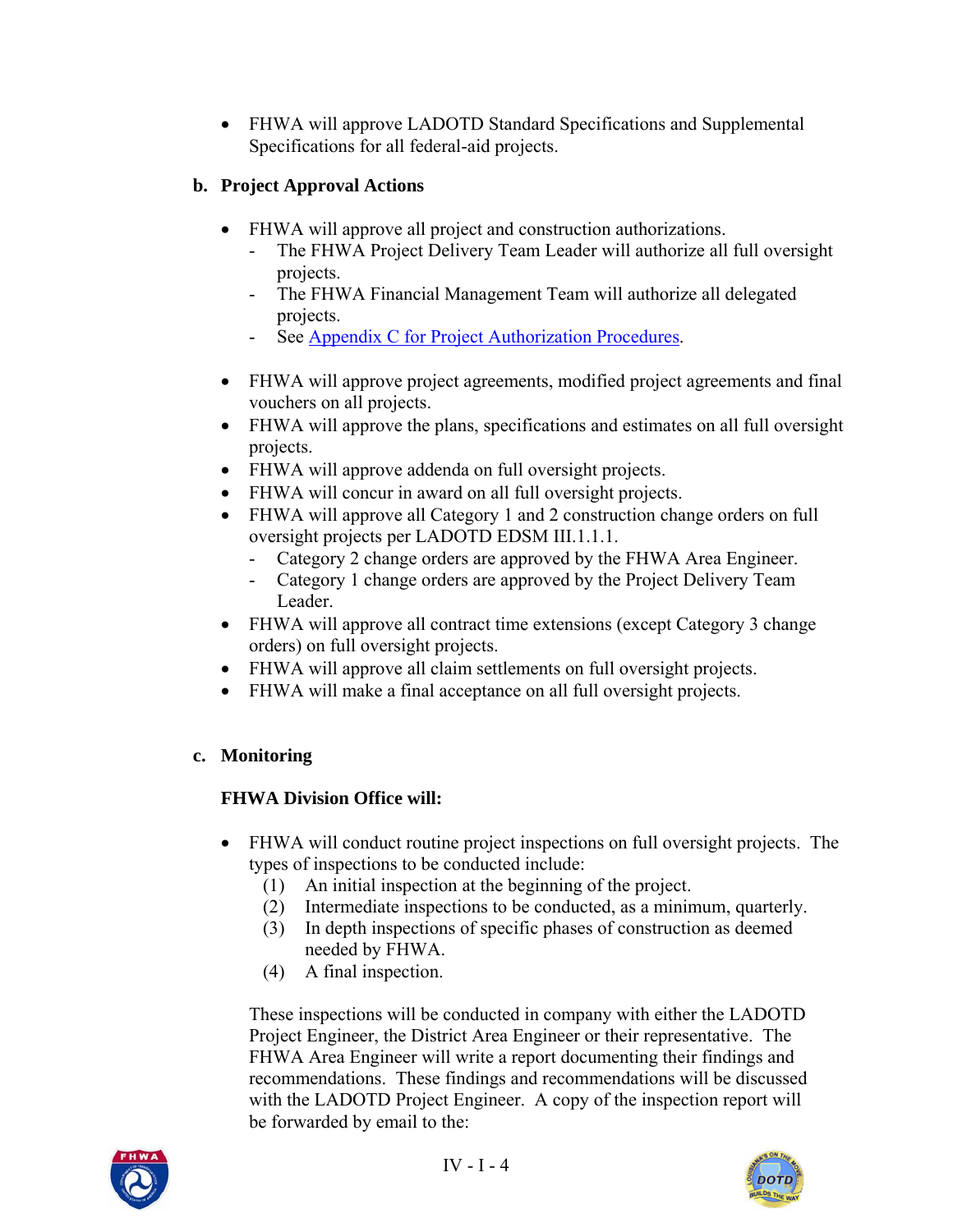- (1) FHWA Project Delivery Team Leader
- (2) LADOTD Chief Construction Engineer (or his representative)
- (3) LADOTD District Area Engineer
- (4) LADOTD Project Engineer
- Attend monthly project CPM/Partnering meetings and other project meetings as needed.
- Evaluate the State and local agencies' transportation construction programs, including their procedures and controls for assuring transportation improvements are constructed in accordance with approved standards and acceptable contracting methods through the use of process reviews. The type and scope of process reviews will be determined through risk assessments. FHWA and LADOTD personnel will work together on the reviews and jointly develop recommendations for improvements in the program.
- Evaluate the quality of materials, equipment, construction practices, and work force used for the purpose of evaluating the quality of the constructed product. This will be accomplished through project inspections and review of the LADOTD Materials Certification after project completion.

## **LADOTD will:**

- Provide adequate inspection, contract administration and materials QC/QA on all Federal-aid projects to ensure compliance with all FHWA and LADOTD requirements.
- Provide adequate oversight of Locally Administered Federal-aid projects to ensure compliance with all FHWA and LADOTD requirements.
- Submit a Materials Certification to FHWA for each full oversight project certifying that the materials incorporated into the project were in conformity with the approved plans and specifications.
- Advise FHWA of any claims submitted on full-oversight projects. The process of reviewing and negotiating claim settlements on full-oversight projects will be coordinated with FHWA.
- Advise the FHWA Area Engineer of pending change orders on full-oversight projects.

## **4. Control Documents**

- **a. Applicable Laws, Regulations, and Orders** 
	- [23 USC, 102, 106, 112, 114, 117, 121](http://www.access.gpo.gov/uscode/title23/title23.html)
	- 40 USC 276(a) Davis-Bacon Act
	- 23 CFR 635 Construction and Maintenance
	- [23 CFR 636 Design Build Contracting](http://www.access.gpo.gov/nara/cfr/waisidx_03/23cfr636_03.html)



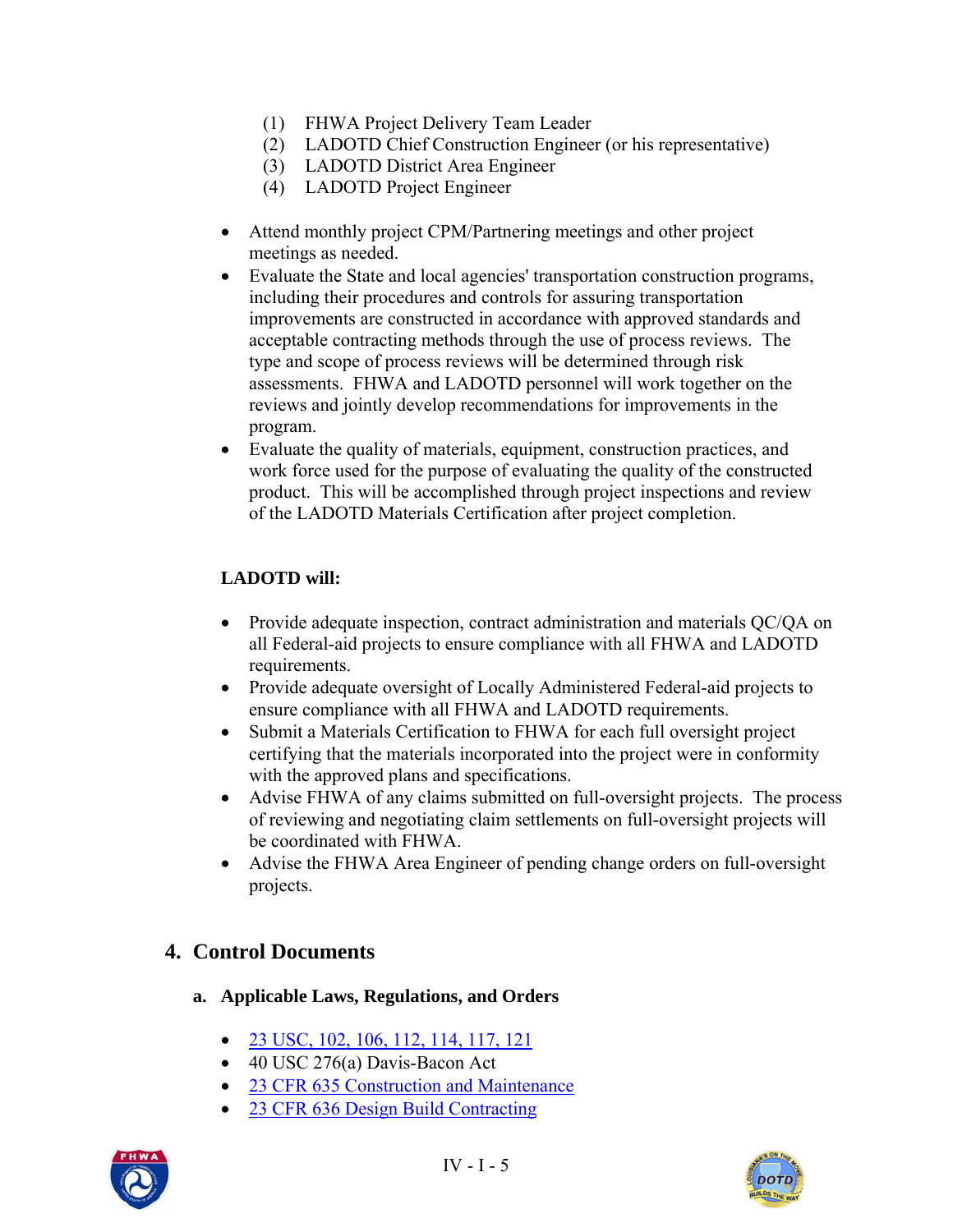- [23 CFR 637 Construction Inspection and Approval](http://www.access.gpo.gov/nara/cfr/waisidx_03/23cfrv1_03.html)
- [23 CFR Part 230 External Programs \(EEO, DBE\)](http://www.access.gpo.gov/nara/cfr/waisidx_03/23cfr230_03.html)
- [23 CFR Part 633 Required Contract Provisions](http://www.access.gpo.gov/nara/cfr/waisidx_03/23cfr633_03.html)

#### **b. Approved Procedures/Agreements/Manuals**

- [LADOTD Standard Specifications for Roads and Bridges](http://www.dotd.louisiana.gov/doclist.asp?ID=52)
- LADOTD Supplemental Specifications
- [LADOTD Contract Administration Manual](http://www.dotd.louisiana.gov/construction/DOTD_CCAMAug05.pdf)
- [LADOTD Materials Sampling Manual](http://www.dotd.louisiana.gov/highways/construction/lab/msm/english/tblcontents.shtml)
- [LADOTD Engineering Directives & Standards Manual \(EDSM\)](http://webmail.dotd.louisiana.gov/ppmemos.nsf)
- [LADOTD Road and Bridge Design Manuals](http://www.dotd.louisiana.gov/highways/project_devel/design/standardforms.asp)
- [FHWA Contract Administration Manual](http://www.fhwa.dot.gov/programadmin/contracts/coretoc.cfm)
- Federal Aid Policy Guide (FAPG) See website for this guidance. **<http://www.fhwa.dot.gov/legsregs/directives/fapgtoc.htm>**

## **5. Business Standards**

- LADOTD will allow FHWA 2 weeks, from receipt date, to review PS&E's, construction plans and major change orders. The 2-week time frame may be reduced in emergency or unusual situations.
- FHWA will allow LADOTD 2 weeks, from date of receipt, to respond to findings on FHWA inspection reports which require a written LADOTD response.

## **6. Performance Indicators**

#### **a. LADOTD Construction Internal Performance Measures**

(1) Respond to 75% of all claims within 30 days of receipt.

Input: # of claims to be processed and date received Output: number of claims responded to within 30 days Outcome: reduce claim processing time Efficiency: input/output

(2) Monitor that 90% of final estimates are submitted in a timely basis for each fiscal year.

| Input:   | $#$ of finaled projects          |
|----------|----------------------------------|
|          | $#$ of final estimates           |
|          | actual date of submittal         |
|          | required date of submittal       |
| Output:  | timely submittal of estimates    |
| Outcome: | timely payments to contractors   |
|          | better legislative audit reports |



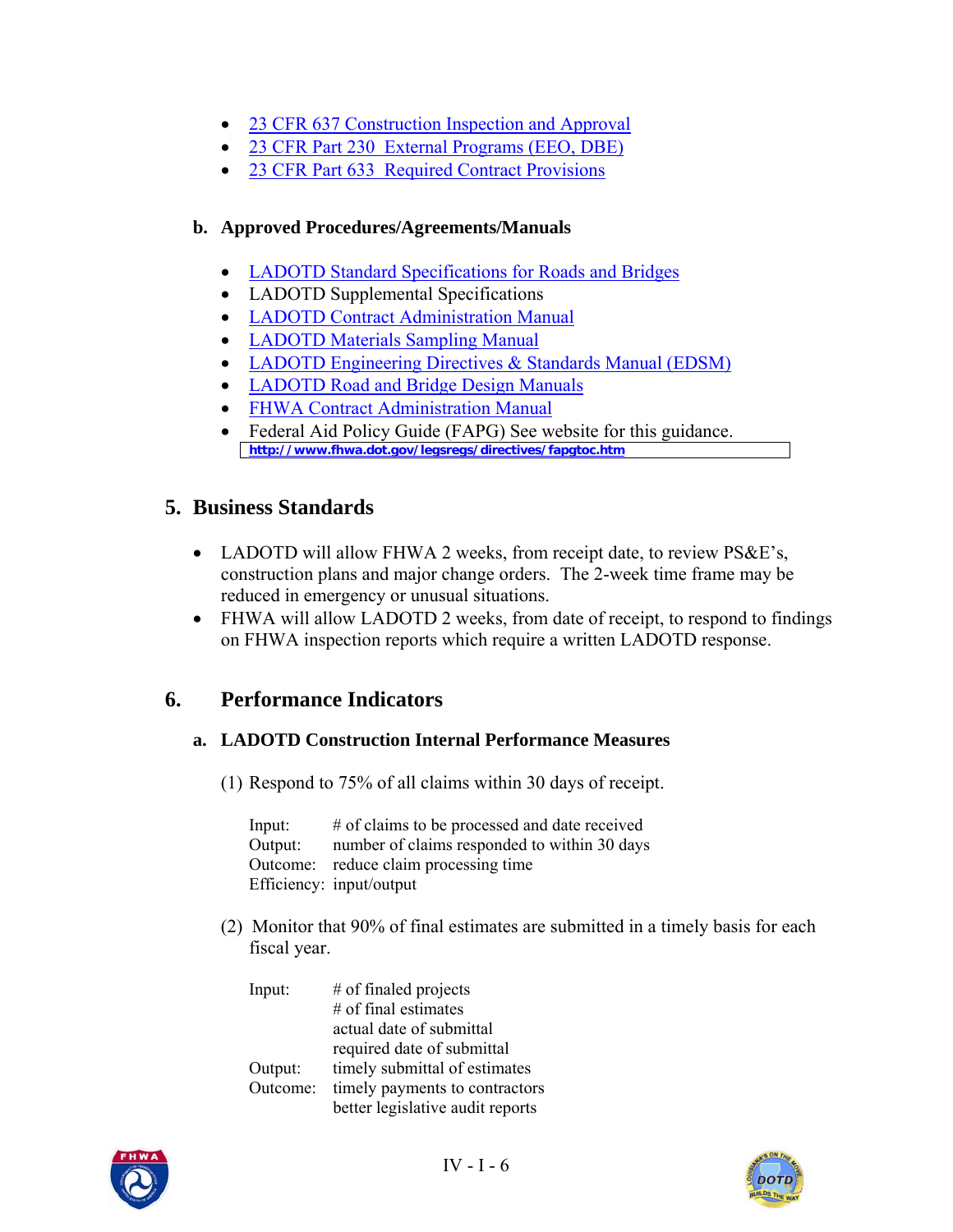meet legal requirements Efficiency: # of estimates turned in on time/# of projects finaled Quality: reduce late estimate list

(3) Monitor that 95% of temporary work zone inspection deficiencies identified by HQ are addressed within 5 working days.

| Input:   | $#$ of projects with deficiencies                                                             |
|----------|-----------------------------------------------------------------------------------------------|
|          | list of active projects                                                                       |
|          | # of projects with 5 day correction letter                                                    |
|          | duration between deficiency identification and correction                                     |
| Output:  | identification of deficiency corrections                                                      |
| Outcome: | allows construction to identify problem areas                                                 |
|          | safer work zones                                                                              |
|          | reduce liability for litigation                                                               |
|          | Efficiency: $\#$ of projects with 5 day correction letter/ $\#$ of projects with deficiencies |
| Quality: | statewide uniformity                                                                          |

(4) Perform follow-up inspection on 10% of projects with temporary work zone inspection deficiencies each fiscal year.

| Input:   | $#$ of projects with deficiencies             |
|----------|-----------------------------------------------|
|          | $#$ of projects with 5 day correction letter  |
| Output:  | verification of corrections                   |
|          | safer work zones                              |
|          | reduced liability for litigation              |
| Outcome: | allows construction to identify problem areas |
| Quality: | statewide adherence to policy                 |

#### **b. Construction Program Performance Measures**

1. Monitor the percentage of 5% cost overruns/underruns on projects completed each Fiscal Year.

| Input: | $#$ of projects finaled per FY                                              |
|--------|-----------------------------------------------------------------------------|
|        | Output: $\#$ of projects greater than 5% overruns/underruns                 |
|        | Outcome: tracking of project trends or area trends                          |
|        | Quality: better control of future contract cost and construction estimates. |

2. Monitor percentage of contract time overruns/underruns on projects completed each Fiscal Year.

| Input:  | $#$ of projects finaled per FY                                        |
|---------|-----------------------------------------------------------------------|
| Output: | $\#$ of projects that overrun/underrun by more than 5%.               |
|         | Outcome: tracking of project trends or area trends                    |
|         | Quality: better control of future contract cost and construction time |
|         | estimates.                                                            |



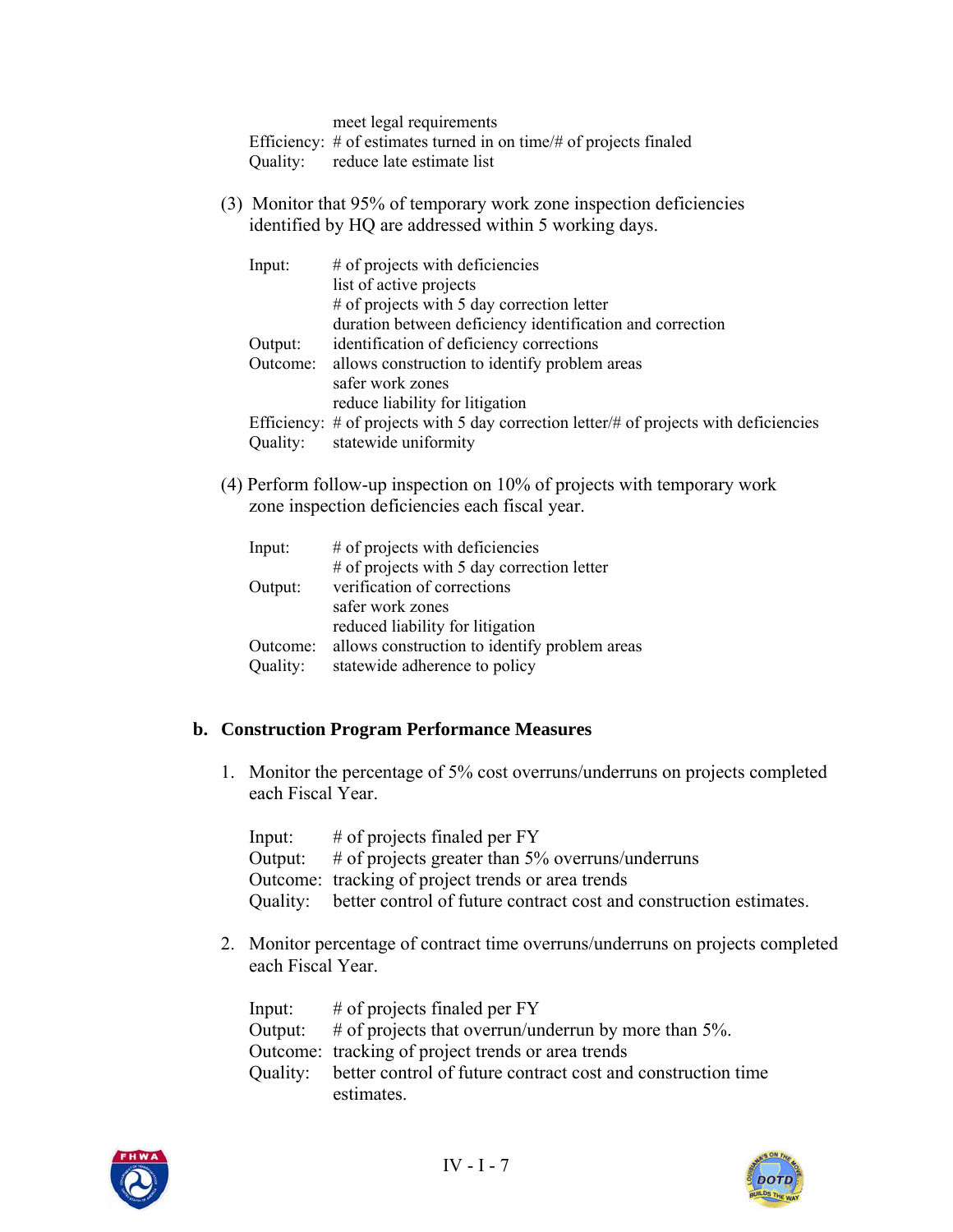3. Monitor average time in days to approve Category 1 and 2 change orders.

Input: # of change orders w/documentation (category  $2 \& 3$ ) Department guidelines for change orders Output: # of change orders in compliance with Department guidelines Efficiency: # of change orders in compliance/# of change orders Quality: statewide uniformity

4. Percentage of active construction projects with claims filed.

Input: # of active construction projects Output: # of claims filed on active projects Outcome: tracking of trends, types and filers of claims Efficiency: Reduce # of claims filed on future projects.

## **7. Project and Program Responsibilities**

#### **Program Activity Approval Chart**

| <b>PROGRAM</b>                      | <b>REFERENCE</b>     | <b>AGENCY RESPONSIBLE</b> |
|-------------------------------------|----------------------|---------------------------|
| Buv America                         | 23 CFR 635.410       | <b>FHWA</b>               |
| Local Public Agency Projects **     | 23 CFR 635.105       | <b>LADOTD</b>             |
| Project/ Construction Authorization | 23 CFR $635.106$ (a) | <b>FHWA</b>               |
| Quality Assurance (Program) reviews |                      | <b>FHWA</b>               |

**\*\*** See Local Agency Section



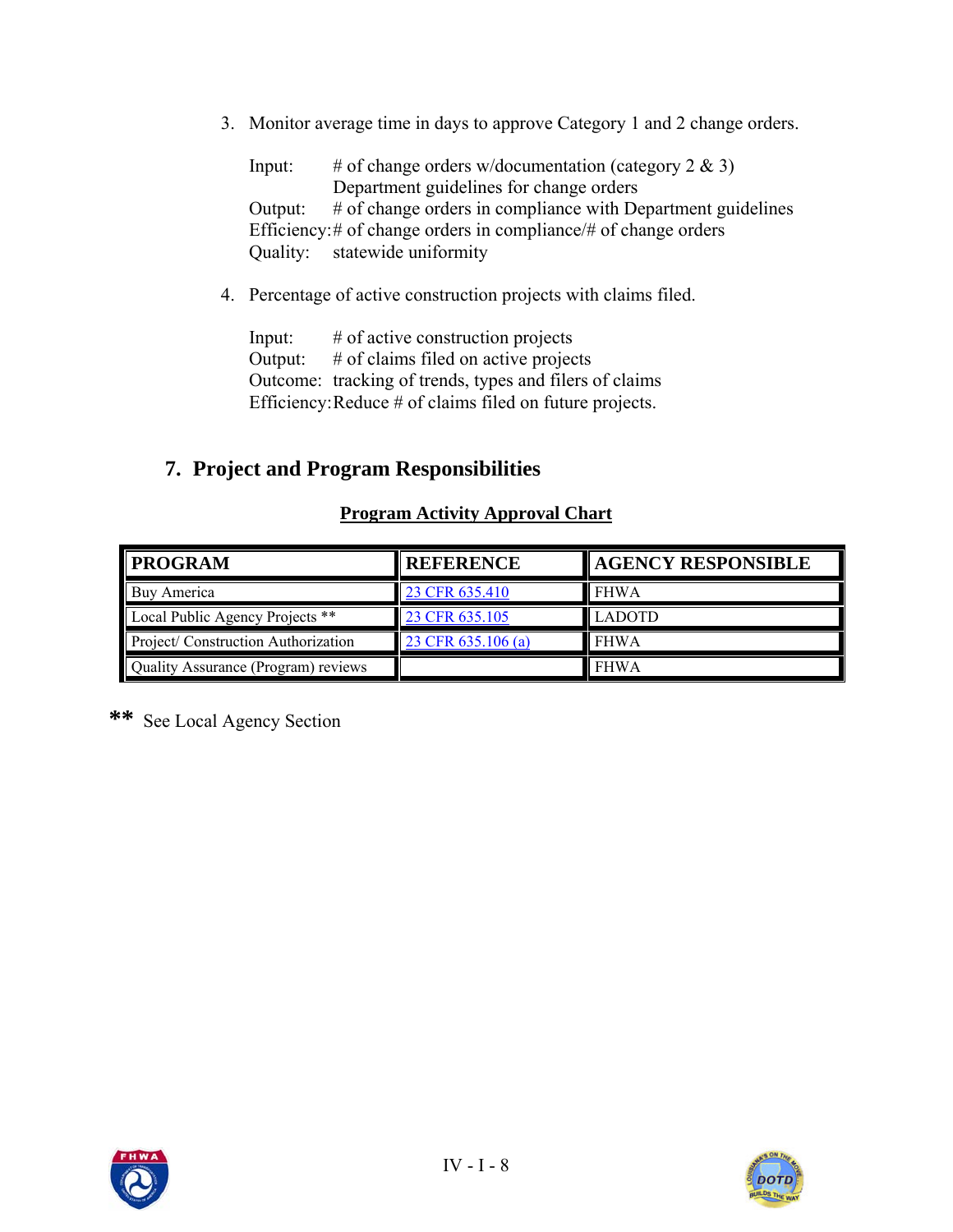| PROJECT ACTIVITIES                                    |                                              | <b>AGENCY RESPONSIBLE</b>                 |                                                          |                                                       |
|-------------------------------------------------------|----------------------------------------------|-------------------------------------------|----------------------------------------------------------|-------------------------------------------------------|
| Approval Action                                       | Reference<br>Document                        | <b>Full FHWA</b><br>Oversight<br>Projects | Delegated<br>(State Administered)<br><b>NHS</b> Projects | Delegated<br>(State Administered)<br>Non-NHS Projects |
| Approve exceptions to<br>competitive bidding          | 23 CFR<br>635.104 & 204                      | <b>FHWA</b>                               | <b>FHWA</b>                                              | <b>FHWA</b>                                           |
| PS&E Approval                                         | 23CFR635.205                                 | <b>FHWA</b>                               | <b>LADOTD</b>                                            | <b>LADOTD</b>                                         |
| Authorization to<br>advertise for receipt of<br>bids. | 23 CFR<br>635.112                            | <b>FHWA</b>                               | <b>FHWA</b>                                              | <b>FHWA</b>                                           |
| Addenda                                               | 23CFR 635.112                                | <b>FHWA</b>                               | <b>LADOTD</b>                                            | <b>LADOTD</b>                                         |
| Approve advertising<br>period of <3 weeks             | 23 CFR<br>635.112                            | <b>FHWA</b>                               | <b>FHWA</b>                                              | <b>FHWA</b>                                           |
| Concur in award of<br>contracts                       | 23 CFR<br>635.114                            | <b>FHWA</b>                               | <b>LADOTD</b>                                            | <b>LADOTD</b>                                         |
| Concur in rejection of<br>bids                        | <b>23 CFR</b><br>635.114                     | <b>FHWA</b>                               | <b>LADOTD</b>                                            | <b>LADOTD</b>                                         |
| Approve change orders                                 | 23CFR 635.120                                | <b>FHWA</b>                               | <b>LADOTD</b>                                            | <b>LADOTD</b>                                         |
| Approve time<br>extensions                            | <b>23 CFR</b><br>635.121                     | <b>FHWA</b>                               | <b>LADOTD</b>                                            | <b>LADOTD</b>                                         |
| Accept material<br>certifications                     | 23 CFR<br>637.207                            | <b>FHWA</b>                               | <b>LADOTD</b>                                            | <b>LADOTD</b>                                         |
| Concur in settlement of<br>claims                     | 23 CFR<br>635.124                            | <b>FHWA</b>                               | <b>LADOTD</b>                                            | <b>LADOTD</b>                                         |
| Concur in termination of<br>contracts                 | 23 CFR<br>635.125                            | <b>FHWA</b>                               | <b>LADOTD</b>                                            | <b>LADOTD</b>                                         |
| Final<br>Acceptance/Inspection                        | 23 USC 114a &<br>121                         | <b>FHWA</b>                               | <b>LADOTD</b>                                            | <b>LADOTD</b>                                         |
| Construction inspections                              | FAPG G 6042.8                                | <b>FHWA</b>                               | <b>LADOTD</b>                                            | <b>LADOTD</b>                                         |
| Determination of cost<br>effective methods            | <b>23 CFR</b><br>635.204 & 104               | <b>FHWA</b>                               | <b>FHWA</b>                                              | <b>FHWA</b>                                           |
| Emergency Relief*                                     | 23 CFR 668                                   | <b>FHWA</b>                               | <b>LADOTD</b>                                            | <b>LADOTD</b>                                         |
| <b>American Disabilities</b><br>Act                   | 23 CFR 652<br>28 CFR 35& 36<br>49 CFR 27& 37 | <b>FHWA</b>                               | <b>LADOTD</b>                                            | <b>LADOTD</b>                                         |

# **Project Activity Approval Chart**

**\*** See Emergency Relief Section



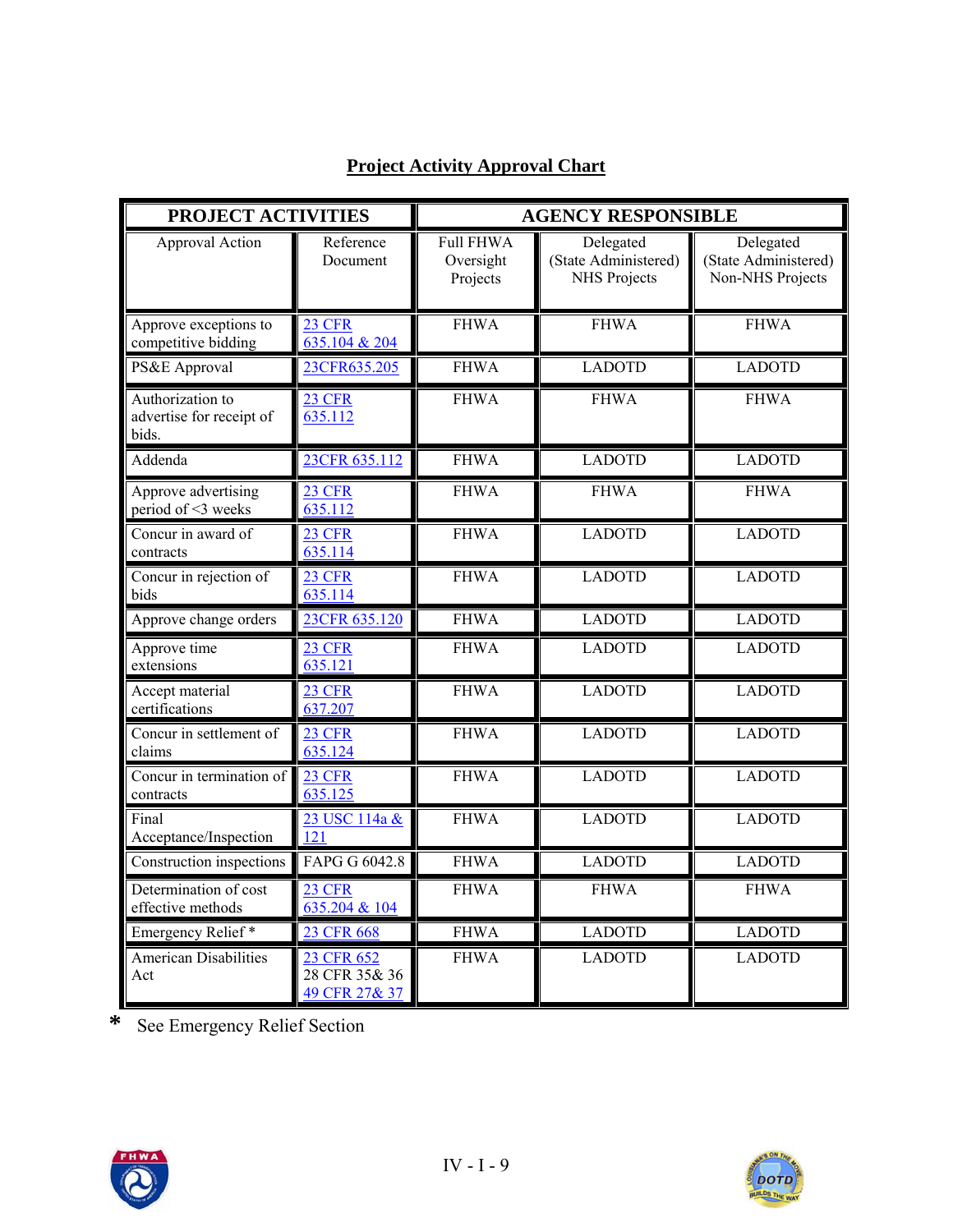# **J. Major Projects**

## **1. Program Overview**

Section 1904 of the Safe, Accountable, Flexible, Efficient Transportation Equity Act: A Legacy for Users [\(SAFETEA-LU\)](http://www.fhwa.dot.gov/safetealu/index.htm) amended 23 U.S.C. 106 and made several significant changes to the requirements for Major Projects. The monetary threshold for classification as a Major Project was lowered from an estimated total cost of \$1 billion to \$500 million or greater. A Project Management Plan (PMP) and a Finance Plan are required for all Major Projects. In addition, projects with a total cost between \$100 million and \$500 million, while not classified as Major Projects, require the preparation of Financial Plans.

The FHWA has expanded it role of traditional oversight to optimize its positive influence in the management of major projects. Division Administrators are responsible for effective cradle-to-grave stewardship management of major projects. Division Administrators in states with Major Projects are required to establish a Major Project Oversight Manager position. In Louisiana that position is the Mega Projects Engineer. In addition th[e FHWA Major Projects Team](http://www.fhwa.dot.gov/programadmin/mega/index.cfm) in Headquarters provides technical and management resources to the Divisions.

Major Projects must be delivered in a manner that captures the public's trust and confidence in the State and Federal transportation agencies ability to effectively and efficiently deliver a quality, cost effective product. The public must perceive that the finished product was a wise investment of the very substantial amount of public resources. In order to insure major project success, it is imperative that good project management principles are used beginning early in the planning stage of a project. As the Major Project becomes more defined, the PMP and the Financial Plan become tools by which the project will be effectively managed. The PMP is a bridging document that assures major highway projects are managed continuously rather than by phases.



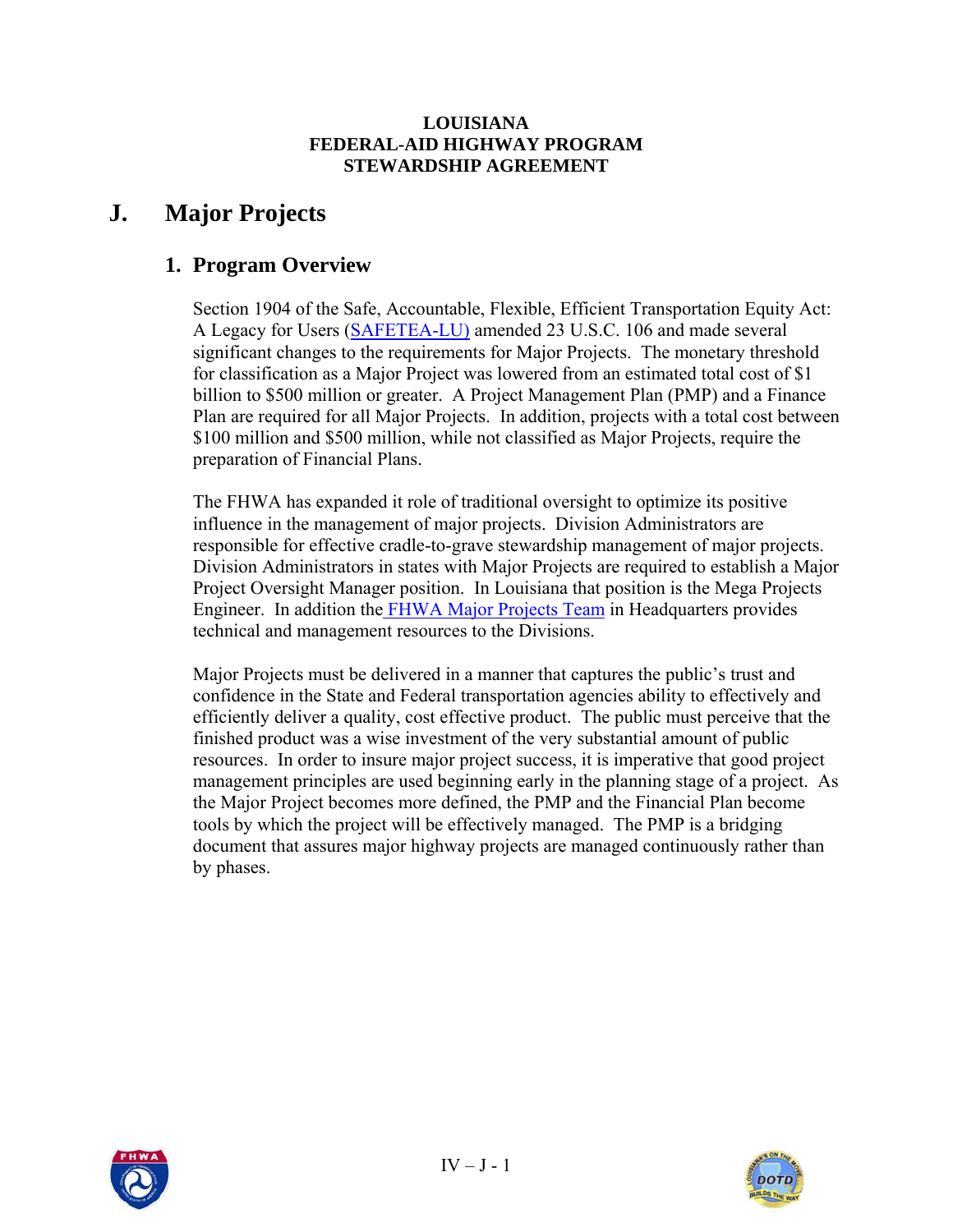## **2. Project Management Plans**

[SAFETA-LU](http://www.fhwa.dot.gov/safetealu/index.htm) requires Project Management Plans (PMP) on all Major Projects receiving Federal-aid funding. Per [FHWA Major Project Guidance](http://www.fhwa.dot.gov/programadmin/mega/pmpguide.cfm) dated January 19, 2007, a draft PMP must be submitted to FHWA prior to approval of a FONSI or ROD at the completion of the NEPA process. LADOTD will prepare and submit a PMP to FHWA for approval in accordance with FHWA Project Management Plan Guidance. It is the intent of FHWA and LADOTD to work closely on the development of the PMP in the early stages of the NEPA process.

# **3. Financial Plans**

Financial Plans are required on all Major Projects and all other Federal-aid projects with a total estimated cost of  $> $100$  million per SAFETEA-LU. FHWA Financial [Plan Guidance](http://www.fhwa.dot.gov/programadmin/mega/fplans.cfm) requires that the Financial Plan must be approved by FHWA prior to the authorization of construction funds. The Financial Plan may be submitted earlier at the states discretion. Annual Financial Plan updates are required to be submitted to FHWA for approval. It is the intent of FHWA and LADOTD to work closely on the development of the Financial Plan in the early stages of the project.

## **4. Roles and Responsibilities of FHWA and LADOTD**

### **a. FHWA Project Responsibilities on Major Projects**

FHWA is responsible for project level oversight of Title 23 requirements on Major projects. In addition, FHWA is responsible for oversight of non-Title 23 U.S.C. requirements. Project level Contract Administration actions by FHWA include the following:

- 1. Approval of Project Management Plans
- 2. Approval of Finance Plans and updates.
- 3. Plan, Specifications & Estimates Approval
- 4. Approval Of Design Exceptions
- 5. Project Authorization.
- 6. Contract Concurrence In Award
- 7. Contract Change Order Approval [\(per EDSM III.1.1.1\)](http://webmail.dotd.louisiana.gov/ppmemos.nsf)
- 8. Approval of Contract Time Extensions ([per EDSM III.1.1.1](http://webmail.dotd.louisiana.gov/ppmemos.nsf))
- 9. Approval Of Contract Claims Settlement
- 10. Final Inspection
- 11. Project Acceptance
- 12. Waivers to Buy America requirements (FHWA Washington Headquarters (HQ) approval required as noted in Mr. Horne's July 3, 2003 memorandum).
- 13. SEP-14/SEP-15 methods (FHWA HQ approval required for experimental contracting/project delivery methods).



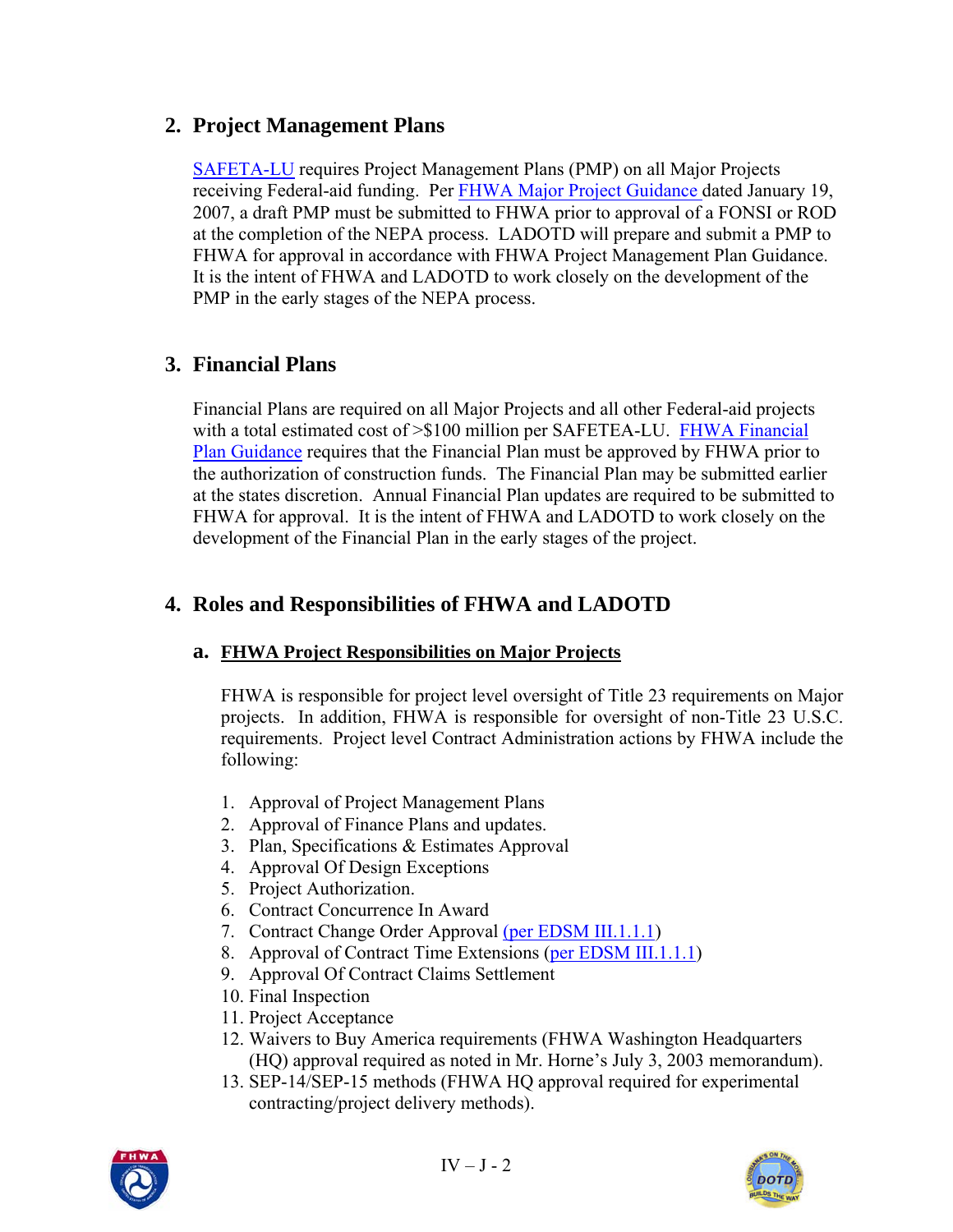- 14. Environmental approvals except those specifically delegated under Sections 6004 and 6005 of SAFETEA-LU.
- 15. Approval of modifications to project agreements.
- 16. Approval of final vouchers.
- 17. All non-Title 23 U.S.C. requirements including but not limited to:
	- a. National Environmental Policy Act (NEPA) of 1969
	- b. Section 4 (f) of the DOT Act of 1966
	- c. Civil Rights Act of 1964
	- d. Uniform Relocation Assistance and Real Properties and Acquisition Policies Act of 1970
	- e. Disadvantaged Business Enterprise Program (DBE)

## **b. LADOTD Roles and Responsibilities on Major Projects**

In addition to the normal design and contract administration responsibilities that LADOTD has on Federal-aid projects (see the [Construction and Contract](#page-51-0)  [Administration,](#page-51-0) [Design,](#page-22-0) and [Bridge](#page-29-0) sections of this stewardship plan) LADOTD is required to submit Financial Plans and Project Management Plans for FHWA approval on Major Projects.

# **5. Methods of Oversight**

### **a. Program Approval Actions**

- FHWA will make a determination of whether a project qualifies as a Major Project during the NEPA process.
- FHWA will review and approve all Financial Plans submitted by LADOTD for Major Projects and Federal-aid projects with an estimated construction cost of >\$100 million. FHWA will also approve the required annual updates to the Finance Plan.
- FHWA will review and approve all Project Management Plans submitted by LADOTD for Major Projects.

## **b. Project Approval Actions**

- The FHWA Mega Projects Engineer will approve all project and construction authorizations on Major Projects.
- The FHWA Mega Projects Engineer will approve project agreements, modified project agreements and final vouchers on all Major projects.
- The FHWA Mega Projects Engineer will approve the plans, specifications and estimates on all Major projects.
- The FHWA Mega Projects Engineer will approve addenda on Major projects.
- The FHWA Mega Projects Engineer will concur in award on Major oversight projects.
- The FHWA Mega Projects Engineer will approve all Category 1 and 2 construction change orders on Major projects.



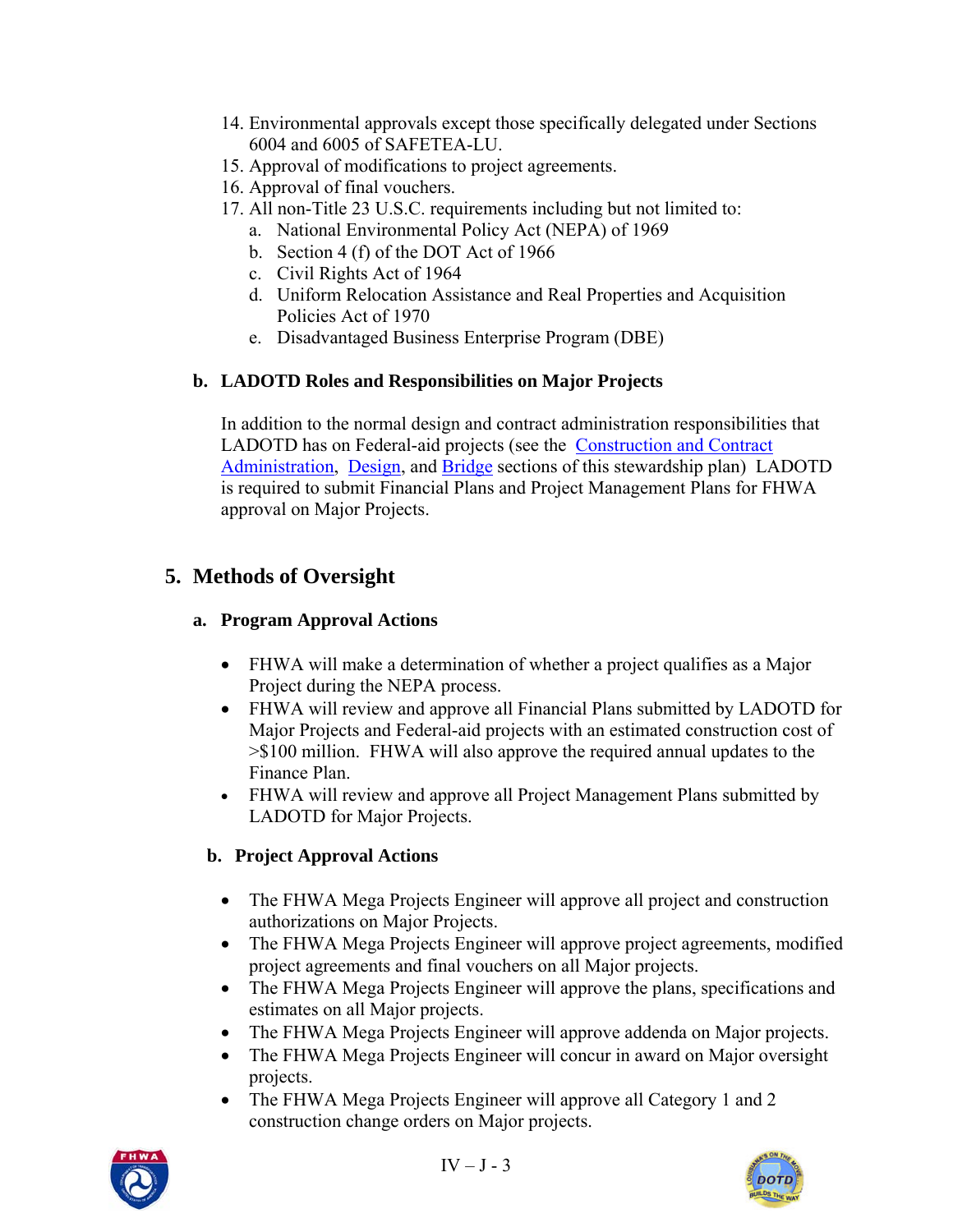- The FHWA Mega Projects Engineer will approve all contract time extensions on Major projects.
- The FHWA Mega Projects Engineer FHWA will approve all claim settlements on Major projects.
- The FHWA Mega Projects Engineer will make a final acceptance on all Major projects.

### **c. Monitoring**

#### **FHWA Division Office will:**

- Monitoring of the NEPA process will be carried out in accordance with Section [IV-B Environment](#page-16-0).
- Monitoring of the Design process will be carried out in accordance with Section [IV-C Design](#page-22-0) and [IV-D Bridge and Structures](#page-29-0).
- Monitoring of the Construction and Contract Administration process will be carried out in accordance with Section [IV-I Construction and Contract](#page-51-0)  [Administration.](#page-51-0)

#### **In addition:**

- The FHWA Mega Projects Engineer will attend monthly project CPM/Partnering meetings and other project meetings as needed.
- The FHWA Mega Projects Engineer will lead joint FHWA/LADOTD process review teams on Major Projects. The type and scope of process reviews will be determined through risk assessments. FHWA and LADOTD personnel will work together on the reviews and jointly develop recommendations for improvements as needed.
- The FHWA Mega Projects Engineer will submit quarterly construction progress reports on Major projects to FHWA management as required.
- On TIFIA project the Mega Projects Engineer will coordinate TIFIA reporting requirements with the FHWA Major Projects Team.

### **LADOTD will:**

• Provide adequate inspection, contract administration and materials QC/QA on all Major projects to ensure compliance with all FHWA and LADOTD requirements.



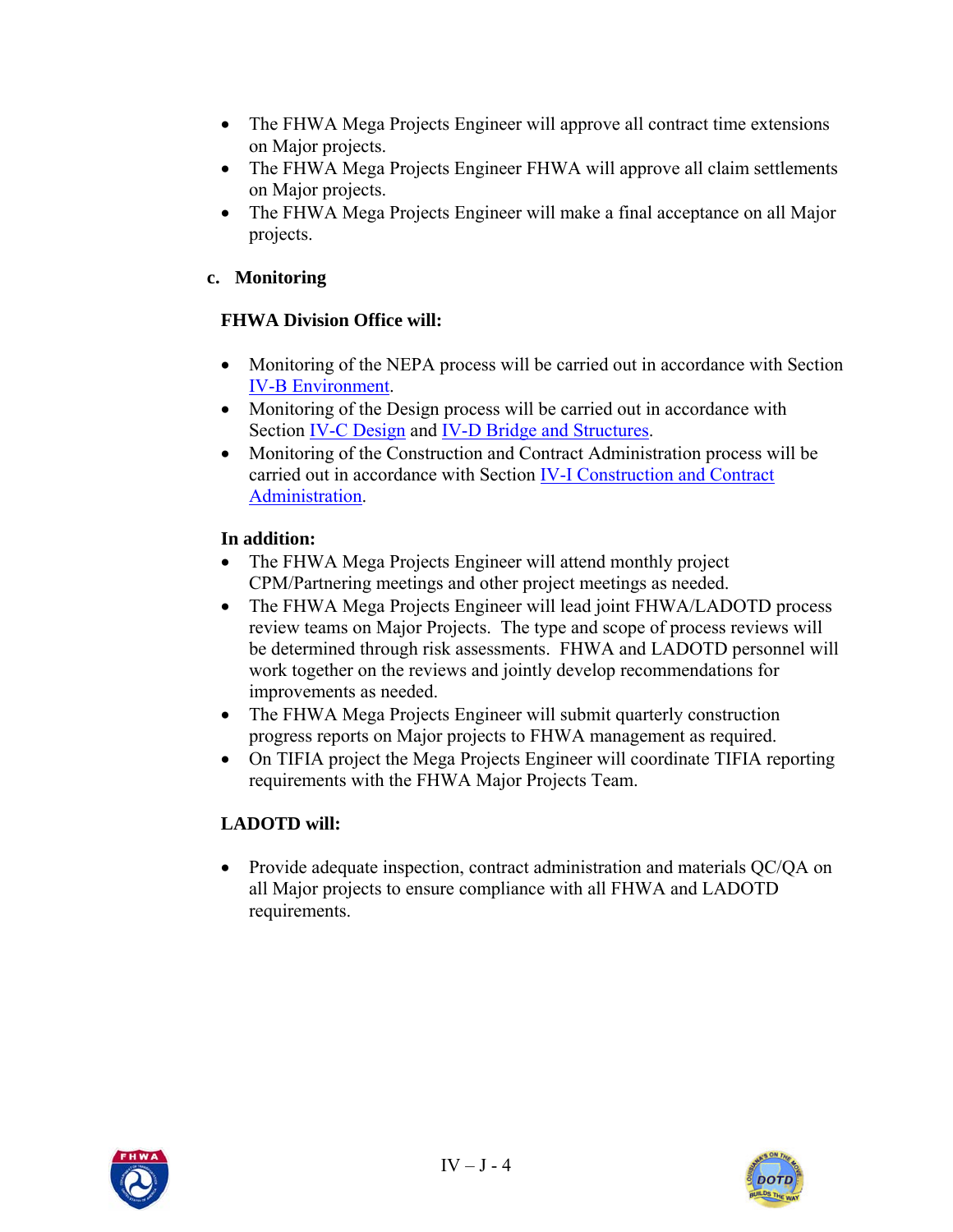## **6. Control Documents**

#### **a. Applicable Laws, Regulations, and Orders**

- [23 USC, 102, 106, 112, 114, 117, 121](http://www.access.gpo.gov/uscode/title23/title23.html)
- 40 USC 276(a) Davis-Bacon Act
- 23 CFR 635 Construction and Maintenance
- [23 CFR 637 Construction Inspection and Approval](http://www.access.gpo.gov/nara/cfr/waisidx_03/23cfrv1_03.html)
- [FHWA Major Project Guidance dated January 19, 2007.](http://www.fhwa.dot.gov/programadmin/mega/011907.cfm)
- [FHWA Project Management Plan Guidance](http://www.fhwa.dot.gov/programadmin/mega/pmpguide.cfm)
- [FHWA Finance Plan Guidance](http://www.fhwa.dot.gov/programadmin/mega/fplans.cfm)
- [FHWA Cost Estimating Guidance](http://www.fhwa.dot.gov/programadmin/mega/cefinal.cfm)

### **b. Approved Procedures/Agreements/Manuals**

- [LADOTD Standard Specifications for Roads and Bridges](http://webmail.dotd.louisiana.gov/ppmemos.nsf)
- LADOTD Supplemental Specifications
- [LADOTD Contract Administration Manual](http://www.dotd.louisiana.gov/construction/DOTD_CCAMAug05.pdf)
- [LADOTD Materials Sampling Manual](http://www.dotd.louisiana.gov/highways/construction/lab/msm/english/tblcontents.shtml)
- [LADOTD Engineering Directives & Standards Manual \(EDSM\)](http://webmail.dotd.louisiana.gov/ppmemos.nsf)
- [LADOTD Road and Bridge Design Manuals](http://www.dotd.louisiana.gov/highways/project_devel/design/standardforms.asp)
- [FHWA Contract Administration Manual](http://www.fhwa.dot.gov/programadmin/contracts/coretoc.cfm)
- FHWA Louisiana Division Office Policy Statements and Operating Procedures Manual
- Federal Aid Policy Guide (FAPG)

# **7. Business Standards**

- LADOTD will allow FHWA 30 days, from receipt date, to review Finance Plans and Project Management Plans.
- FHWA will allow LADOTD 30 days, from date of receipt, to respond to comments on Finance Plans and Project Management Plans.
- Business standards for Section IV-G Environment will apply to Major Projects.
- Business standards for Sections IV-D Design and IV-A Bridge and Structures will apply to Major Projects.
- Business standards for Section IV-C Construction and Contract Administration will apply to Major Projects.



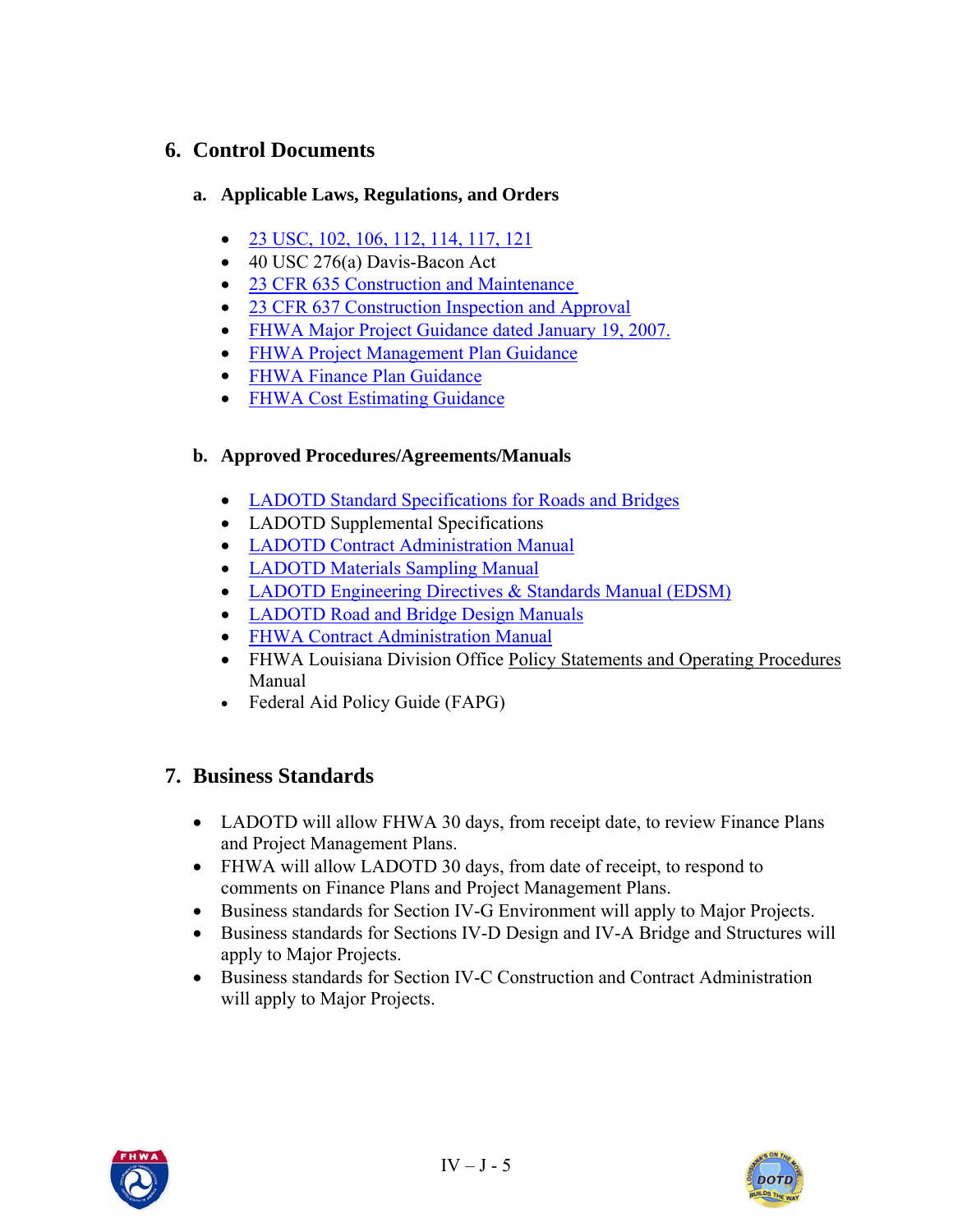## **8. Performance Indicators**

The Quarterly Construction Progress reports prepared by the Mega Projects Engineer on Major Projects will track the following measurements of performance.

- Schedule
	- Construction Progress vs Time elapsed.
	- Construction Progress vs Scheduled Progress

This will be used to measure the percentage of the construction work completed compared to the contract time which has elapsed and will provide management a tool for identifying delays due to plan errors, utility or ROW issues, materials or poor production. Once the source of delays are identified the project management team will develop mitigation strategies to minimize the delays to the project completion.

• Budget and Cost Overruns

Any actual or potential cost overruns will be identified and tracked. Cost overrun mitigation measures will be developed by the project management team.



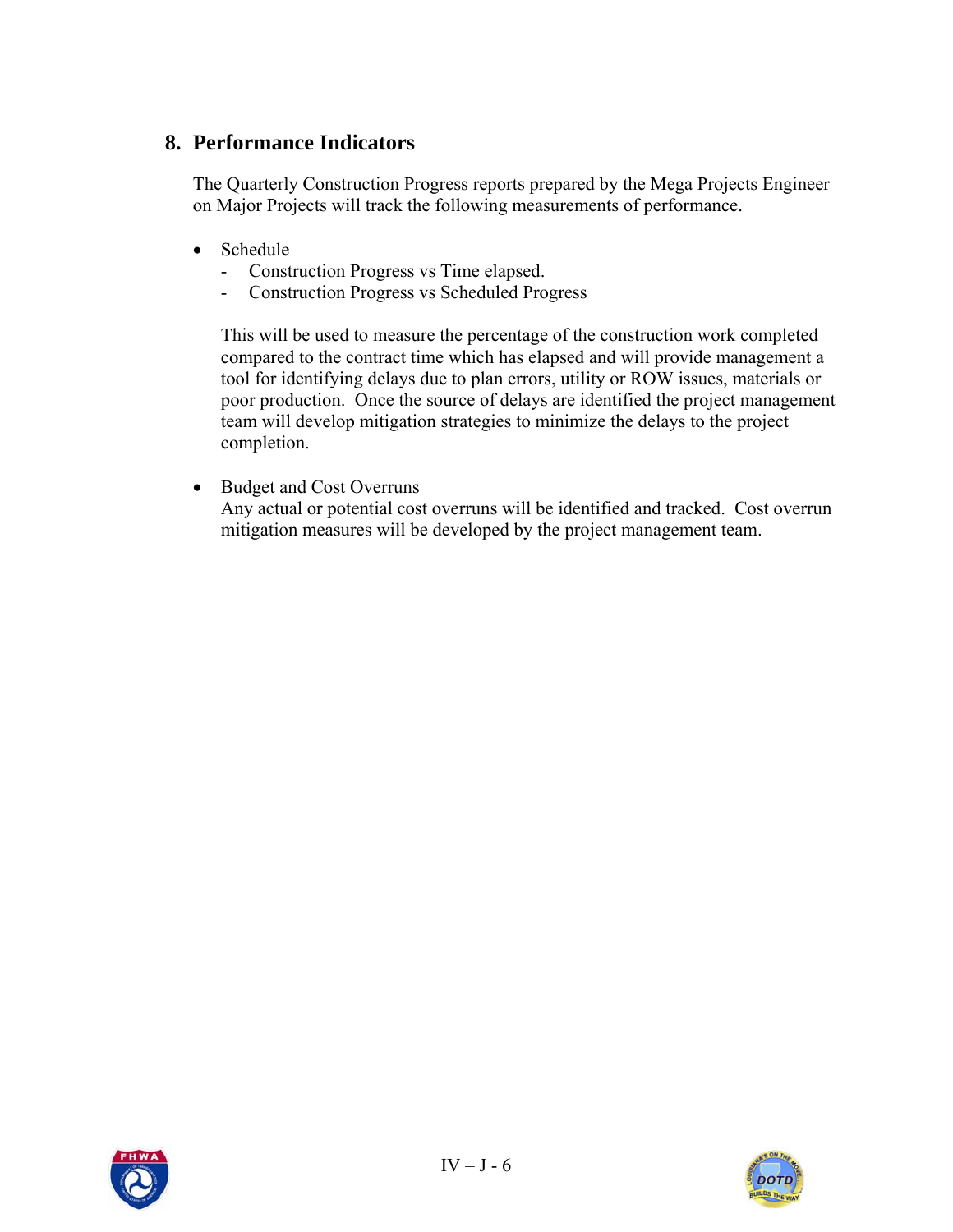|                                                    | <b>PROJECT ACTIVITIES</b> | <b>AGENCY RESPONSIBLE</b> |  |  |
|----------------------------------------------------|---------------------------|---------------------------|--|--|
| <b>Approval Action</b>                             | <b>Reference Document</b> | <b>Major Projects</b>     |  |  |
| Finance Plan Preparation                           | 23 USC 106(h)             | <b>LADOTD</b>             |  |  |
| Finance Plan Approval                              | 23 USC 106(h)             | <b>FHWA</b>               |  |  |
| Project Management Plan<br>Preparation             | 23 USC 106(h)             | <b>LADOTD</b>             |  |  |
| Project Management Plan<br>Approval                | 23 USC 106(h)             | <b>FHWA</b>               |  |  |
| Approve exceptions to<br>competitive bidding       | 23 CFR 635.104 & 204      | <b>FHWA</b>               |  |  |
| PS&E Approval                                      | 23CFR 635.205             | <b>FHWA</b>               |  |  |
| Authorization to advertise<br>for receipt of bids. | 23 CFR 635.112            | <b>FHWA</b>               |  |  |
| Addenda                                            | 23CFR 635.112             | <b>FHWA</b>               |  |  |
| Approve advertising period<br>of <3 weeks          | 23 CFR 635.112            | <b>FHWA</b>               |  |  |
| Concur in award of<br>contracts                    | 23 CFR 635.114            | <b>FHWA</b>               |  |  |
| Concur in rejection of bids                        | 23 CFR 635.114            | <b>FHWA</b>               |  |  |
| Approve change orders                              | 23CFR 635.120             | <b>FHWA</b>               |  |  |
| Approve time extensions                            | 23 CFR 635.121            | <b>FHWA</b>               |  |  |
| Accept material<br>certifications                  | 23 CFR 637.207            | <b>FHWA</b>               |  |  |
| Concur in settlement of<br>claims                  | 23 CFR 635.124            | <b>FHWA</b>               |  |  |
| Concur in termination of<br>contracts              | 23 CFR 635.125            | <b>FHWA</b>               |  |  |
| Final Acceptance/Inspection                        | 23 USC 114a & 121         | <b>FHWA</b>               |  |  |
| Construction inspections                           | FAPG G 6042.8             | <b>FHWA</b>               |  |  |
| Buy America                                        | 23 CFR 635.410            | <b>FHWA</b>               |  |  |
| FHWA Form 45                                       | 23 CFR 635.113            | <b>FHWA</b>               |  |  |
| FHWA Form 47                                       | 23 CFR 635.126            | LADOTD/FHWA               |  |  |

# **9. Major Project and Program Responsibilities**



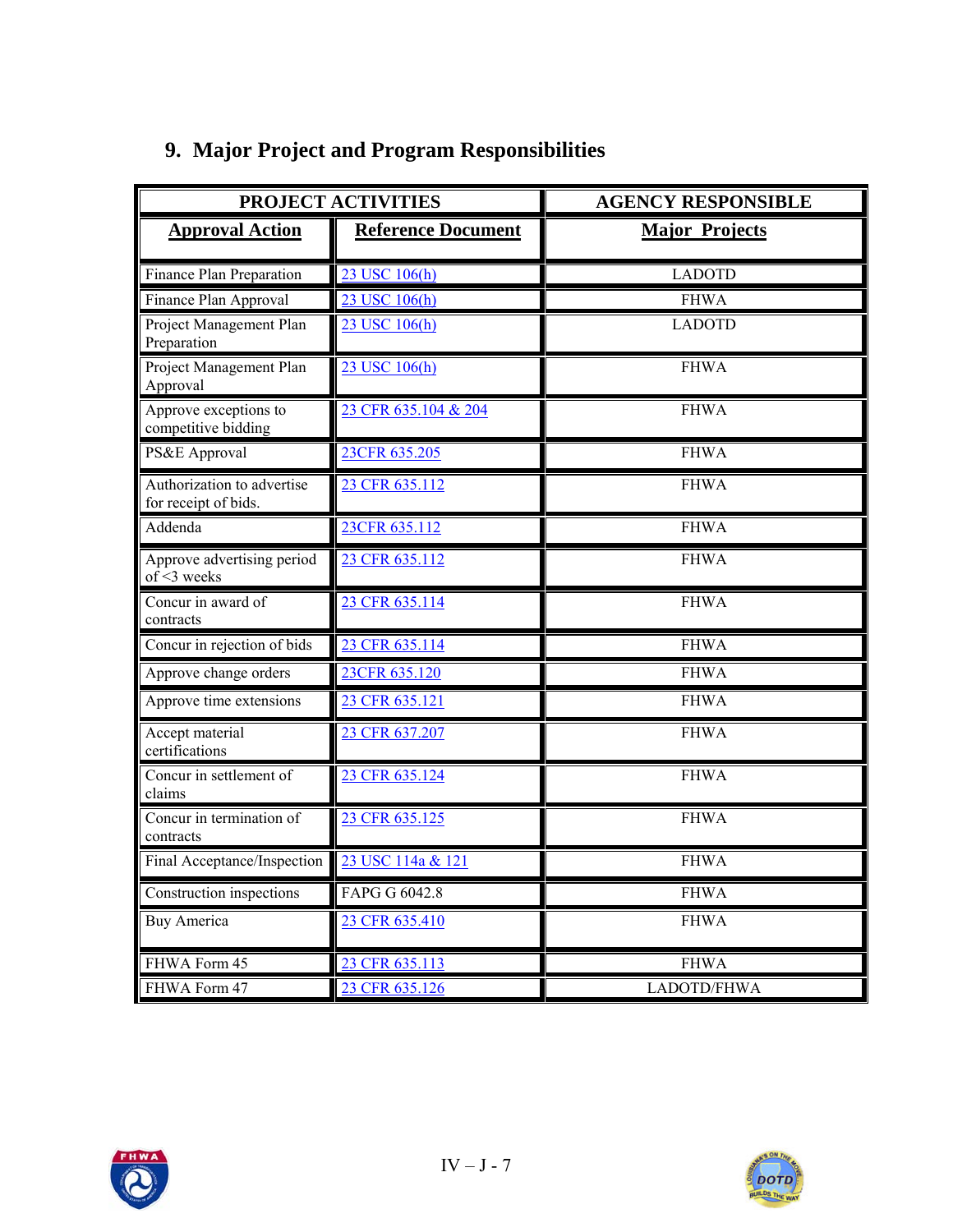# **K. Local Agencies and Tribal Governments**

## **1. Program Overview**

The Louisiana Department of Transportation (LADOTD) is responsible for all Title 23 and non-Title 23 requirements of the Federal-aid program. Since Title 23 U.S.C. does not recognize local entities as direct recipients of Federal-aid funds, local agencies cannot take the place of the LADOTD in the context of the Federal-aid highway program. Although the LADOTD cannot delegate responsibility, activities can be delegated and the local entities held accountable to the LADOTD. In those cases where activities are delegated to Cities or Parishes, the LADOTD will take review and assurance actions necessary to assure local compliance with all requirements of Federal laws. The FHWA will work in partnership with the LADOTD on these review and assurance actions.

#### **a. Local Government**

LADOTD is permitted to delegate certain activities, under its supervision, to local agencies (cities, counties, private organizations, or other state agencies) under federal regulation 23 CFR 1.11 and 635.105. Projects on the NHS will follow the processes and procedures identified in the Stewardship Plan for NHS projects.

Non-NHS projects administered through LADOTD will be designed, constructed, operated, and maintained in accordance with State laws, regulations, directives, safety standards, design standards, and construction standards. Title 23 U.S.C. requirements that are applicable to all Federal-aid projects include, but are not limited to, transportation planning, procurement of professional services, Davis-Bacon wage rates, advertising for bids, award of contracts, use of convict produced materials, Buy America Act provisions, and other requirements. All non-NHS projects must comply with applicable non-Title 23 U.S.C. requirements.

By written City/State agreement with the local agency, LADOTD may delegate all or some project activities to local agencies. Those activities include, but are not limited to:

- Environmental studies
- Procurement of consultant services
- Preliminary design
- Surveying
- Right of Way acquisition
- Work by local forces or utility companies
- Preparation of plans, specifications and estimates



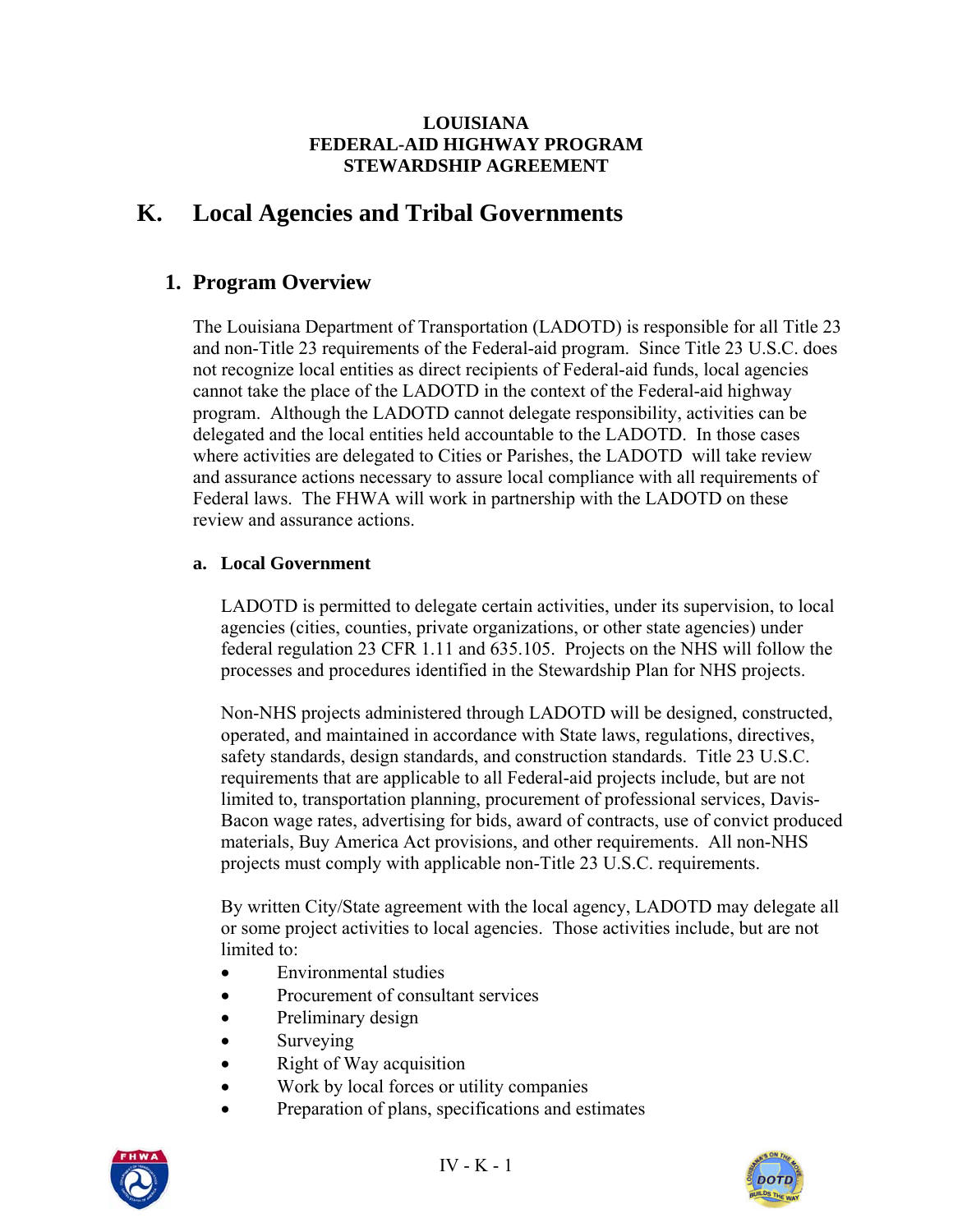- Preparation of bid proposal package
- Contract administration
- Inspection

LADOTD will determine if the local agency is qualified, adequately staffed, and able to administer a project before delegating these activities. LADOTD will review each project on a case-by-case basis. A written action plan stating how LADOTD is going to verify compliance of the local entities with Federal requirements is to be submitted with the request for authorization for each project which LADOTD intends to allow the local entities to perform the delegated activities. The plan is to specify the activities to be delegated and the actions taken by LADOTD in ensuring compliance with established procedures.

On all projects, a City/State agreement will be executed between LADOTD and the local agency that outlines the responsibility of both LADOTD and the local agency.

LADOTD retains its responsibilities under Federal law and regulations for all delegated activities. LADOTD will provide the necessary processes, approvals, oversight, and review to ensure that delegated projects receive adequate supervision and inspection, and that they are completed in conformance with approved plans and specifications and applicable federal requirements.

### **b. Tribal Governments**

LADOTD will consult with the tribal governments during the planning and environmental processes of projects to assure tribal concerns regarding the preservation of environmental, scenic, cultural or historic values are addressed.

# **2. Methods of Oversight**

### **a. Program Approval Actions**

LADOTD will assure that:

- To the extent permitted in 23 U.S.C. Section 109(o), non-NHS projects administered through LADOTD will follow state laws, rules, and standards for state-aid funded projects, in lieu of Title 23 requirements.
- Projects will be developed in accordance with LADOTD Local Government and LADOTD Design Manuals.
- Procurement of consultant services, to be reimbursed with federal aid, will be performed in accordance with LADOTD procedures and State Statutes.
- LADOTD will enforce compliance with applicable Title 23 U.S.C. requirements and all non-Title 23 U.S.C. federal regulations such as NEPA,



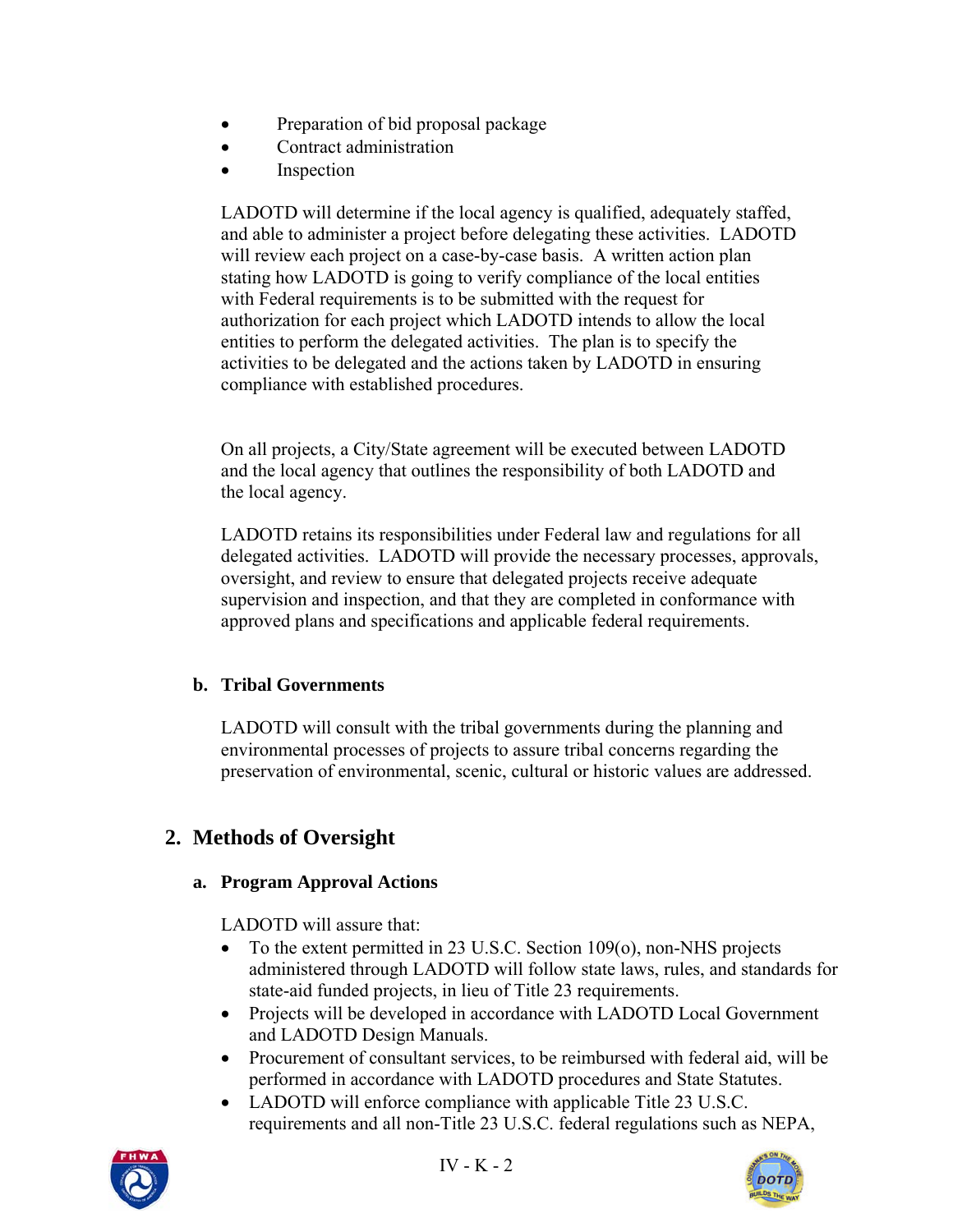Civil Right (DBE), Davis Bacon Wage Rates, Buy America, right-of-way acquisition laws, and other applicable requirements as required by state statute and FHWA regulations.

- Projects will be constructed in accordance with the current edition of LADOTD's Standard Specifications.
- Local agencies are qualified, adequately staffed, and able to administer a project before delegating project activities to the local agency.

### **b. Project Approval Actions**

- LADOTD and FHWA will assure that appropriate consultation with Tribal Governments is achieved during the NEPA process to address tribal concerns regarding the preservation of environmental, scenic, cultural or historic values.
- A City/State Agreement will be executed for each locally administered project.
- Environmental clearance must be obtained from FHWA (or determined to be a categorical exclusion by definition or a pre-determined programmatic categorical exclusion) prior to the design or right-of-way processes on all projects using Federal aid funds.
- LADOTD will retain approval authority for the following actions.
	- (1) Design Exception approval
	- (2) Right of Way certification
	- (3) Plan Approval
	- (4) DBE Goals
	- (5) PS&E approval
	- (6) Award of Contract
	- (7) Construction Change Orders
	- (8) Labor compliance enforcement
	- (9) Final Inspection and Acceptance
	- (10) Project Audit
- Full Oversight projects will require FHWA approval actions as detailed in the [Design](#page-22-0) and [Construction and Contract Administration s](#page-51-0)ections of this Stewardship Plan.

### **c. Monitoring**

All Federal-aid highway projects are subject to review at any time by LADOTD and or FHWA. FHWA's primary monitoring method in this program area will be process reviews. The decision to conduct a process review will be determined through the FHWA Division Office risk assessment process.



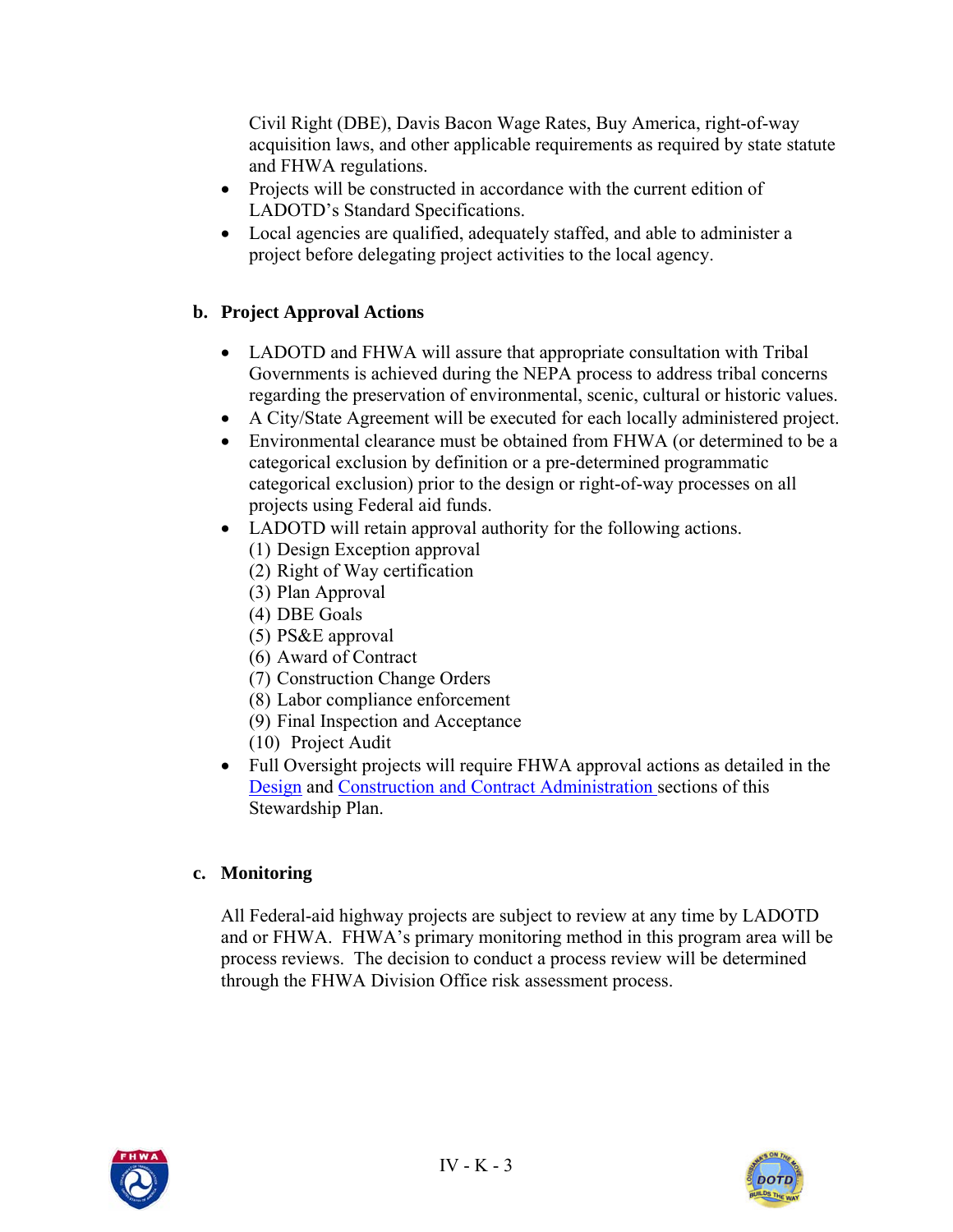## **3. Control Documents**

#### **a. Applicable Laws, Regulations, and Orders**

- 23 U.S.C.  $106(c)(2)$
- 23 U.S.C.  $109(0)$
- 23 CFR 1.11
- 23 CFR 635

#### **b. Approved Procedures/Agreements/Manual**

- LADOTD Local Government Manual
- LADOTD Road and Bridge Design Manuals
- LADOTD Standard Specifications for Roads and Bridges
- LADOTD Materials Sampling Manual
- LADOTD Construction Contract Administration Manual
- FHWA's Contract Administration Manual
- Federal Aid Policy Guide (FAPG) See website for this guidance. http://www.fhwa.dot.gov/legsregs/directives/fapgtoc.htm

# **4. Project Responsibilities**

See the Project and Program Responsibilities chart in the Construction and Contract Administration section of this stewardship plan for the required LADOTD approval actions on State Administered projects.



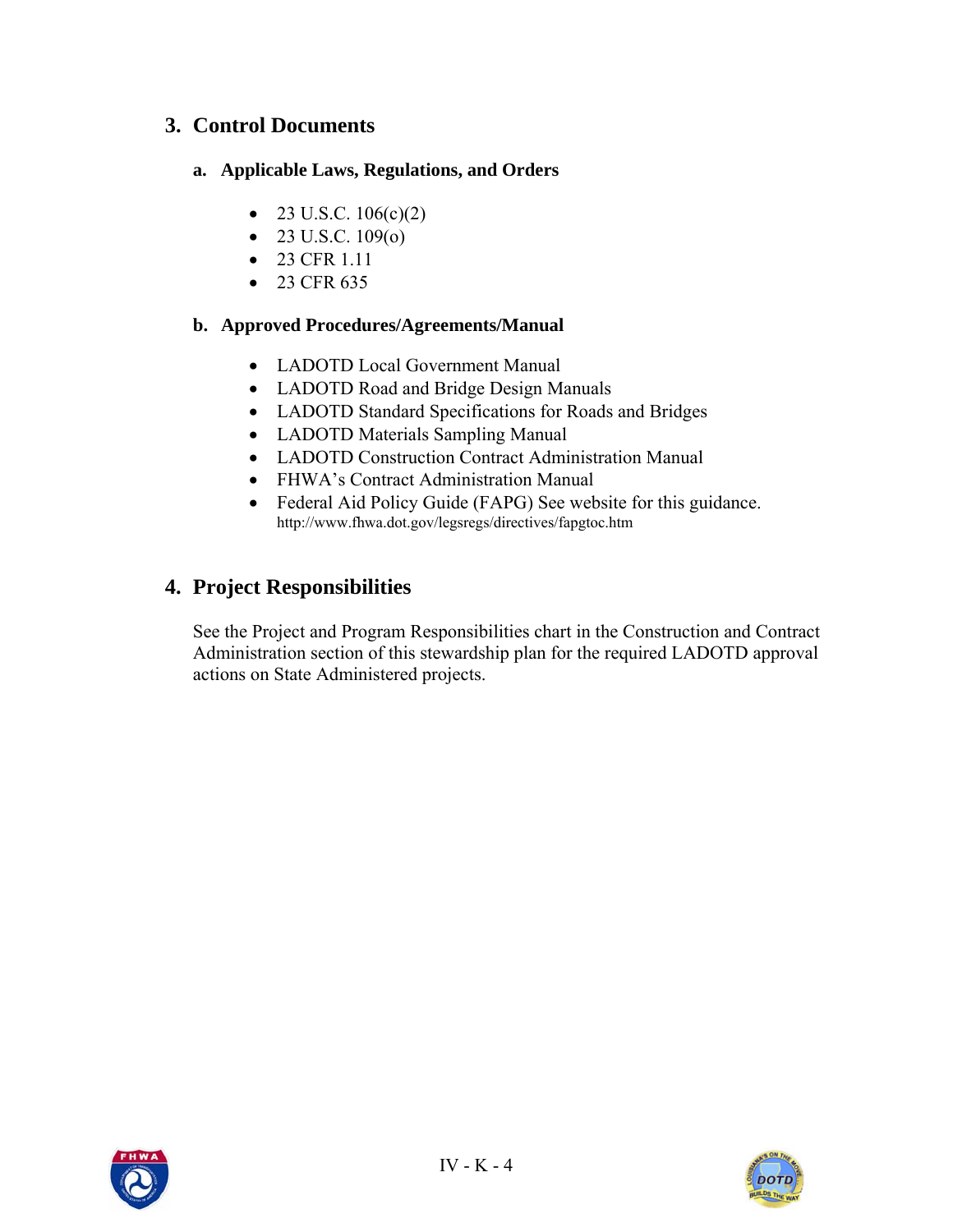# **L. Pavement and Materials**

## **1. Program Overview**

Pavement: [23 CFR 626](http://www.access.gpo.gov/nara/cfr/waisidx_03/23cfrv1_03.html) requires that pavements on the National Highway System (NHS) be designed in accordance with current and predicted traffic needs in a safe, durable and cost effective manner. LADOTD is expected to use structural design procedures that are fundamentally sound and appropriate for their conditions.

Materials: Subsection (a) of [23 U.S.C. 109](http://www.access.gpo.gov/uscode/title23/title23.html) requires that the FHWA ensure that the plans and specifications for all proposed Federal-aid highway projects provide for facilities that will adequately serve the existing and planned future traffic in a manner that is conducive to safety, durability, and economy of maintenance. To fulfill this requirement for all Federal-aid highway projects, the FHWA Louisiana Division prime objectives are to:

- Maintain a close working relationship with LADOT materials, research and construction staff.
- Promote improvements when new approaches or technologies are developed and where deficiencies are identified.
- Ensure that the materials incorporated in the construction work and the construction operations controlled by sampling and testing are in conformity with the approved plans and specifications.

Furthermore, the FHWA is required, by means of an approved quality assurance program ([23 CFR 637.201, Quality Assurance Procedures for Construction\)](http://www.access.gpo.gov/nara/cfr/waisidx_03/23cfrv1_03.html), to assure the quality of materials incorporated into Federal-aid highway projects on the National Highway System (NHS). For Federal-aid projects on the NHS, the primary objectives are to:

- Assure that the materials incorporated in the construction work, and the construction operations controlled by sampling and testing are in conformity with the approved plans and specifications.
- Provide oversight of construction materials and compliance with Federal requirements on a statewide basis.
- Assure adequate and qualified staff to maintain LADOTD's quality assurance responsibility as part of its Quality Control/Quality Assurance (QC/QA) program.
- Assure compliance with, and assist in, maintaining the LADOTD Transportation Certification and Technician Qualification Program



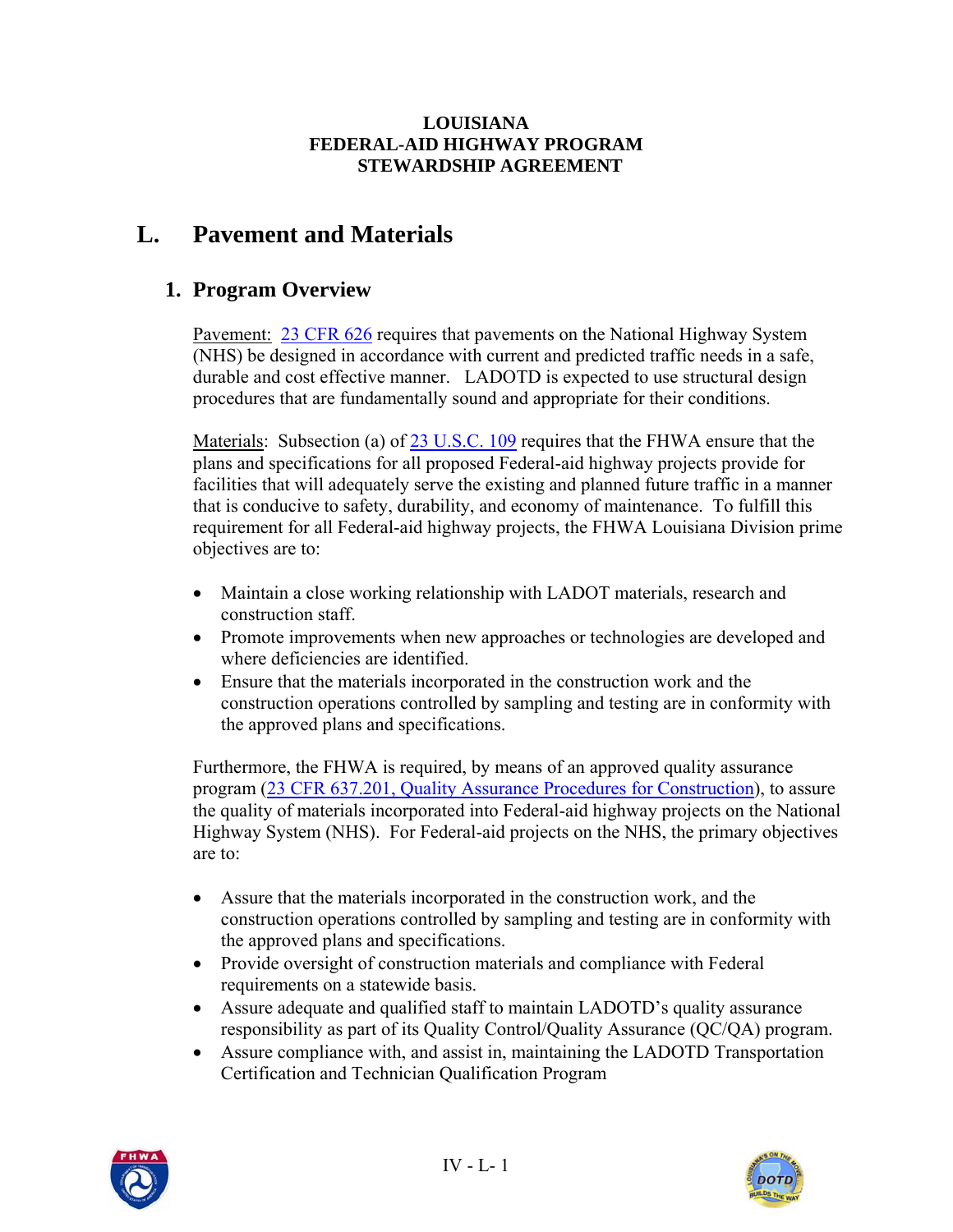# **2. Methods of Oversight**

### **a. Program Approval Actions**

- The LADOTD Standard Specifications for Roads and Bridges are approved by the FHWA Louisiana Division Office on a program basis to facilitate project approvals.
- Special Provisions are submitted to the FHWA Division Office for approval for use on National Highway System (NHS) projects.
- Supplemental Specifications are amended by LADOTD by including current Special Provisions into the Supplemental Specifications. These are approved by FHWA on a program basis (typically 3 month intervals).
- FHWA approves all LADOTD Materials Test Procedures and modifications to the test procedures for use on the NHS.
- FHWA approves all revisions to the Materials Sampling Manual for use on the NHS.
- FHWA approves revisions of Standard Plans for use on the NHS.
- Louisiana must develop and maintain a quality assurance program that will assure that materials and workmanship incorporated into each Federal aid highway construction project on the NHS are in conformity with the requirements of the approved plans and specifications. The program must be approved by FHWA.

### **b. Project Approval Actions**

- FHWA will approve all special provisions, supplemental specifications or other changes in project specifications for materials on the NHS.
- FHWA will approve all Structural Thickness Designs on Interstate projects and on other NHS projects that are complete reconstruction or add capacity.

### **c. Monitoring**

• FHWA will monitor the acceptance and testing of materials in accordance with LADOTD's Standard Specifications for Roads and Bridge Construction and the LADOTD Field Sampling and Testing Manual on all Federal-aid projects through process reviews and on full oversight project through construction inspections.

# **3. Control Documents**

- **a. Applicable Laws, Regulations, and Orders** 
	- [Title 23 USC, 106, 109, 114](http://www.access.gpo.gov/uscode/title23/title23.html)
	- [23 CFR 625.4 Standards, policies, and standard specifications](http://www.access.gpo.gov/nara/cfr/waisidx_03/23cfrv1_03.html)
	- 23 CFR 626 Pavement Policy



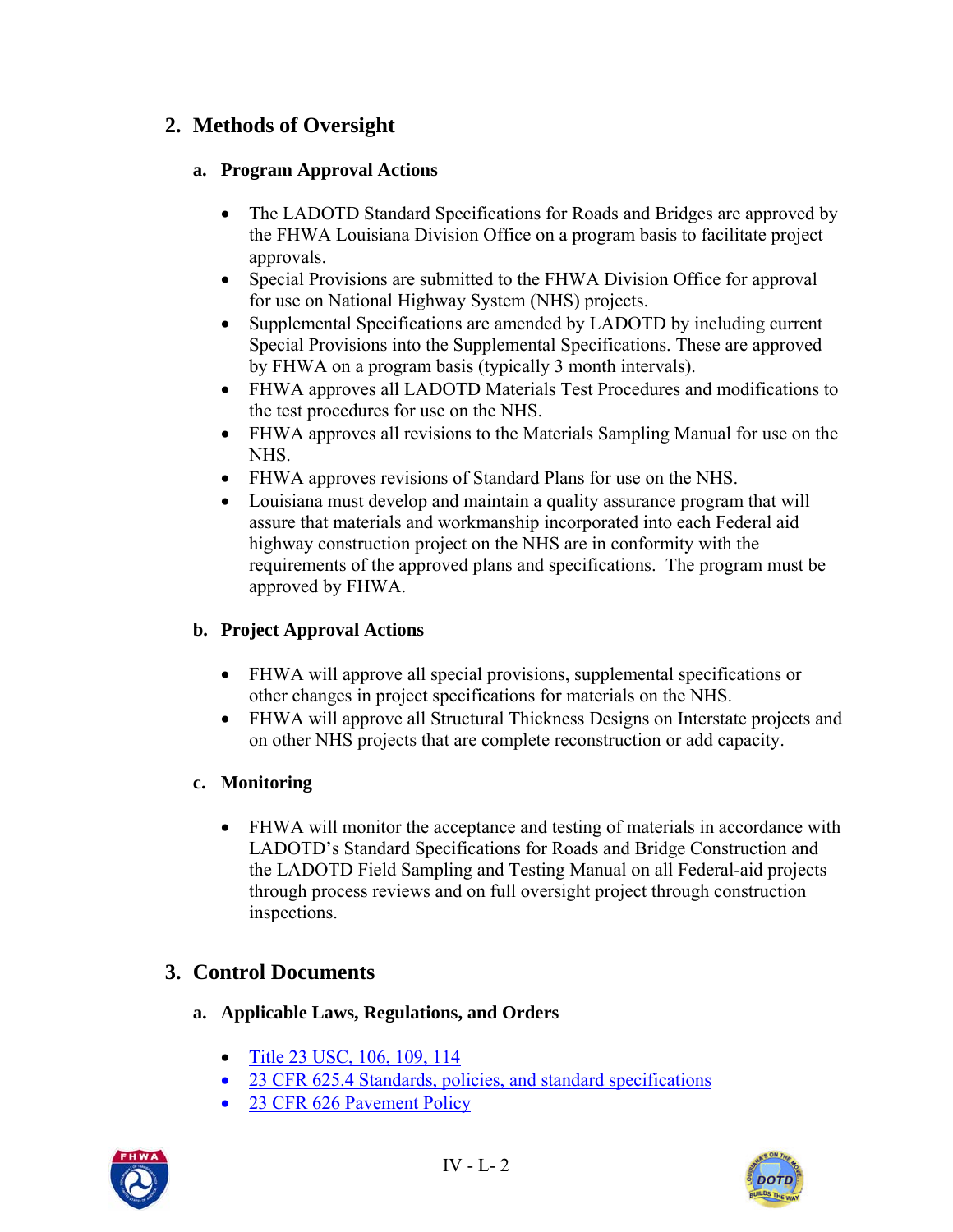- [23 CFR 635 Construction and Maintenance](http://www.access.gpo.gov/nara/cfr/waisidx_03/23cfrv1_03.html)
- [23 CFR 637 Construction Inspection and Approval](http://www.access.gpo.gov/nara/cfr/waisidx_03/23cfrv1_03.html)

### **b. Approved Procedures/Agreements/Manuals**

- [LADOTD Standard Specifications for Road and Bridge Construction](http://www.dotd.louisiana.gov/doclist.asp?ID=52)
- [LADOTD Materials Sampling Manual](http://www.dotd.louisiana.gov/highways/construction/lab/msm/english/tblcontents.shtml)
- [LADOTD Laboratory and Field Testing Procedures Manual](http://www.dotd.louisiana.gov/highways/construction/lab/home.asp)
- LADOTD Inspector/Technician Certification Program Administrative [Manual](http://www.ltrc.lsu.edu/pdf/2004/admin_manual_final1004.pdf)
- AASHTO Guide for Design of Pavement Structures (1993)

# **4. Business Standards**

- LADOTD will provide 2 weeks for FHWA to review and respond to Supplemental Specifications, Special Provision revisions, Project Materials Specifications and Structural Designs for NHS projects.
- LADOTD will provide 30 days for FHWA to review and respond to substantial changes in its Quality Assurance Program.
- Time to review and approve a complete revision of the Standard Specifications will be negotiated prior to the activity.
- See Quality Assurance Program Summary Table for more business standard detail.

# **5. Performance Indicators**

### **Performance Goals**

- International Roughness Index (IRI) data on the National Highway System (NHS) and on the Strategic Highway Network System (STRAHNET) is obtained each year from LADOTD's Pavement Management's distress data. The IRI data is posted in our Division Office tracking system. Records are kept each year for the percent of vehicle miles (VMT) with an  $IRI \le 170$  inches per mile. The national goal is that 95 % of the VMT have an IRI less than 170 inches per mile by the year 2008.
- IRI records are also kept as mentioned above for the percent of VMT with an IRI  $\leq$ 95 inches per mile having a national goal of 58.5 % by the year 2008.

### **Performance Indicators**

- Percentage of vehicle miles traveled (VMT) with an  $IRI \le 170$  inches per mile for rural and urban on all of the NHS, for the Interstate System alone, for the NHS excluding the Interstate and the STRAHNET system.
- Percentage of VMT with an IRI  $\leq$  95 inches per mile.



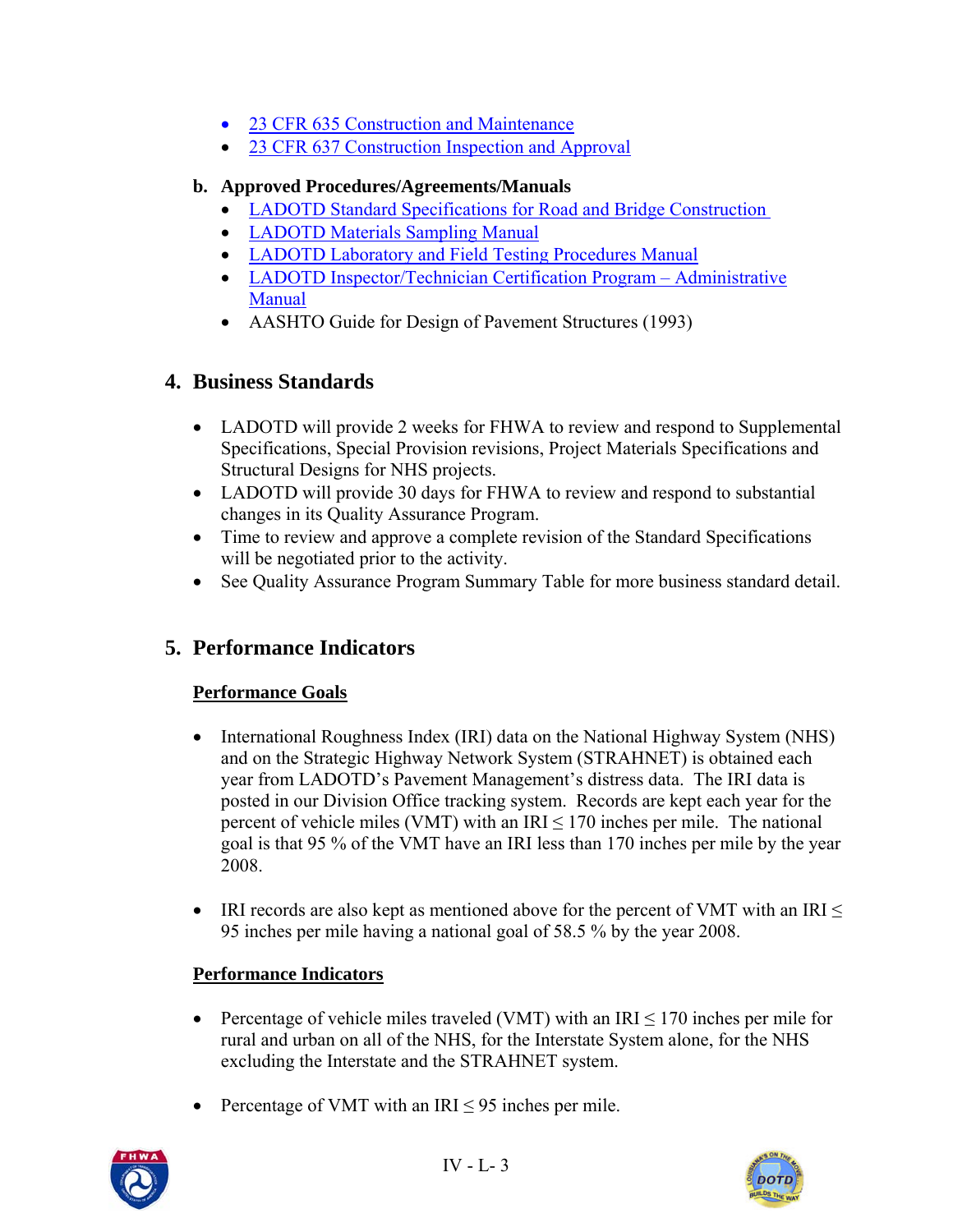# **6. Program Responsibilities**

|                                                                                                                                     | <b>All NHS</b><br><b>Exemption Not Applicable</b>                                                                  |                                                                        | <b>Non-NHS</b><br><b>Exempt</b>              |                              |
|-------------------------------------------------------------------------------------------------------------------------------------|--------------------------------------------------------------------------------------------------------------------|------------------------------------------------------------------------|----------------------------------------------|------------------------------|
| <b>Activity/Item</b>                                                                                                                | <b>LADOTD</b><br><b>Action</b>                                                                                     | <b>FHWA Action</b>                                                     | <b>LADOTD</b><br><b>Action</b>               | <b>FHWA</b><br><b>Action</b> |
| <b>Quality Assurance Program</b><br>Materials Test Procedures and<br><b>Materials Sampling Manual</b><br>updates.                   | Maintain<br>(on going)                                                                                             | Review and Act<br>Upon<br>(10 Working Days)                            | <b>LADOTD</b><br>prepares<br>and<br>approves | No action                    |
| Inspector/Technician<br>Certification and<br>Qualification Program                                                                  | Develop and<br>implement                                                                                           | Review and Act<br>Upon when<br>updated (10<br><b>Working Days)</b>     | Required<br>by<br><b>LADOTD</b>              | No action                    |
| <b>AASHTO On-Site Assessment</b><br>of Materials Testing<br>Laboratory                                                              | Maintain<br>accreditation,<br>submit<br>inspection report,<br>approve District<br>Laboratory<br>testing facilities | Review, make<br>recommendations<br>for consideration<br>(as necessary) | Required<br>by<br><b>LADOTD</b>              | No action                    |
| Louisiana's Standard<br>Specifications for Road and<br><b>Bridge Construction</b><br>(Supplemental and Special<br>Provision Issues) | Maintain<br>$($ on going $)$                                                                                       | Review and Act<br>Upon<br>(10 Working Days)                            | Required<br>by<br><b>LADOTD</b>              | No action                    |
| <b>Project Structural Designs</b>                                                                                                   | Develop                                                                                                            | Review and Act<br>Upon<br>(10 Working Days)                            | Required<br>by<br><b>LADOTD</b>              | No action                    |

# **Quality Assurance Program Summary Table**



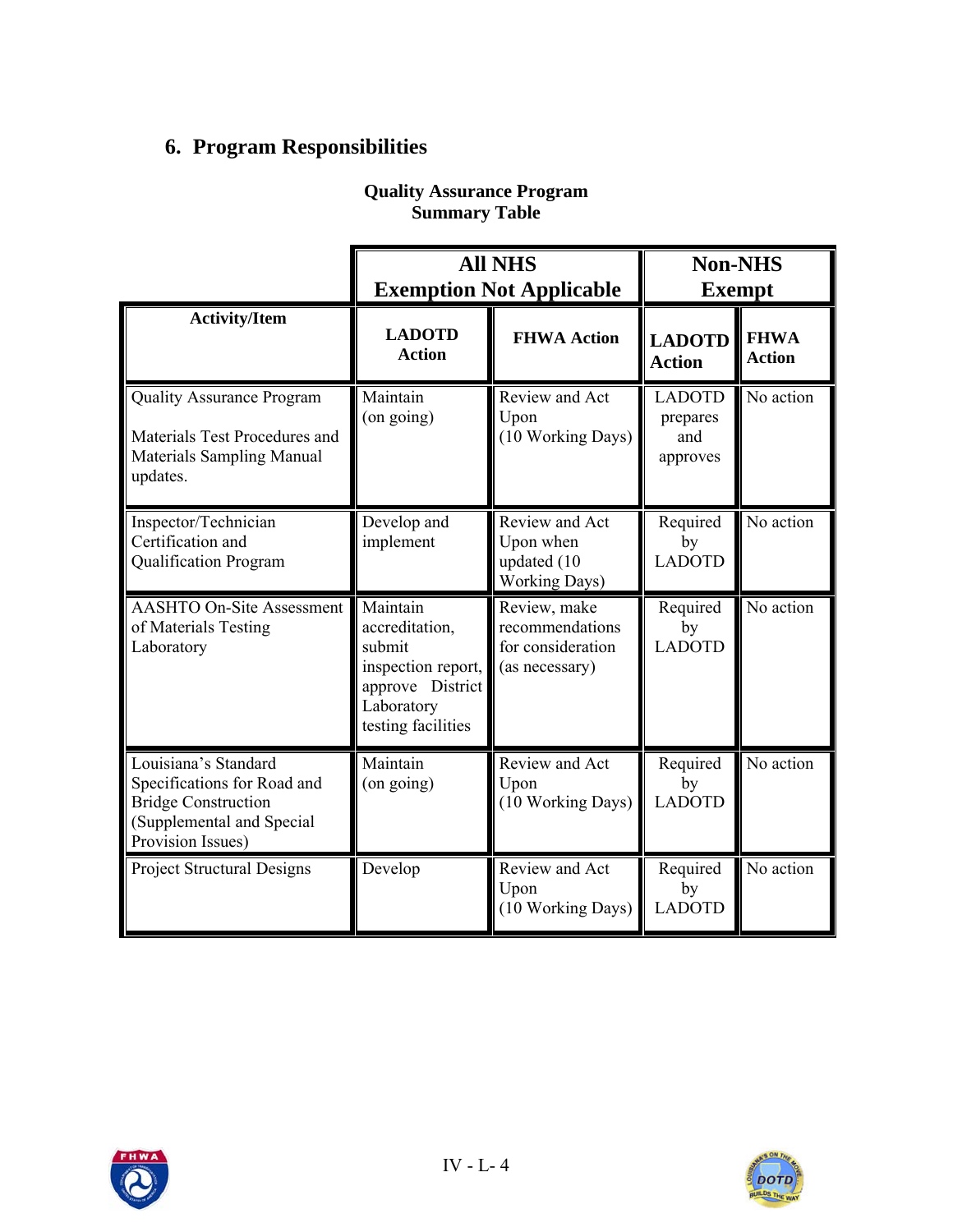#### **LOUIAIANA FEDERAL-AID HIGHWAY PROGRAM STEWARDSHIP AGREEMENT**

# **M. Maintenance**

# **1. Program Overview**

[Title 23](http://www.access.gpo.gov/uscode/title23/title23.html) of the United State Code defines maintenance as, "…the preservation of the entire highway, including surface, shoulders, roadsides, structures, and such trafficcontrol devices as are necessary for safe and efficient utilization of the highway." Title 23 further requires a State transportation department to maintain each project constructed with Federal-aid funds until such time that it no longer constitutes a part of the Federal-aid system. It is FHWA's role to see that maintenance of Federal-aid projects is adequate and to provide technical assistance in disseminating information on successful maintenance techniques.

For the most part, though maintenance is required by statute, regulation and project agreement for projects on which Federal-aid is spent, common maintenance is not eligible for Federal-aid. Traditional activities considered to be maintenance are mowing, vegetation control, pot-hole patching, up-keep of signal and lighting installations, cleaning and up-keep of rest-areas, control of right-of-way encroachment, etc. These types of maintenance activities are considered the obligation of the State or local jurisdiction under State charter. This section of the Stewardship Plan pertains to the activities and the management of those activities that are required to be accomplished by the LADOTD (or caused to be accomplished by the LADOTD) to fulfill its obligation under Title 23 without Federal-aid reimbursement.

Preventative Maintenance activities that are eligible for federal participation include, but are not limited to, sealing pavement joints, spot-repair of bridge coating systems, replacement of damaged highway signs, and pavement patching.

# **2. Methods of Oversight**

#### **a. Program Approval Actions**

FHWA approval is not required on a program level for maintenance activities unless special or unusual circumstances exist.

### **b. Project Approval Actions**

• FHWA approval is not required on a project level for maintenance activities unless special or unusual circumstances exist. The maintenance agreement,



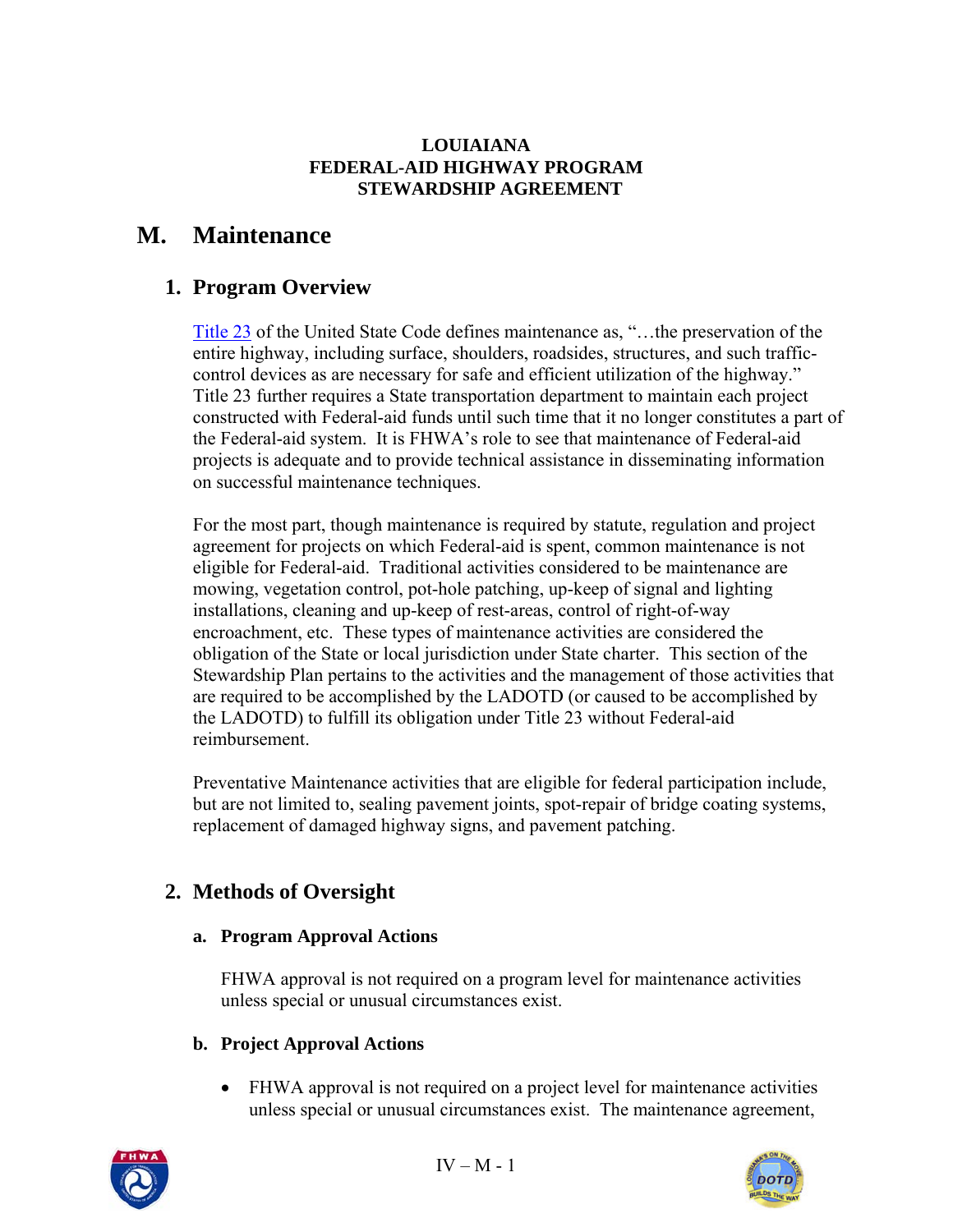which is a part of the project agreement for each Federal-aid project, is a project level action in which the LADOTD agrees to maintain the constructed facility.

• Preventative maintenance projects which are eligible for Federal participation will go through the same process as other Federal-aid construction projects. See the [Design](#page-22-0) and [Construction and Contract Administration](#page-51-0) sections of this stewardship plan.

#### **c. Monitoring**

FHWA will review road and bridge maintenance through a sampling of field observations, annual reviews and process reviews as necessary. Any review may include appropriate representatives from local, State, and Federal Agencies or may be conducted solely by FHWA. Any specific instances of inadequate maintenance or concerns regarding LADOTD's overall maintenance program will be brought to the attention of LADOTD by FHWA.

• Routine Travel Surveillance

FHWA Area Engineers will make observations of the general maintenance conditions of Federal-aid highway during normal official travel. Any maintenance deficiencies noted will be forwarded to the LADOTD Assistant District Administrator for Operations and the District Area Engineer for the area. These notifications may be made by email or verbally with a follow-up email for documentation. The District will respond by email indicating the action being taken to resolve the deficiency.

• Annual Interstate Maintenance Reviews

Each FHWA Area Engineer will make a review of the condition of the Interstate Routes in their respective areas. The review should be made in the company of the LADOTD District Area Engineer or their representative. A report documenting the findings and recommendations of that review will be emailed to the LADOTD Assistant District Administrator for Operations Administrator and the District Area Engineer. The District will respond in writing indicating the actions being taken to resolve any deficiencies noted.

- Bridge Maintenance See Section **D**- Bridge and Structures for information on the NBIS program.
- Process Reviews

Maintenance oriented process reviews may be conducted jointly by FHWA and LADOTD as needed. The scope and subject of these reviews will be determined using risk assessment techniques and will be agreed to by FHWA and LADOTD.



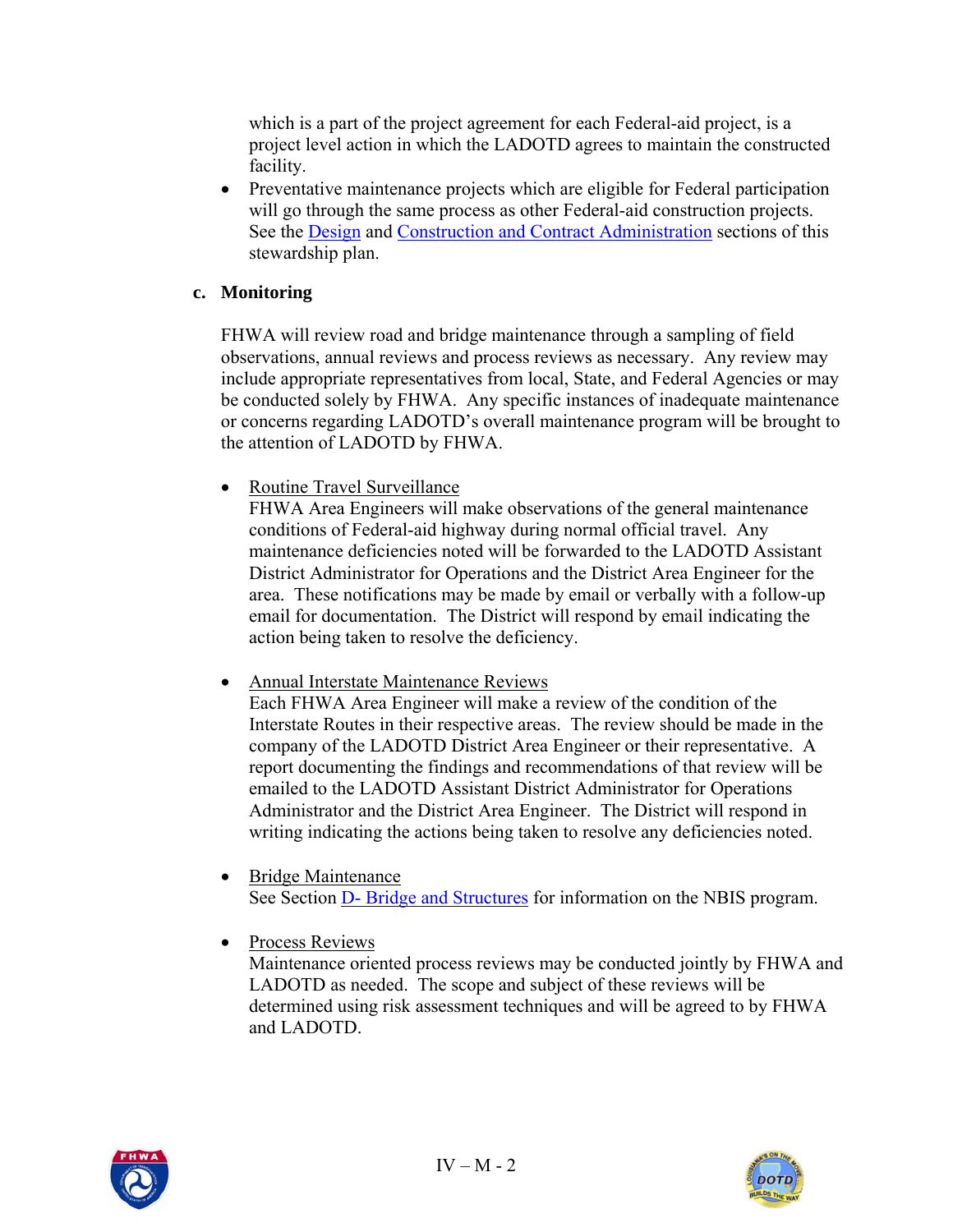## **3. Control Documents**

#### **a. Applicable Laws, Regulations, and Orders**

- [23 USC 116](http://www.access.gpo.gov/uscode/title23/title23.html)
- [23 USC 119](http://www.access.gpo.gov/uscode/title23/title23.html)
- [23 CFR 1.27](http://www.access.gpo.gov/nara/cfr/waisidx_03/23cfrv1_03.html)
- [23 CFR 633.208](http://www.access.gpo.gov/nara/cfr/waisidx_03/23cfrv1_03.html)
- [23 CFR 140](http://www.access.gpo.gov/nara/cfr/waisidx_03/23cfrv1_03.html)
- [MUTCD](http://mutcd.fhwa.dot.gov/pdfs/2003/pdf-index.htm)

#### **b. Approved Procedures/Agreements/Manuals**

- LADOTD Maintenance Operations Manual
- AASHTO Maintenance Manual

### **4. Business Standards**

- FHWA will send LADOTD a report documenting the findings of the annual Interstate maintenance review within 30 days after the inspection.
- LADOTD will respond in writing (letter or email) to the annual FHWA Interstate Maintenance review within 60 days of receipt of the report.
- LADOTD will respond to emails regarding deficiencies noted during routine travel within two weeks of receipt of the notification.
- LADOTD is to provide the FHWA Division Project Delivery Team Leader any updates to the LADOTD Maintenance Operations Manual.

# **5. Performance Indicators**

The condition of the federal-aid routes will be tracked through the pavement management and bridge management programs. See the [Pavements and Materials](#page-71-0) and [Bridge and Structures s](#page-29-0)ections.

# **6. Project Activity Approval Responsibility**

Any bridge or pavement preventative maintenance projects eligible for federal participation will be subject to the same oversight rules as other projects. See the [Design](#page-22-0) and [Construction and Contract Administration](#page-51-0) sections.



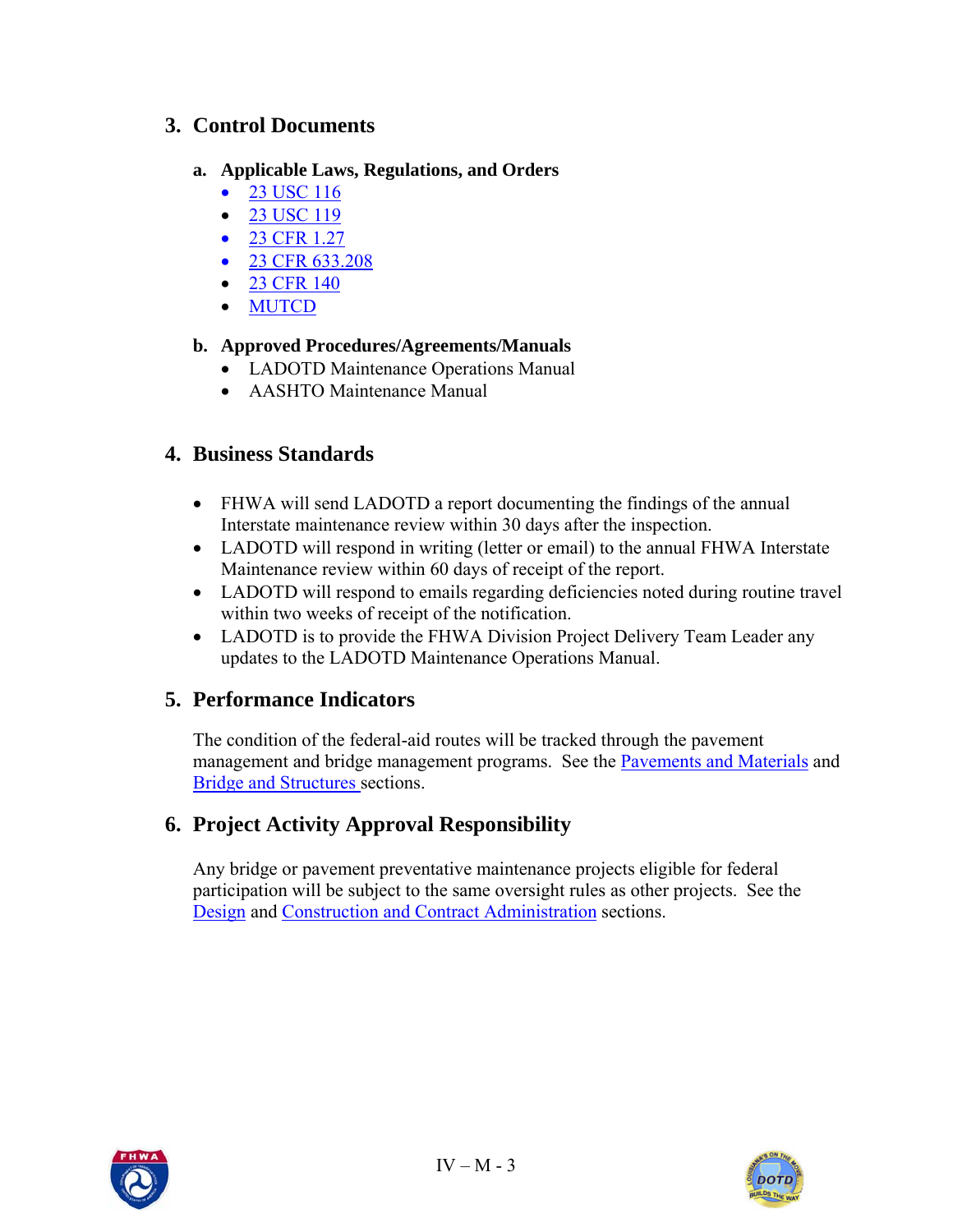#### **LOUISIANA FEDERAL-AID HIGHWAY PROGRAM STEWARDSHIP AGREEMENT**

# **N. Traffic Operations**

# **1. Program Overview**

Traffic Operations is a cross cutting program area that touches many aspects of the highway program. Traffic operations contributes heavily to project development through engineering analysis of vehicle and pedestrian movement that are needed to produce sound project level decisions affecting safe and efficient highway operations. It is also an area that contributes heavily to the operations and physical maintenance of highway facilities by providing techniques, procedures, management practices/systems and inventory tools.

Examples of traffic operations studies and analyses that are inherent to project development include:

- Traffic signal warranting and operational studies
- Capacity, traffic operations and geometric analysis
- Queue analysis
- Temporary traffic control studies
- Lighting studies
- Pedestrian and bicycle facility studies (including ADA analysis)
- Crash analysis and countermeasure development

Examples of traffic operations areas contributing to operations and maintenance of highways include:

- Device (such as signs, signal systems, pavement marking, etc.) and system inventory/management
- Construction and maintenance work zone operations
- Traffic signal timing and operation
- Contra-flow and other evacuation & emergency operations plans
- Unique intersection designs (roundabouts, displaced left-turns, etc.)

# **2. Methods of Oversight**

#### **a. Program Approval Actions**

LADOTD, in cooperation with FHWA, will monitor, review and implement policies, guides and standards issued by organizations that provide the key technical documents that support the Traffic Operations program area. LADOTD



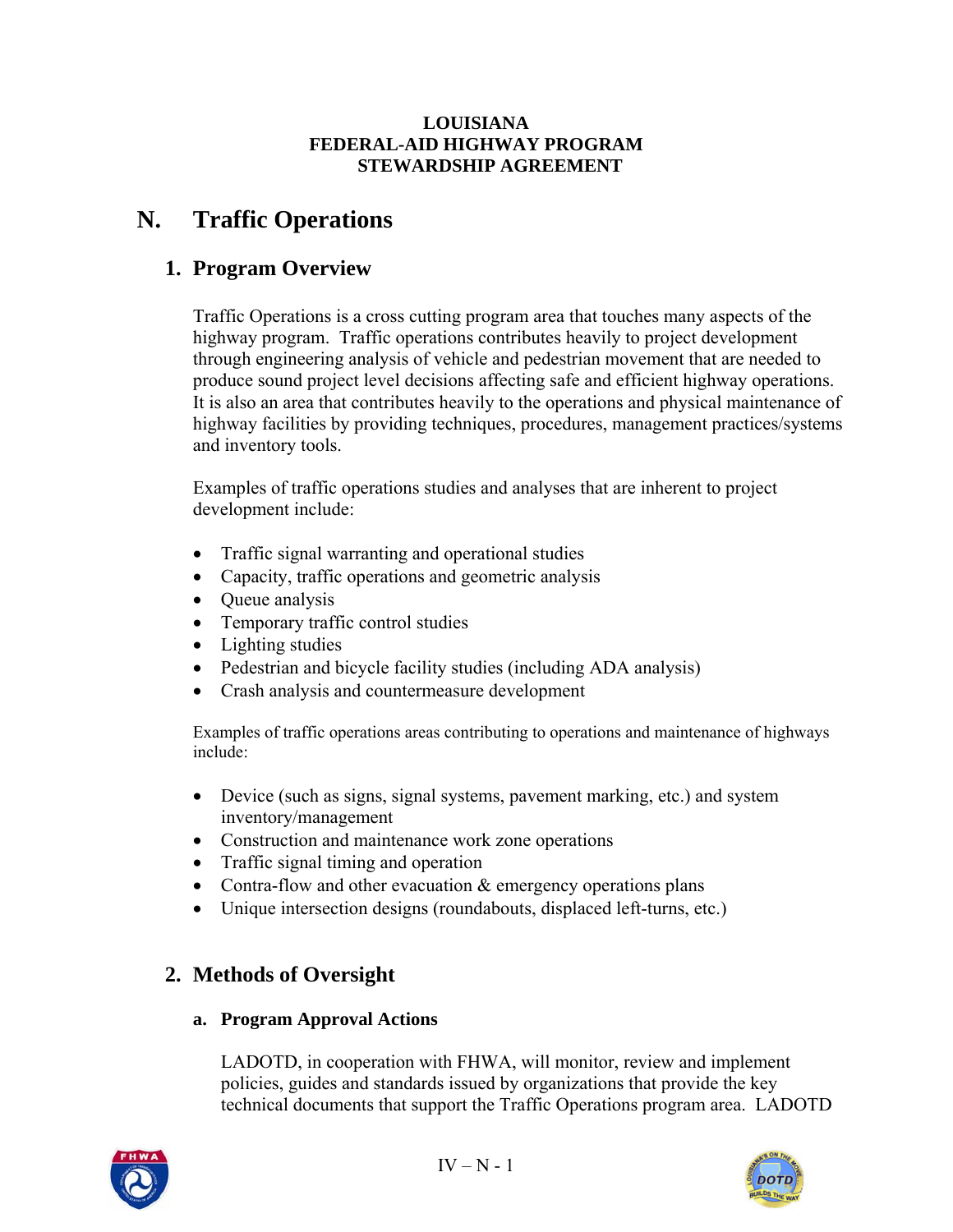shall keep FHWA informed of the status of adoption of key technical documents such as the MUTCD and any locally developed interpretations or applications of policies, standards and guidance (per 23 CFR 655).

#### **b. Project Approval Actions**

FHWA works with LADOTD to determine appropriate application and use of the tools that are available. FHWA also provides technical support in interpreting and applying available tools and in having access to the state of the practice information that allows timely advancement and innovation in traffic operations.

Individual studies performed in support of project decision-making are the responsibility and prerogative of LADOTD with no specific FHWA approval actions required, except in the case of freeway interchange addition or modification (23 CFR 625).

FHWA's specific approval of traffic operations elements of project development will occur coincident with environmental approvals when the traffic operations studies are supporting alternative selection decisions.

FHWA's specific approval of traffic operations elements of project plans will be approved coincident with PS&E approval dependent on the project's exemption status.

FHWA's approval of traffic analyses that support interchange/access modification will be approved coincident to the interchange/access modification.

#### **c. Monitoring**

- FHWA will conduct routine project and final inspections of traffic operations aspects on Interstate completion and new/reconstruction Interstate projects. For all other Federal NHS and non-NHS projects, FHWA may conduct inspections, including finals, on a statewide sampling basis through annual QI&A reviews.
- FHWA will conduct routine evaluation of Federal-aid projects to assure traffic operations components are being adequately maintained.
- FHWA will provide ongoing technical assistance in the area of traffic operations, will include this area in routine risk assessment evaluations, and will work cooperatively with LADOTD to use process reviews to assess and improve processes and procedures.
- FHWA will review and approve LADOTD's workzone policies and standards for conformance with FHWA Work Zone Rule (23 CFR 630)



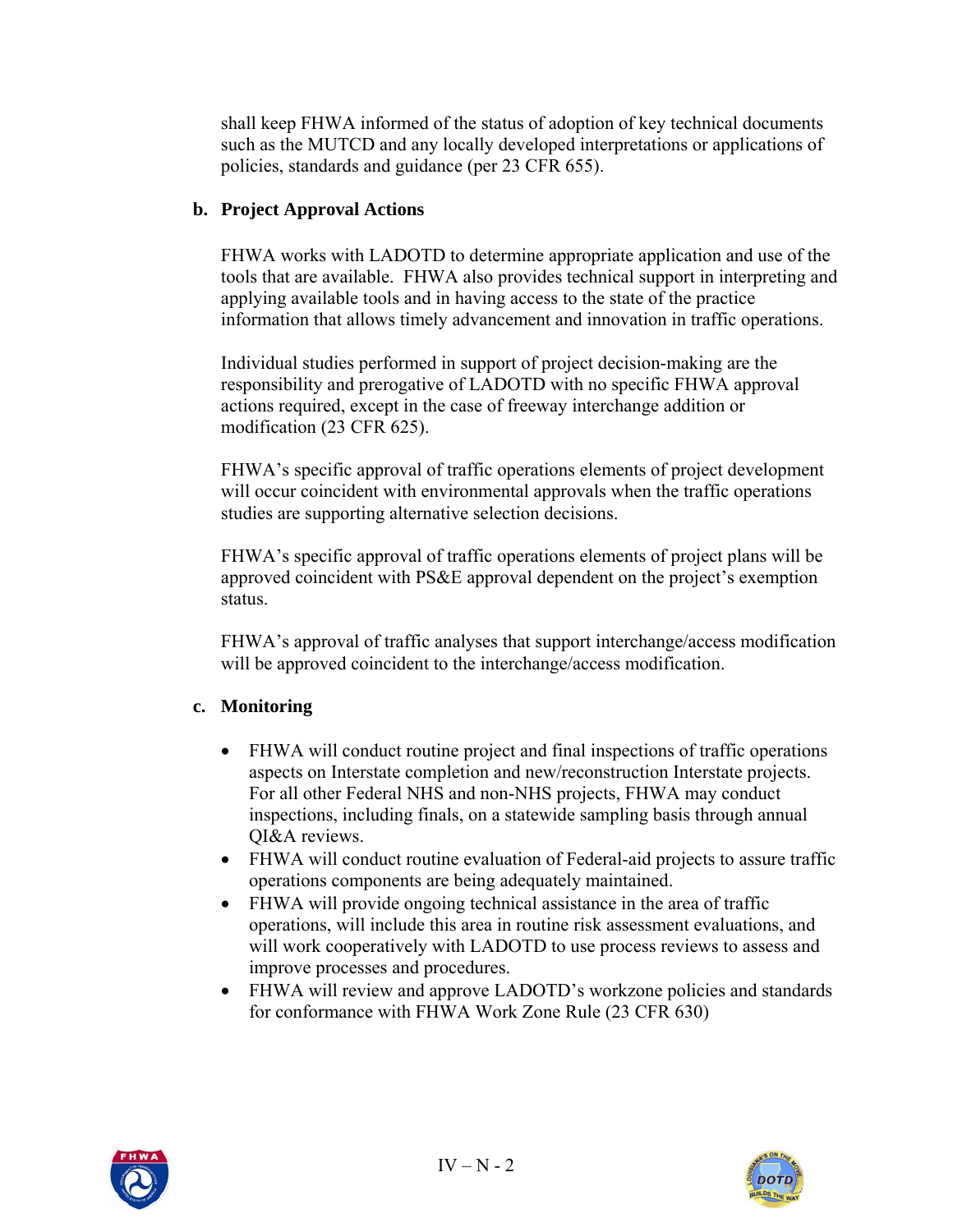# **3. Control Documents**

#### **a. Applicable Laws, Regulations, and Orders**

- [23 USC Sections 101, 104, 109, 114, 116, 217, 315, 402](http://www.access.gpo.gov/uscode/title23/title23.html)
- 23 CFR 1.27, 625, 630, 646, 652 and 655

#### **b. Approved Procedures/Agreements/Manuals**

- LADOTD Signal Design Manual as amended
- [LADOTD Standard Specifications for Roads and Bridges](http://www.dotd.louisiana.gov/doclist.asp?ID=52)
- LADOTD Standard Detail Drawings
- LADOTD Maintenance Manual as amended
- [LADOTD Construction Manual](http://www.dotd.louisiana.gov/construction/DOTD_CCAMAug05.pdf)
- LADOTD Supplemental Specifications and Special Provision
- [LADOTD EDSM \(Engineering Directives and Standards Manual\)](http://webmail.dotd.louisiana.gov/ppmemos.nsf)
- [MUTCD](http://mutcd.fhwa.dot.gov/pdfs/2003/pdf-index.htm)

### **4. Business Standards**

- LADOTD will notify FHWA of adoption or significant locally produced application of regulatory provisions including the MUTCD, AASHTO Policy and Work Zone Safety and Mobility Regulations within 30 days of adoption.
- FHWA will follow prescribed processing requirements for individual project actions related to Traffic Operations as defined in the partnership agreement.
- LADOTD will fully involve FHWA in all aspects of freeway interchange addition or change studies and proposals.

# **5. Project Responsibilities**

| PROJECT ACTIVITIES                                      |                       | <b>AGENCY RESPONSIBLE</b>  |                       |                  |  |
|---------------------------------------------------------|-----------------------|----------------------------|-----------------------|------------------|--|
| Approval Action                                         | Reference<br>Document | Full Oversight<br>Projects | Delegated<br>Projects | Non-NHS Projects |  |
| Device Maintenance                                      | 23 CFR 1.27           | <b>LADOTD</b>              | <b>LADOTD</b>         | <b>LADOTD</b>    |  |
| Device and System<br>Inventory and<br>Management        | 23 CFR 1.27           | <b>LADOTD</b>              | <b>LADOTD</b>         | <b>LADOTD</b>    |  |
| Construction and<br>Maintenance Work<br>Zone Operations | 23 CFR 630            | <b>LADOTD</b>              | <b>LADOTD</b>         | <b>LADOTD</b>    |  |
| Signalized Intersection<br><b>Operation</b>             | 23 CFR 1.27           | <b>LADOTD</b>              | <b>LADOTD</b>         | <b>LADOTD</b>    |  |

### **PROJECT ACTIVITY APPROVAL CHART – Physical Operations**



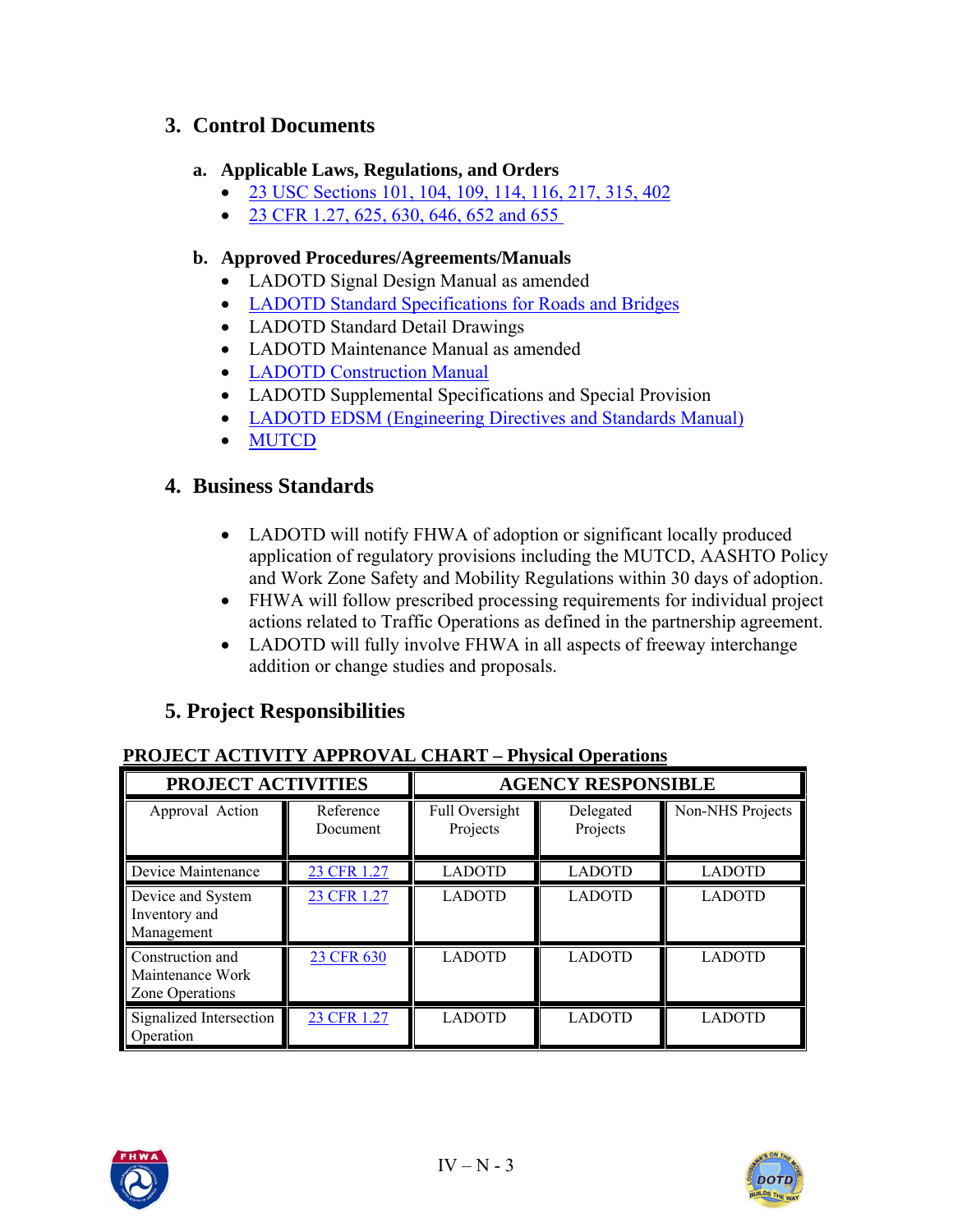# **PROJECT ACTIVITY APPROVAL CHART – Studies and Analysis**

| PROJECT ACTIVITIES                                          |                                 | <b>AGENCY RESPONSIBLE</b>      |                       |                     |  |
|-------------------------------------------------------------|---------------------------------|--------------------------------|-----------------------|---------------------|--|
| Approval Action                                             | Reference<br>Document           | <b>Full Oversight Projects</b> | Delegated<br>Projects | Non-NHS<br>Projects |  |
| <b>Traffic Signal</b><br>Study                              | <b>23 CFR</b><br>625            | <b>LADOTD</b>                  | <b>LADOTD</b>         | <b>LADOTD</b>       |  |
| Capacity, Traffic<br>and Geometric<br>Study                 | <b>23 CFR</b><br>625            | <b>LADOTD</b>                  | <b>LADOTD</b>         | <b>LADOTD</b>       |  |
| <b>Lighting Study</b>                                       | <b>23 CFR</b><br>625            | <b>LADOTD</b>                  | <b>LADOTD</b>         | <b>LADOTD</b>       |  |
| Pedestrian and<br><b>Bicycle Facility</b><br>Study          | <b>23 CFR</b><br>625 and<br>652 | <b>LADOTD</b>                  | <b>LADOTD</b>         | <b>LADOTD</b>       |  |
| Crash and<br>Countermeasure<br>Analysis                     | <b>23 CFR</b><br>625            | <b>LADOTD</b>                  | <b>LADOTD</b>         | <b>LADOTD</b>       |  |
| <b>Signing Study</b>                                        | <b>23 CFR</b><br>625            | <b>LADOTD</b>                  | <b>LADOTD</b>         | <b>LADOTD</b>       |  |
| Pavement<br><b>Marking Study</b>                            | <b>23 CFR</b><br>625            | <b>LADOTD</b>                  | <b>LADOTD</b>         | <b>LADOTD</b>       |  |
| Speed Study                                                 | <b>23 CFR</b><br>625            | <b>LADOTD</b>                  | <b>LADOTD</b>         | <b>LADOTD</b>       |  |
| <b>Interstate System</b><br><b>Access Revision</b><br>Study | <b>23 CFR</b><br>625            | FHWA Approval<br>Required      | <b>FHWA</b>           | <b>FHWA</b>         |  |
| <b>Access Control</b><br>Study                              | <b>23 CFR</b><br>625            | <b>LADOTD</b>                  | <b>LADOTD</b>         | <b>LADOTD</b>       |  |
| <b>MUTCD</b><br>Implementation<br>and Compliance            | 23 CFR<br>655                   | <b>LADOTD</b>                  | <b>LADOTD</b>         | <b>LADOTD</b>       |  |
| Highway-Rail<br><b>Grade Crossing</b><br>Study              | 23 CFR<br>646                   | <b>LADOTD</b>                  | <b>LADOTD</b>         | <b>LADOTD</b>       |  |
| Parking Facility<br>Study                                   | <b>23 CFR</b><br>625            | <b>LADOTD</b>                  | <b>LADOTD</b>         | <b>LADOTD</b>       |  |



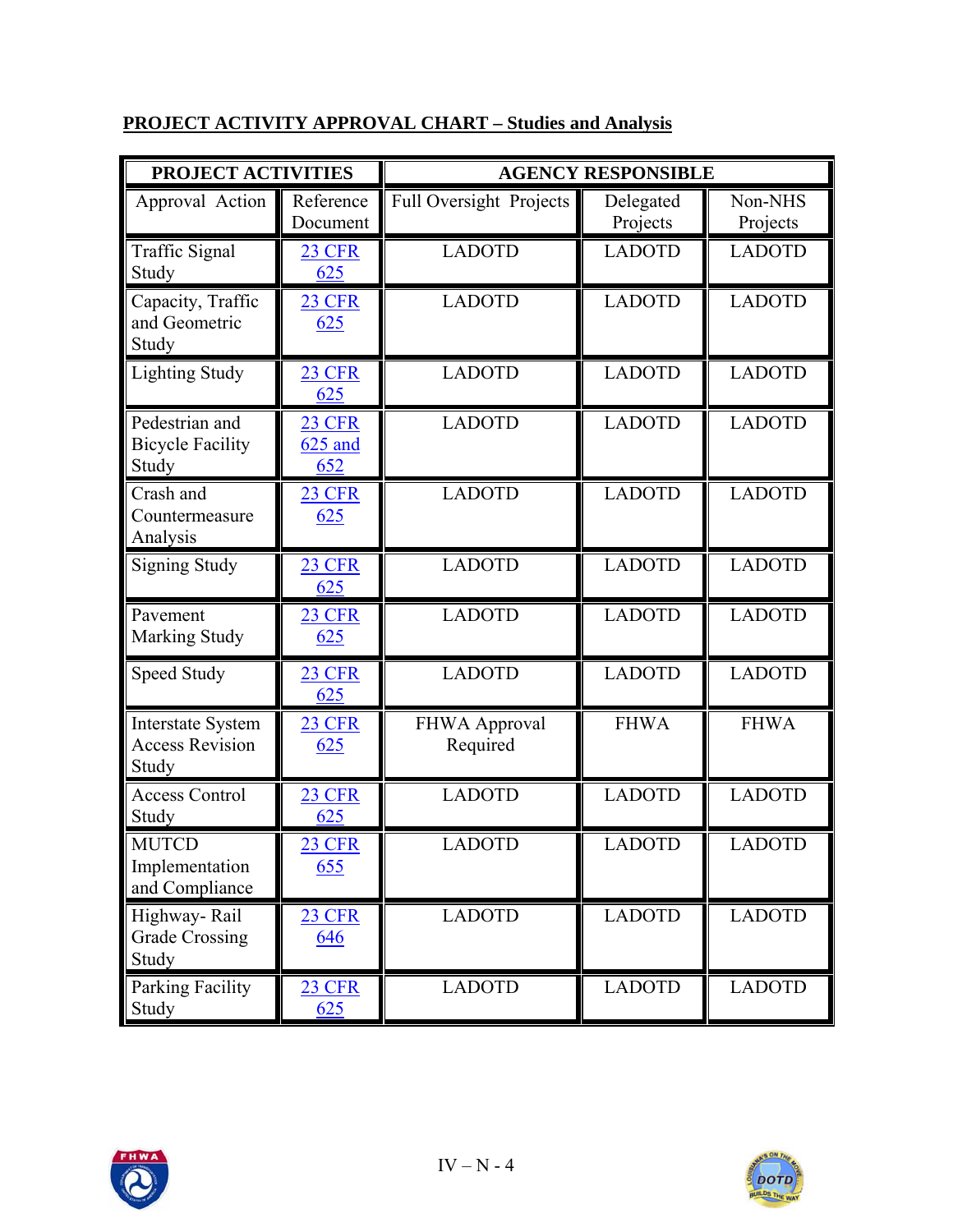#### **LOUISIANA FEDERAL-AID HIGHWAY PROGRAM STEWARDSHIP AGREEMENT**

# **O. SAFETY**

# **1. Program Overview**

[SAFETEA-LU](http://www.fhwa.dot.gov/hep/safetealu.htm) established a new core Highway Safety Improvement Program that is structured and funded to make significant progress in reducing highway fatalities. It creates a positive agenda for increased safety on roadways by almost doubling the federal funds for infrastructure safety and requiring strategic highway safety planning, focusing on results. Other programs target specific areas of concern, such as work zones, older drivers, and pedestrians, including children walking to school, further reflect SAFETEA- LU's focus on safety.

### **a. Highway Safety Improvement Program (HSIP)**

The Highway Safety Improvement program is established as a core program, separately funded for the first time under SAFETE-LU, with flexibility provided to allow States to target funds to their most critical safety needs. Funds are set aside in the HSIP for the Railway-Highway Crossing program, and for construction and operational improvements on high-risk rural roads.

LADOTD performs HSIP components of Planning, Implementation, and Evaluation to accomplish requirements of the program. These components involve: identification of high-crash locations, developing and implementing an annual program of projects to improve safety at these locations, and an annual report to FHWA on progress and effectiveness. FHWA is involved in all three components, both formally and through informal technical assistance.

As part of the HSIP**,** States are required to submit an annual report describing not less than 5 percent of their highway locations exhibiting the most severe safety needs [Section  $148(c)(1)(D)$ ]; their most hazardous locations, progress in implementing highway safety improvement projects, and their effectiveness in reducing fatalities and injuries. The intent of this provision is to raise the public awareness of the highway safety needs and to challenge each State.

The "5 percent reports" will then be made available to the public via posting on the USDOT web site as required by Section  $148(g)(3)$ . The Division Offices will forward the reports to the FHWA Headquarters Office of Safety (HSA) no later than September 30 each year for subsequent inclusion on a USDOT web site.

The submitted reports should be compatible with USDOT web site requirements. HyperText Markup Language (HTML) is the publishing language of the World Wide Web. Information submitted in the form of HTML files (i.e. Web pages) need to be



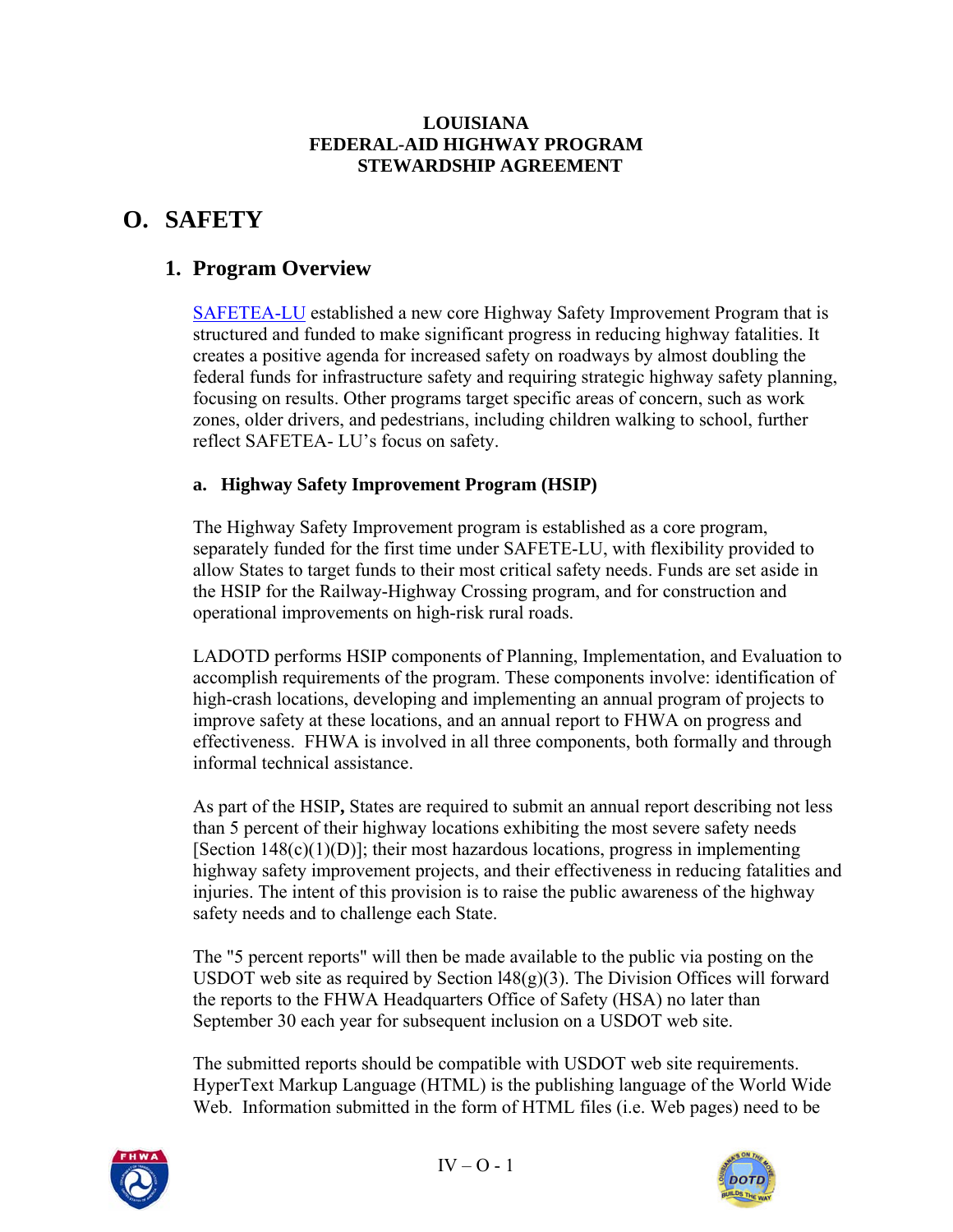coded to meet the industry standards for HTML and the requirements of Section 508 of the Rehabilitation Act.

State Strategic Highway Safety Plans (SHSP) - SHSPs will be used in the Highway Safety Improvement Program to identify and analyze highway safety problems and opportunities, include projects or strategies to address them, and evaluate the accuracy of data and the priority of proposed improvements. The SHSP must be based on accurate and timely safety data, consultation with safety stakeholders, and performance-based goals that address infrastructure and behavioral safety problems on all public roads. States are also required to develop an evaluation process to assess results and use the information to set priorities for highway safety improvements. The Governor or a responsible State agency approves the plan. States with SHSPs have additional flexibility to use up to 10% of their HSIP funds for behavioral and other safety projects if they meet rail grade crossing and infrastructure safety needs as defined in their SHSPs.

For Resurfacing, Restoration, Rehabilitation (3R) and System Preservation type projects, a systematic safety analysis using crash data will be required. Should there be an abnormal crash history, mitigation utilizing low cost safety improvements will be considered by the LADOTD for addressing safety issues within or adjacent to the project limits. Items not meeting geometric design criteria will be evaluated following design exception criteria in conformance with [23CFR 625.](http://www.access.gpo.gov/nara/cfr/waisidx_03/23cfrv1_03.html) On existing pavement maintenance projects, if any new substandard features are created, or existing ones made worse, this must be covered by a design exception, since such action in effect changes the project as built.

Under this Stewardship agreement, FHWA will provide ongoing technical assistance in the planning, implementation, and evaluation of safety components of 3 R projects, including routine risk assessment evaluations, and will work cooperatively with LADOTD to use process review techniques to assess and improve procedures. Adjustments, revisions and updates to this agreement will be made as needed or warranted.

#### **b. Safe Routes to School**

The SRTS Program was established in August 2005 as part of the most recent federal transportation re-authorization legislation--SAFETEA-LU. This law provides multiyear funding for the surface transportation programs that guide spending of federal gas tax revenue. Section 1404 of this legislation provides funding (for the first time) for State Departments of Transportation to create and administer SRTS programs which allow communities to compete for funding for local SRTS projects.

The Program provides funds to the States to substantially improve the ability of primary and middle school students to walk and bicycle to school safely. The purposes of the program are:



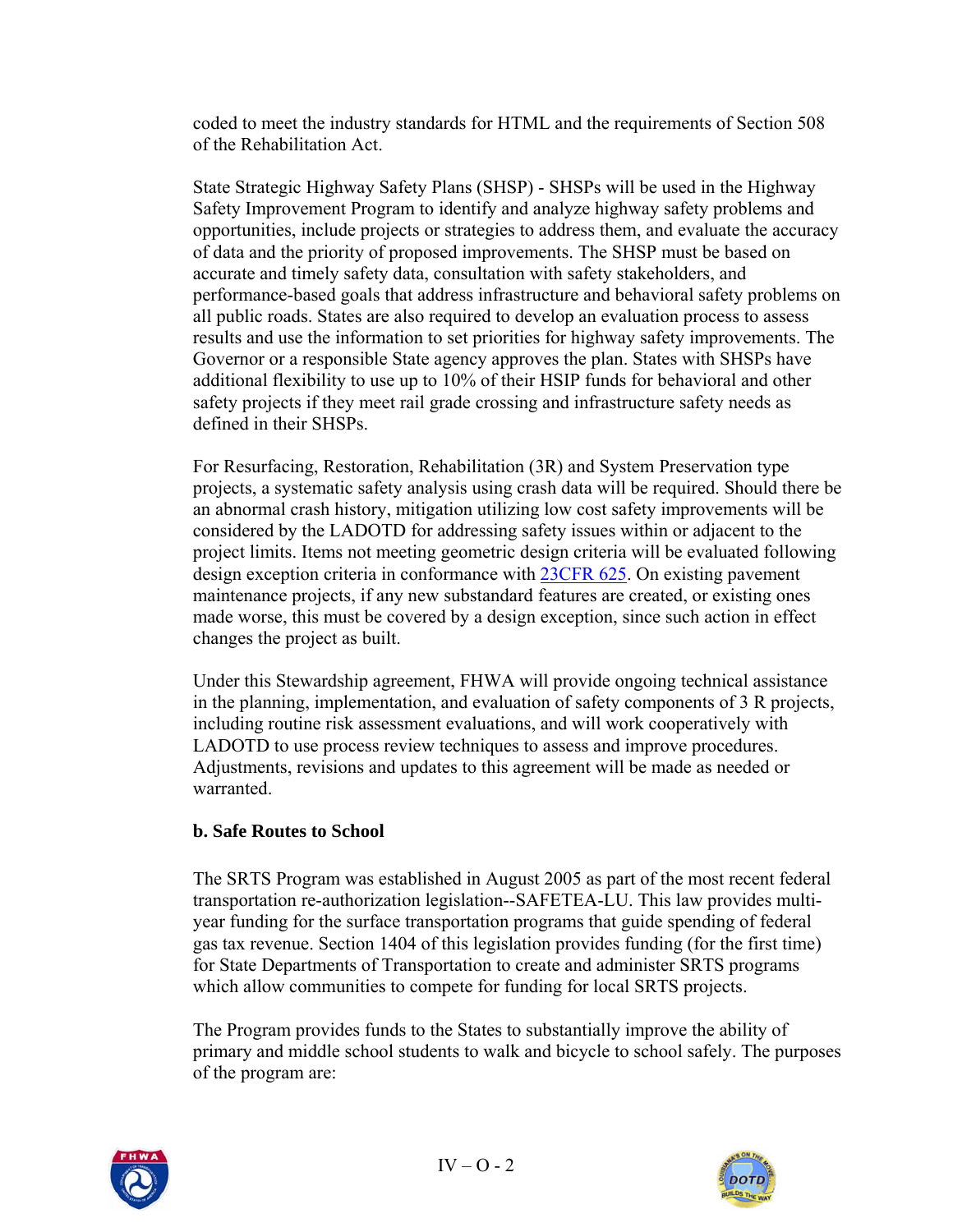- 1. to enable and encourage children, including those with disabilities, to walk and bicycle to school
- 2. to make bicycling and walking to school a safer and more appealing transportation alternative, thereby encouraging a healthy and active lifestyle from an early age; and
- 3. To facilitate the planning, development, and implementation of projects and activities that will improve safety and reduce traffic, fuel consumption, and air pollution in the vicinity (approximately 2 miles) of primary and middle schools (Grades K-8).

Each State administers its own program and develops its own procedures to solicit and select projects for funding. The program establishes two distinct types of funding opportunities: infrastructure projects (engineering improvements) and noninfrastructure related activities (such as education, enforcement and encouragement programs).

### **c. Work Zone Safety**

The objective of the National Highway Work Zone Safety Program (NHWZSP) is to enhance safety and operational efficiency of highway work zones for highway users — motorists, pedestrians, motorcyclists, bicyclists, including the elderly highway users — and highway workers. The safe and efficient flow of traffic through work zones is a major concern to transportation officials, industry, the public, businesses, and commercial motor carriers. The FHWA has developed the National Highway Work Zone Safety Program (NHWZSP) to reduce the fatalities and injurious crashes in work zones, and to enhance traffic operation and safety within work zones.

The Work Zone Safety and Mobility Rule were published on September 9, 2004 in the Federal Register. All state and local governments that receive federal-aid funding are required to comply with the provisions of the rule no later than October 12, 2007. The rule updates and broadens the former regulation at [23 CFR 630 Subpart J](http://www.access.gpo.gov/nara/cfr/waisidx_03/23cfrv1_03.html) to address more of the current issues affecting work zone safety and mobility. The changes to the regulation will encourage broader consideration of the safety and mobility impacts of work zones across project development, and the implementation of strategies that help manage these impacts during project delivery.

A number of provisions to address the safety of motorists, pedestrians, and highway construction workers in highway construction work zones are included. A new grant program, funded at \$5 million per year beginning in 2006, will fund work zone safety training, including a National Work Zone Safety Information Clearinghouse, and improved work zone traffic control devices, including high-visibility garments for workers.

### **d. High Risk Rural Roads**

The HSIP, codified as section 148 of title 23, U.S.C., (23 U.S.C. §148), was elevated to a core program as a result of the passage of the SAFETEA-LU, Public Law 109-59.



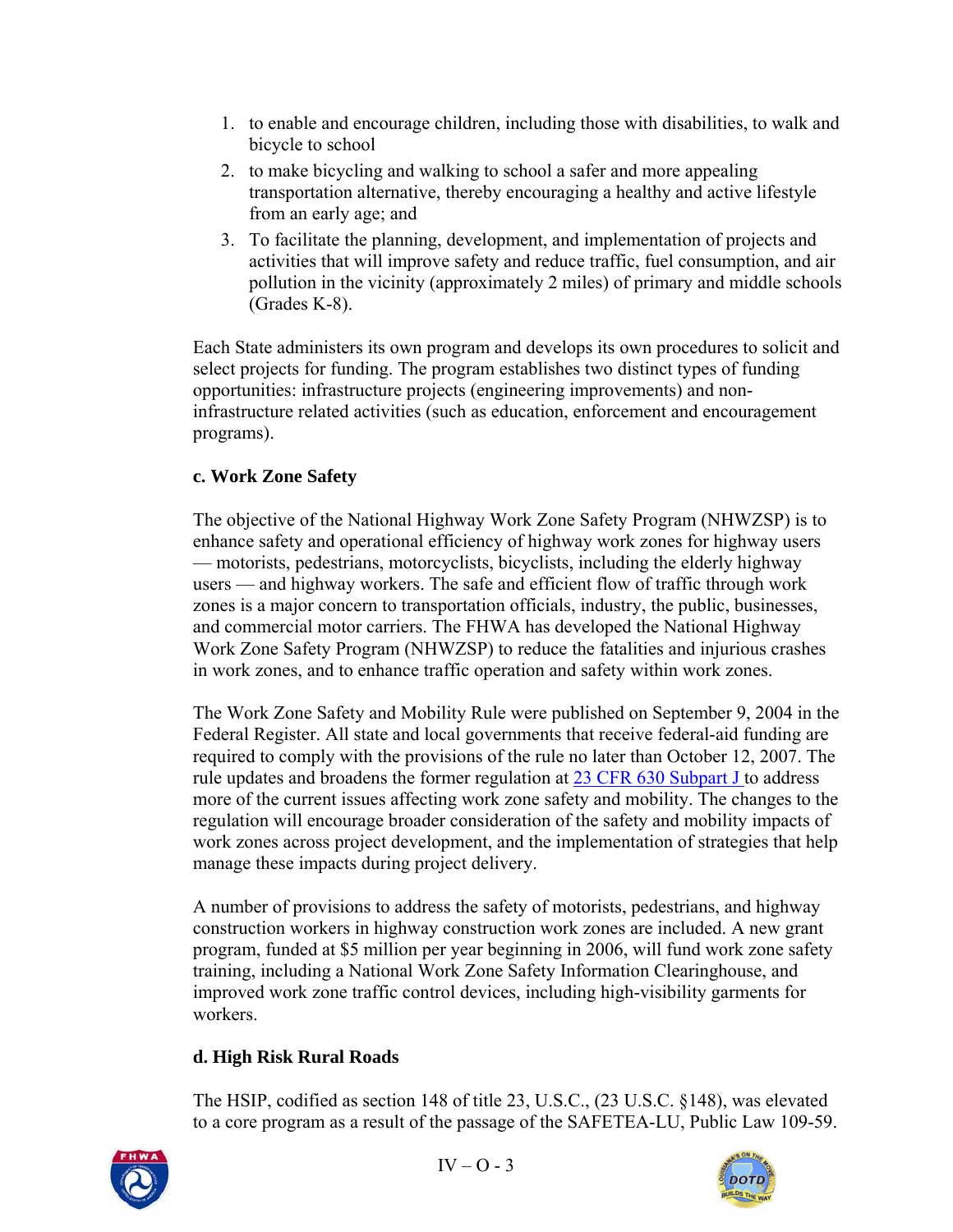The SAFETEA-LU introduced a new set-aside provision known as the High Risk Rural Roads Program (HRRRP), codified as 23 U.S.C. §148 (f). This program represents a significant step toward recognizing the need to reduce fatalities on rural roads, which account for almost two-thirds of the over 43,000 roadway fatalities in the U.S. To make headway in reducing fatalities and serious injuries, regardless of ownership, safety on rural roads must improve.

Local highway agencies often do not have the resources needed to adequately address safety problems on the roads they maintain. The FHWA Local and Tribal Safety Program provides national leadership in identifying, developing, and delivering safety programs and products to local officials and tribal governments to improve highway safety on local and tribal roads. Rural road safety is a particular concern, because the majority of highway fatalities take place on rural roads.

Transportation professionals employ assessments/audits to scrutinize roadways for safety issues-and reduce crashes, injuries, fatalities, and costs in the process. A Road Safety Assessment/Audit (RSA) is a formal safety performance examination of an existing or future road or intersection by an independent, multidisciplinary team. It qualitatively estimates and reports potential road safety issues and identifies opportunities for improvements in safety for all road users.

#### **e. Other Safety Issues**

Other provisions address specific safety issues, including bicycle and pedestrian safety, improved traffic signs and pavement markings targeted to older drivers and pedestrians.

### **f. 402 State and Community Highway Safety Grant Program**

Section 402(b) sets forth the minimum requirements with which each State's highway safety program must comply. Highway Safety Funds are used to support State and community programs to reduce deaths and injuries on the highways. In each State, funds are administered by the Governor's Representative for Highway Safety; 402 funds can be used for a variety of safety initiatives including conducting data analyses, developing safety education programs, and conducting community-wide pedestrian safety campaigns. Since the 402 Program is jointly administered by NHTSA and FHWA, Highway Safety Funds can also be used for some limited safety-related engineering projects.

The Louisiana Highway Safety Commission (LHSC) prepares an annual Highway Safety Plan (HSP) as the planning component of the program, submits a certification statement, and issues a benchmark report. Federal approval is provided by NHTSA in the form of a letter acknowledging LHSC's submission. NHTSA is the lead agency in working with LHSC on using the results of the evaluation process. FHWA provides technical support to LHSC, LADOTD or NHTSA in the 402 program.



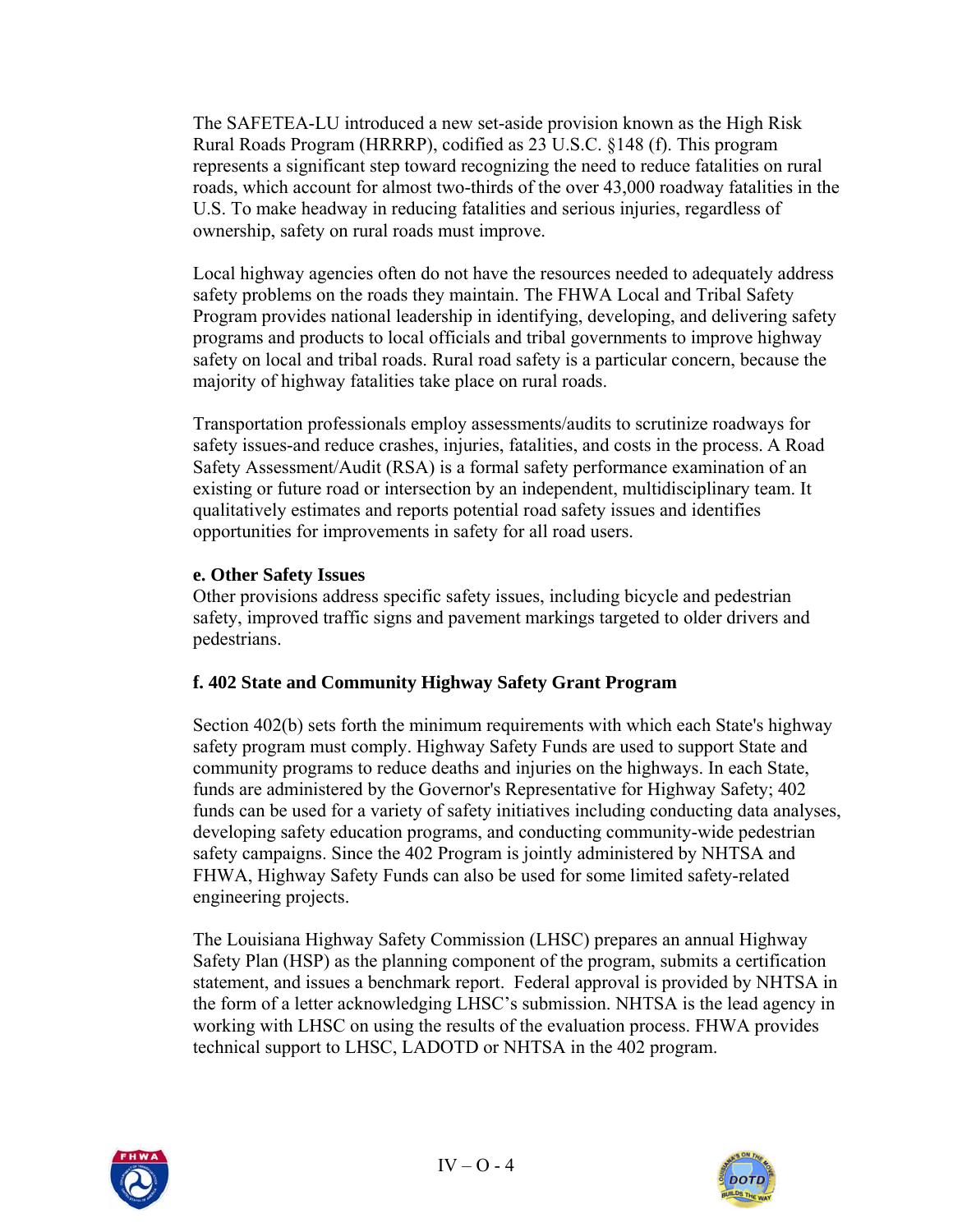#### **g. [23 USC] Section 154 (Open Container) and 164 (Repeat Offender) Penalty Transfer Program**

A percentage of the State's Federal-aid funds from the Interstate Maintenance Program, Surface Transportation Program and/or National Highway System Program are transferred annually from those programs for highway safety purposes. These funds are eligible only for projects involving alcohol countermeasures or hazard elimination safety construction. This program is unique in that the transferred funds are taken from the FHWA apportionments and placed in the NHTSA Section 402 apportionment for fiscal delivery. These penalty transfer funds are transferred back to the DOTD Safety Section to be used for Safety improvement projects.

Alcohol countermeasure projects are fully administered by NHTSA, through the Louisiana Highway Safety Commission. FHWA provides support and funding for media blitz and awareness campaigns involving alcohol countermeasures.

### **h. Other Safety Activities**

FHWA provides general technical support to LADOTD in the following safety-related areas:

- Participates as a team member in LADOTD-led safety focused task forces and teams that are formed as needed to address perceived needs or problems.
- Provides technical support in handling of special 23 USC Section program areas:
	- o Section 154 (Open Container)
	- o Section 159 Certification (Revocation or Suspension of Drivers' Licenses for Drug Offenders)
	- o Section 163 (0.08 blood alcohol)
	- o Section 164 (Repeat Offender)

# **2. Methods of Oversight**

### **a. Program Approval Actions**

- [23 USC Sections 48](http://www.access.gpo.gov/uscode/title23/title23.html) (previously Sec. 130 & 152): LADOTD will submit for FHWA approval a programming process and amendments, a program of projects and program evaluation report under the Highway Safety Improvement Program (HSIP), including Hazard Elimination Projects and Rail Crossing Improvement Projects.
- [23 USC Section 154](http://www.access.gpo.gov/uscode/title23/title23.html) (Open Container): LADOTD must submit a notification to FHWA and NHTSA identifying how the Open Container penalty transferred funds will be used. It will also include any Section 154 Penalty Transfer Projects advanced as hazard elimination safety construction projects based on Section 148 criteria in the annual program of projects under the Highway Safety Improvement Program.



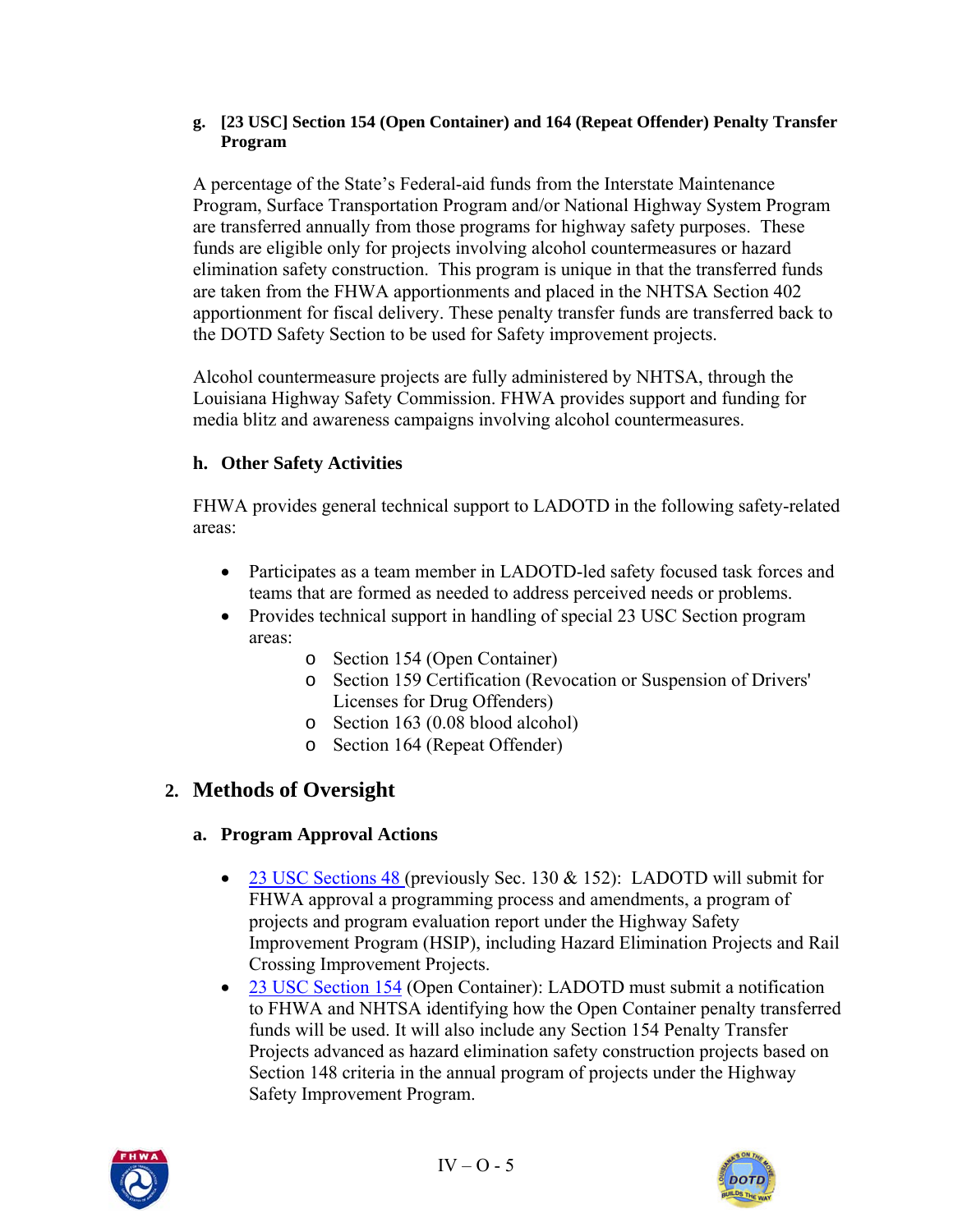- [23 USC Section 159](http://www.access.gpo.gov/uscode/title23/title23.html) Certification (Revocation or Suspension of Drivers' Licenses for Drug Offenders**)**: LADOTD will submit an annual certification to FHWA indicating either opposition to or enactment/enforcement of a law requiring the revocation or suspension of drivers' licenses of individuals convicted of drug offenses.
- [23 USC Section 163](http://www.access.gpo.gov/uscode/title23/title23.html) (0.08 blood alcohol): LADOTD must annually jointly notify FHWA and NHTSA of the intended use of the Section 163 incentive funds.
- [23 USC Section 164](http://www.access.gpo.gov/uscode/title23/title23.html) (Repeat Offender): LADOTD must submit a notification to FHWA and NHTSA identifying how the Repeat Intoxicated Drivers penalty transferred funds will be used. LADOTD will include all Section 164 penalty transfer projects in the annual Highway Safety Plan (HSP) developed under Section 402. It will also include any Section 164 Penalty Transfer Projects advanced as hazard elimination safety construction projects based on Section 148 criteria in the annual program of projects under the Highway Safety Improvement Program.
- [23 USC Section 402](http://www.access.gpo.gov/uscode/title23/title23.html): FHWA will coordinate with NHTSA on program based Federal actions necessary under the Section 402 Program.

### **b. Project Approval Actions**

- FHWA will verify that projects are in the current HSIP, and approve project agreements, modified project agreements and final vouchers on all Section 130 and 148 projects.
- FHWA will collaborate with NHTSA on any project level action required for Section 402 projects.
- Section 164 Penalty Transfer Projects, though handled by NHTSA due to transfer to Section 402, will be handled by FHWA similar to Section 148 projects, following partnership agreement procedures except that no financial actions will be taken by FHWA. LADOTD will include the Section 164 Penalty Transfer Projects being advanced under Section 148 Program criteria in the annual program of projects under the Highway Safety Improvement Program. FHWA will verify that projects are listed in the annual HSIP and HSP.

### **c. Monitoring**

The FHWA Safety Programs focus on high risk areas, such as road departure, intersections and pedestrian safety, in order to make the biggest difference in improving traffic safety. FHWA is actively pursuing improved roadway safety through a multi-faceted approach in the fields of engineering, education, enforcement, and coordination with public safety agencies (police and fire services). FHWA monitors these high risk areas by summarizing crash and safety data obtained from LADOTD.



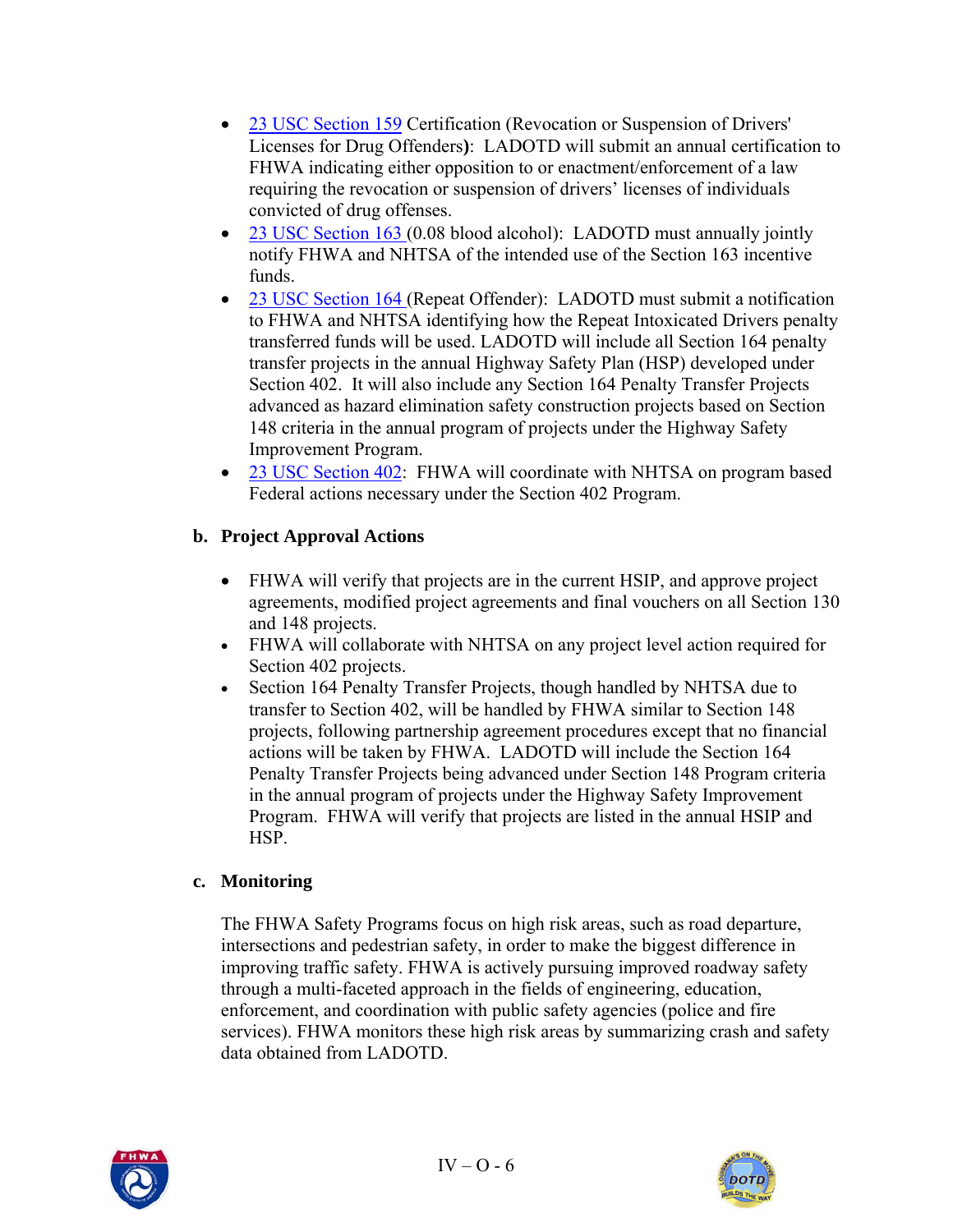FHWA provides national safety leadership through: conducting innovative safety research; setting national highway safety guidelines; and promoting proven or promising safety technologies.

- FHWA may conduct inspections, including finals, on a statewide sampling basis through annual reviews.
- FHWA will provide ongoing technical assistance in the planning, implementation, and evaluation components of the HSIP, will include the safety program as an area of routine risk assessment evaluations, and will work cooperatively with LADOTD to use process review techniques to assess and improve procedures.
- FHWA will support NHTSA in monitoring of Section 402 Program activities by participating in periodic management reviews conducted by NHTSA and by working cooperatively with LADOTD.

# **3. Control Documents**

### **a. Applicable Laws, Regulations, and Orders**

- April 4, 2006- Highway Safety Improvement Program Reporting Requirements [Title 23, Section  $148(g)$ ]
- April 10, 2006- Highway Safety Improvement Program reporting "5 Percent Report" [Title 23, Section 148  $(c)(1)(D)$ ]
- May 9, 2006- Guidance on 23 USC 130 Annual Reporting Requirements for Rail-Highway Crossings
- 23 USC Sections 130, 148, 159, 163, 164, 315, 402
- 23 CFR Part 924 and Part 1200

# **4. Performance Indicators**

### **Performance Goals**

Reduce the number of highway-related Fatalities and Injuries in Louisiana.

### **Performance Indicators**

FHWA actively tracks data in the above emphasis areas:

- Roadway Departure (Statewide)-- Crashes, Fatalities, Injuries;
- Roadway Departure (Rural Interstate)-- Crashes, Fatalities, Injuries;
- Bicycle-- Crashes, Fatalities, Injuries;
- Pedestrian-- Crashes, Fatalities, Injuries;
- Work Zone-- Crashes, Fatalities, Injuries;
- Railroad-- Fatalities, Injuries;
- Intersection-- Fatalities, Injuries.



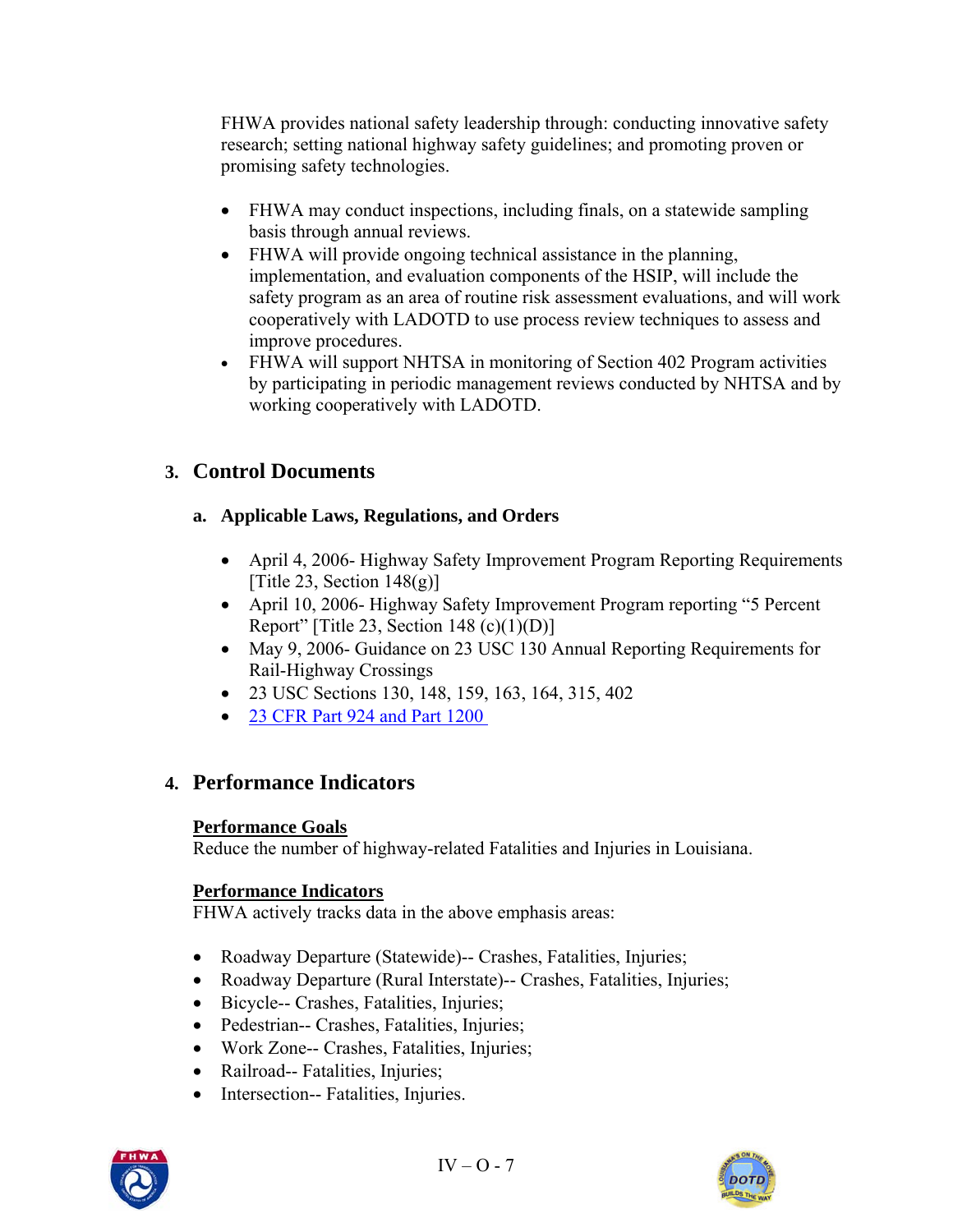# **5. Project Responsibilities**

| PROJECT ACTIVITIES                      |                       | <b>AGENCY RESPONSIBLE</b>              |                                                   |  |
|-----------------------------------------|-----------------------|----------------------------------------|---------------------------------------------------|--|
| Approval Action                         | Reference<br>Document | <b>Full FHWA Oversight</b><br>Projects | <b>State Administered</b><br>(Delegated) Projects |  |
| <b>ROW Clearance</b>                    | 23 CFR 635.309        | <b>FHWA</b>                            | <b>LADOTD</b>                                     |  |
| <b>Contract Changes</b><br>& Extra Work | 23 CFR 635.120        | <b>FHWA</b>                            | <b>LADOTD</b>                                     |  |
| Environmental<br>Determination          | 23 CFR 771            | <b>FHWA</b>                            | <b>FHWA</b>                                       |  |
| Obligation of<br><b>Funds</b>           | 23 USC 106            | <b>FHWA</b>                            | <b>FHWA</b>                                       |  |
| <b>Final Construction</b><br>Inspection | 23 USC 106            | <b>FHWA</b>                            | <b>LADOTD</b>                                     |  |
| Final Voucher                           | 23 USC 106            | <b>FHWA</b>                            | <b>FHWA</b>                                       |  |

### **PROJECT ACTIVITY APPROVAL CHART – Section 130 & 148 Projects**

LADOTD provides Safety Railroad improvement projects in conformance with 23 CFR 646.22- 00 and utilizing the General procedures contained in Section 646.216

Section 130 projects are currently funded 100% Federal share in conformance with 23 USC 120(c).

All railroad traffic control devices proposed shall comply with the latest edition of the Manual on Uniform Traffic Control Devices for Streets and Highways.



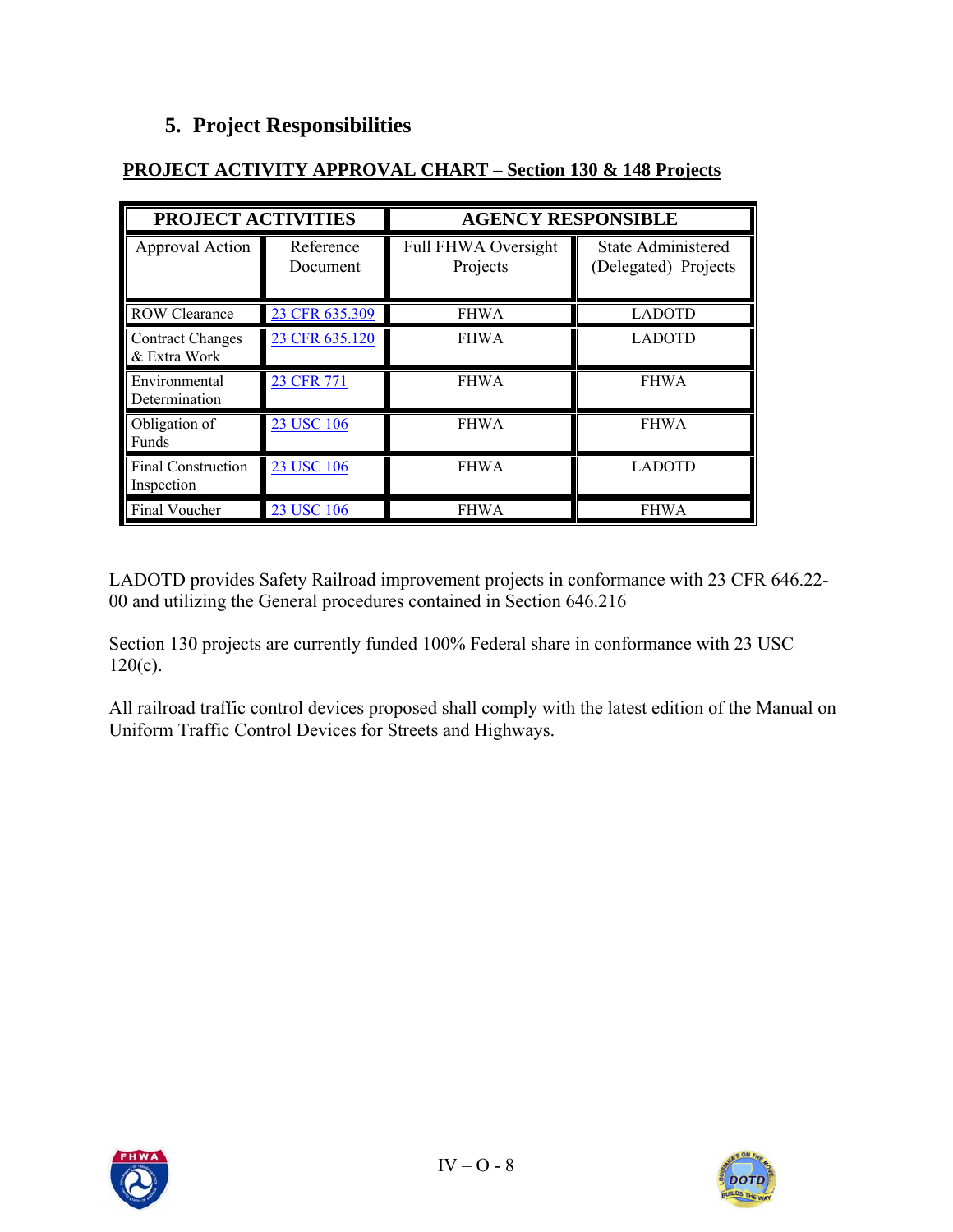| PROJECT ACTIVITIES                      |                       | <b>AGENCY RESPONSIBLE</b>              |                                                   |  |
|-----------------------------------------|-----------------------|----------------------------------------|---------------------------------------------------|--|
| <b>Approval Action</b>                  | Reference<br>Document | <b>Full FHWA Oversight</b><br>Projects | <b>State Administered</b><br>(Delegated) Projects |  |
| <b>ROW Clearance</b>                    | 23 CFR 635.309        | <b>LADOTD</b>                          | <b>LADOTD</b>                                     |  |
| <b>Contract Changes</b><br>& Extra Work | 23 CFR 635.120        | <b>LADOTD</b>                          | <b>LADOTD</b>                                     |  |
| Environmental<br>Determination          | 23 CFR 771            | <b>FHWA</b>                            | <b>FHWA</b>                                       |  |
| Obligation of<br>Funds                  | 23 USC 106            | <b>NHTSA</b>                           | <b>NHTSA</b>                                      |  |
| <b>Final Construction</b><br>Inspection | 23 USC 106            | <b>LADOTD</b>                          | <b>LADOTD</b>                                     |  |
| Final Voucher                           | 23 USC 106            | <b>NHTSA</b>                           | <b>NHTSA</b>                                      |  |

### **PROJECT ACTIVITY APPROVAL CHART – Section 154 & 164 Projects**

Under the provisions of section 154(c) of title 23, U.S.C., and section 164 of title 23, U.S.C., 3 percent of the amount required to be apportioned to the States will be transferred to the State's Safety Program, as outlined in section 402 of title 23, U.S.C. Amounts transferred were subject to determination by the States, according to section  $154(c)(5)$  of title 23, U.S.C., and section 164(b)(5) of title 23, U.S.C.



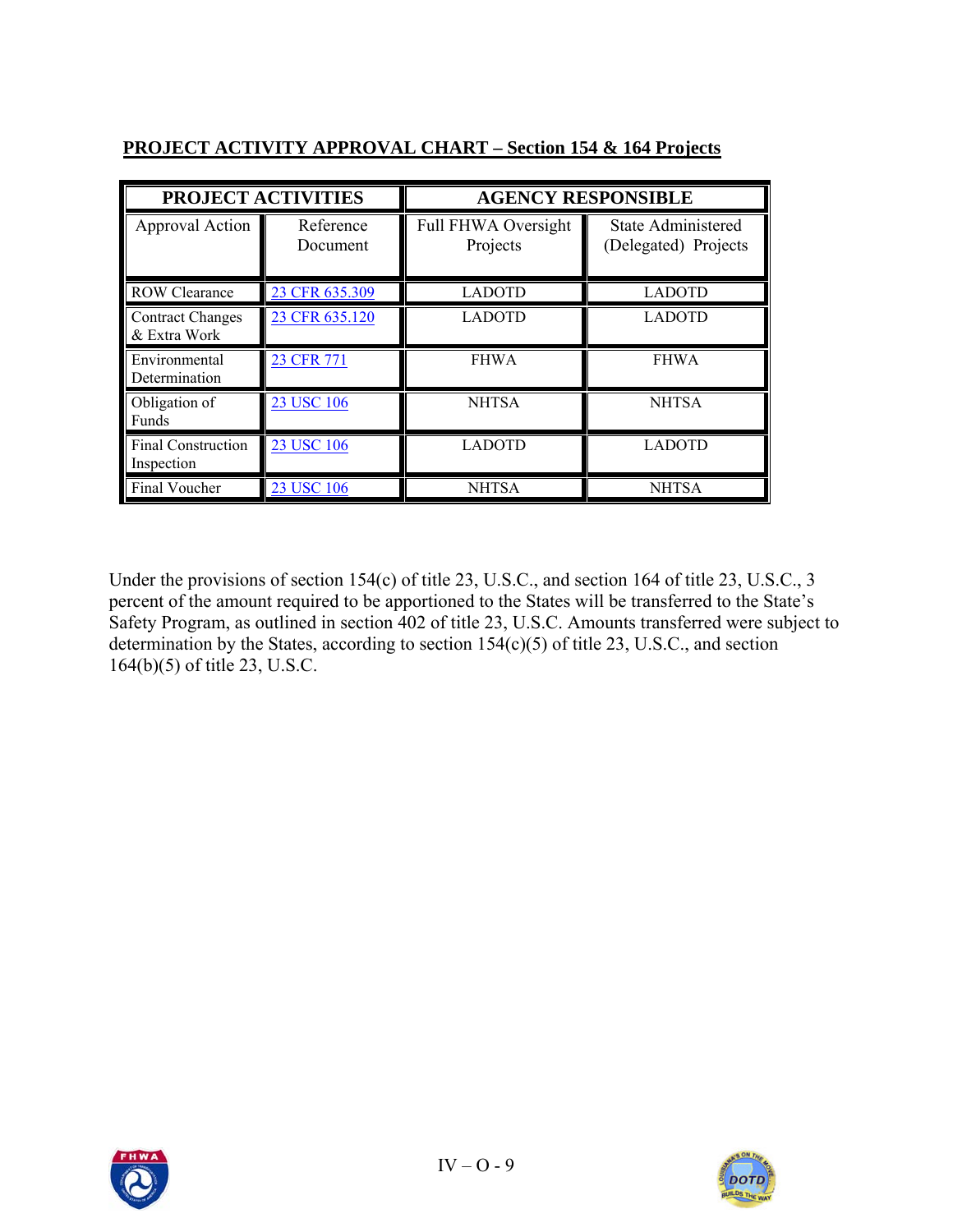#### **LOUISIANA FEDERAL-AID HIGHWAY PROGRAM STEWARDSHIP AGREEMENT**

# **P. Civil Rights**

# **1. FHWA and LADOTD Roles and Responsibilities**

The FHWA Division Office is committed to effectively implement and enforce civil rights programs within LADOTD in its planning, construction, and management of the multimodal Louisiana transportation system. Federal law establishes the State as responsible for nondiscrimination as the recipient of Federal aid, but does not allow the delegation of FHWA Civil Rights federal responsibilities to LADOTD at any project level. If projects are managed by a sub-recipient, LADOTD must ensure that the sub-recipient is well qualified and suitably equipped to perform the work [\(23 CFR](http://www.access.gpo.gov/nara/cfr/waisidx_03/23cfrv1_03.html)  [1.11](http://www.access.gpo.gov/nara/cfr/waisidx_03/23cfrv1_03.html)). If sub-recipients are involved, LADOTD is obligated to ensure nondiscrimination in all programs and activities, and in the provisions of all services and benefits, as a basis for continued receipt of FHWA funds. LADOTD can delegate the activity but cannot delegate their responsibility.

# **2. Methods of Oversight**

#### **a. Program Approval Actions**

- FHWA will approve the DBE program and supportive sevice plans. The approval will be coordinated with the Washington office review team.
- FHWA will review and approve the LADOTD Affirmative Action (external/internal) plans annually.
- The Contract Compliance Review Program will be audited by FHWA annually.
- Labor Compliance reviews are reviewed by the FHWA Division and forwarded to FHWA Headquarters.
- The LADOTD Title VI/Non-discrimination program is reviewed and approved by FHWA annually.
- ADA complaints will be forwarded to the FHWA division office. The FHWA will investigate and coordinate with FHWA HQ as needed.

#### **b. Project Approval Actions**

Not applicable for Civil Rights Program.



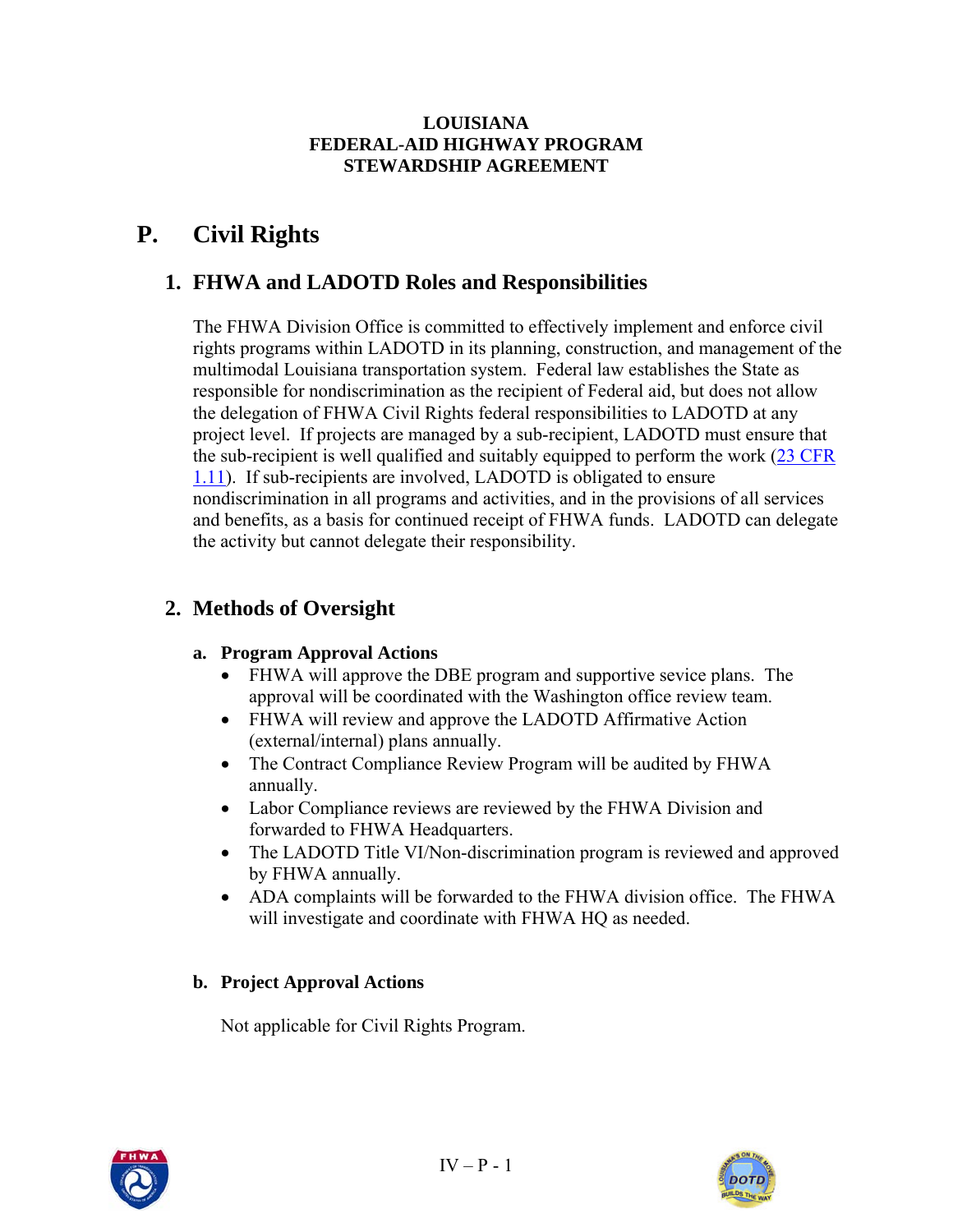### **c. Monitoring**

FHWA will review and approve LADOTD's programs on an ongoing basis through process and program reviews, and through active participation in continuous program evaluation and improvement. Appropriate FHWA representatives will actively participate in LADOTD's initiated reviews, task forces, and other civil rights initiatives upon request and to the extent feasible. Finally, FHWA will analyze civil rights reports submitted by LADOTD to help identify trends and provide feedback and recommendations to LADOTD.

# **3. Control Documents**

### **a. Applicable Laws, Regulations, and Orders**

- Title VI of the 1964 Civil Rights Act
- Equal Employment Opportunity Act of 1972
- Rehabilitation Act of 1973
- Age Discrimination Act of 1975
- Americans with Disabilities Acts of 1967 & 1990
- Civil Rights Restoration Act of 1987
- [23 USC 140, 142, 324](http://www.access.gpo.gov/uscode/title23/title23.html)
- 49 CFR Part 21 & 26
- [23 CFR Part 230, 633](http://www.access.gpo.gov/nara/cfr/waisidx_03/23cfrv1_03.html)
- 13 CFR Part 121
- 29 CFR Part 1,3,5,6,7
- Executive Order 11246

#### **b. Approved Procedures/Agreements/Manuals**

- DBE Program Administration Document March 2001
- Other Manuals Used by LADOTD Not Requiring FHWA Approval:
	- 1. External Civil Rights Manual-March 2003 (Updated Every 2 Years)
	- 2. Davis-Bacon Wage & Payroll Requirements Manual



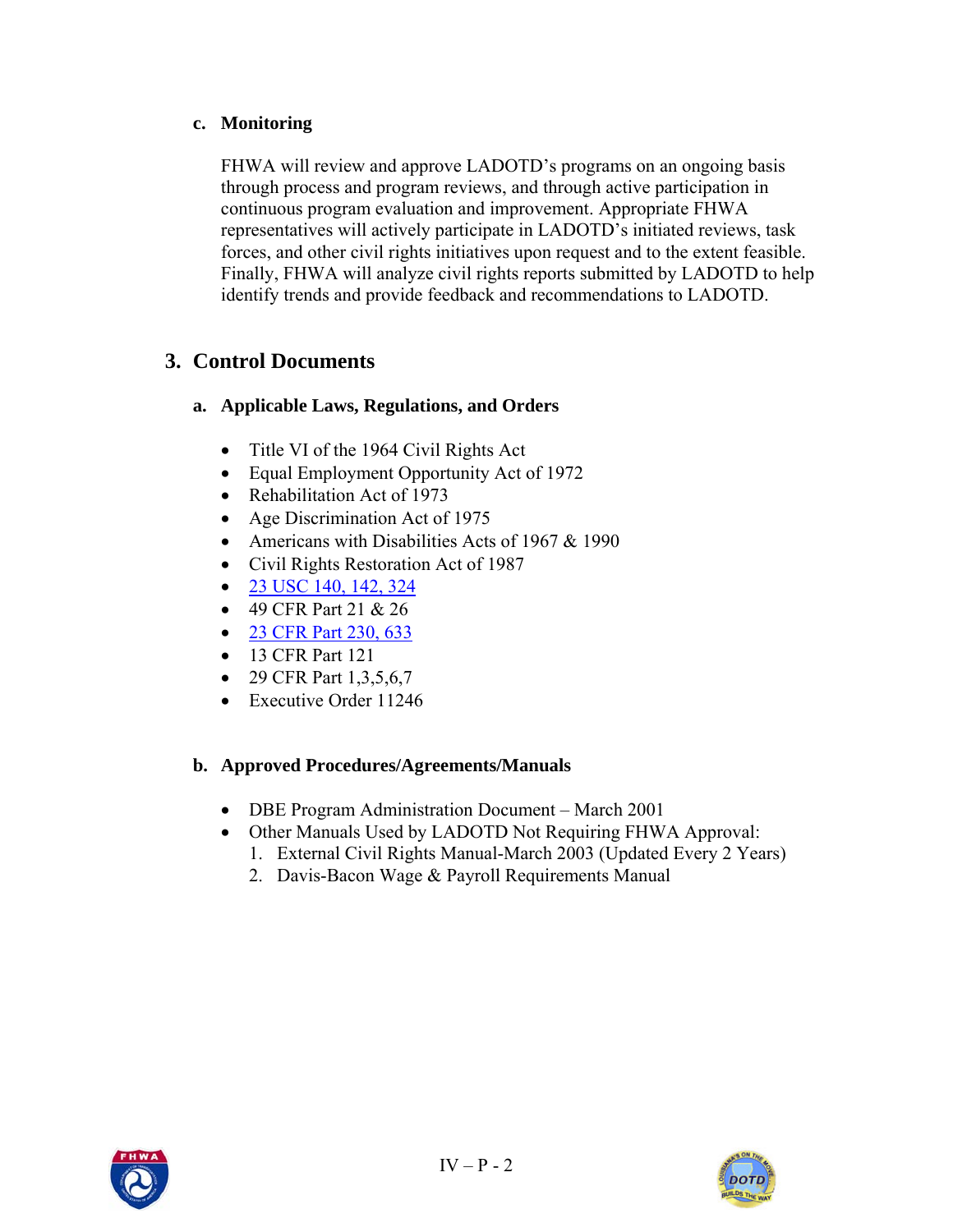|  |  | 4. Programs Plans/Reports & Responsibilities |
|--|--|----------------------------------------------|
|  |  |                                              |

| <b>Programs</b><br><b>Plans/Reports</b>                                                                     | <b>Authorities</b><br><b>Due to FHWA</b>     |                                                                                                         |                                                          |  | <b>FHWA</b><br><b>Actions</b> |
|-------------------------------------------------------------------------------------------------------------|----------------------------------------------|---------------------------------------------------------------------------------------------------------|----------------------------------------------------------|--|-------------------------------|
| Program: Title VI, Environmental Justice, Limited English Proficiency & ADA                                 |                                              |                                                                                                         |                                                          |  |                               |
| <b>Title VI Program Plan</b>                                                                                | 23 CFR 200.9                                 | Annually - Approved on<br>9/29/2005                                                                     | Review/Approve                                           |  |                               |
| <b>Title VI Program Updates</b><br>w/accomplishments & next yr<br>goals w/time tables                       | 23 CFR 200.9                                 | Annually (Due July $1st$ )                                                                              | Review/Approve                                           |  |                               |
| <b>Limited English Proficiency</b><br><b>Report</b>                                                         | Congress and OMB                             | Annually (Due October 15 <sup>th</sup> ).<br>Date subject to change.<br>Based on Federal FY.            | Review/Approve                                           |  |                               |
| <b>Title VI Complaints &amp;</b><br><b>Investigative Reports</b>                                            | 23 CFR 200.9                                 | Annually (60 days from the<br>date complaint was received)                                              | Review/Concur                                            |  |                               |
| <b>Title VI Review Reports</b>                                                                              | 23 CFR 200.11                                | Quarterly - As submitted by<br>SHA. Based on federal FY.                                                | Review/Concur                                            |  |                               |
| <b>ADA/Section 504</b>                                                                                      | 29 USC, 42 USC                               | Forward ADA complaints<br>received to FHWA.                                                             | Investigate and<br>coordinate with FHWA<br>HQ as needed. |  |                               |
| Program: External Contractor Compliance Program                                                             |                                              |                                                                                                         |                                                          |  |                               |
| <b>Contractor Compliance</b><br><b>Program Plan</b>                                                         | 23 CFR 230, Subpart<br>C, Appendix A, Part I | Annually-(Due October 1 <sup>st</sup> )                                                                 | Review/Approve                                           |  |                               |
| <b>Contractor Compliance</b><br><b>Program Updates</b><br>w/accomplishments & next yr<br>goal w/time tables | 23 CFR 230, Subpart<br>C, Appendix A, Part I | Annually-(Due October 1 <sup>st</sup> )                                                                 | Review/Approve                                           |  |                               |
| <b>Annual Contract Compliance</b><br>Report 1392 w/backup inf.                                              | 23 CFR 230.121 (a)                           | Annually-(Due September 25)                                                                             | Review/File Submit to<br>HO.                             |  |                               |
| <b>Compliance Review</b><br><b>Schedules</b>                                                                | 23 CFR 230                                   | Annually by Oct 1. Based on<br>Federal FY.                                                              | Review/Concur                                            |  |                               |
| <b>Contractor Compliance</b><br><b>Review Reports</b>                                                       | 23 CFR 230.409<br>23 CFR 230.413             | Within 15 days of compliance<br>review completion.                                                      | Review/Concur                                            |  |                               |
| Program: Disadvantaged Business Enterprises (DBE) & DBE Supportive Services<br>(DBE/SS) Program             |                                              |                                                                                                         |                                                          |  |                               |
| <b>DBE</b> Awards &<br><b>Commitments Reports</b>                                                           | 49 CFR 26,<br>Appendix B                     | Semi-Annual<br>Due June $1st$ (Oct $1 - \text{Mar } 31$ )<br>Due Dec $1st$ (Apr $1 - \text{Sept } 30$ ) | Review/Approve<br>Submit to DOT/HQ                       |  |                               |
| <b>DBE Program Goals &amp;</b><br>Methodology                                                               | 49 CFR 26.41                                 | Annually (Due August $1st$ )                                                                            | Review/Approve<br>Submit to DOT/HQ                       |  |                               |
| <b>DBE Program Plan</b>                                                                                     | 49 CFR 26.21 (b)                             | Based on Revisions to Plan                                                                              | Review/Approve                                           |  |                               |



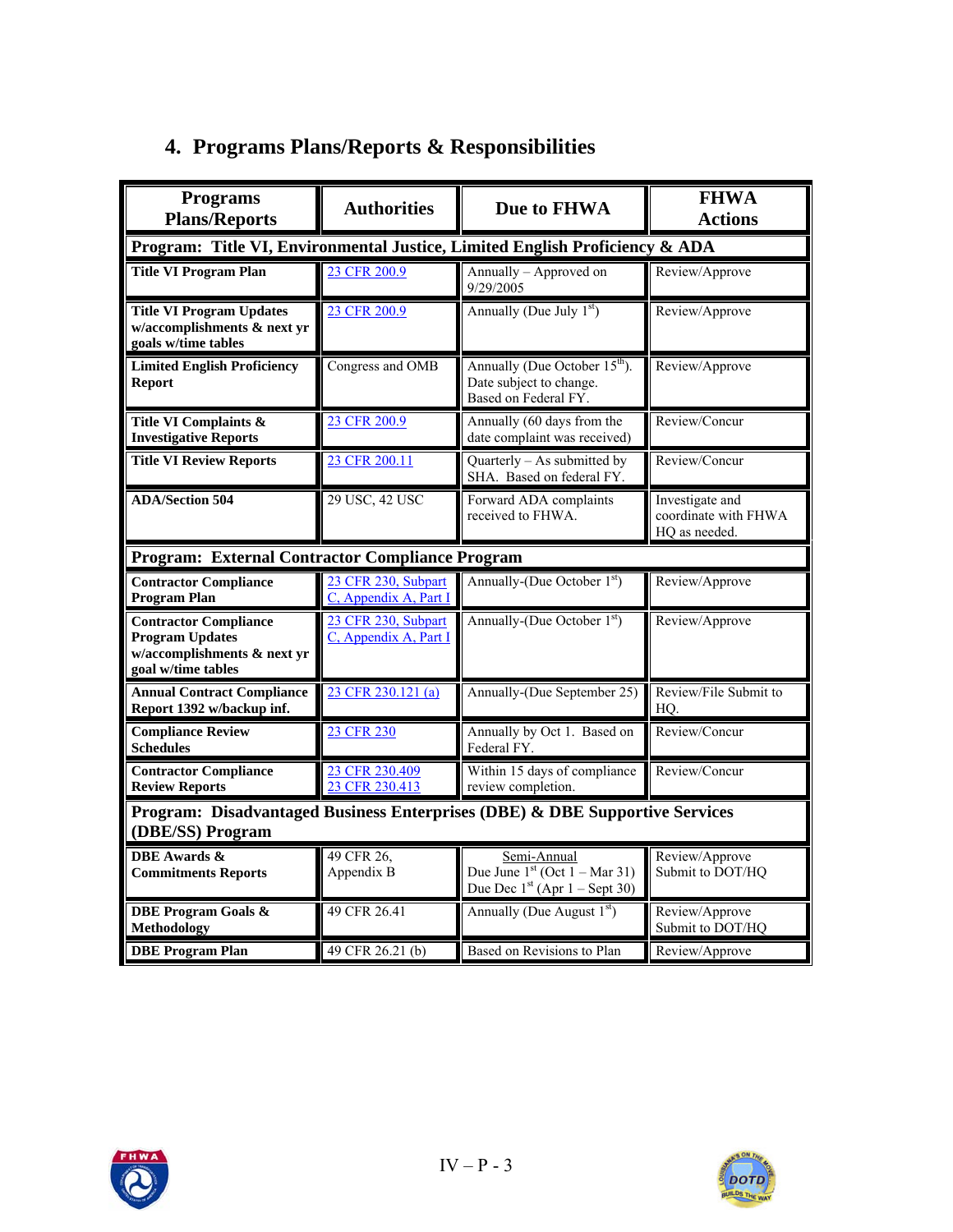#### **LOUISIANA FEDERAL-AID HIGHWAY PROGRAM STEWARDSHIP AGREEMENT**

# **Q. Emergency Relief**

# **1. Program Overview**

Congress authorized in [Title 23, United States Code, Section 125,](http://www.access.gpo.gov/uscode/title23/title23.html) a special program from the Highway Trust Fund for the repair or reconstruction of Federal-aid highways and roads on Federal lands which have suffered serious damage as a result of (1) natural disasters or (2) catastrophic failures from an external cause. This program, commonly referred to as the emergency relief or ER program, supplements the commitment of resources by States, their political subdivisions, or other Federal agencies to help pay for unusually high expenses resulting from extraordinary conditions.

ER funds are not intended to cover all damage repair costs nor interim emergency repair costs that will necessarily restore the facility to pre-disaster conditions. State and local highway agencies must expect additional expenditures, changes in project priorities, and some inconvenience to traffic as a result of emergency conditions. State and local governments are responsible for planning and providing for extraordinary conditions. Economic hardship is not a factor in determining repair eligibility. Disasters must be of such magnitude as to be considered extraordinary to be considered for ER funding. To be considered extraordinary, the estimated Federal portion of the damage must meet a threshold of \$700,000. Individual sites must reach a threshold of \$5,000 in total cost to be eligible. This threshold is used to determine if the extent of repair work at a site is beyond the scope of heavy maintenance.

The ER funds are available for permanent repairs and for work accomplished more than 180 days after an event at the pro rata Federal-aid share that would normally apply to the Federal-aid facility damaged. For Interstate highways, the Federal share is 90 percent. For all other highway the Federal share is 80 percent. Emergency repair work to restore essential traffic, minimize the extent of damage, or protect the remaining facilities, accomplished in the first 180 days after the occurrence of the disaster, may be reimbursed at 100 percent Federal share. During this 180 day period, permanent repair work is reimbursed at normal pro rata share unless permanent repair is performed as an incidental part of emergency repair work.

See the [Emergency Relief Manual \(Federal-aid Highways\)](http://www.fhwa.dot.gov/reports/erm/index.cfm) for more detail on the ER program. See the attached flow chart for a graphic program overview.



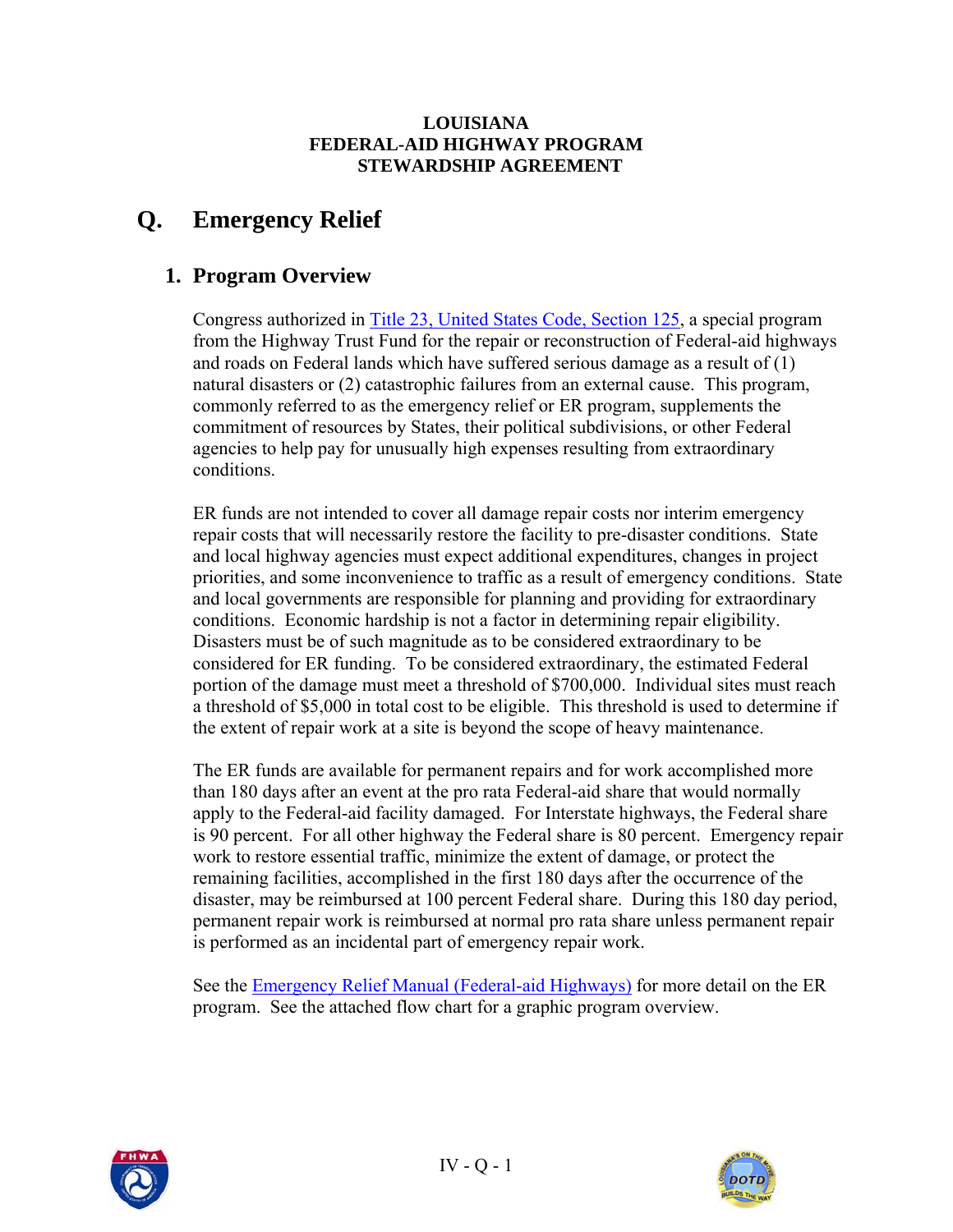# **2. Methods of Oversight**

#### **a. Program Approval Actions (see attached flowchart)**

- The LADOTD must specifically request assistance under the ER program for each natural disaster or catastrophic event. This should be initiated with a letter of intent to seek ER funds as soon as it is evident that there is eligible damage.
- FHWA will respond to written requests for ER assistance with a letter of acknowledgement and brief instructions on how to proceed. Typically, the letter of acknowledgement establishes a beginning date of potential eligibility for immediate emergency repairs.
- LADOTD prepares and submits to FHWA a Damage Survey Summary Report in support of the ER funding request. The Damage Survey Summary Report is prepared for each particular event in accordance with the ER Manual requirements, after consulting with the FHWA Division Office as to which of the three method of developing and processing ER request will be utilized.
- FHWA will respond to the report with a determination of ER eligibility. The list of sites outlined in the report constitutes the program of projects required prior to authorization of permanent repairs.

### **b. Project Approval Actions**

- FHWA's Acknowledgement Letter will establish a date of eligibility for those emergency repairs and protective measures that must be undertaken immediately to restore essential travel, minimize the extent of damage, or protect remaining facilities. These types of repairs are normally classified as Categorical Exclusions under [23 CFR 771.117 \(c\)\(9\)](http://www.access.gpo.gov/nara/cfr/waisidx_03/23cfrv1_03.html). Contracts to do this type of emergency repair may be accomplished through abbreviated procedures, but care should be taken to include applicable Federal aid requirements (Refer to ER Manual).
- FHWA's Determination of Eligibility letter will inform the LADOTD of which projects are to be considered full involvement by FHWA and which projects may precede under delegated authority. Because of the nature of the ER program, the thresholds used for this purpose for regular Federal aid apportioned funds, may or may not be found applicable for a particular disaster or particular damage sites.
- For ER projects determined in the Determination of Eligibility letter to be fully involved, normal Federal aid oversight procedures will apply: design/concept approval, PS&E approval/advertise for bids, concurrence in award, change order approval, etc.
- All ER projects that do not fall into the category of work needed immediately to protect the facility from further damage or keep the route open for the safe flow of traffic (first response type work) will require environmental approval by FHWA. See the [Environment section](#page-16-0).



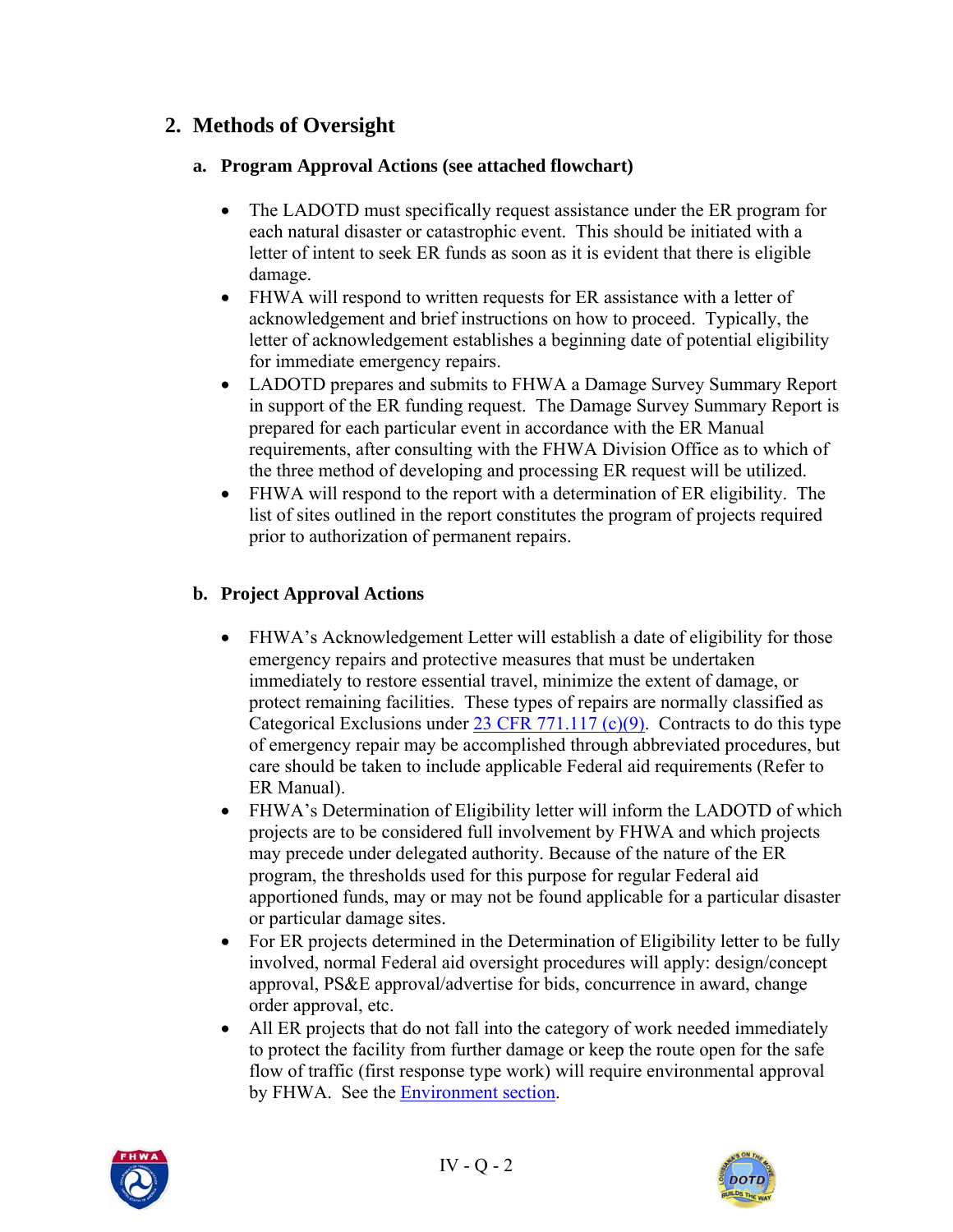### **c. Monitoring**

- The FHWA and LADOTD will co-inspect the damage sites during the development of the disaster estimate.
- FHWA will conduct final inspections of all ER projects that it determines to be full oversight.
- FHWA may conduct final inspection of additional ER projects on a sample or random basis.

# **3. Control Documents**

### **a. Applicable Laws, Regulations, and Orders**

- [Title 23, Section 125](http://www.access.gpo.gov/uscode/title23/title23.html)
- [23 CFR 668](http://www.access.gpo.gov/nara/cfr/waisidx_03/23cfrv1_03.html)

### **b. Approved Procedures/Agreements/Manuals**

• [FHWA Emergency Relief Manual \(August 2003\)](http://www.fhwa.dot.gov/reports/erm/index.cfm)

# **4. Business Standards**

- FHWA will respond to an LADOTD letter of intent to seek ER funding within 2 working days.
- The LADOTD is expected to complete a reasonable survey of the damage (Damage Survey Summary Report) with associated estimates of cost within 4 to 6 weeks of the event. This may vary depending on the area of impact of the disaster. If Traditional Damage Assessment is conducted, a detailed Damage Inspection Report will be required for each site LADOTD expects to request ER reimbursement for emergency or permanent repairs.
- FHWA will respond to LADOTD requests for ER disaster eligibility supported by the Damage Survey Summary Report within 2 weeks with a Determination of Eligibility.

# **5. Project and Program Responsibilities**

### **PROJECT and PROGRAM ACTIVITY APPROVAL CHART**

| <b>Activity</b>                                              | <b>Generated By</b> | <b>Agency Responsible</b><br><b>For Approval</b> |
|--------------------------------------------------------------|---------------------|--------------------------------------------------|
| Letter of intent to seek ER funds.                           | <b>LADOTD</b>       | FHWA with Letter of<br>Acknowledgement           |
| Damage Inspection Reports                                    | <b>LADOTD/FHWA</b>  | <b>FHWA</b>                                      |
| Request for Environmental approval<br>for permanent repairs. | <b>LADOTD</b>       | <b>FHWA</b>                                      |



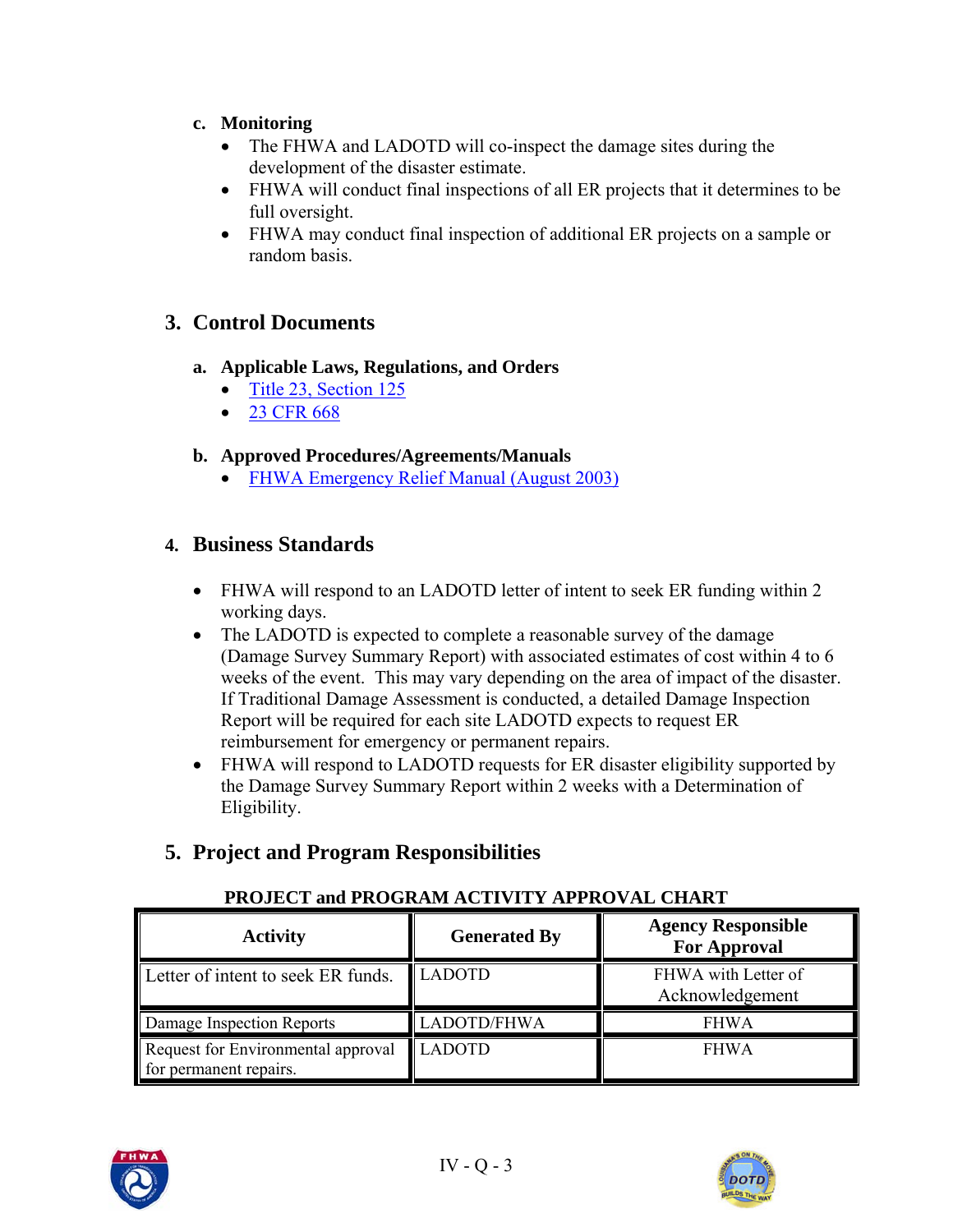# **ER Program Flow Chart**





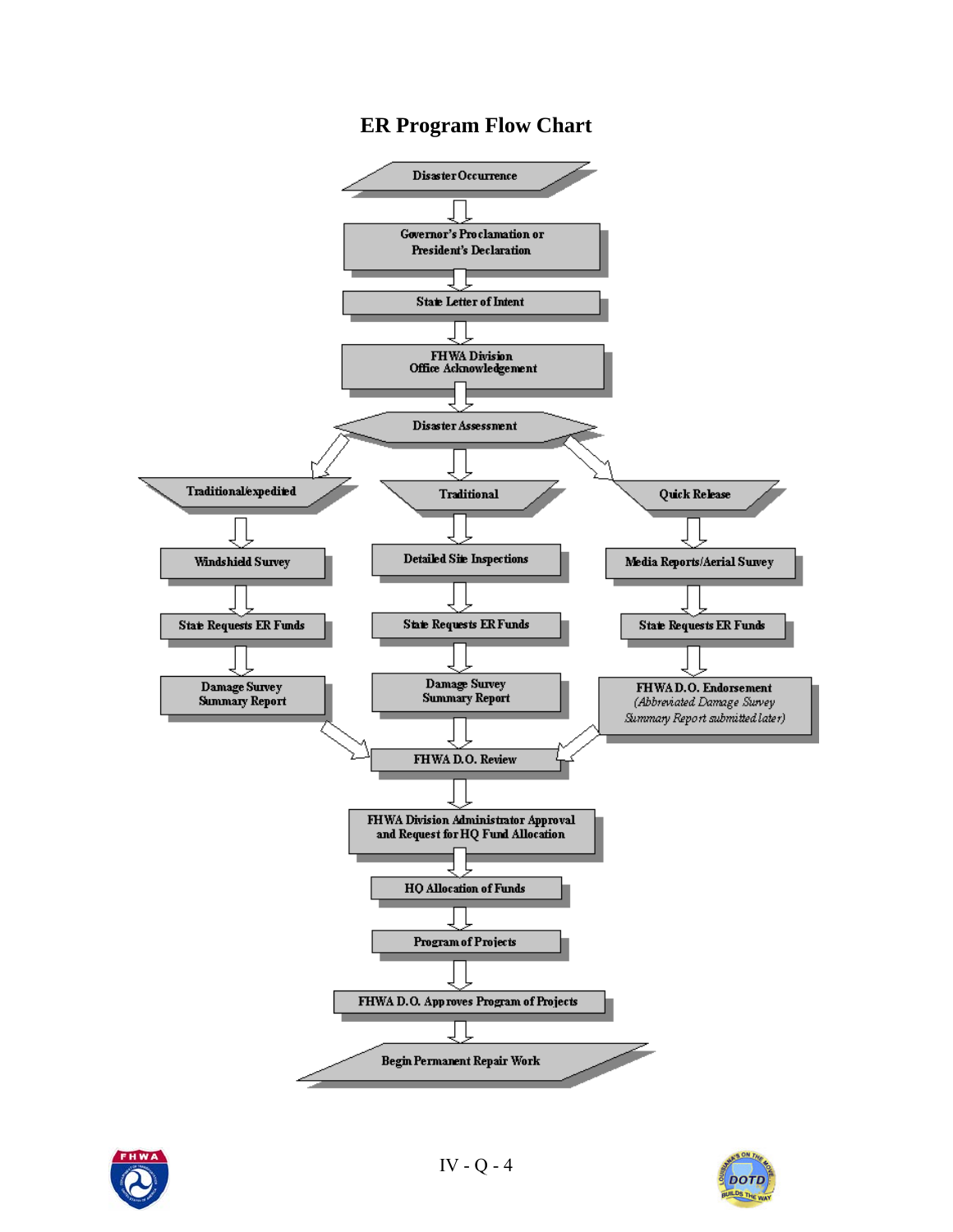#### **LOUISIANA FEDERAL-AID HIGHWAY PROGRAM STEWARDSHIP AGREEMENT**

# **R. Emergency/Security**

# **1. Program Overview**

The purpose of this plan is to establish procedures to respond to national and local emergencies. These procedures are intended to address security, emergency preparedness, and response capability in the face of disaster and emergency situations.

One purpose of this program is to establish notification procedures to rapidly advise the Federal Highway Administrator, the Office of the Secretary of Transportation, the Office of Emergency Transportation, and the Federal Highway Administration (FHWA) Regional Emergency Transportation Coordinators (RETCO's) of significant events affecting highway transportation, and to provide for follow up reports, as appropriate.

The other purpose of this program is to share our policies and guidance and keep FHWA and the Louisiana Department of Transportation and Development (LADOTD) at an acceptable level of readiness in the event of an emergency.

# **2. Methods of Oversight**

#### **a. Program Approval Actions**

FHWA approval is not required at the program level. The emergency/security program is based on cooperation between FHWA and LADOTD.

### **b. Project Approval Actions**

The emergency/security program is not project related and is based on cooperation between FHWA and LADOTD.

#### **c. Monitoring**

- FHWA relies on the LADOTD and the Louisiana State Police (LSP) to report information regarding significant highway related incidents. The incident types and reporting criteria are listed in [FHWA Order 5181.1.](http://www.fhwa.dot.gov/legsregs/directives/orders/51811.htm) These incidents should be reported to the FHWA at the earliest possible time. FHWA will maintain a list of contacts that would be available during non-working hours. [See website for FHWA Order 5181.1.](http://www.fhwa.dot.gov/legsregs/directives/orders/51811.htm)
- FHWA will submit incident reports to the FHWA Emergency Coordinator based on the information supplied by the LADOTD and LSP.



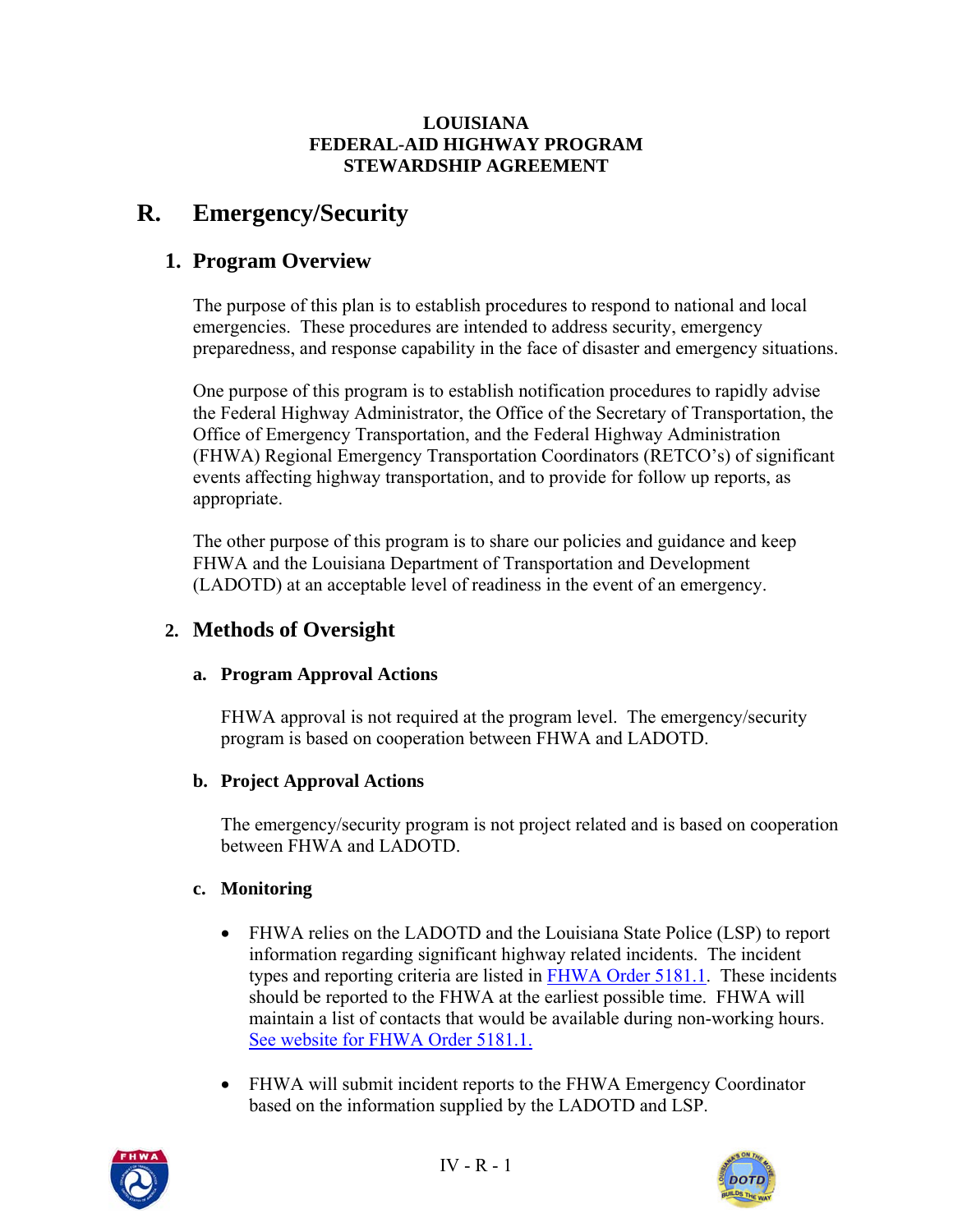# **3. Control Documents**

#### **a. Applicable Laws, Regulations, and Orders**

- Executive Order 12656
- [FHWA Order 5181.1](http://www.fhwa.dot.gov/legsregs/directives/orders/51811.htm)
- FHWA Order 1910.2C
- DOT Order 1900.9
- DOT Order 1910.8

### **b. Approved Procedures/Agreements/Manuals**

- FHWA COOP
- LADOTD Emergency Plan

# **4. Business Standards**

- FHWA will allow LADOTD 3 weeks, from receipt date, to review FHWA's Continuity of Operations Plan (COOP).
- LADOTD will allow FHWA 3 weeks, from receipt date, to review the LADOTD Emergency Plan.
- Changes in the point of contact list should be shared with FHWA as soon as possible.

# **5. Emergency/Security Activity Responsibilities**

# **EMERGENCY/SECURITY ACTIVITY CHART**

| <b>EMERGENCY/SECURITY ACTIVITIES</b> |                    | <b>AGENCY RESPONSIBLE</b> |
|--------------------------------------|--------------------|---------------------------|
| Activity                             | Reference Document |                           |
| Data collecting and reporting        | FHWA Order 5181.1  | <b>LADOTD</b>             |
| <b>Submitting Alert Bulletins</b>    | FHWA Order 5181.1  | <b>FHWA</b>               |
| Maintain emergency contact list      | FHWA Order 5181.1  | <b>FHWA/LADOTD</b>        |
| <b>Emergency Communications</b>      | FHWA Order 1910.2C | <b>FHWA</b>               |
| Maintain the FHWA Division COOP      | FHWA Order 1910.2C | <b>FHWA</b>               |
| National Security Coordination       | FHWA Order 1910.2C | <b>FHWA</b>               |
| Federal Response Plan Participation  | FHWA Order 1910.2C | <b>FHWA</b>               |
| LADOTD Emergency Plan                | EO 12656           | LADOTD                    |



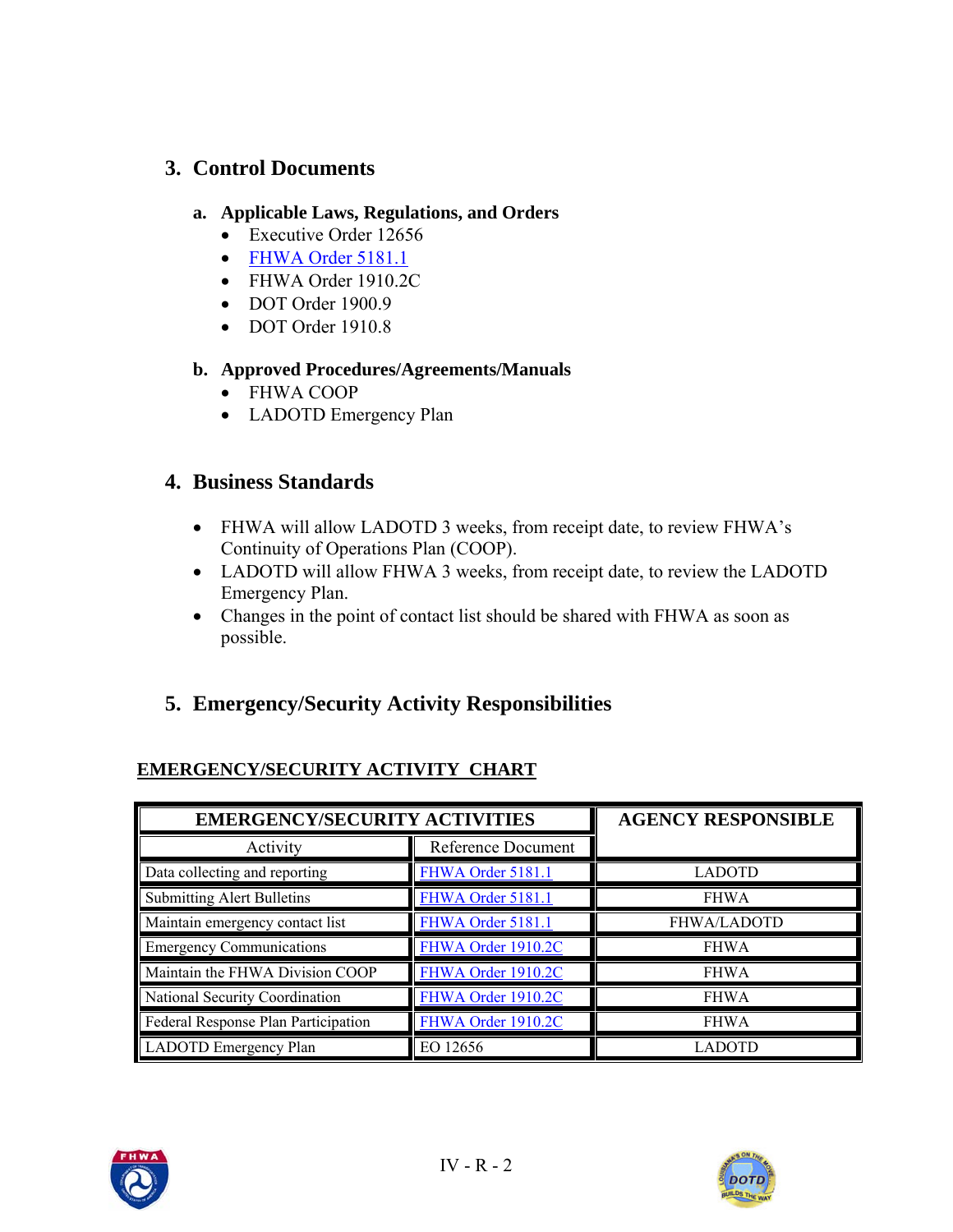#### **LOUISIANA FEDERAL-AID HIGHWAY PROGRAM STEWARDSHIP AGREEMENT**

# **S. Research, Development and Technology**

# **1. Program Overview**

The purpose of the program is to implement the provisions of [23 U.S.C.](http://www.access.gpo.gov/uscode/title23/title23.html) 504 and 505 for research, development, technology transfer, programs, and studies undertaken with FHWA planning and research funds.

### **a. State Planning and Research (SPR) Program – Part II**

The main requirements under [23 CFR 420](http://www.access.gpo.gov/nara/cfr/waisidx_03/23cfrv1_03.html) are to create an SPR Work Program, monitor planning and research activities, submit performance and expenditure reports, conduct peer exchanges, develop and maintain an FHWA approved research and development management process, and maintain program certification.

The SPR Work Program consists of two parts: (1) Part I, Planning, which is prepared by LADOTD's Planning and Programming Division and (2) Part II, Research, Development and Technology, which is prepared by the Louisiana Transportation Research Center (LTRC). The regulating authority for LTRC comes from the Louisiana Legislature in Revised Statute 48, paragraph 105. The LADOTD is responsible for preparation and overall coordination of the Work Program in accordance wit[h 23 CFR 420.](http://www.access.gpo.gov/nara/cfr/waisidx_03/23cfrv1_03.html) The SPR Program operates on a calendar year basis with program approval every 2 years. Amendments and revisions are submitted annually for approval.

Research and Technology projects funded with STP funds are approved separately from the SPR Part II Work Plan.

### **b. Local Technical Assistance Program (LTAP)**

LTAP was created to provide educational training, technical assistance and related support services for rural, small urban, tribal governments, consultants and contractors that do work for local agencies on roads, bridges, and public transportation. The LTAP program is regulated under [23 U.S.C. 504\(](http://www.access.gpo.gov/uscode/title23/title23.html)b).

The Louisiana State University at Baton Rouge was designated as a Technology Transfer Center in March 1986 under the Federal Highway Administration's Rural Technical Assistance Program (RTAP). The Center is a cooperative effort between the Federal Highway Administration, Louisiana State University, and the Louisiana Department of Transportation and Development and operates under the designation of Louisiana Local Technical Assistance Program and is most commonly referred to as "LTAP". The Center is located at the Louisiana Transportation Research Center on the campus of the Louisiana State University in Baton Rouge.



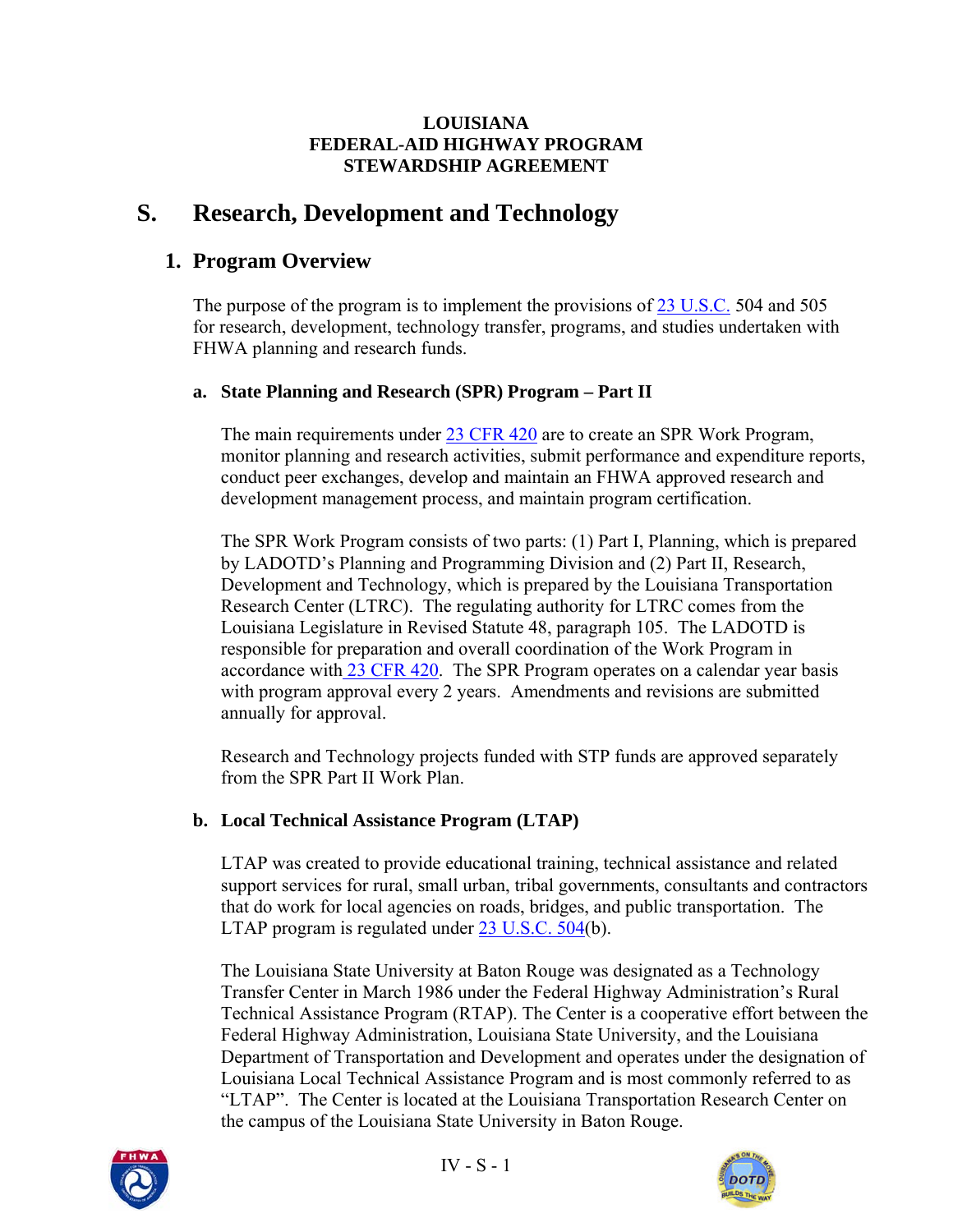The LTAP Center Advisory Committee determines the direction for the Louisiana LTAP program. The Committee, consisting of federal, state and local government officials and other interested representatives, typically meets once a year. The Advisory Committee reviews program progress and provides direction on program needs and strategies.

The LA LTAP Center coordinates with the FHWA to draft an LTAP Work Plan based on a calendar year. FHWA reviews a draft LTAP Work Plan. Comments are incorporated into the draft and the final version is approved by FHWA. The LTAP project needs separate federal funding authorization from the SPR Part II program Each Spring, the LTAP Centers complete and submit to FHWA a Program Assessment Report (PAR) and Center Assessment Report (CAR) for the previous calendar year program.

# **2. Methods of Oversight**

### **a. Program Approval Actions**

LTRC will administer the research program in accordance with the Louisiana DOT State Research, Development and Technology Transfer Program Manual, which has been reviewed and approved by the Division Office. Significant changes to this manual shall be submitted to the FHWA Division Office for approval.

The research work program is submitted to the Division Office as Part II of the LADOTD's Planning and Research Work Program. Currently, the Division Office approves the research work program on an annual basis. The LADOTD's research work program shall meet the requirements of [23 CFR, Part 420.209\(a\)-\(c\)](http://www.access.gpo.gov/nara/cfr/waisidx_03/23cfrv1_03.html).

### **b. Project Approval Action**

LADOTD will identify and implement research projects that address high priority transportation issues. An interactive process involving LADOTD management and Research Advisory Committee (RAC) members as described in the LTRC Research Manual, last updated 2003, shall be used for the identification and prioritization of projects to be included in the research work program, as set forth in Chapter 2 of the Manual. The LTRC shall determine the funding level at which the identified and prioritized projects will be supported with FHWA research funds.

Other types of projects, including Experimental Features, Demonstration Projects, Application Projects, Test and Evaluation Projects and Special Projects, will be approved by the FHWA Division Office.

The LTAP project is funded annually on the basis of an annual work plan approved by the Division Office based on funds allocated to the LADOTD.



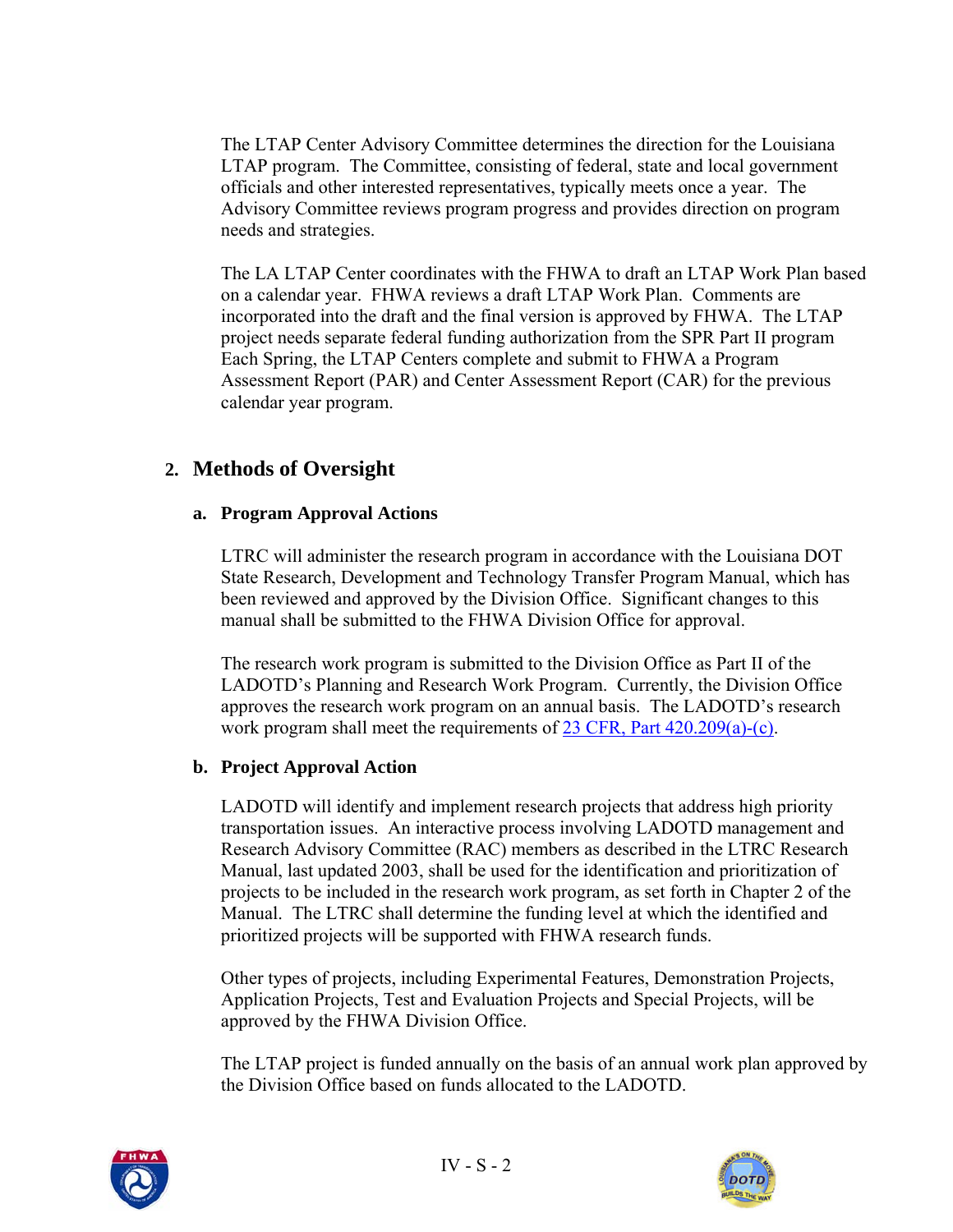#### **c. Monitoring**

The LADOTD will submit, annually, to the FHWA Division Office performance and expenditure reports that meet the requirements of  $23$  CFR, Part 420.117, (a)-(c).

The LADOTD will host a peer exchange and report their findings to the FHWA Division Office in accordance with [23 CFR, Part 420.209.](http://www.access.gpo.gov/nara/cfr/waisidx_03/23cfrv1_03.html) The interval between peer reviews will not exceed three years.

FHWA participates in the LTRC RAC process which reviews research program progress and provides recommendations on program priorities and projects.

FHWA provides oversight to the LTAP project through review of the annual work plan and work plan amendments and participation in the LTAP Advisory Committee and LTAP peer exchanges.

# **3. Control Documents**

### **a. Applicable Laws, Regulations, and Procedures**

- 23 USC applies to all research and technology transfer activities
- Title 23, [CFR, Part 420 and 450](http://www.access.gpo.gov/nara/cfr/waisidx_03/23cfrv1_03.html) apply to State Planning and Research Program Administration
- LTRC Research, Development and Technology Transfer Program Manual

#### **b. Approved Procedures/Agreements/Manual**

- In regards to the SPR, the FHWA exercises its oversight responsibilities through review of the annual program prior to approval actions, review of SPR Work Program amendments prior to approval, and ongoing participation of its technical specialists in pooled fund study technical panels. As appropriate, FHWA personnel may participate in peer exchanges.
- The LTRC Research Manual was updated in 2003. The manual serves as guidance for the program.



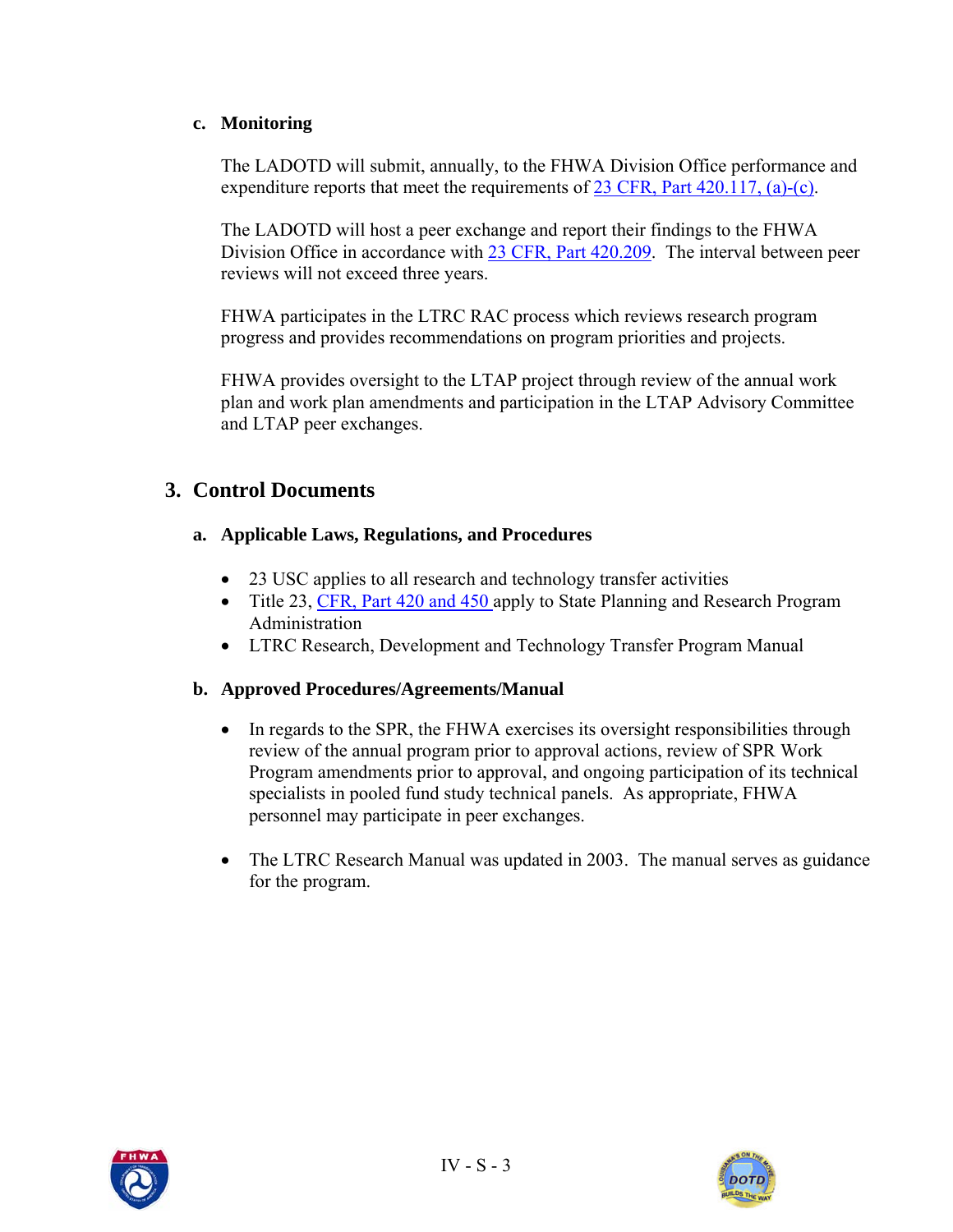## **4. Business Standards**

- LADOTD will provide FHWA at least 30 days to review and comment on the draft and final State Planning and Research (SPR) Work Program.
- LADOTD will involve FHWA in decisions involving special and unusual circumstances at the earliest reasonable time to ensure thorough and appropriate decisions can be made collectively.
- LTRC, in cooperation with the LTAP Center, will provide FHWA at least 30 days to review and approve the LTAP annual work plan.

# **5. Program Responsibilities**

| PROJECT ACTIVITIES                                      |                                         | <b>AGENCY RESPONSIBLE</b>                         |             |                                                                                       |
|---------------------------------------------------------|-----------------------------------------|---------------------------------------------------|-------------|---------------------------------------------------------------------------------------|
| <b>Approval Action</b>                                  | Ref.<br><b>Source</b>                   | <b>Review</b><br><b>Remarks</b><br><b>Approve</b> |             |                                                                                       |
| State Planning & Research<br>(SPR) Work Program Part II | 23 CFR<br>422.09                        | <b>FHWA</b>                                       | <b>FHWA</b> | Annually developed work program                                                       |
| R&T projects funded with<br>STP funds (not SPR funds)   |                                         |                                                   |             | Included in the SPR work program??<br>Need separate federal funding<br>authorization. |
| <b>LTAP</b>                                             | <b>23 USC</b><br>504(b)(1)<br>and $(2)$ | <b>FHWA</b>                                       | <b>FHWA</b> | Annually developed work plan.<br>Needs separate federal funding<br>authorization.     |

### **PROGRAM APPROVAL CHART**



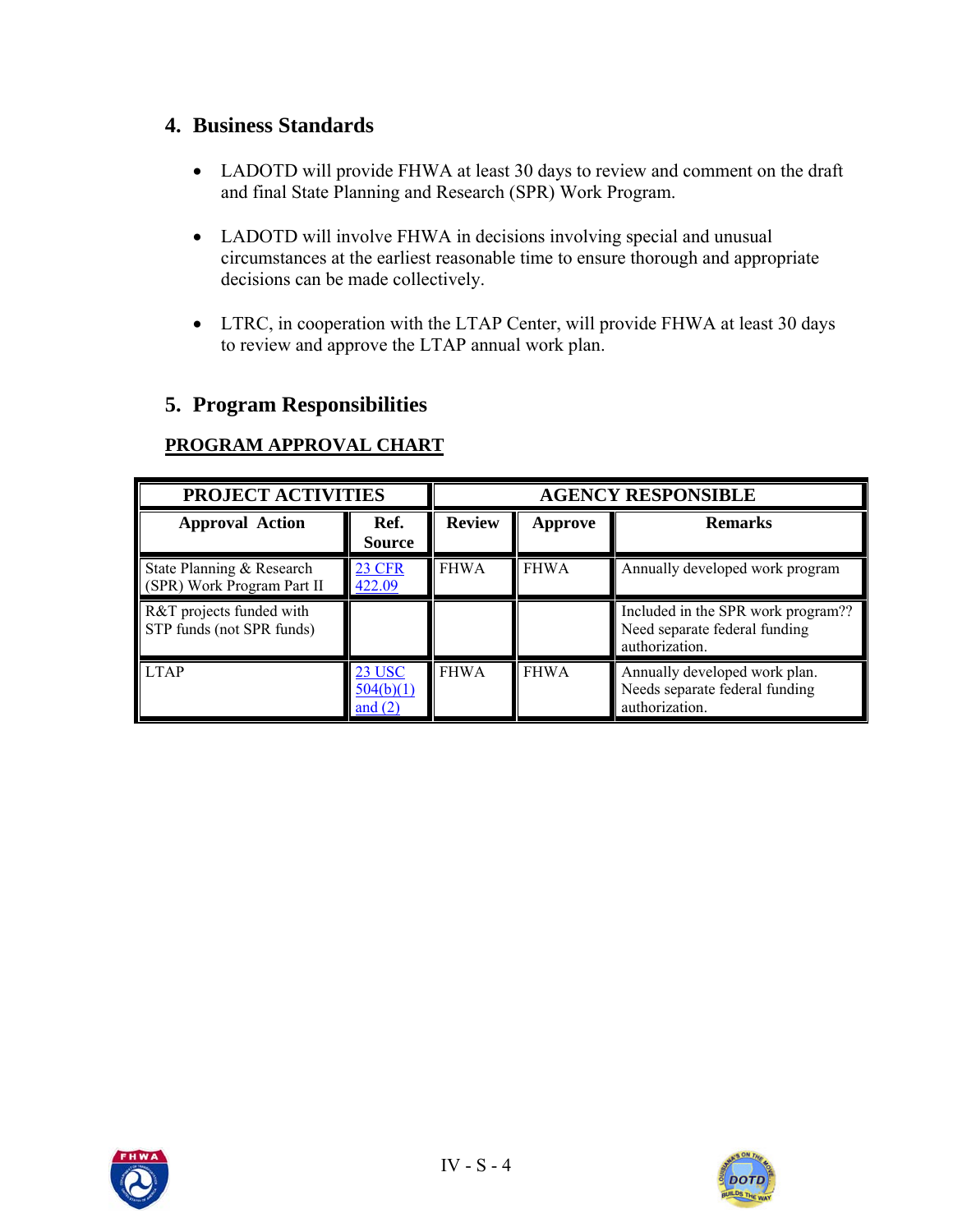# **APPENDIX** A

|               | <b>ACRONYMS</b>                                                    |
|---------------|--------------------------------------------------------------------|
| <b>AASHTO</b> | American Association of State Highway and Transportation Officials |
| <b>ADA</b>    | Americans with Disabilities Act                                    |
| CE            | Categorical Exclusion                                              |
| <b>CFR</b>    | Code of Federal Regulations                                        |
| <b>COOP</b>   | Continuity Of Operations Plan                                      |
| <b>CSS</b>    | <b>Context Sensitive Solutions</b>                                 |
| <b>DBE</b>    | Disadvantaged Business Enterprise                                  |
| <b>DCP</b>    | <b>Delegated Contract Process</b>                                  |
| EA            | <b>Environmental Assessment</b>                                    |
| <b>EIS</b>    | <b>Environmental Impact Statement</b>                              |
| ER            | <b>Emergency Relief</b>                                            |
| FAPG          | Federal Aid Policy Guide                                           |
| <b>FHWA</b>   | Federal Highway Administration                                     |
| <b>FONSI</b>  | Finding Of No Significant Impact                                   |
| <b>HBRRP</b>  | Highway Bridge Replacement and Rehabilitation Program              |
| <b>HSIP</b>   | Highway Safety Improvement Program                                 |
| <b>HSP</b>    | Highway Safety Plan                                                |
| IRI           | <b>International Roughness Index</b>                               |
| <b>ISTEA</b>  | Intermodal Surface Transportation Efficiency Act of 1991           |
| <b>ITS</b>    | <b>Intelligent Transportation Systems</b>                          |
| <b>LADOTD</b> | Louisiana Department of Transportation and Development             |
| <b>LPA</b>    | Local Public Agency                                                |
| <b>LRFD</b>   | Load and Resistance Factor Design                                  |
| <b>MOA</b>    | Memorandum of Agreement                                            |
| <b>MOU</b>    | Memorandum of Understanding                                        |
| <b>MPO</b>    | Metropolitan Planning Organization                                 |
| <b>NBI</b>    | National Bridge Inspection                                         |
| <b>NBIS</b>   | National Bridge Inspection Standards                               |
| <b>NEPA</b>   | National Environmental Policy Act                                  |
| <b>NHS</b>    | National Highway System                                            |
| <b>NHTSA</b>  | National Highway Traffic & Safety Administration                   |
| <b>NOI</b>    | Notice of Intent                                                   |
| <b>NOPI</b>   | Notice of Project Intention                                        |
| OJT           | On the Job Training                                                |
|               | Programmatic Categorical Exclusion                                 |
| PCE           |                                                                    |



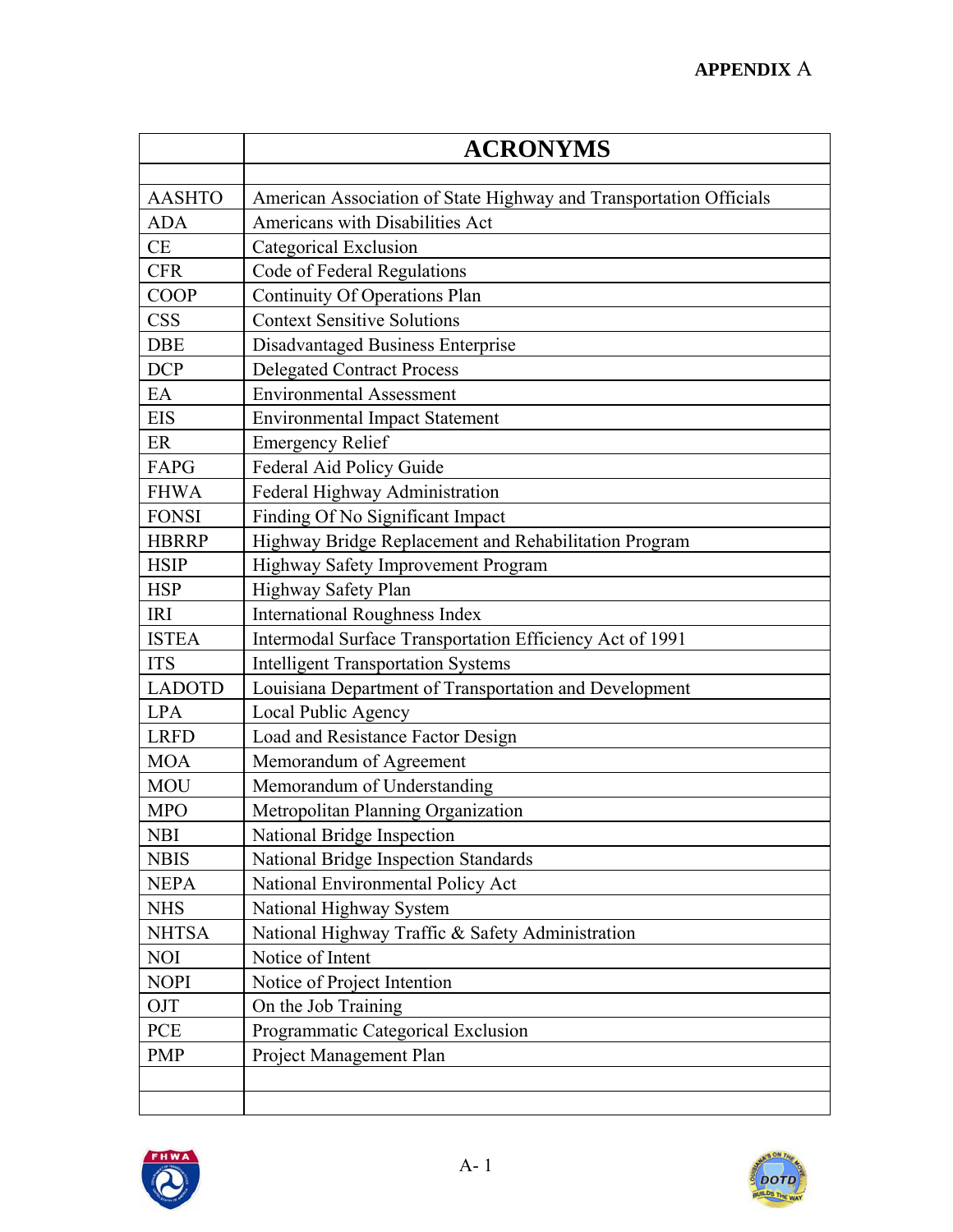# **APPENDIX** A

|                 | <b>ACRONYMS</b>                                                            |
|-----------------|----------------------------------------------------------------------------|
| PR/PE           | Process Review/Product Evaluation                                          |
| PS&E            | Plans, Specifications and Estimate                                         |
| <b>ROD</b>      | Record of Decision                                                         |
| QA              | <b>Quality Assurance</b>                                                   |
| QAR             | <b>Quality Assurance Review</b>                                            |
| QC/QA           | <b>Quality Control/Quality Assurance</b>                                   |
| QI&A            | Quality Improvement and Assurance                                          |
| <b>ROW</b>      | Right-Of-Way                                                               |
| <b>SAFETEA-</b> | Safe, Accountable, Flexible, Efficient Transportation Equity Act: A legacy |
| LU              | for Users                                                                  |
| <b>TEA-21</b>   | Transportation Equity Act for the 21st Century                             |
| <b>USC</b>      | <b>United States Code</b>                                                  |
| <b>VE</b>       | Value Engineering                                                          |
|                 |                                                                            |
|                 |                                                                            |
|                 |                                                                            |
|                 |                                                                            |
|                 |                                                                            |
|                 |                                                                            |
|                 |                                                                            |
|                 |                                                                            |



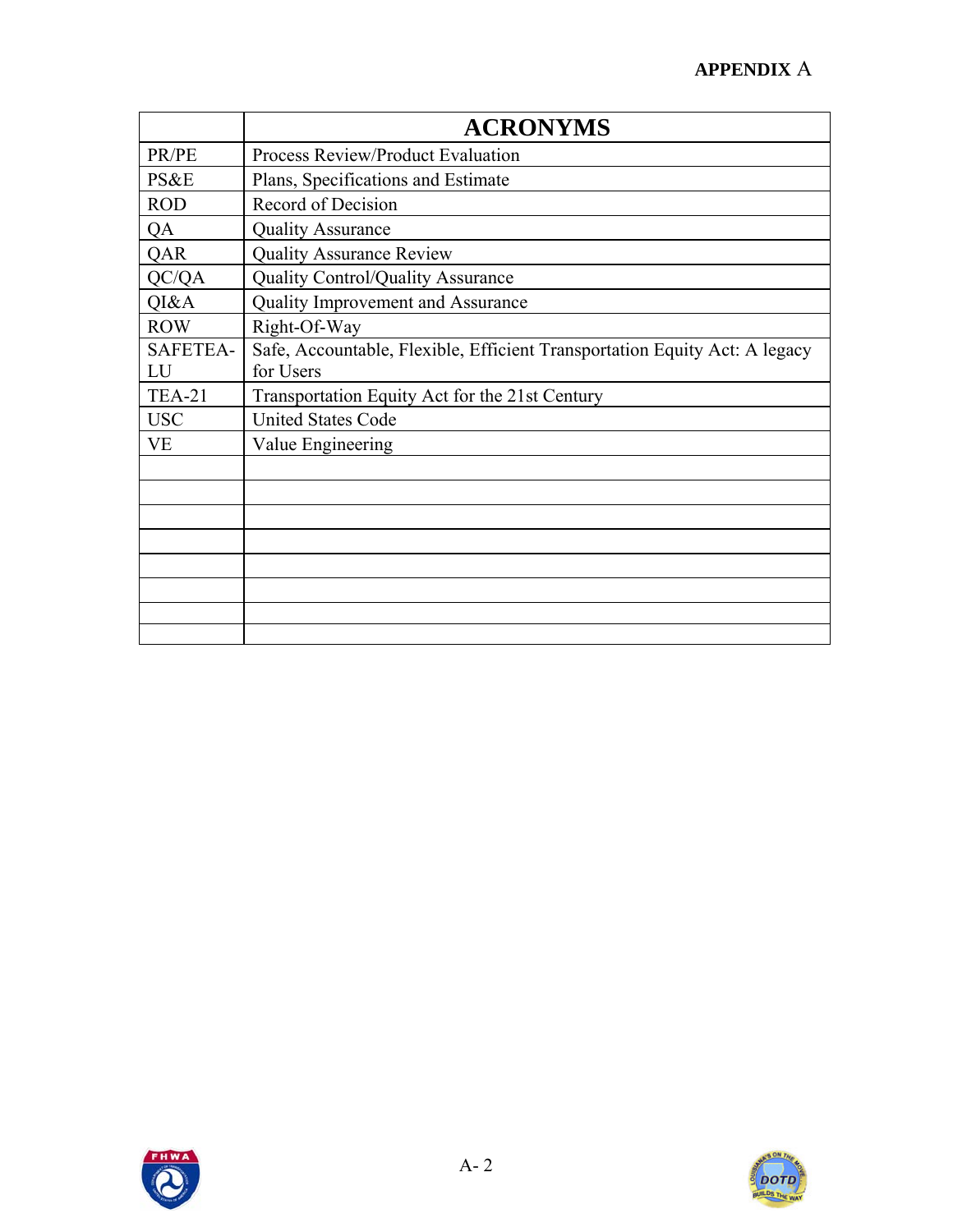|                                                             | <b>DEFINITIONS</b>                                                                                                                                                                                                                                                                                    |
|-------------------------------------------------------------|-------------------------------------------------------------------------------------------------------------------------------------------------------------------------------------------------------------------------------------------------------------------------------------------------------|
| <b>Control Document</b>                                     | Applicable standards, policies and standard specifications that are<br>acceptable to FHWA for application in the geometric and structural<br>design of highways.                                                                                                                                      |
| <b>Delegated Projects</b>                                   | Projects that do not require FHWA to review and approve actions<br>pertaining to design, plans, specifications, estimates, contract awards,<br>inspections, and final acceptance of Federal-aid projects on a project<br>by project basis.                                                            |
| <b>Full Oversight Projects</b>                              | Projects that require FHWA to review and approve actions pertaining<br>to design, plans, specifications, estimates, right-of-way certification<br>statements, contract awards, inspections, and final acceptance of<br>Federal-aid projects on a project by project basis.                            |
| <b>Intelligent Transportation</b><br>System (ITS)           | Electronics, communications, or information processing used singly<br>or in combination to improve the efficiency or safety of a surface<br>transportation system.                                                                                                                                    |
| ITS project                                                 | As defined in 23 CFR 940, an ITS project is any project that in whole<br>or in part funds the acquisition of technologies or systems of<br>technologies that provide or significantly contribute to the provision<br>of one or more ITS user services as defined in the National ITS<br>Architecture. |
| Major Project                                               | Projects with an estimated total cost greater than \$500 million, or<br>projects approaching \$500 million with a high level of interest by the<br>public, Congress, or the Administration.                                                                                                           |
| National ITS Architecture<br>(also "national architecture") | A common framework for ITS interoperability comprised of logical<br>architecture and physical architecture that satisfy a defined set of user<br>services.                                                                                                                                            |
| Oversight                                                   | The act of ensuring that the Federal highway program is delivered<br>consistent with applicable laws, regulations and policies, and that<br>state-of-the-practice procedures and practices are employed.                                                                                              |
| Peer Review                                                 | Any in-depth analysis of a process or program involving a<br>representative who is working or has worked extensively in an area of<br>expertise directly related to the topic of review but in a different State<br>or geographic area than where the review will be focused.                         |



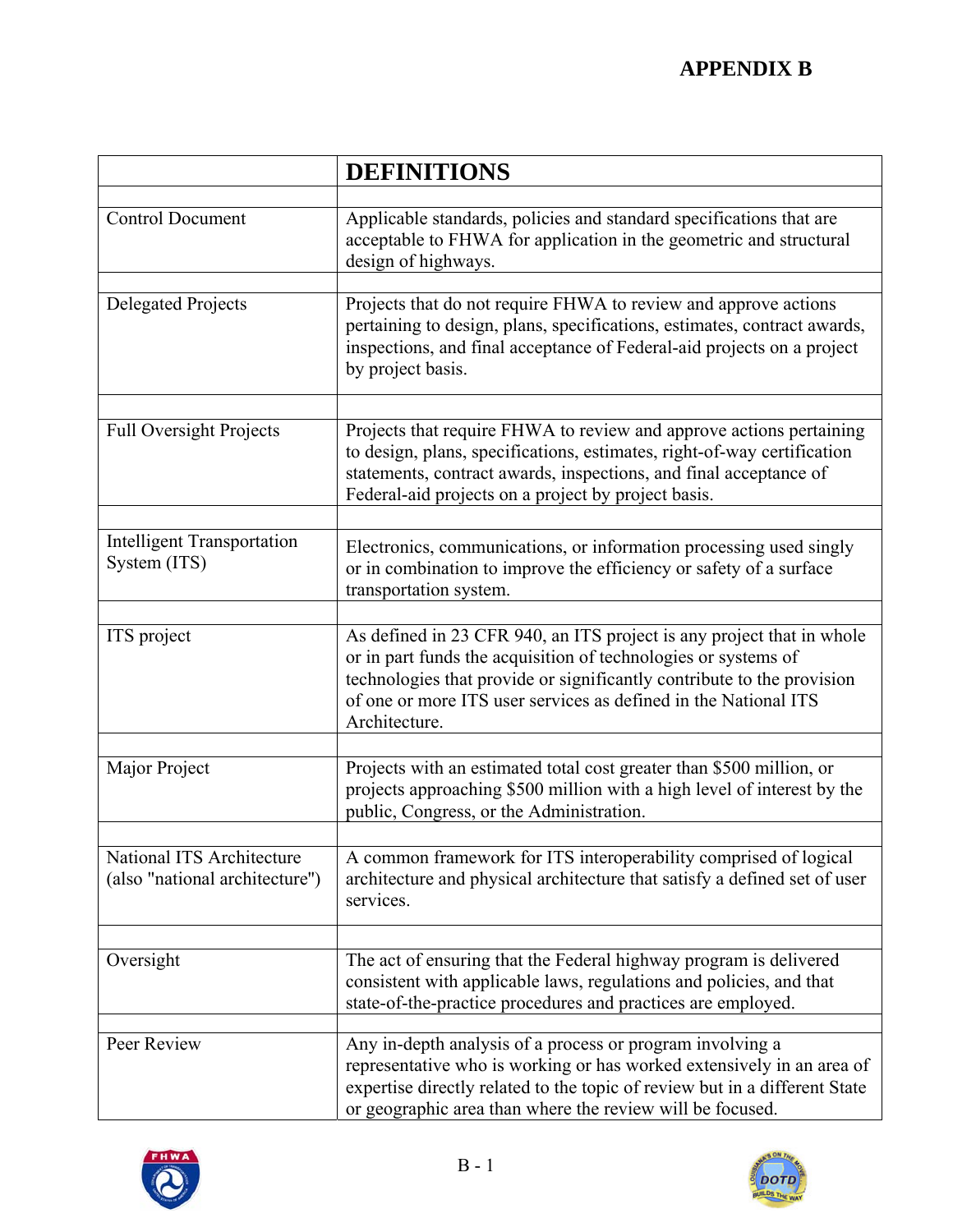# **APPENDIX B**

|                                          | <b>DEFINITIONS</b>                                                                                                                                                                                                                                                                                                                                                                             |
|------------------------------------------|------------------------------------------------------------------------------------------------------------------------------------------------------------------------------------------------------------------------------------------------------------------------------------------------------------------------------------------------------------------------------------------------|
|                                          |                                                                                                                                                                                                                                                                                                                                                                                                |
| Process Review                           | An analysis of a defined process plus an examination of the products<br>resulting from the process with the primary purpose of validating<br>current process or solving problem areas. The defined process may be<br>very limited in scope or be comprised of multiple and complex sub-<br>processes. This form of review is sometimes called a process<br>review/product evaluation or pr/pe. |
|                                          |                                                                                                                                                                                                                                                                                                                                                                                                |
| Program Evaluation                       | An analysis of a program area of the Federal-aid process such as<br>financial management, civil rights, roadside safety, bridge design, etc.<br>The program area may be defined narrowly or broadly, depending on<br>the goals of the analysis. The purpose of a program evaluation is<br>typically to determine the program's state of compliance with<br>regulation and/or best practices.   |
| Project level ITS architecture           | A framework that identifies the institutional agreement and technical<br>integration necessary to interface a major ITS project with other ITS<br>projects and systems.                                                                                                                                                                                                                        |
|                                          |                                                                                                                                                                                                                                                                                                                                                                                                |
| <b>Quality Assurance Review</b><br>(QAR) | A systematic review of a District of the LADOTD conducted by<br>FHWA following a prescribed outline that generally includes the<br>following elements: Project Development and Design, Construction,<br>Materials and Specifications, Construction Traffic Control,<br>Operational Safety and Maintenance including bridge inspection.                                                         |
|                                          |                                                                                                                                                                                                                                                                                                                                                                                                |
| Region (as applied to ITS)               | The geographical area that identifies the boundaries of the regional<br>ITS architecture and is defined by and based on the needs of the<br>participating agencies and other stakeholders.                                                                                                                                                                                                     |
|                                          |                                                                                                                                                                                                                                                                                                                                                                                                |
| Regional ITS architecture                | A regional framework for ensuring institutional agreement and<br>technical integration for the implementation of ITS projects or groups<br>of projects.                                                                                                                                                                                                                                        |
|                                          |                                                                                                                                                                                                                                                                                                                                                                                                |
| <b>Risk Management</b>                   | The systematic identification, assessment, planning, and management<br>of threats and opportunities faced by FHWA projects and programs.                                                                                                                                                                                                                                                       |
|                                          |                                                                                                                                                                                                                                                                                                                                                                                                |
| Stewardship                              | The efficient and effective management of the public funds that have<br>been entrusted to the Federal Highway Administration.                                                                                                                                                                                                                                                                  |



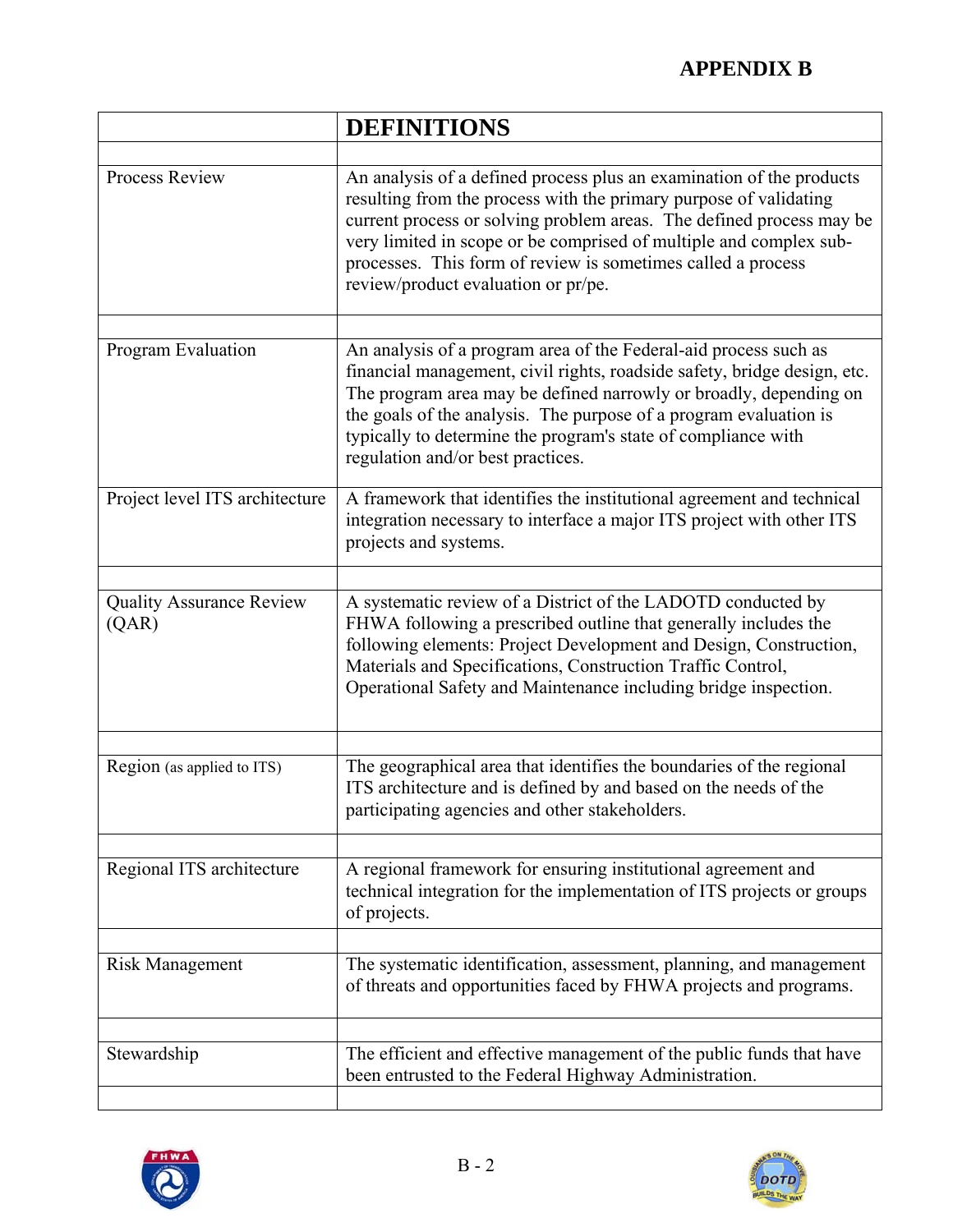# **APPENDIX B**

|                                       | <b>DEFINITIONS</b>                                                                                                                                                                                                                                                                                                                                             |
|---------------------------------------|----------------------------------------------------------------------------------------------------------------------------------------------------------------------------------------------------------------------------------------------------------------------------------------------------------------------------------------------------------------|
| Stewardship agreement                 | The agreement required by Title 23 Section 106 (c) $(3)$ which states:<br>The Secretary and the State shall enter into an agreement relating to<br>the extent to which the State assumes the responsibilities of the<br>Secretary under this subsection.                                                                                                       |
| Sub-grantee/Sub-recipient             | The government or other legal entity to which a subgrant is awarded<br>and which is accountable to the grantee for the use of the funds<br>provided.                                                                                                                                                                                                           |
|                                       |                                                                                                                                                                                                                                                                                                                                                                |
| Systems engineering                   | A structured process for arriving at a final design of a system. The<br>final design is selected from a number of alternatives that would<br>accomplish the same objectives and considers the total life-cycle of<br>the project including not only the technical merits of potential<br>solutions but also the costs and relative value of alternatives.      |
|                                       |                                                                                                                                                                                                                                                                                                                                                                |
| Unit Plan or Unit<br>Performance Plan | An annual (fiscal year) plan of activities of the FHWA Division<br>Office that support national and state strategies and goals. The plan is<br>compiled by the Division Office, based on the FHWA Performance<br>Plan, the Division Office risk assessment process, risk assessment<br>discussions with LADOTD, and added input from Division Office<br>staff. |

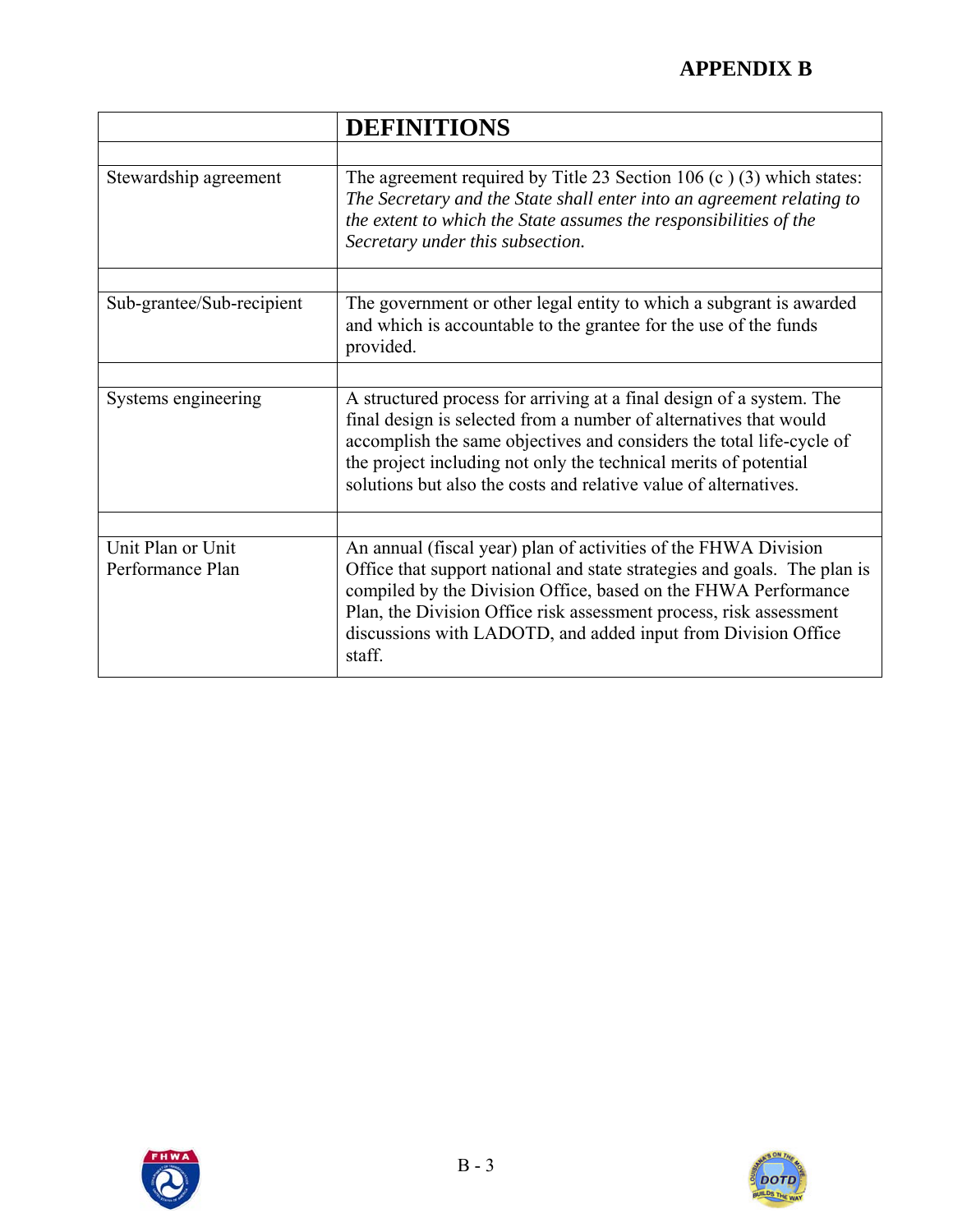### FHWA Louisiana Division Authorization Procedures for Consultant Contracts to Perform Stage 0 Feasibility Studies and Environmental Studies On Federal-aid Projects

- 1. Oversight responsibility (Full Oversight or Delegated) will be determined in accordance with the most current version of the FHWA/LADOTD Stewardship Agreement.
- 2. **Full Oversight Projects** will be authorized by the FHWA Project Delivery Team Leader (or their approved delegate).

Authorization of Funds for Original Contract

- LADOTD Consultant Contract Services will send scope of services and fee package for Stage 0 Feasibility Studies and environmental studies including Categorical Exclusions (CE), Environmental Assessments (EA) and Environmental Impact Statements (EIS) to FHWA for review and approval.
- FHWA Area Engineer will review the Scope of Services and Fee Package and coordinate with Division Planner or Environmental Coordinator as appropriate.
- FHWA Project Delivery Team leader will approve scope of services and fee package and returns to LADOTD Consultant Contract Services by fax or email.
- LADOTD Project Finance will create a project authorization in FMIS.
- FHWA Financial Management Team will review project information in FMIS.
- FHWA Area Engineer will recommend for approval in FMIS.
- **FHWA Project Delivery Team Leader** will sign authorization in FMIS.

Supplemental Agreements and Modified Project Agreements (MPA)

- LADOTD Consultant Contract Services will send supplemental agreements to FHWA for review and approval.
- FHWA Area Engineer will review the supplemental agreements.
- FHWA Project Delivery Team leader approves supplemental agreement and returns to LADOTD Consultant Contract Services by fax or email.
- LADOTD Project Finance will create a MPA in FMIS.
- FHWA Financial Management Team will review project information in FMIS.
- FHWA Area Engineer will recommend for approval in FMIS.
- **FHWA Project Delivery Team Leader** will sign MPA in FMIS.
- 3. **Delegated projects** will be authorized by the FHWA Financial Management Team Leader (or their approved delegate).

Authorization of Original Contract and Modified Project Agreements (MPA)

- LADOTD Consultant Contract Services will send scope of services and fee package to FHWA for review and approval for EA and EIS environmental studies only.
- FHWA Area Engineer will review and coordinate with the Division Planner or Environmental Coordinator as appropriate.
- LADOTD Project Finance will create a project authorization or MPA in FMIS.
- FHWA Financial Management Team will review project information in FMIS.



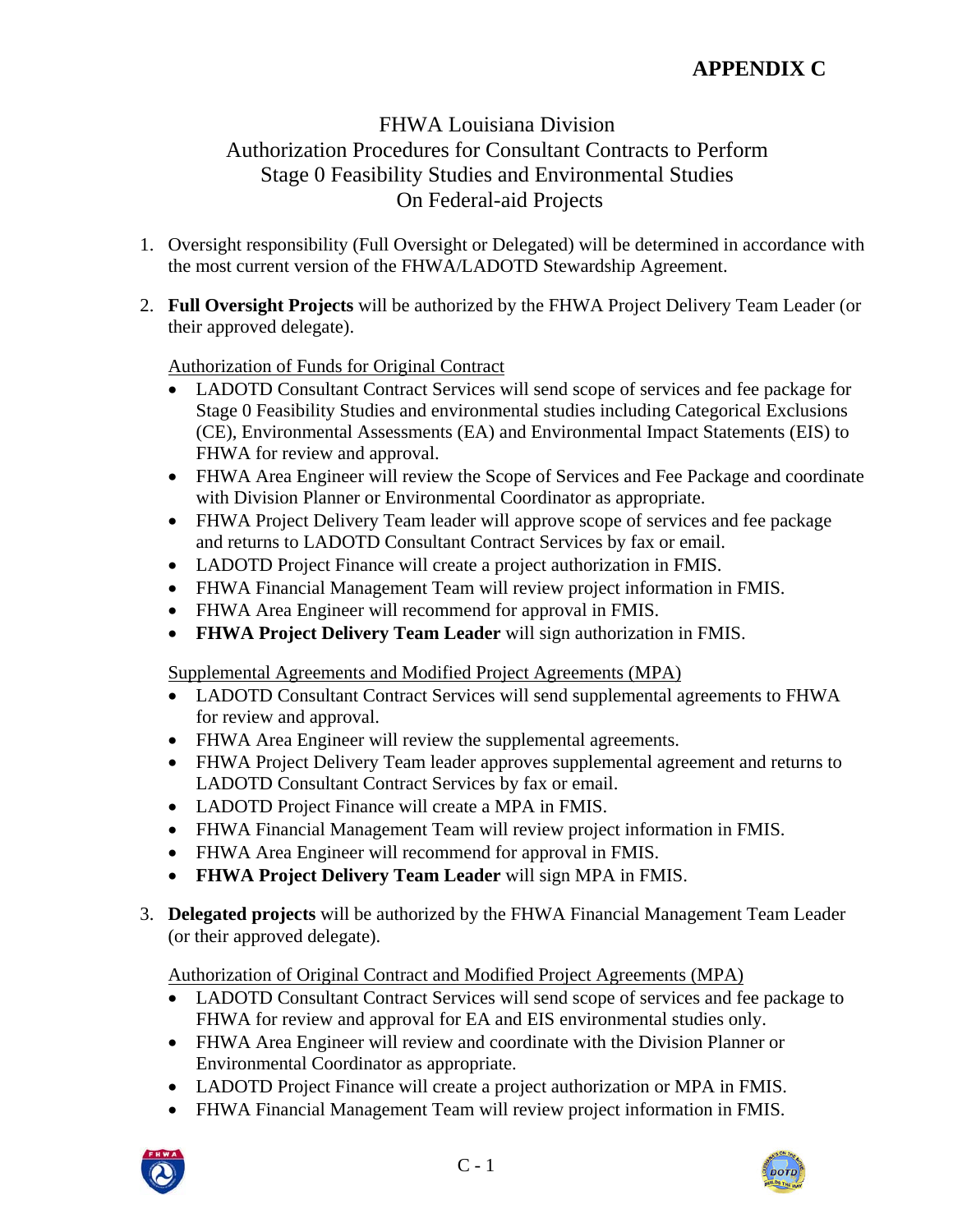- FHWA Area Engineer will recommend for approval in FMIS for EA and EIS environmental studies.
- FHWA Financial Management Team will recommend for approval in FMIS for CE's and Stage O feasibility studies.
- **FHWA Financial Management Team Leader** will sign authorization or MPA in FMIS.



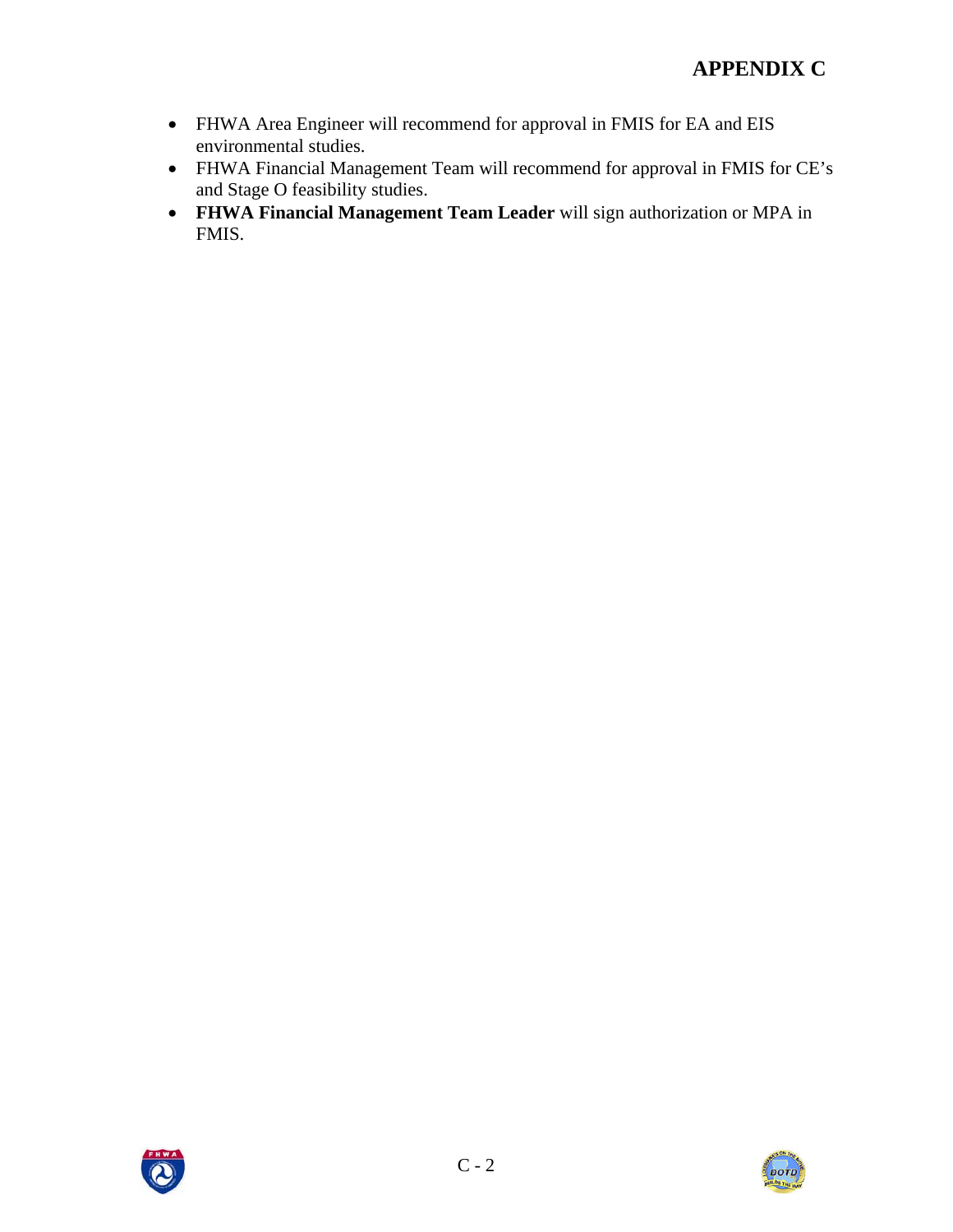### FHWA Louisiana Division Authorization Procedures for Consultant Design Contracts On Federal-aid Projects

- 1. Oversight responsibility (Full Oversight or Delegated) will be determined in accordance with the most current version of the FHWA/LADOTD Stewardship Agreement.
- 2. **Full Oversight Projects** will be authorized by the FHWA Project Delivery Team Leader (or their approved delegate).

Authorization of Funds for Original Contract

- LADOTD Consultant Contract Services will send Scope of Services and Fee Package for design contract to FHWA for review and approval.
- The FHWA Area Engineer will review the Scope of Services and Fee Package.
- Project Delivery Team leader approves Scope of Services and Fee Package and returns to LADOTD Consultant Contract Services by fax or email.
- LADOTD Project Finance will create a project authorization in FMIS.
- FHWA Financial Management Team will review project information in FMIS.
- FHWA Area Engineer will recommend for approval in FMIS.
- **FHWA Project Delivery Team Leader** will sign authorization in FMIS.

Supplemental Agreements and Modified Project Agreements (MPA)

- LADOTD Consultant Contract Services will send Supplemental Agreements to FHWA for review and approval.
- The FHWA Area Engineer will review the Supplemental agreements.
- Project Delivery Team leader approves Supplemental agreement and returns to LADOTD Consultant Contract Services by fax or email.
- LADOTD Project Finance will create a MPA in FMIS.
- FHWA Financial Management Team will review project information in FMIS.
- FHWA Area Engineer will recommend for approval in FMIS.
- **FHWA Project Delivery Team Leader** will sign the MPA in FMIS.
- 3. **Delegated projects** will be authorized by the FHWA Financial Management Team Leader (or their approved delegate).

Authorization of Original Contract and Modified Project Agreements (MPA)

- LADOTD Project Finance will create a project authorization or MPA in FMIS.
- FHWA Financial Management Team will review project information and recommend for approval in FMIS.
- **FHWA Financial Management Team Leader** will sign authorization or MPA in FMIS.





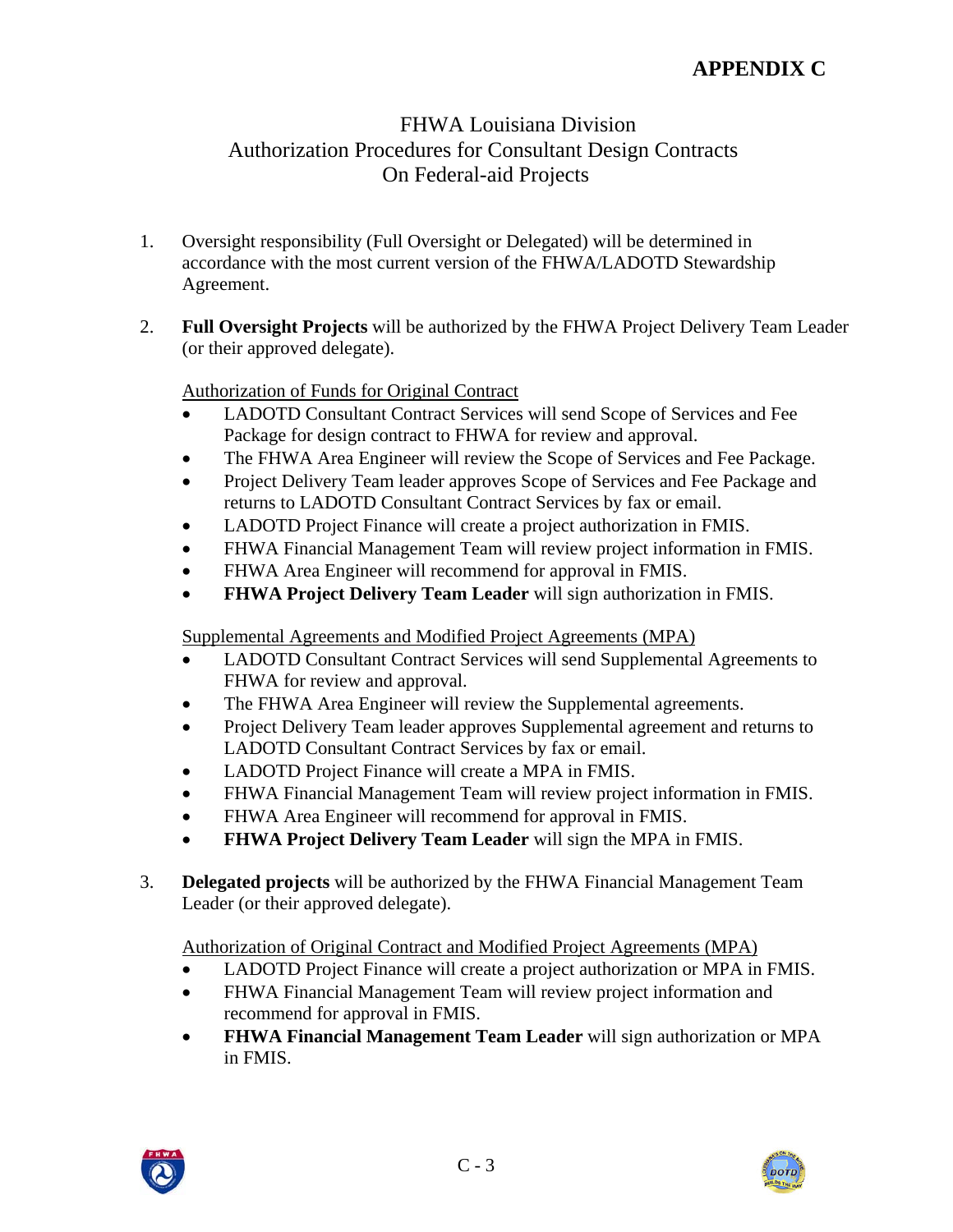### FHWA Louisiana Division Authorization Procedures for Right-Of-Way Acquisition On Federal-aid Projects

The **FHWA Realty Officer** will approve authorization of funds for **all** Federal-aid Rightof-Way projects.

#### Authorization Procedures for Full Oversight and Delegated projects.

- 1. The LADOTD Headquarters Real Estate Section will prepare a cost estimate for real property acquisition and relocation.
- 2. The LADOTD Headquarters Real Estate Section will send a letter requesting funding to Project Finance and copy FHWA.
- 3. LADOTD Project Finance will create a project authorization in FMIS.
- 4. FHWA Financial Management Team will review project information in FMIS.
- 5. **FHWA Realty Officer** will review and ensure the following has been completed prior to approving the authorization in FMIS:
	- Right-of-way maps are 60% complete
	- Environment document has been cleared
	- Project is on the STIP.
- 6. **FHWA Realty Officer** will recommend for approval in FMIS.
- 7. **FHWA Realty Officer** will sign authorization in FMIS.
- 8. Once all right-of-way has been acquired and cleared, the LADOTD Real Estate Section will execute a Right-of-Way Certification letter and forward the certification to FHWA. Authorization of the construction project cannot be approved until the Right-of-Way Certification letter has been received.



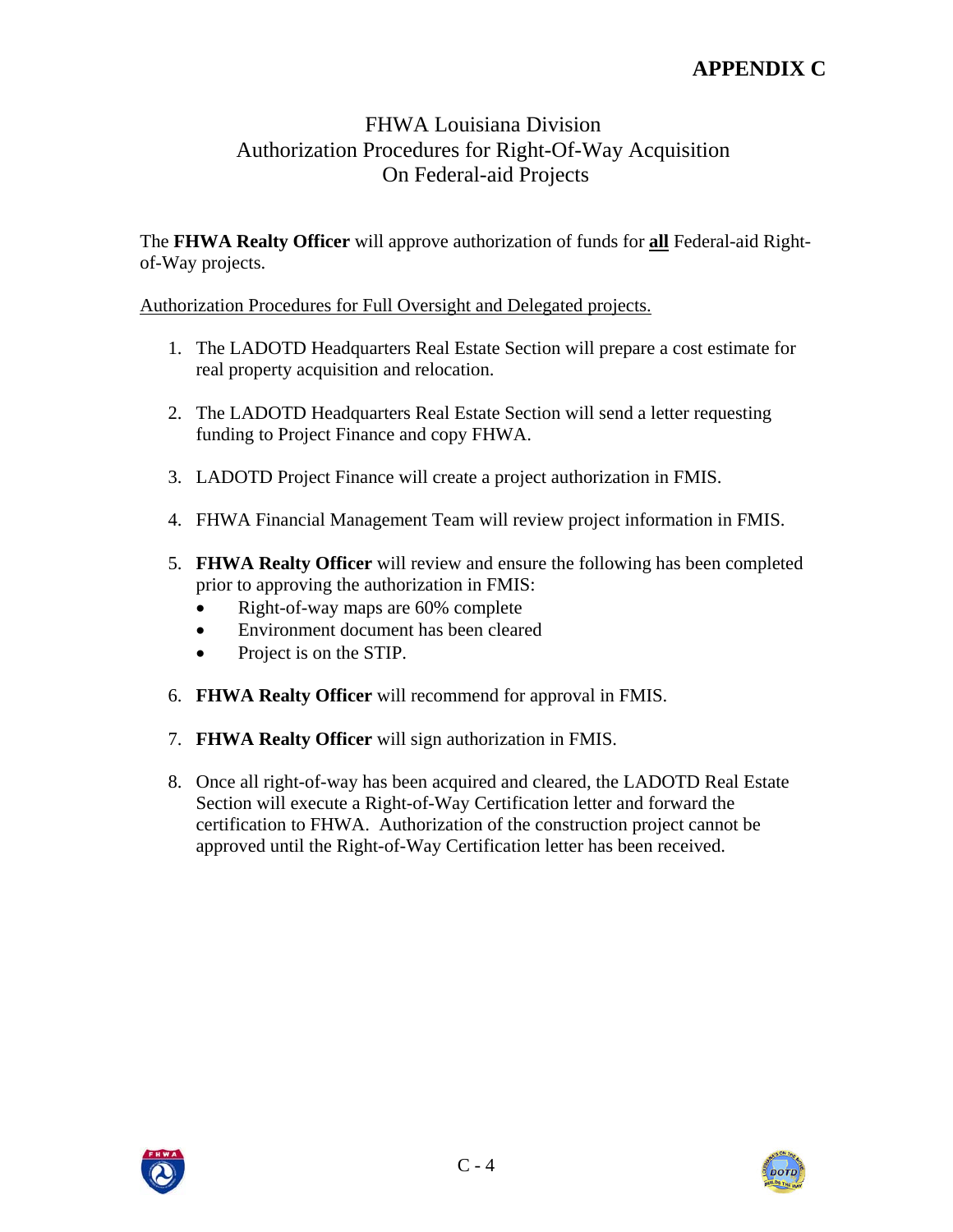### FHWA Louisiana Division Authorization Procedures for Utility Relocation On Federal-aid Projects

- 1. **Oversight responsibility** (Full Oversight or Delegated) will be determined in accordance with the most current version of the FHWA/LADOTD Stewardship Agreement.
- 2. **Full Oversight Projects** will be authorized by the FHWA Project Delivery Team Leader (or their approved delegate).

#### Authorization Procedures

- The LADOTD Headquarters Utility Section will send a letter requesting funding to Project Finance and copy FHWA. The letter will contain the following information.
	- a. Certification that the project has environmental clearance.
	- b. Certification that the project is on the STIP.
	- c. A cost estimate with each utility listed.
- LADOTD Project Finance will create a project authorization in FMIS.
- FHWA Financial Management Team will review project information in FMIS.
- FHWA Area Engineer will review and recommend approval in FMIS.
- **FHWA Project Delivery Team Leader** will sign authorization in FMIS.
- 3. **Delegated projects** will be authorized by the FHWA Financial Management Team Leader (or their approved delegate).

Authorization Procedures

- The LADOTD Headquarters Utility Section will send a letter requesting funding to Project Finance and copy FHWA. The letter will contain the following information.
	- a. Certification that the project has environmental clearance.
	- b. Certification that the project is on the STIP.
	- c. A cost estimate with each utility listed.
- LADOTD Project Finance will create a project authorization in FMIS.
- FHWA Financial Management Team will review project information and recommend for approval in FMIS.
- **FHWA Financial Management Team Leader** will sign authorization in FMIS.
- 4. Once all utility agreements have been signed the LADOTD Headquarters Utility Section will send a Utility Release letter to Project Finance and copy FHWA. Authorization of the construction project cannot be approved until the Utility Release letter has been received.



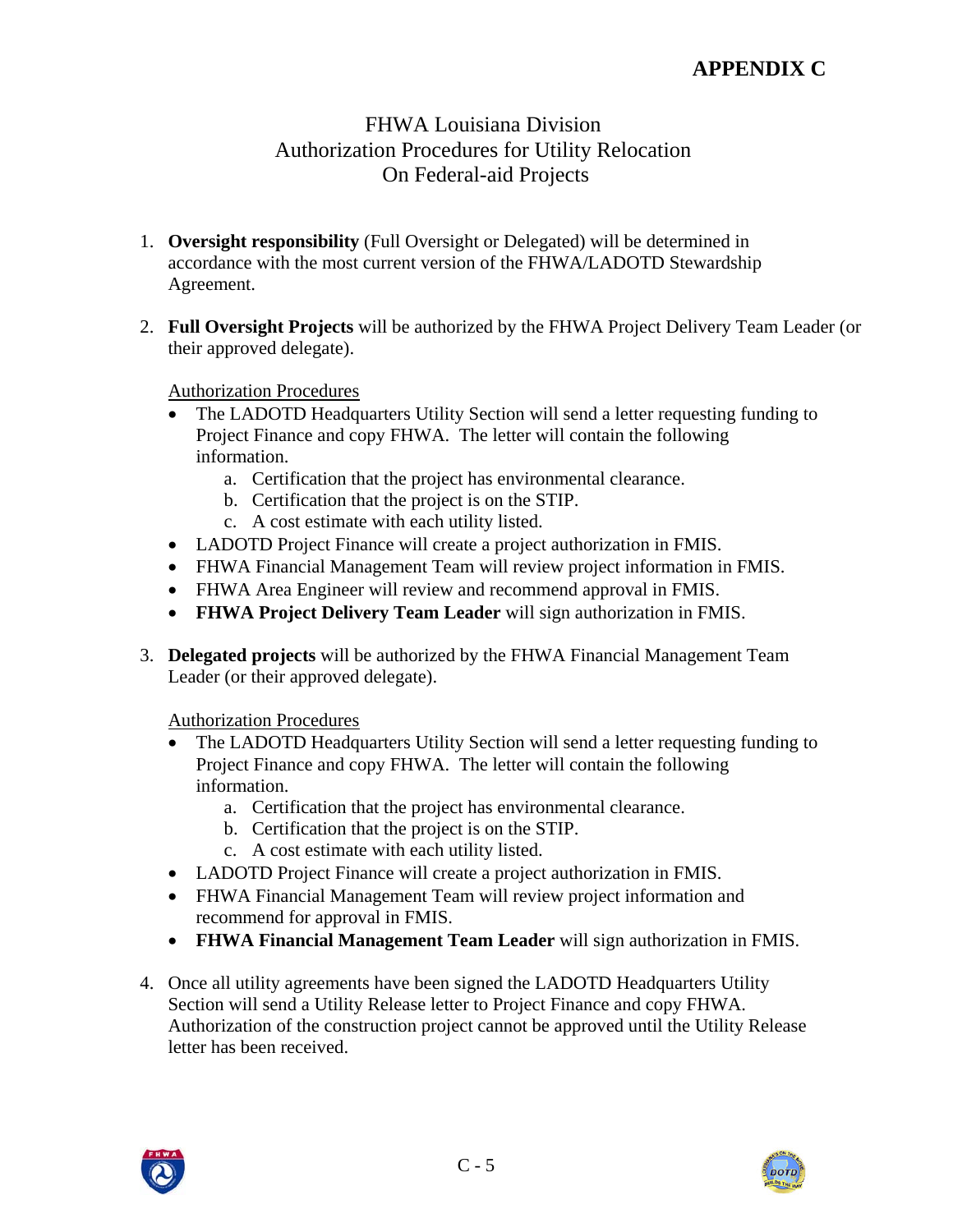### FHWA Louisiana Division Authorization Procedures for Federal-aid Construction Projects

- 1. Oversight responsibility (Full Oversight or Delegated) will be determined in accordance with the most current version of the FHWA/LDOTD Stewardship Agreement.
- 2. **Full Oversight Projects** will be authorized by the FHWA Project Delivery Team Leader (or their approved delegate).

Authorization to advertise for receipt of bids

- LADOTD Project Finance will transmit the PS&E package to FHWA for review including:
	- a. Final Plans
	- b. Contract Proposal
	- c. Construction Estimate
	- d. ROW certification (when applicable)
	- e. Utility Release (when applicable)
- FHWA Area Engineer will review the PS&E package for accuracy and required project information and coordinate with Bridge, Safety and ITS as needed.
- LADOTD Project Finance will create a project authorization in FMIS.
- FHWA Financial Management Team will review project information in FMIS.
- FHWA Area Engineer will recommend for approval in FMIS.
- **FHWA Project Delivery Team Leader** will sign authorization in FMIS.

Modified Project Agreements (MPA)

- LADOTD Project Finance will create a MPA in FMIS.
- FHWA Financial Management Team will review project information in FMIS.
- FHWA Area Engineer will review the MPA and recommend for approval in FMIS.
- **FHWA Project Delivery Team Leader** will sign MPA in FMIS.
- 3. **Delegated projects** will be authorized by the FHWA Financial Management Team Leader (or their approved delegate).

Authorization to advertise for receipt of bids and MPA.

- LADOTD Project Finance will create a project authorization or MPA in FMIS.
- FHWA Financial Management Team will review project information and recommend for approval in FMIS.
- **FHWA Financial Management Team Leader** will sign the Authorization or MPA in FMIS.



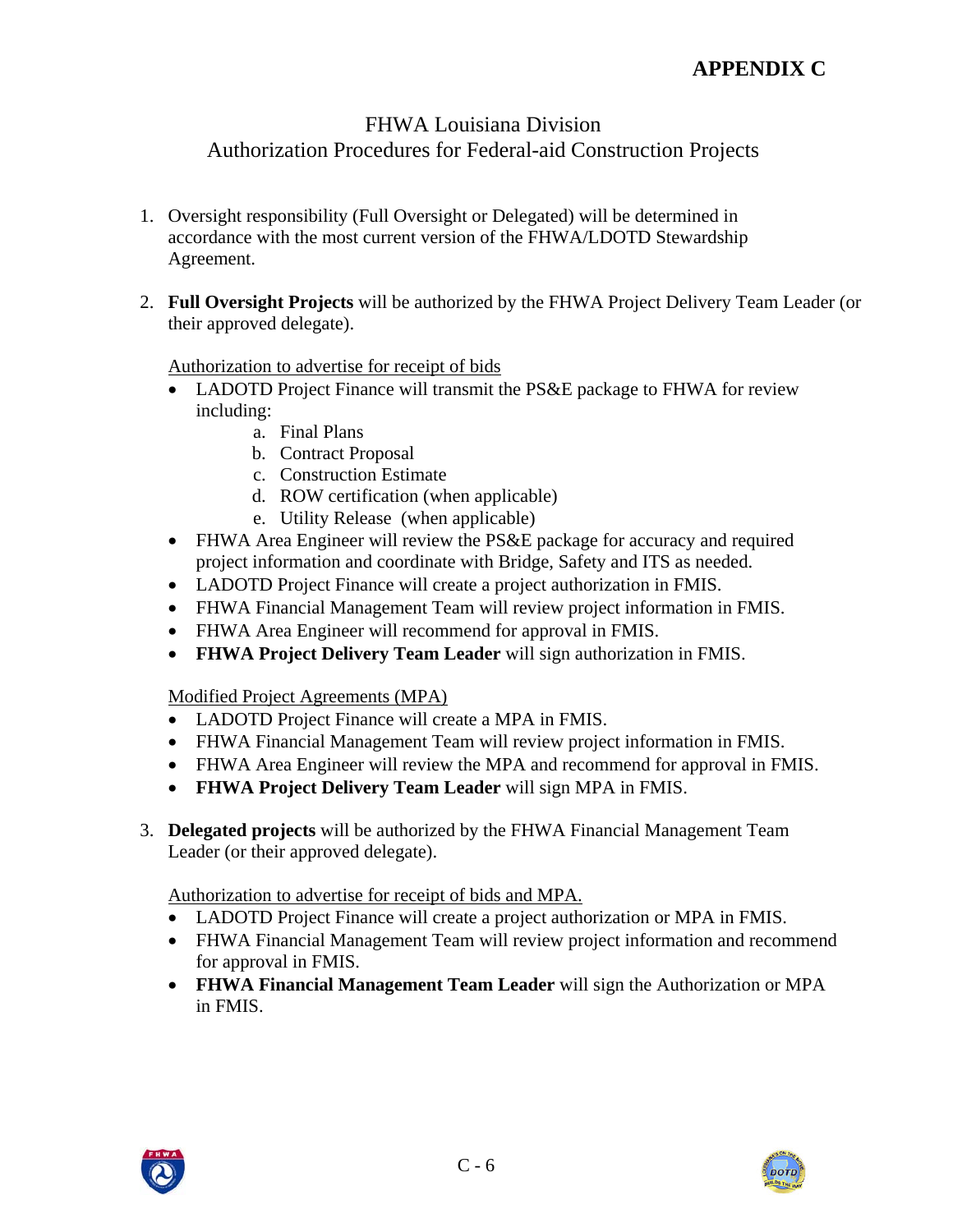### FHWA Louisiana Division Fiscal Management Information System (FMIS) Procedures For Authorization of Federal-aid Projects

All Federal-aid Project Authorization and Project Modifications will originate within Project Finance at the Louisiana Department of Transportation and Development (LADOTD).

Project Finance will gather the required project information from the program offices within the LADOTD. Upon receipt of all required information, Project Finance will enter the new information into the Fiscal Management Information System (FMIS). This will create a new Authorization for new projects or a Modification for an existing project. Once the new Auth/Mod is created in FMIS, Project Finance will certify available funds by electronically signing the project in FMIS. Someone other than the initial signer will then review the project data and electronically sign the recommend approval and/or Auth/Mod request.

FMIS will then allow the FHWA Financial Management Team to review pending project Auth/Mods. The FHWA Financial Management Team will review the pending project for funds available and required project information. The reviewer will then electronically sign the project in FMIS as Project Information Reviewed.

For Full Oversight projects the FHWA Program Area responsible for the project will review the pending document. Upon approval of the project information the reviewer will electronically sign the project in FMIS as Approval/Recommended.

Final authorization for Full Oversight projects will be made by the Project Delivery Team Leader by electronically signing the project in FMIS as Authorization/Modification.

For delegated projects the FHWA Financial Management Team will electronically sign as the Approval/Recommended and the Authorization/Modification in FMIS.

#### **Reference:**

23 C.F.R. 630.112 FMIS User Manual



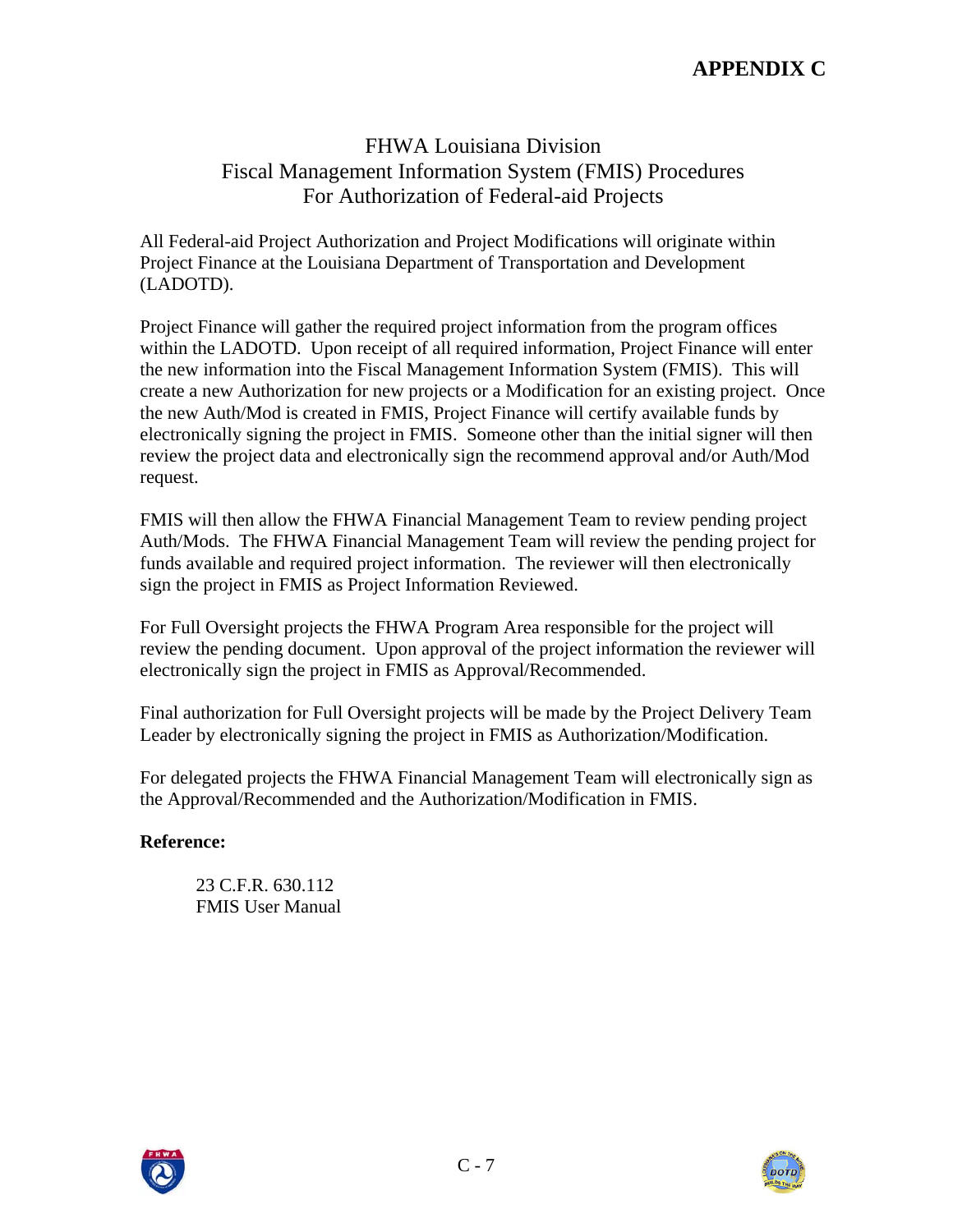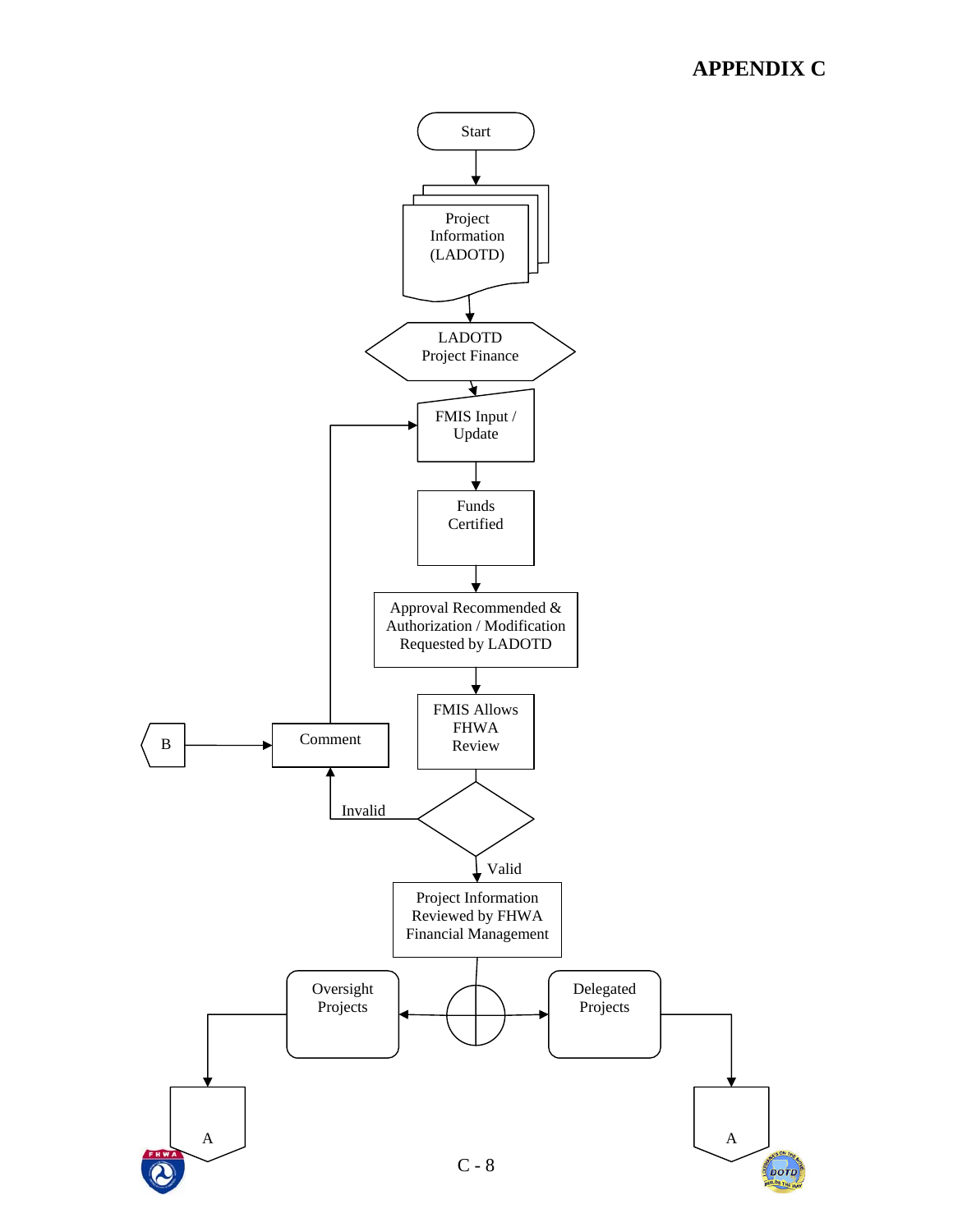



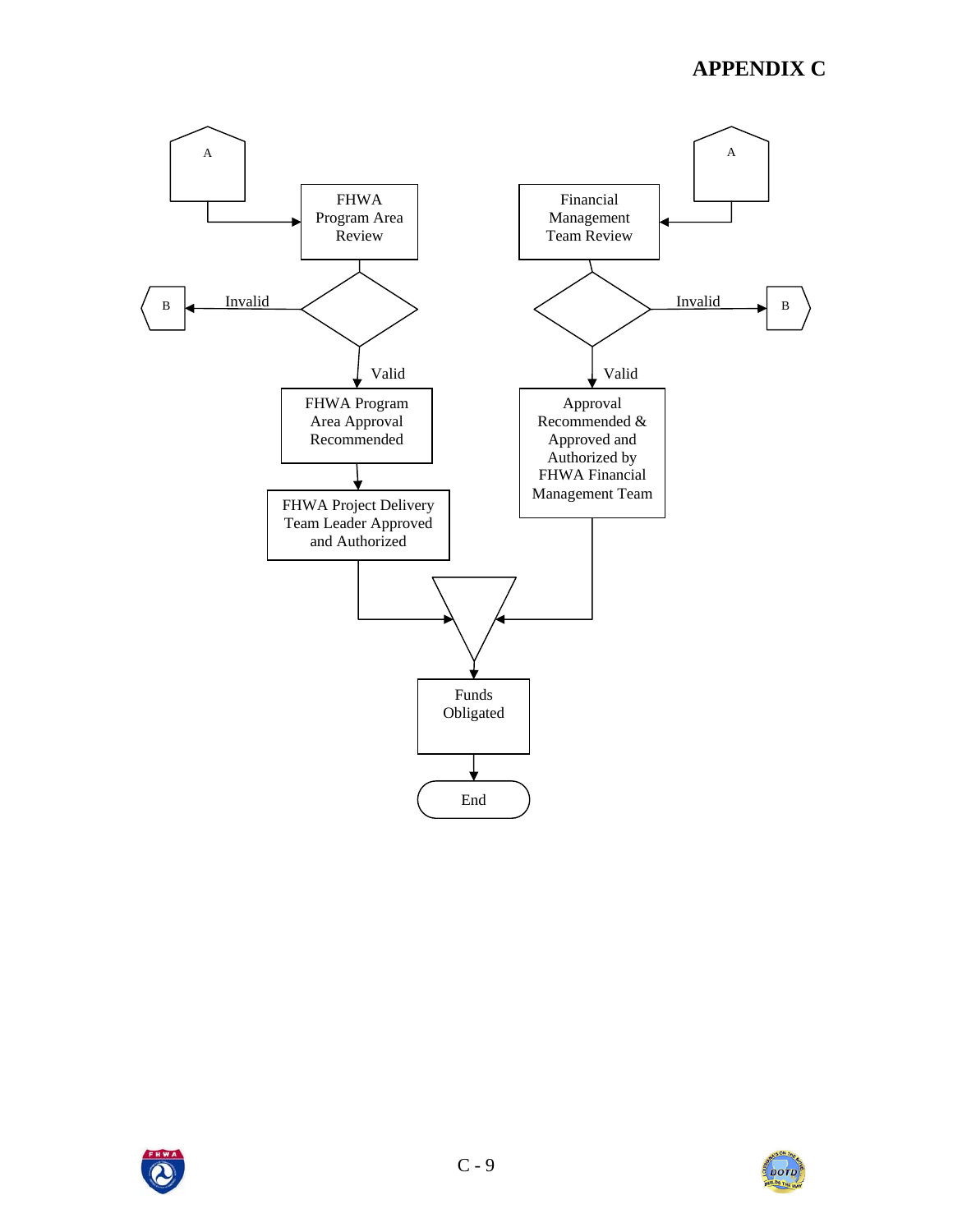### **Louisiana Project Action Responsibility On Federal-aid Projects**

|                                                                                                                   | <b>AGENCY RESPONSIBLE</b>              |                                            |                                                |  |
|-------------------------------------------------------------------------------------------------------------------|----------------------------------------|--------------------------------------------|------------------------------------------------|--|
| <b>APPROVAL ACTION</b>                                                                                            | <b>Full FHWA Oversight</b><br>Projects | <b>Delegated</b><br><b>NHS</b><br>Projects | <b>Delegated</b><br><b>Non-NHS</b><br>Projects |  |
| <b>PROGRAMMING</b>                                                                                                |                                        |                                            |                                                |  |
| Verify project in STIP                                                                                            | <b>FHWA</b>                            | <b>LADOTD</b>                              | <b>LADOTD</b>                                  |  |
| Verify eligibility for proposed funding category                                                                  | <b>FHWA</b>                            | <b>LADOTD</b>                              | <b>LADOTD</b>                                  |  |
| <b>FINANCIAL MANAGEMENT</b>                                                                                       |                                        |                                            |                                                |  |
| Obligate funds                                                                                                    | <b>FHWA</b>                            | <b>FHWA</b>                                | <b>FHWA</b>                                    |  |
| Project Authorization and Federal-aid Project<br>Agreement                                                        | <b>FHWA</b>                            | <b>FHWA</b>                                | <b>FHWA</b>                                    |  |
| Modified Project Agreements                                                                                       | <b>FHWA</b>                            | <b>FHWA</b>                                | <b>FHWA</b>                                    |  |
| <b>Approve Final Vouchers</b>                                                                                     | <b>FHWA</b>                            | <b>FHWA</b>                                | <b>FHWA</b>                                    |  |
| <b>ENVIRONMENT</b>                                                                                                |                                        |                                            |                                                |  |
| Programmatic Categorical Exclusion                                                                                | <b>LADOTD</b>                          | <b>LADOTD</b>                              | <b>LADOTD</b>                                  |  |
| Categorical Exclusion                                                                                             | <b>FHWA</b>                            | <b>FHWA</b>                                | <b>FHWA</b>                                    |  |
| <b>Environmental Assessment</b>                                                                                   | <b>FHWA</b>                            | <b>FHWA</b>                                | <b>FHWA</b>                                    |  |
| Finding of No Significant Impact                                                                                  | <b>FHWA</b>                            | <b>FHWA</b>                                | <b>FHWA</b>                                    |  |
| <b>Environmental Impact Statement</b>                                                                             | <b>FHWA</b>                            | <b>FHWA</b>                                | <b>FHWA</b>                                    |  |
| Record of Decision                                                                                                | <b>FHWA</b>                            | <b>FHWA</b>                                | <b>FHWA</b>                                    |  |
| Section 4(f) Evaluation                                                                                           | <b>FHWA</b>                            | <b>FHWA</b>                                | <b>FHWA</b>                                    |  |
| Section 106 Compliance                                                                                            | <b>FHWA</b>                            | <b>FHWA</b>                                | <b>FHWA</b>                                    |  |
| <b>DESIGN</b>                                                                                                     |                                        |                                            |                                                |  |
| Design standards, policies and standard<br>specifications, for applications to geometric and<br>structural design | <b>FHWA</b>                            | <b>FHWA</b>                                | <b>LADOTD</b>                                  |  |
| Consultant design contracts - Scope and Fee<br>Package                                                            | <b>FHWA</b>                            | <b>LADOTD</b>                              | <b>LADOTD</b>                                  |  |
| Supplemental Agreements to design contracts                                                                       | <b>FHWA</b>                            | <b>LADOTD</b>                              | <b>LADOTD</b>                                  |  |
| Extra Work Orders                                                                                                 | <b>LADOTD</b>                          | <b>LADOTD</b>                              | <b>LADOTD</b>                                  |  |
| Single source selection (Non-competitive<br>negotiation)                                                          | <b>FHWA</b>                            | <b>FHWA</b>                                | <b>FHWA</b>                                    |  |
| Design exceptions                                                                                                 | <b>FHWA</b>                            | <b>LADOTD</b>                              | <b>LADOTD</b>                                  |  |
| Value engineering                                                                                                 | <b>FHWA</b>                            | <b>LADOTD</b>                              | <b>LADOTD</b>                                  |  |
| PS&E review and approval / project authorization                                                                  | <b>FHWA</b>                            | <b>LADOTD</b>                              | <b>LADOTD</b>                                  |  |
| Traffic control plans                                                                                             | <b>FHWA</b>                            | <b>LADOTD</b>                              | <b>LADOTD</b>                                  |  |
| Interstate highway new, revised, or temporary<br>access                                                           | <b>FHWA</b>                            | <b>FHWA</b>                                | NA                                             |  |



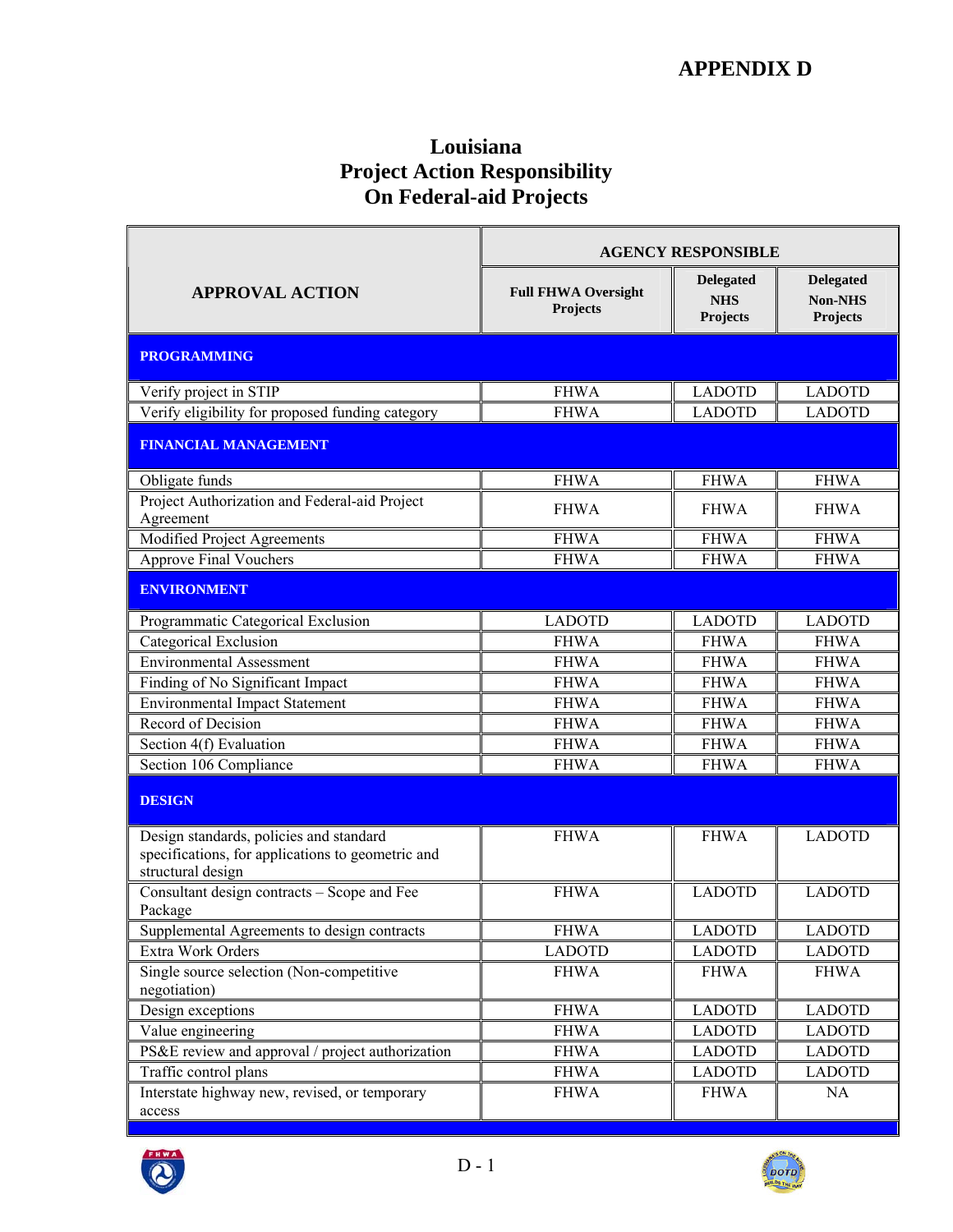|                                                                                   | <b>AGENCY RESPONSIBLE</b>              |                                            |                                                |  |
|-----------------------------------------------------------------------------------|----------------------------------------|--------------------------------------------|------------------------------------------------|--|
| <b>APPROVAL ACTION</b>                                                            | <b>Full FHWA Oversight</b><br>Projects | <b>Delegated</b><br><b>NHS</b><br>Projects | <b>Delegated</b><br><b>Non-NHS</b><br>Projects |  |
| <b>BRIDGE</b>                                                                     |                                        |                                            |                                                |  |
| <b>HBP/HBRRP Eligibility Determinations</b>                                       | <b>FHWA</b>                            | <b>LADOTD</b>                              | <b>LADOTD</b>                                  |  |
| Major Bridge Project Feasibility Reports                                          | <b>FHWA</b>                            | <b>LADOTD</b>                              | <b>LADOTD</b>                                  |  |
| TS & L                                                                            | <b>FHWA</b>                            | <b>LADOTD</b>                              | <b>LADOTD</b>                                  |  |
| PS & E                                                                            | <b>FHWA</b>                            | <b>LADOTD</b>                              | <b>LADOTD</b>                                  |  |
| Design Exceptions (Bridge Width, structural<br>capacity, and vertical clearance)  | <b>FHWA</b>                            | <b>LADOTD</b>                              | <b>LADOTD</b>                                  |  |
| Non-competitive negotiation for engineering and<br>design related services.       | <b>FHWA</b>                            | <b>FHWA</b>                                | <b>FHWA</b>                                    |  |
| Bridge exempt determination from Coast Guard<br>permit requirements               | <b>FHWA</b>                            | <b>FHWA</b>                                | <b>FHWA</b>                                    |  |
| Coast Guard Permit Obtained (when required)                                       | <b>LADOTD</b>                          | <b>LADOTD</b>                              | <b>LADOTD</b>                                  |  |
| Value Engineering Study (NHS > \$25M,<br>NHS>\$20M for bridge projects).          | <b>FHWA</b>                            | <b>LADOTD</b>                              | <b>LADOTD</b>                                  |  |
| <b>PS&amp;E, ADVERTISING and AWARD</b>                                            |                                        |                                            |                                                |  |
| Approve plans, specifications and estimates                                       | <b>FHWA</b>                            | <b>LADOTD</b>                              | <b>LADOTD</b>                                  |  |
| Authorize advance construction and conversions                                    | <b>FHWA</b>                            | <b>FHWA</b>                                | <b>FHWA</b>                                    |  |
| Authorize utility or railroad force account work                                  | <b>LADOTD</b>                          | <b>LADOTD</b>                              | <b>LADOTD</b>                                  |  |
| Approve utility and railroad agreements                                           | <b>LADOTD</b>                          | <b>LADOTD</b>                              | <b>LADOTD</b>                                  |  |
| Approve use of consultants by utility companies                                   | <b>LADOTD</b>                          | <b>LADOTD</b>                              | <b>LADOTD</b>                                  |  |
| Authorize advertising for receipt of bids.                                        | <b>FHWA</b>                            | <b>FHWA</b>                                | <b>FHWA</b>                                    |  |
| Approve hiring of consultant for Construction<br>Engineering and Inspection (CEI) | <b>FHWA</b>                            | <b>LADOTD</b>                              | <b>LADOTD</b>                                  |  |
| Approve consultant agreements                                                     | <b>FHWA</b>                            | <b>LADOTD</b>                              | <b>LADOTD</b>                                  |  |
| Addenda                                                                           | <b>FHWA</b>                            | <b>LADOTD</b>                              | <b>LADOTD</b>                                  |  |
| Approve advertising period of $\leq$ 3 weeks                                      | <b>FHWA</b>                            | <b>FHWA</b>                                | <b>FHWA</b>                                    |  |
| Concur in award of contracts                                                      | <b>FHWA</b>                            | <b>LADOTD</b>                              | <b>LADOTD</b>                                  |  |
| Concur in rejection of bids                                                       | <b>FHWA</b>                            | <b>LADOTD</b>                              | <b>LADOTD</b>                                  |  |
| <b>RIGHT-OF-WAY</b>                                                               |                                        |                                            |                                                |  |
| Appraisals                                                                        | <b>LADOTD</b>                          | <b>LADOTD</b>                              | <b>LADOTD</b>                                  |  |
| Acquisitions                                                                      | <b>LADOTD</b>                          | <b>LADOTD</b>                              | <b>LADOTD</b>                                  |  |
| Relocations                                                                       | <b>LADOTD</b>                          | <b>LADOTD</b>                              | <b>LADOTD</b>                                  |  |
| ROW Authorizations and Agreements                                                 | <b>FHWA</b>                            | <b>LADOTD</b>                              | <b>LADOTD</b>                                  |  |
| <b>ROW</b> Certification                                                          | <b>FHWA</b>                            | <b>FHWA</b>                                | <b>FHWA</b>                                    |  |
| Functional Replacement (Federal Funds in ROW)                                     | <b>FHWA</b>                            | <b>FHWA</b>                                | <b>FHWA</b>                                    |  |
| Air Rights - Interstate                                                           | <b>FHWA</b>                            | <b>FHWA</b>                                | <b>FHWA</b>                                    |  |
| Airspace Leases/Joint Use Agreements                                              | <b>FHWA</b>                            | <b>FHWA</b>                                | <b>FHWA</b>                                    |  |
| Disposal of Excess ROW                                                            | <b>FHWA</b>                            | <b>FHWA</b>                                | <b>FHWA</b>                                    |  |
| Federal Land Transfer                                                             | <b>FHWA</b>                            | <b>FHWA</b>                                | <b>FHWA</b>                                    |  |
| Early Acquisition, Hardship, Protective Buying                                    | <b>FHWA</b>                            | <b>FHWA</b>                                | <b>FHWA</b>                                    |  |
| Administrative, Legal, and Court Awards                                           | <b>LADOTD</b>                          | <b>LADOTD</b>                              | <b>LADOTD</b>                                  |  |
| Access Control - Disposal and Changes                                             | <b>FHWA</b>                            | <b>FHWA</b>                                | <b>FHWA</b>                                    |  |



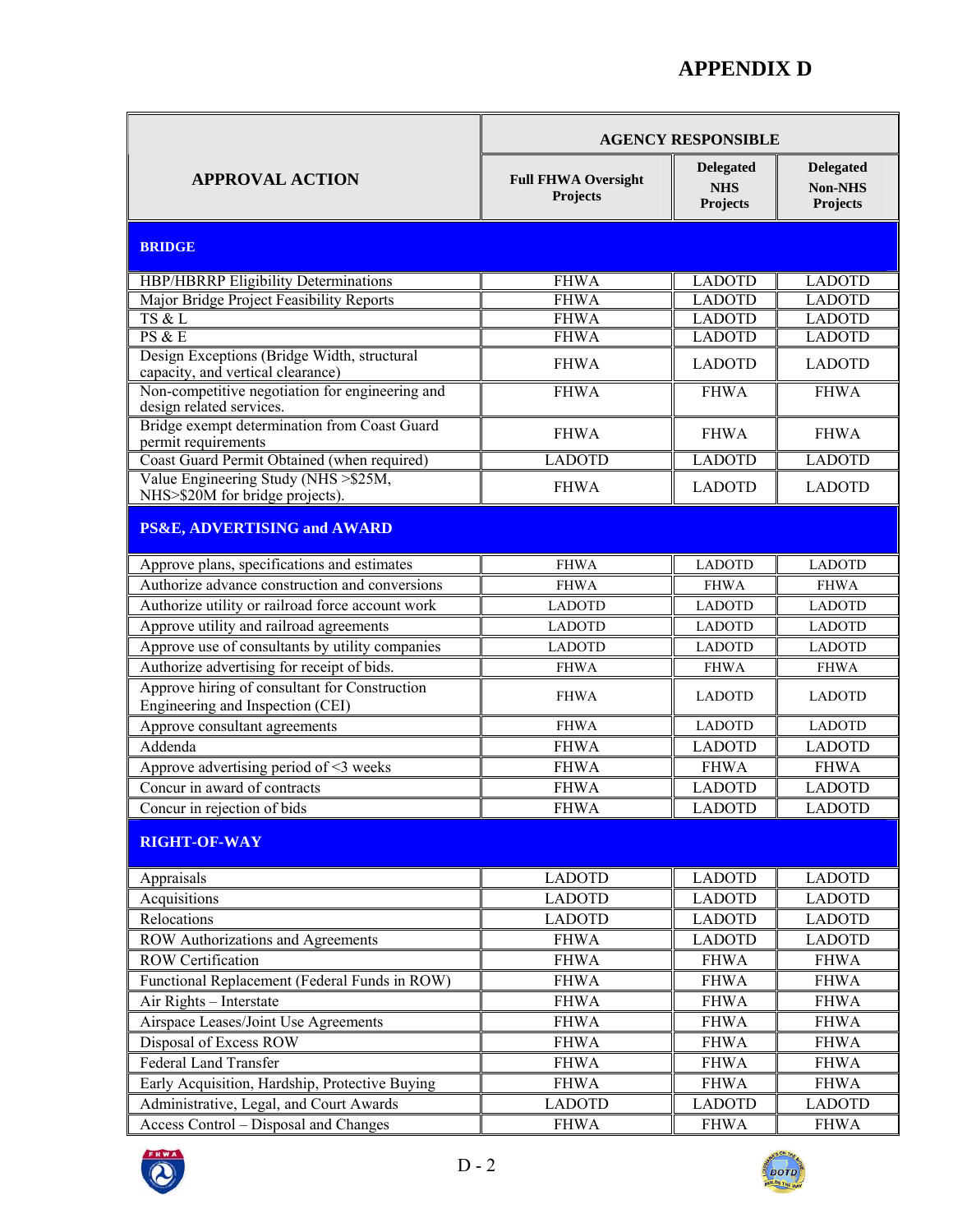|                                                                                                  | <b>AGENCY RESPONSIBLE</b>              |                                                   |                                                       |  |
|--------------------------------------------------------------------------------------------------|----------------------------------------|---------------------------------------------------|-------------------------------------------------------|--|
| <b>APPROVAL ACTION</b>                                                                           | <b>Full FHWA Oversight</b><br>Projects | <b>Delegated</b><br><b>NHS</b><br><b>Projects</b> | <b>Delegated</b><br><b>Non-NHS</b><br><b>Projects</b> |  |
| Local Public Agency Projects (Right-of-way)                                                      | <b>FHWA</b>                            | <b>FHWA</b>                                       | <b>FHWA</b>                                           |  |
|                                                                                                  |                                        |                                                   |                                                       |  |
| <b>CONSTRUCTION and CONTRACT ADMINISTRATION</b>                                                  |                                        |                                                   |                                                       |  |
| Approve change orders (EDSM III.1.1.1)                                                           | <b>FHWA</b>                            | <b>LADOTD</b>                                     | <b>LADOTD</b>                                         |  |
| Approve time extensions                                                                          | <b>FHWA</b>                            | <b>LADOTD</b>                                     | <b>LADOTD</b>                                         |  |
| Accept material certifications                                                                   | <b>FHWA</b>                            | <b>LADOTD</b>                                     | <b>LADOTD</b>                                         |  |
| Concur in settlement of claims                                                                   | <b>FHWA</b>                            | <b>LADOTD</b>                                     | <b>LADOTD</b>                                         |  |
| Concur in termination of contracts                                                               | <b>FHWA</b>                            | <b>LADOTD</b>                                     | <b>LADOTD</b>                                         |  |
| Final Acceptance/Inspection                                                                      | <b>FHWA</b>                            | <b>LADOTD</b>                                     | <b>LADOTD</b>                                         |  |
| Construction inspections                                                                         | <b>FHWA</b>                            | <b>LADOTD</b>                                     | <b>LADOTD</b>                                         |  |
| Determination of cost effective methods                                                          | <b>FHWA</b>                            | <b>FHWA</b>                                       | <b>FHWA</b>                                           |  |
| <b>Emergency Relief</b>                                                                          | <b>FHWA</b>                            | <b>LADOTD</b>                                     | <b>LADOTD</b>                                         |  |
| <b>Buy America Waivers</b>                                                                       | <b>FHWA</b>                            | <b>FHWA</b>                                       | <b>FHWA</b>                                           |  |
| Statement of Materials and Labor used by<br>contractors (Form FHWA-47). (NHS $> $1M$ )           | <b>FHWA</b>                            | <b>LADOTD</b>                                     | <b>NA</b>                                             |  |
| Bid Price Data (Form FHWA-45) (NHS > \$500K)                                                     | <b>FHWA</b>                            | <b>LADOTD</b>                                     | <b>NA</b>                                             |  |
| <b>MAJOR PROJECTS</b>                                                                            |                                        |                                                   |                                                       |  |
| Financial Plan Approval                                                                          | <b>FHWA</b>                            | NA                                                | <b>NA</b>                                             |  |
| Project Management Plan Approval                                                                 | <b>FHWA</b>                            | NA                                                | NA.                                                   |  |
| <b>CIVIL RIGHTS</b>                                                                              |                                        |                                                   |                                                       |  |
| All approval actions required by Federal laws and<br>regulations. See section IV.O Civil Rights. | <b>FHWA</b>                            | <b>FHWA</b>                                       | <b>FHWA</b>                                           |  |
| <b>TRAFFIC OPERATIONS - Studies and Analysis</b>                                                 |                                        |                                                   |                                                       |  |
| <b>Traffic Signal Study</b>                                                                      | <b>LADOTD</b>                          | <b>LADOTD</b>                                     | <b>LADOTD</b>                                         |  |
| Capacity, Traffic and Geometric Study                                                            | <b>LADOTD</b>                          | <b>LADOTD</b>                                     | <b>LADOTD</b>                                         |  |
| <b>Lighting Study</b>                                                                            | <b>LADOTD</b>                          | <b>LADOTD</b>                                     | <b>LADOTD</b>                                         |  |
| Pedestrian and Bicycle Facility Study                                                            | <b>LADOTD</b>                          | <b>LADOTD</b>                                     | <b>LADOTD</b>                                         |  |
| Crash and Countermeasure Analysis                                                                | <b>LADOTD</b>                          | <b>LADOTD</b>                                     | <b>LADOTD</b>                                         |  |
| <b>Signing Study</b>                                                                             | <b>LADOTD</b>                          | <b>LADOTD</b>                                     | <b>LADOTD</b>                                         |  |
| Pavement Marking Study                                                                           | <b>LADOTD</b>                          | <b>LADOTD</b>                                     | <b>LADOTD</b>                                         |  |
| Speed Study                                                                                      | <b>LADOTD</b>                          | <b>LADOTD</b>                                     | <b>LADOTD</b>                                         |  |
| <b>Interstate System Access Revision Study</b>                                                   | <b>FHWA</b>                            | <b>FHWA</b>                                       | <b>FHWA</b>                                           |  |
| <b>Access Control Study</b>                                                                      | <b>LADOTD</b>                          | <b>LADOTD</b>                                     | <b>LADOTD</b>                                         |  |
| Highway- Rail Grade Crossing Study                                                               | <b>LADOTD</b>                          | <b>LADOTD</b>                                     | <b>LADOTD</b>                                         |  |
| Parking Facility Study                                                                           | <b>LADOTD</b>                          | <b>LADOTD</b>                                     | <b>LADOTD</b>                                         |  |



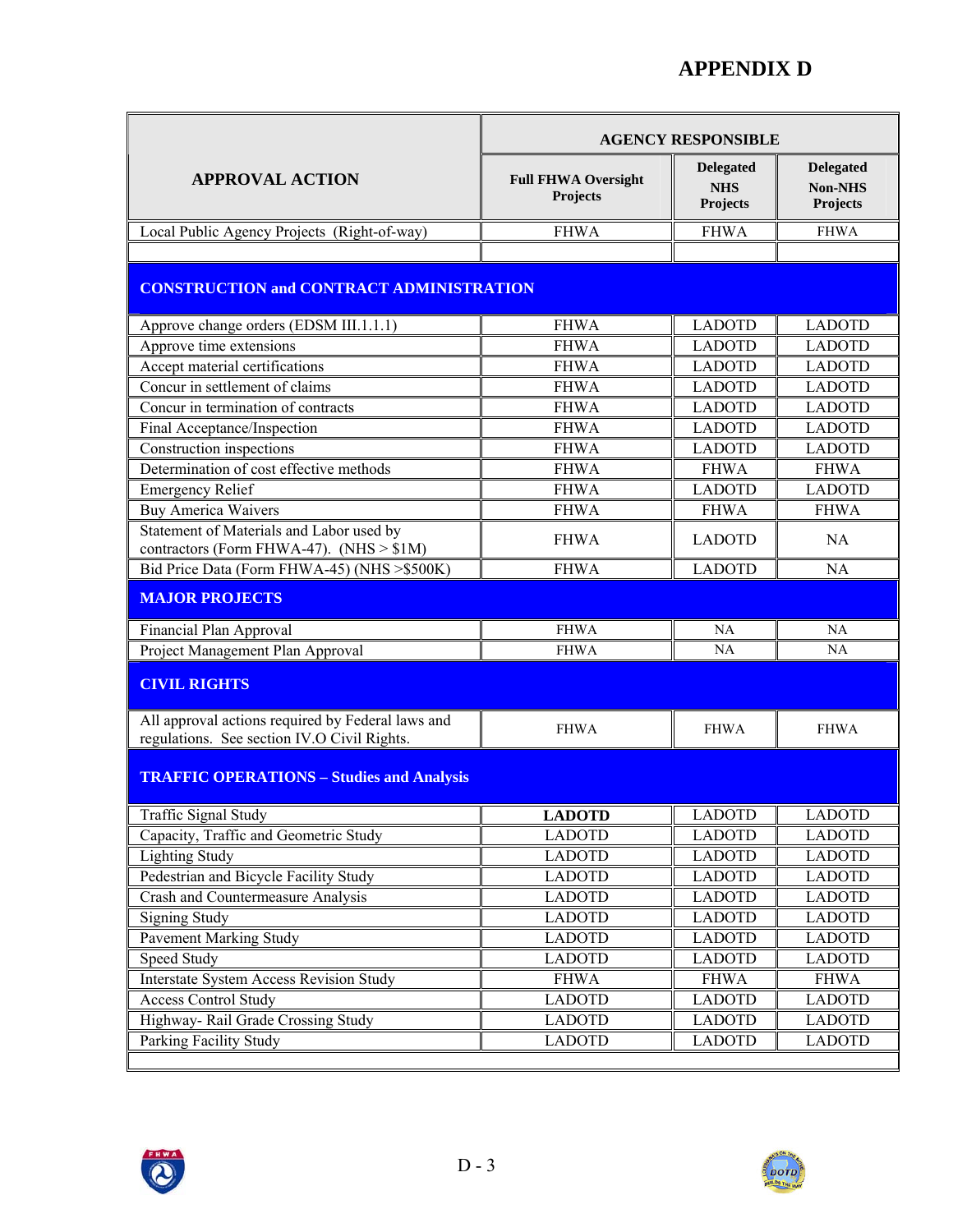| <b>EMERGENCY RELIEF</b>                                      |                     |                                                  |  |  |
|--------------------------------------------------------------|---------------------|--------------------------------------------------|--|--|
| <b>Activity</b>                                              | <b>Generated By</b> | <b>Agency Responsible</b><br><b>For Approval</b> |  |  |
| Letter of intent to seek ER funds.                           | <b>LADOTD</b>       | FHWA with Letter of<br>Acknowledgement           |  |  |
| Damage Inspection Reports                                    | LADOTD/FHWA         | <b>FHWA</b>                                      |  |  |
| Request for Environmental approval for<br>permanent repairs. | <b>LADOTD</b>       | <b>FHWA</b>                                      |  |  |

| <b>INTELLIGENT TRANSPORTATION SYSTEMS (ITS)</b> |  |
|-------------------------------------------------|--|
|                                                 |  |

| <b>Project Activities</b>                               |                            | <b>Agency Responsible</b>                                                                                                                 |
|---------------------------------------------------------|----------------------------|-------------------------------------------------------------------------------------------------------------------------------------------|
| Approval Action                                         | Reference Document         |                                                                                                                                           |
| Regional Architecture<br>Conformity<br>Determination    | 23 CFR 940.11              | FHWA and LADOTD                                                                                                                           |
| <b>Systems Engineering</b><br>Analysis<br>Determination | 23 CFR 940.11              | FHWA and LADOTD                                                                                                                           |
| <b>ITS</b> Standards<br>Determination                   | 23 CFR 940.11              | FHWA and LADOTD                                                                                                                           |
| PS&E Approval                                           | 23CFR 635.104 &<br>635.204 | <b>FHWA</b>                                                                                                                               |
| Project Authorization                                   | 23 CFR 635.112             | <b>FHWA</b>                                                                                                                               |
| Contract<br>Administration                              |                            | See Project and Program Responsibilities Chart in the<br>Construction and Contract Administration section for Full<br>Oversight projects. |

**Notes:** 

**1. For more details on each approval action see the Program Area Stewardship plans in section IV.** 



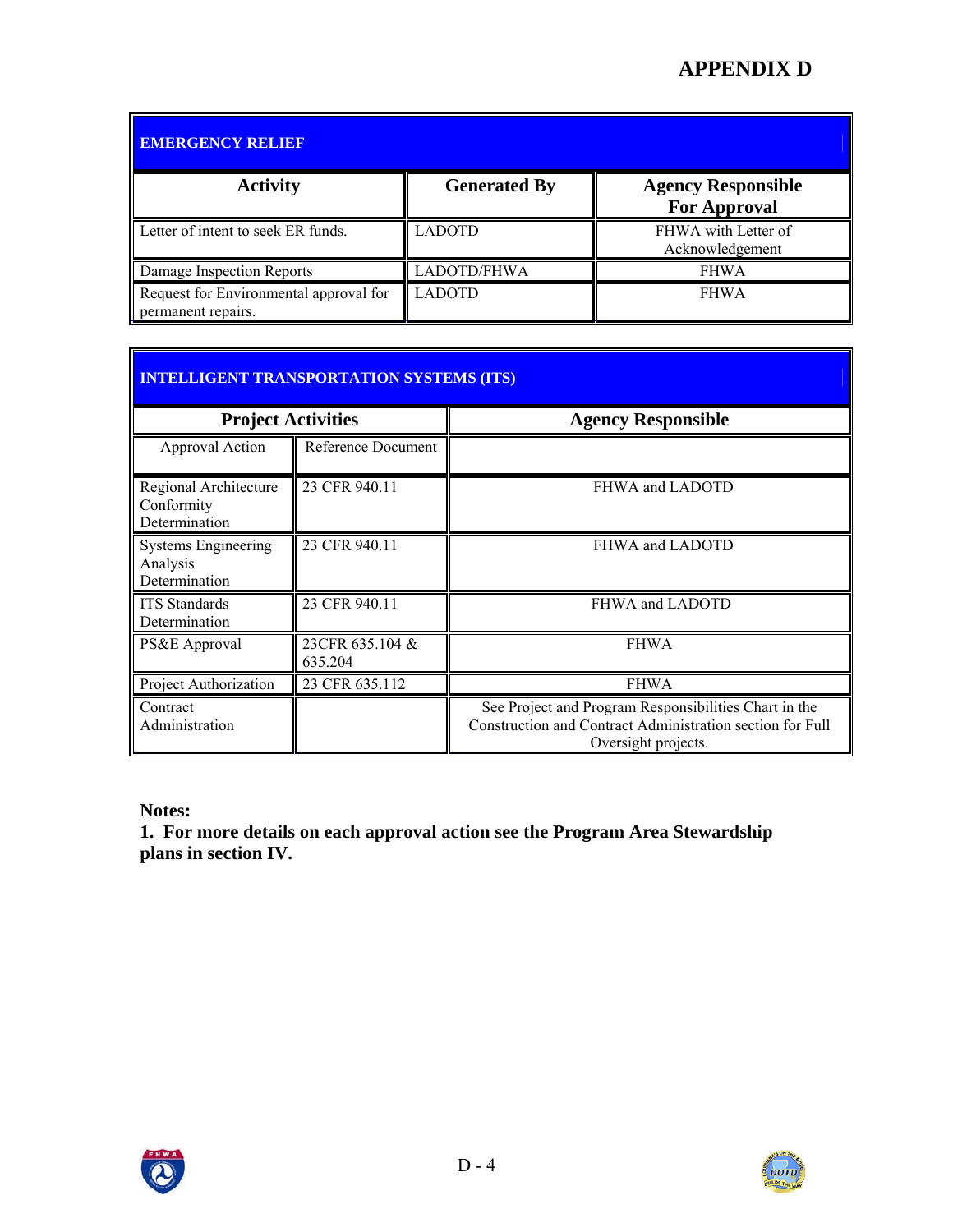### **Louisiana Program Action Responsibility On Federal-aid Programs**

| <b>PLANNING</b>                                                                                                                    |                          |                           |                            |                                                                                                                                                                                                                                            |  |
|------------------------------------------------------------------------------------------------------------------------------------|--------------------------|---------------------------|----------------------------|--------------------------------------------------------------------------------------------------------------------------------------------------------------------------------------------------------------------------------------------|--|
| PROGRAM ACTIVITIES                                                                                                                 |                          | <b>AGENCY RESPONSIBLE</b> |                            |                                                                                                                                                                                                                                            |  |
| <b>Approval Action</b>                                                                                                             | Ref.<br><b>Source</b>    | <b>Review</b>             | <b>Approve</b>             | <b>Remarks</b>                                                                                                                                                                                                                             |  |
| 20-YR Statewide<br><b>Transportation Plan</b>                                                                                      | 23 CFR<br>450.214        | <b>FHWA</b>               | <b>LADOTD</b>              | FHWA reviews and comments on<br><b>LRTP</b> but no official approval<br>action is taken.                                                                                                                                                   |  |
| <b>Statewide Transportation</b><br>Improvement Prog. (STIP)                                                                        | 23 CFR<br>450.216        | <b>FHWA</b>               | <b>FHWA/</b><br><b>FTA</b> | 4 year period; update required<br>every 2 years.                                                                                                                                                                                           |  |
| State Planning & Research<br>(SPR) Work Program                                                                                    | 23 CFR<br>420.11         | <b>FHWA</b>               | <b>FHWA</b>                | LADOTD annually develops work<br>program.                                                                                                                                                                                                  |  |
| Highway Performance<br>Monitoring System (HPMS)<br>Annual Data Submittal from<br>State and Field Verification<br>Review and Report | 23 U.S.C.<br>307(h)      | <b>FHWA</b>               | None                       | FHWA HQ required Field Verification<br>review to be conducted by the Division<br>Offices. Based on this review, the<br>Division Office recommends the<br>acceptance of the HPMS data for funding<br>apportionment and allocation purposes. |  |
| Certification of Public Road<br>Mileage                                                                                            | 23 CFR<br>460.3          | <b>FHWA</b>               | None                       | Due by June $1st$ of each year.                                                                                                                                                                                                            |  |
| Heavy Vehicle Use Tax<br>Annual Certification by State<br>& Triennial Division Office<br>Review                                    | 23 CFR<br>669.21         | <b>FHWA</b>               | None                       | State Department of Revenue required to<br>certify that HVUT is being collected.<br>FHWA HQ recommends a review be<br>completed every 3 years.                                                                                             |  |
| Highway Statistics: 500 Series<br>Reports                                                                                          | 23 CFR<br>420.105        | <b>FHWA</b>               | None                       | LADOTD is required to submit several<br>Highway Statistics forms annually.                                                                                                                                                                 |  |
| Traffic volume Monthly<br><b>Automated Traffic Recorder</b><br>Data                                                                | 23 CFR<br>1.5            | <b>FHWA</b>               | None                       | LADOTD submits required ATR data<br>reports directly to FHWA HQ.                                                                                                                                                                           |  |
| Annual Truck Weight<br>Characteristics Data                                                                                        | 23 CFR<br>1.5            | <b>FHWA</b>               | None                       | LADOTD annually submits required data<br>directly to FHWA HQ.                                                                                                                                                                              |  |
| Metropolitan 20-Year Long<br>Range Transportation Plan<br>(LRTP)                                                                   | 23 CFR<br>450.322        | FHWA &<br><b>LADOTD</b>   | <b>MPO</b>                 | FHWA & LADOTD reviews and<br>comments on Metropolitan LRTPs but no<br>official approval action is taken by<br>FHWA.                                                                                                                        |  |
| Metropolitan Transportation<br>Improvement Program (TIP)                                                                           | <b>23 CFR</b><br>450.324 | FHWA &<br><b>LADOTD</b>   | Governor or<br>Designee    | Minimum 4 year period; updated at least<br>every 2 years. FHWA reviews and<br>comments on TIPs. All TIPs are<br>developed by the MPO and included in<br>the STIP by reference which is approved<br>by FHWA.                                |  |



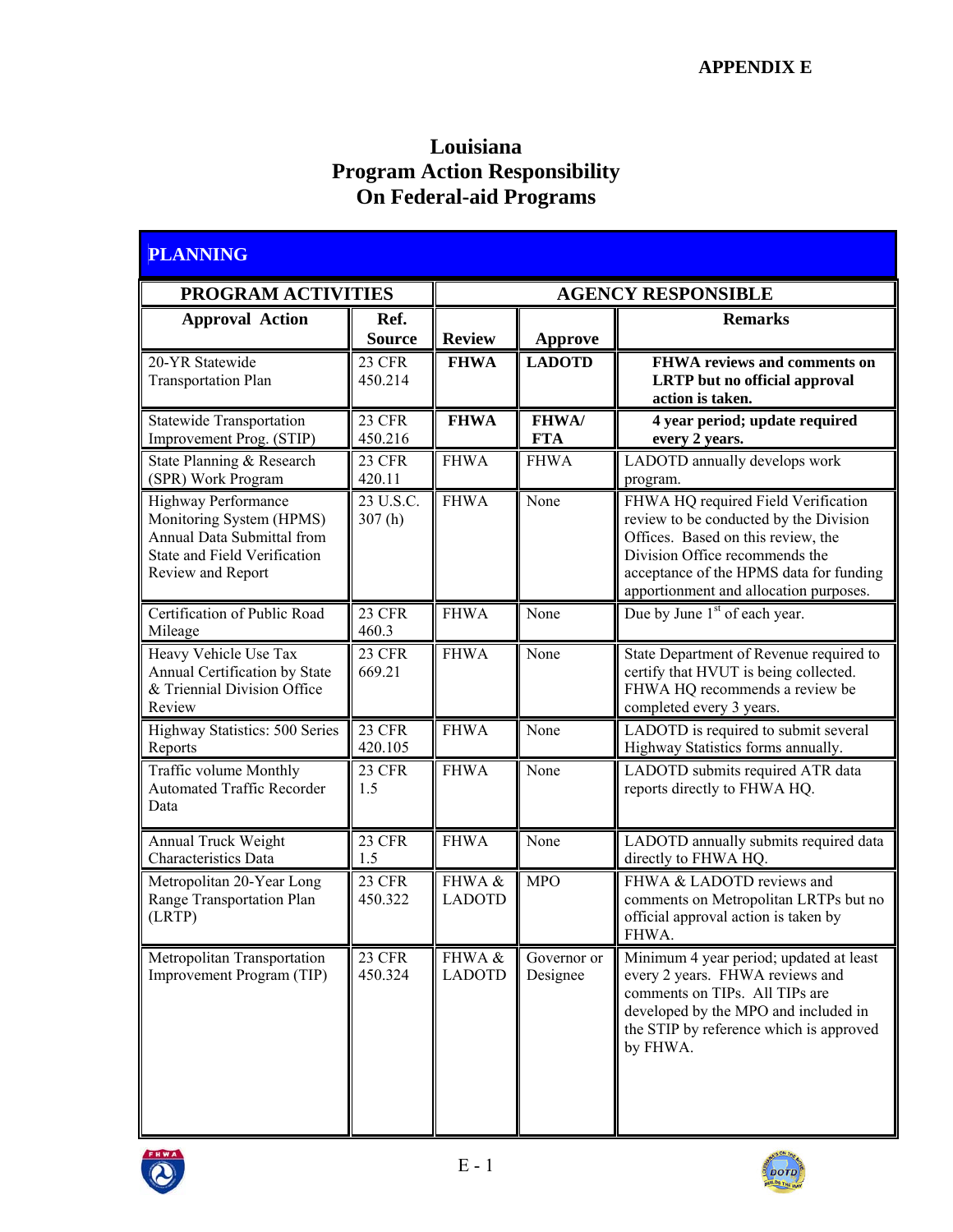### **APPENDIX E**

| <b>PLANNING</b> (continued)                                                                                                 |                           |                         |                            |                          |         |                                                                                                                                                                                                                                                                                                               |  |
|-----------------------------------------------------------------------------------------------------------------------------|---------------------------|-------------------------|----------------------------|--------------------------|---------|---------------------------------------------------------------------------------------------------------------------------------------------------------------------------------------------------------------------------------------------------------------------------------------------------------------|--|
| Metropolitan Unified Planning<br>Work Program                                                                               | 23 CFR<br>450.314         | FHWA &<br><b>LADOTD</b> |                            | FHWA/<br><b>LADOTD</b>   |         | MPOs annually developed and submitted<br>work program by MPO. FHWA &<br>LADOTD reviews and comments on<br>UPWPs from each MPO.                                                                                                                                                                                |  |
| Vehicle (Truck) Size and<br>Weight Enforcement<br>Certification<br><b>BRIDGE PROGRAM</b>                                    | <b>23 CFR</b><br>Part 657 |                         | <b>FHWA</b><br><b>FHWA</b> |                          | judged. | State is responsible for enforcing vehicle<br>size and weight laws. State is required to<br>develop a plan for maintenance of an<br>effective enforcement process. Each<br>State plan is approved by FHWA and will<br>then serve as a basis by which the annual<br>State certification of enforcement will be |  |
| <b>PROGRAM</b>                                                                                                              |                           |                         |                            | <b>REFERENCE</b>         |         | <b>AGENCY RESPONSIBLE</b>                                                                                                                                                                                                                                                                                     |  |
| <b>NBIS Compliance Review</b>                                                                                               |                           |                         |                            | 23 CFR 650 Subpart C     |         | <b>FHWA</b>                                                                                                                                                                                                                                                                                                   |  |
| <b>Annual NBI Submittal</b>                                                                                                 |                           |                         |                            | 23 CFR 650 Subpart C     |         | <b>LADOTD</b>                                                                                                                                                                                                                                                                                                 |  |
| <b>Annual Construction Unit Cost Submittal</b>                                                                              |                           |                         |                            | 23 CFR 650 Subpart D     |         | <b>LADOTD</b>                                                                                                                                                                                                                                                                                                 |  |
| Discretionary Bridge Program Submittal                                                                                      |                           |                         |                            | 23 CFR 650 Subpart G     |         | <b>LADOTD</b>                                                                                                                                                                                                                                                                                                 |  |
| Innovative Bridge Research and Deployment<br>(IBRD) Program Submittals                                                      |                           |                         | 23 USC 503 (b)             |                          |         | <b>LADOTD</b>                                                                                                                                                                                                                                                                                                 |  |
| Scour Critical Bridge Plan of Action (POA)                                                                                  |                           |                         | 23 CFR 650 Subpart C       |                          |         | <b>LADOTD</b>                                                                                                                                                                                                                                                                                                 |  |
| Semi-Annual scour updates                                                                                                   |                           |                         | T 5140.23                  |                          |         | <b>LADOTD</b>                                                                                                                                                                                                                                                                                                 |  |
| <b>Bridge Construction Inspections</b>                                                                                      |                           |                         | FAPG G 6042.8              |                          |         | <b>FHWA/LADOTD</b>                                                                                                                                                                                                                                                                                            |  |
| <b>Buy America Requirements</b>                                                                                             |                           |                         | 23 CFR 635.410             |                          |         | <b>FHWA</b>                                                                                                                                                                                                                                                                                                   |  |
| Bridge Load Rating and/or Posting, Fractural<br>Critical Bridge Element and Inspection Frequency                            |                           |                         |                            | 23 CFR 650 Subpart C     |         | <b>LADOTD</b>                                                                                                                                                                                                                                                                                                 |  |
| Bridge Preventive Maintenance Program<br>(if HBP funds are proposed and an acceptable<br>systematic process does not exist) |                           |                         |                            | 23 USC 144               |         | <b>FHWA</b>                                                                                                                                                                                                                                                                                                   |  |
| Use of Debris from Demolished Bridges and<br>Overpasses for "Beneficial use"                                                |                           |                         |                            | P.L. 109-59 Section 1805 |         | <b>LADOTD</b>                                                                                                                                                                                                                                                                                                 |  |



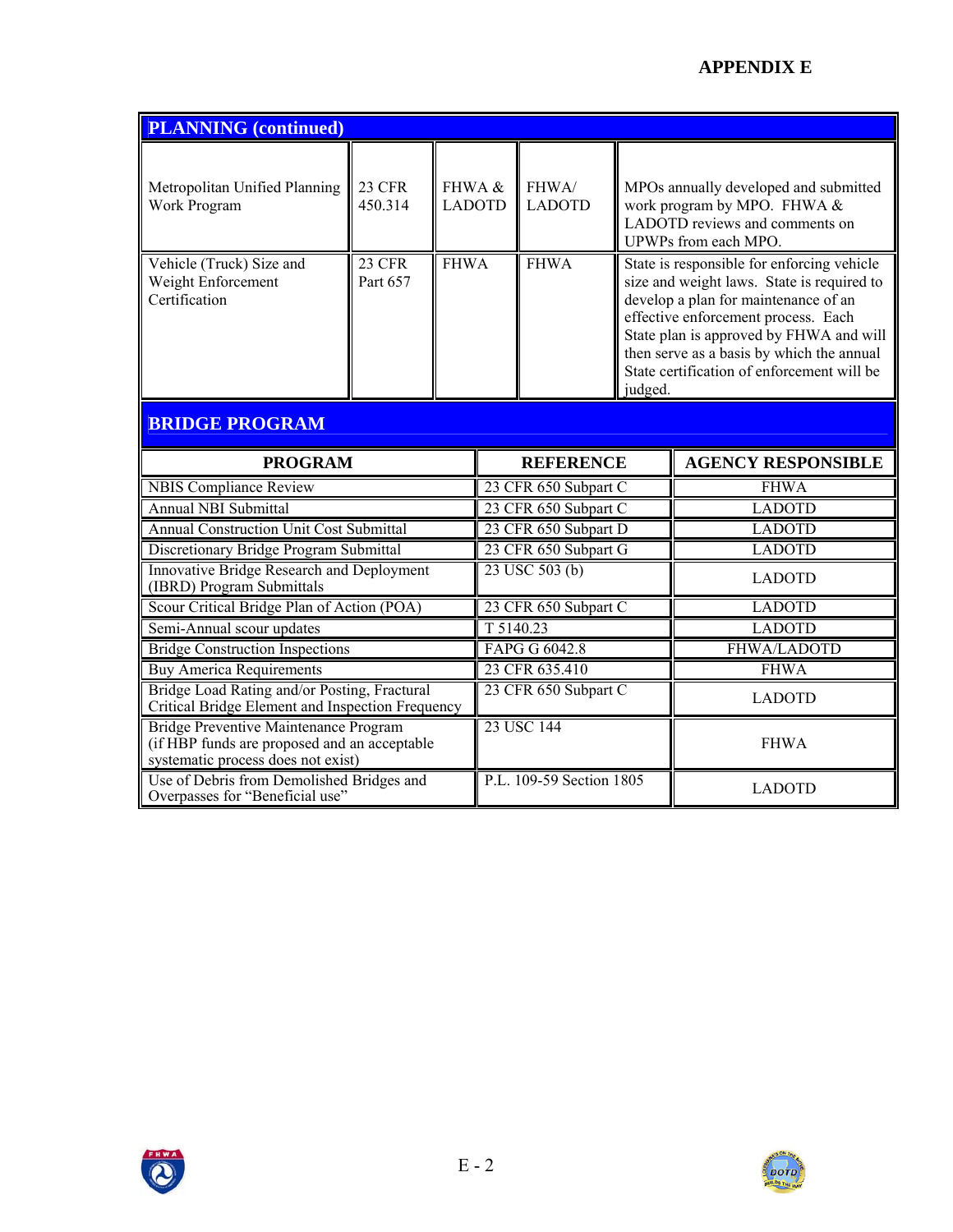| <b>PAVEMENTS and MATERIALS - Quality Assurance Program</b>                                                                          |                                                                                                                    |                                                                                                                |                                           |                                 |                              |  |
|-------------------------------------------------------------------------------------------------------------------------------------|--------------------------------------------------------------------------------------------------------------------|----------------------------------------------------------------------------------------------------------------|-------------------------------------------|---------------------------------|------------------------------|--|
|                                                                                                                                     |                                                                                                                    | <b>All NHS</b><br><b>Exemption Not Applicable</b>                                                              |                                           | <b>Non-NHS</b><br><b>Exempt</b> |                              |  |
| <b>Activity/Item</b>                                                                                                                | <b>LADOTD</b><br><b>Action</b>                                                                                     | <b>FHWA Action</b>                                                                                             |                                           | <b>LADOTD</b><br><b>Action</b>  | <b>FHWA</b><br><b>Action</b> |  |
| <b>Quality Assurance Program</b><br>Materials Test Procedures and<br>Materials Sampling Manual<br>updates.                          | Maintain<br>(on going)                                                                                             | Review and Act Upon<br>(10 Working Days)                                                                       | <b>LADOTD</b><br>prepares and<br>approves |                                 | No action                    |  |
| Inspector/Technician<br>Certification and Qualification<br>Program                                                                  | Develop and<br>implement                                                                                           | Review and Act Upon<br>when updated (10<br>Working Days)                                                       |                                           | Required by<br><b>LADOTD</b>    | No action                    |  |
| <b>AASHTO On-Site Assessment</b><br>of Materials Testing Laboratory                                                                 | Maintain<br>accreditation,<br>submit inspection<br>report, approve<br>District<br>Laboratory testing<br>facilities | Review, make<br>recommendations for<br>consideration (as<br>necessary)                                         |                                           | Required by<br><b>LADOTD</b>    | No action                    |  |
| Louisiana's Standard<br>Specifications for Road and<br><b>Bridge Construction</b><br>(Supplemental and Special<br>Provision Issues) | Maintain<br>(on going)                                                                                             | Review and Act Upon<br>(10 Working Days)                                                                       |                                           | Required by<br><b>LADOTD</b>    | No action                    |  |
| Project Structural Designs                                                                                                          | Develop                                                                                                            | Review and Act Upon<br>(10 Working Days)                                                                       |                                           | Required by<br><b>LADOTD</b>    | No action                    |  |
| <b>CIVIL RIGHTS</b>                                                                                                                 |                                                                                                                    |                                                                                                                |                                           |                                 |                              |  |
| <b>Programs</b><br><b>Plans/Reports</b>                                                                                             | <b>Authorities</b>                                                                                                 | <b>FHWA</b><br>Due to FHWA<br><b>Actions</b>                                                                   |                                           |                                 |                              |  |
| Program: Title VI, Environmental Justice, Limited English Proficiency & ADA<br><b>Title VI Program Plan</b>                         | 23 CFR 200.9                                                                                                       | Annually – Approved on                                                                                         | Review/Approve                            |                                 |                              |  |
| <b>Title VI Program Updates</b><br>w/accomplishments & next yr<br>goals w/time tables                                               | 23 CFR 200.9                                                                                                       | 9/29/2005<br>Annually (Due July 1 <sup>st</sup> )                                                              |                                           | Review/Approve                  |                              |  |
| <b>Limited English Proficiency</b><br><b>Report</b>                                                                                 | Congress and OMB                                                                                                   | Annually (Due October 15 <sup>th</sup> ).<br>Review/Approve<br>Date subject to change.<br>Based on Federal FY. |                                           |                                 |                              |  |
| Title VI Complaints &<br><b>Investigative Reports</b>                                                                               | 23 CFR 200.9                                                                                                       | Annually (60 days from the<br>date complaint was received)                                                     | Review/Concur                             |                                 |                              |  |
| <b>Title VI Review Reports</b>                                                                                                      | 23 CFR 200.11                                                                                                      | Quarterly - As submitted by<br>Review/Concur<br>SHA. Based on federal FY.                                      |                                           |                                 |                              |  |



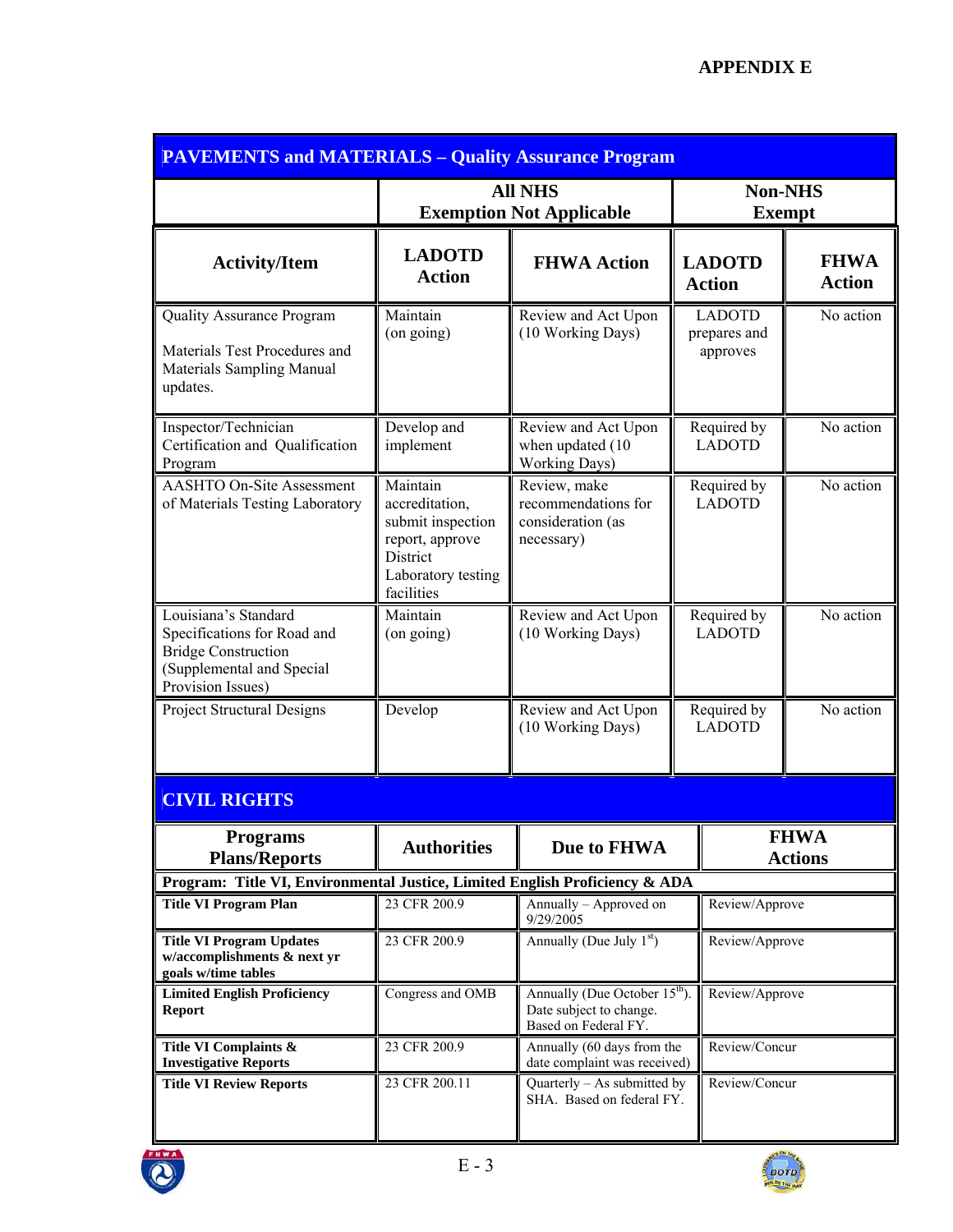| <b>CIVIL RIGHTS (continued)</b>                                                            |                                              |                                                                                 |                                                       |  |  |  |
|--------------------------------------------------------------------------------------------|----------------------------------------------|---------------------------------------------------------------------------------|-------------------------------------------------------|--|--|--|
| <b>ADA/Section 504</b>                                                                     | 29 USC, 42 USC                               | Forward ADA complaints<br>received to FHWA.                                     | Investigate and coordinate with<br>FHWA HQ as needed. |  |  |  |
| Program: External Contractor Compliance Program                                            |                                              |                                                                                 |                                                       |  |  |  |
| Contractor Compliance Program<br>Plan                                                      | 23 CFR 230, Subpart<br>C, Appendix A, Part I | Annually-(Due October $1st$ )                                                   | Review/Approve                                        |  |  |  |
| Contractor Compliance Program<br>Updates w/accomplishments & next<br>yr goal w/time tables | 23 CFR 230, Subpart<br>C, Appendix A, Part I | Annually-(Due October $1st$ )                                                   | Review/Approve                                        |  |  |  |
| Annual Contract Compliance Report<br>1392 w/backup inf.                                    | 23 CFR 230.121 (a)                           | Annually-(Due September<br>25)                                                  | Review/File Submit to HQ.                             |  |  |  |
| <b>Compliance Review Schedules</b>                                                         | 23 CFR 230                                   | Annually by Oct 1. Based<br>on Federal FY.                                      | Review/Concur                                         |  |  |  |
| <b>Contractor Compliance Review</b><br>Reports                                             | 23 CFR 230.409<br>23 CFR 230.413             | Within 15 days of<br>compliance review<br>completion.                           | Review/Concur                                         |  |  |  |
| Program: Disadvantaged Business Enterprises (DBE) & DBE Supportive Services (DBE/SS)       |                                              |                                                                                 |                                                       |  |  |  |
| DBE Awards & Commitments<br>Reports                                                        | 49 CFR 26, Appendix<br>B                     | Semi-Annual<br>Due June $1st$ (Oct 1– Mar 31)<br>Due Dec $1st$ (Apr 1– Sept 30) | Review/Approve<br>Submit to DOT/HQ                    |  |  |  |
| DBE Program Goals &<br>Methodology                                                         | 49 CFR 26.41                                 | Annually (Due August $1st$ )                                                    | Review/Approve<br>Submit to DOT/HQ                    |  |  |  |
| <b>DBE</b> Program Plan                                                                    | 49 CFR 26.21 (b)                             | Based on Revisions to Plan                                                      | Review/Approve                                        |  |  |  |
|                                                                                            |                                              |                                                                                 |                                                       |  |  |  |

## **EMERGENCY RELIEF**

| <b>Activity</b>                        | <b>Generated By</b> | <b>Agency Responsible</b><br><b>For Approval</b> |
|----------------------------------------|---------------------|--------------------------------------------------|
| Letter of intent to seek ER funds.     | <b>LADOTD</b>       | FHWA with Letter of Acknowledgement              |
| Damage Inspection Reports              | LADOTD/FHWA         | <b>FHWA</b>                                      |
| Request for Environmental approval for | <b>LADOTD</b>       | <b>FHWA</b>                                      |
| permanent repairs.                     |                     |                                                  |

### **EMERGENCY/SECURITY**

| <b>EMERGENCY/SECURITY ACTIVITIES</b> | <b>AGENCY RESPONSIBLE</b> |                    |
|--------------------------------------|---------------------------|--------------------|
| Activity                             | Reference Document        |                    |
| Data collecting and reporting        | FHWA Order 5181.1         | <b>LADOTD</b>      |
| Submitting Alert Bulletins           | FHWA Order 5181.1         | <b>FHWA</b>        |
| Maintain emergency contact list      | FHWA Order 5181.1         | <b>FHWA/LADOTD</b> |
| <b>Emergency Communications</b>      | FHWA Order 1910.2C        | <b>FHWA</b>        |
| Maintain the FHWA Division COOP      | FHWA Order 1910.2C        | <b>FHWA</b>        |
| National Security Coordination       | FHWA Order 1910.2C        | <b>FHWA</b>        |
| Federal Response Plan Participation  | FHWA Order 1910.2C        | <b>FHWA</b>        |
| LADOTD Emergency Plan                | EO 12656                  | <b>LADOTD</b>      |